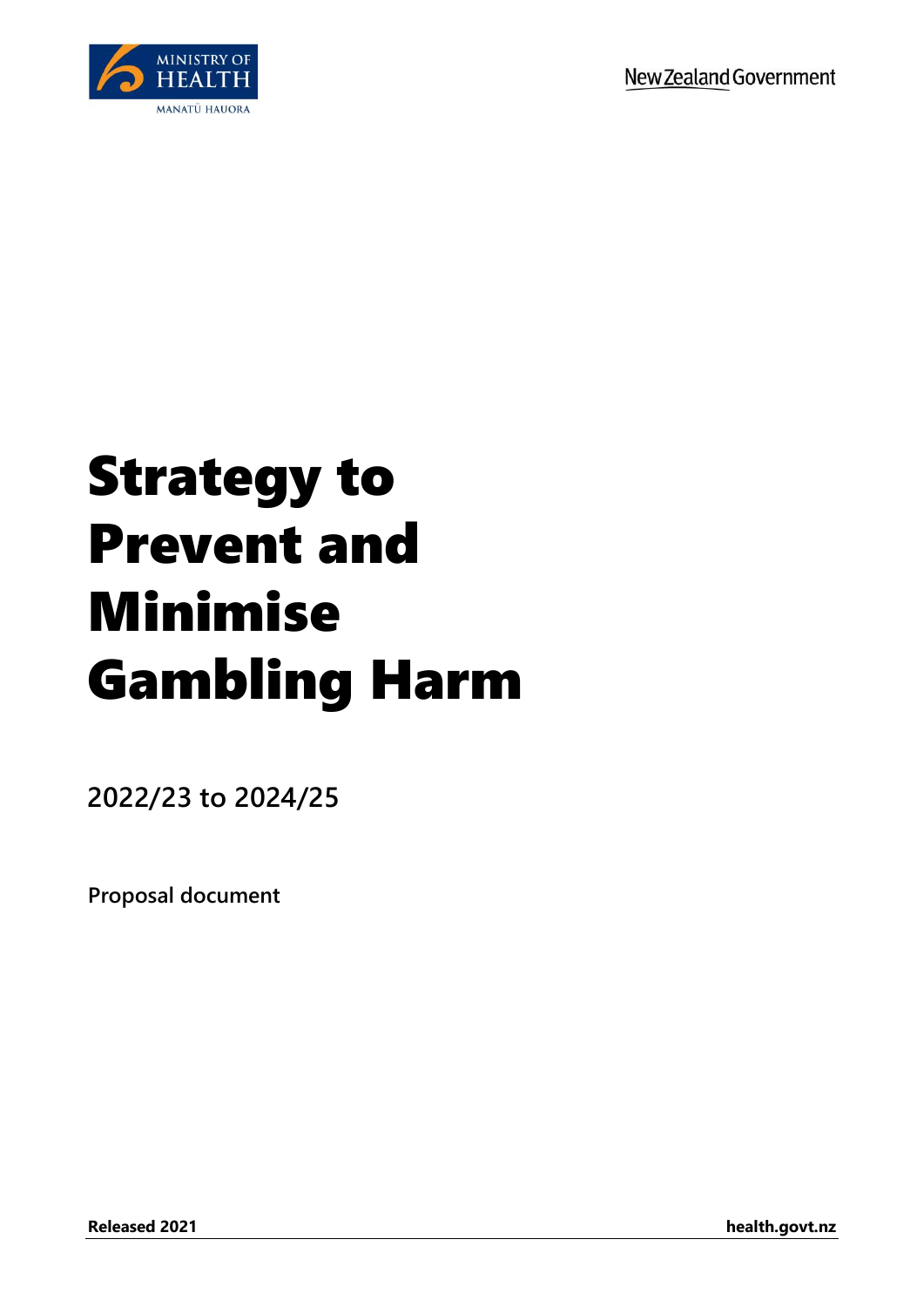Citation: Ministry of Health. 2021. *Strategy to Prevent and Minimise Gambling Harm 2022/23 to 2024/25: Proposal document*. Wellington: Ministry of Health.

Published in December 2021 by the Ministry of Health PO Box 5013, Wellington 6140, New Zealand

ISBN 978-1-99-110012-2 (online) HP 8014



This document is available at **[health.govt.nz](http://www.health.govt.nz/)**



This work is licensed under the Creative Commons Attribution 4.0 International licence. In essence, you are free to: share ie, copy and redistribute the material in any medium or format; adapt ie, remix, transform and build upon the material. You must give appropriate credit, provide a link to the licence and indicate if changes were made.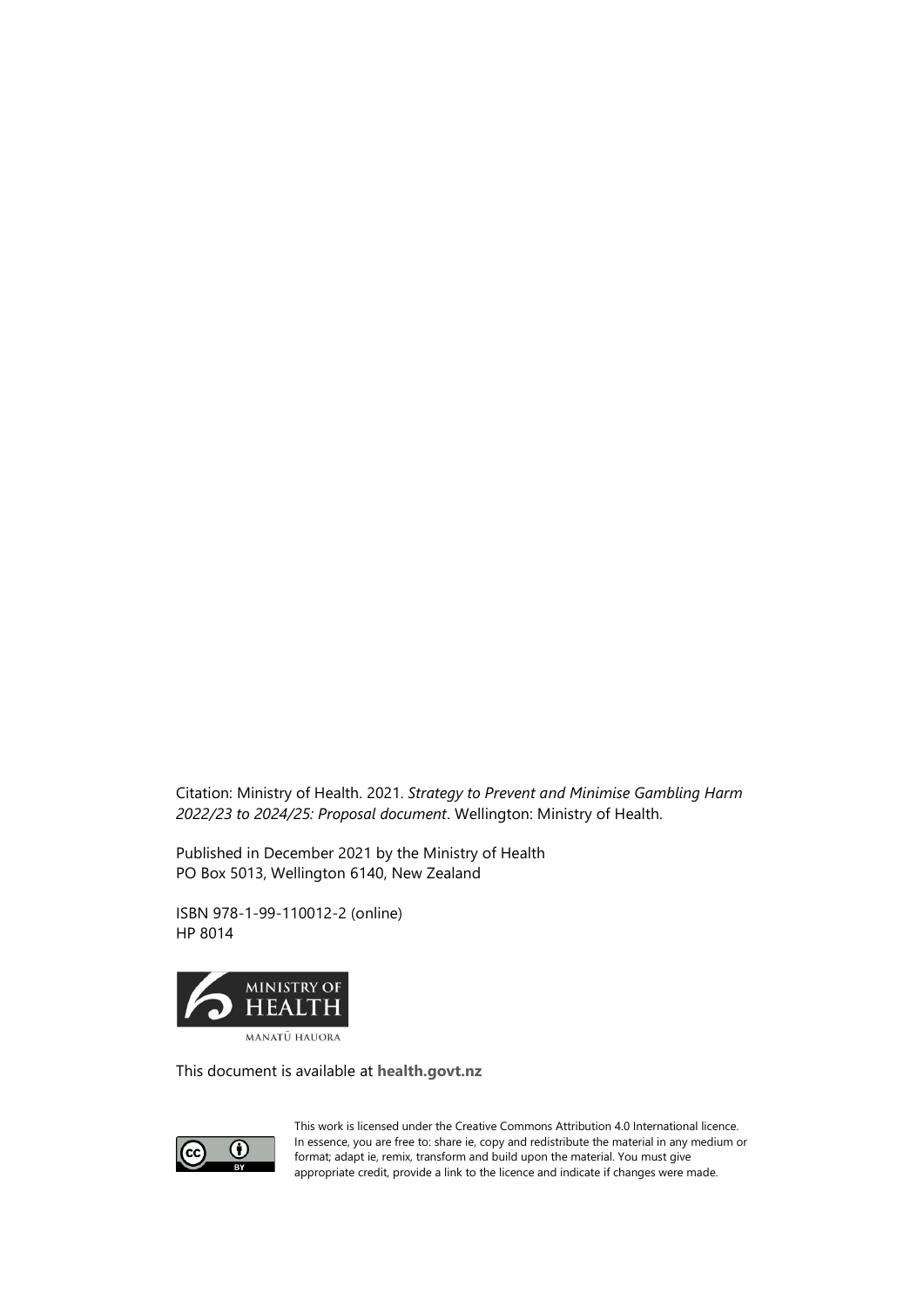# **Contents**

| 1 | Introduction                                        | 1  |
|---|-----------------------------------------------------|----|
|   | Structure of this document                          | 3  |
|   | Next steps                                          | 4  |
| 2 | <b>Strategic overview</b>                           | 5  |
|   | Participation in gambling                           | 5  |
|   | The nature of gambling harm                         | 9  |
|   | Service delivery 2019/20 to 2021/22                 | 17 |
| 3 | The strategic plan                                  | 20 |
|   | The strategic environment                           | 20 |
|   | Focusing on public health                           | 23 |
|   | Gambling harm as an equity issue                    | 24 |
|   | The proposed strategic framework                    | 26 |
|   | Elements of the new framework                       | 30 |
|   | Priority populations                                | 38 |
|   | What needs to change                                | 40 |
|   | How we will measure progress                        | 41 |
| 4 | Draft service plan 2022/23 to 2024/25               | 42 |
|   | Purpose of the service plan                         | 42 |
|   | Indicative budget for 2022/23 to 2024/25            | 48 |
|   | Public health services                              | 50 |
|   | Clinical intervention and support services          | 57 |
|   | Research and evaluation                             | 61 |
|   | New services and innovation                         | 63 |
|   | Ministry of Health operating costs                  | 68 |
| 5 | Draft levy rates for 2022/23 to 2024/25             | 69 |
|   | Process for setting the levy rates                  | 69 |
|   | The levy formula                                    | 70 |
|   | Options                                             | 80 |
|   | <b>Appendices</b>                                   | 82 |
|   | Appendix 1: Aligning with other strategic documents | 82 |
|   | Appendix 2: Bringing our principles to life         | 85 |
|   | Appendix 3: Key continuities                        | 87 |
|   | List of abbreviations                               | 88 |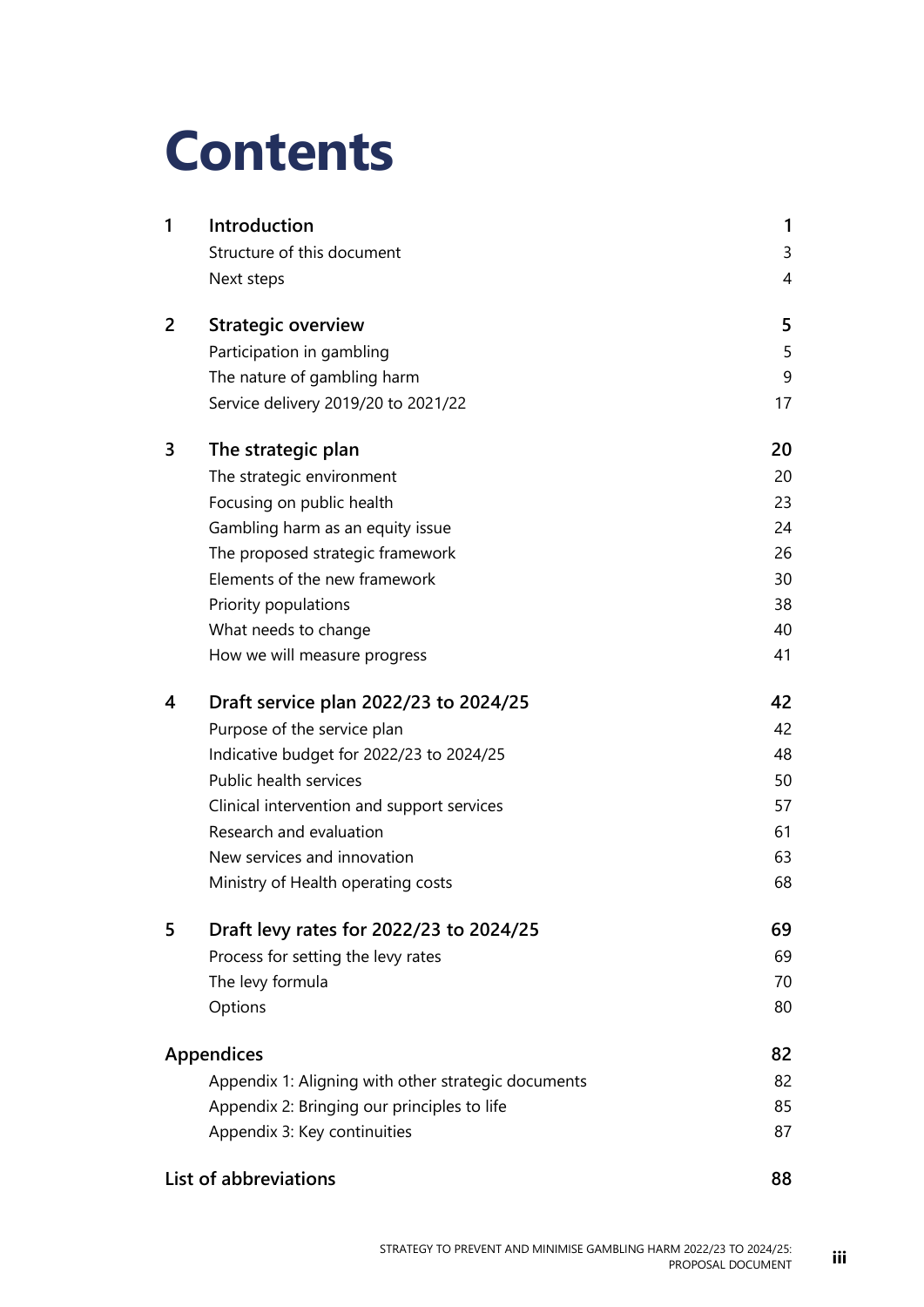#### **List of Tables**

| Table 1:  | Summary of service and investment priorities                                                      | 43 |
|-----------|---------------------------------------------------------------------------------------------------|----|
| Table 2:  | Service plan activity by strategic objectives                                                     | 46 |
| Table 3:  | Budget to prevent and minimise gambling harm (GST exclusive),<br>2022/23 to 2024/25               | 48 |
| Table 4:  | Proposed budget changes compared with current levy period (over<br>three years)                   | 49 |
| Table 5:  | Summary of public health key actions                                                              | 51 |
| Table 6:  | Public health budget (GST exclusive), by service area, 2022/23 to<br>2024/25                      | 52 |
| Table 7:  | Intervention services budget (GST exclusive), by service area,<br>2022/23 to 2024/25              | 58 |
| Table 8:  | Research and evaluation budget (GST exclusive), 2022/23 to 2024/25                                | 62 |
| Table 9:  | Budget for new services and innovation (GST exclusive), 2022/23 to<br>2024/25                     | 64 |
| Table 10: | Budget for Ministry operating costs (GST exclusive), 2022/23 to<br>2024/25                        | 68 |
| Table 11: | Gambling expenditure and proportions from the four main gambling<br>sectors, 2009/10 to 2019/20   | 72 |
| Table 12: | Presentations and proportions attributed to the four main gambling<br>sectors, 2011/12 to 2020/21 | 73 |
| Table 13: | Forecast expenditure by sector (GST-inclusive), 2022/23 to 2024/25                                | 76 |
| Table 14: | Estimated underpayment or overpayment of problem gambling levy,<br>2004/05 to 2021/22, by sector  | 78 |
| Table 15: | Share of expenditure and presentations by sector, 2020/21                                         | 78 |
| Table 16: | Estimated levy rates and payments (\$m) per sector, 5/95 weighting                                | 80 |
| Table 17: | Estimated levy rates and payments (\$m) per sector, 10/90 weighting                               | 80 |
| Table 18: | Estimated levy rates and payments (\$m) per sector, 20/80 weighting                               | 80 |
| Table 19: | Estimated levy rates and payments (\$m) per sector, 30/70 weighting                               | 81 |
| Table 20: | Expressing the principles through the strategic framework and<br>service plan                     | 85 |
| Table 21: | Operating the principles in practice                                                              | 86 |
| Table 22: | Relationship of previous strategic objectives to new objectives                                   | 87 |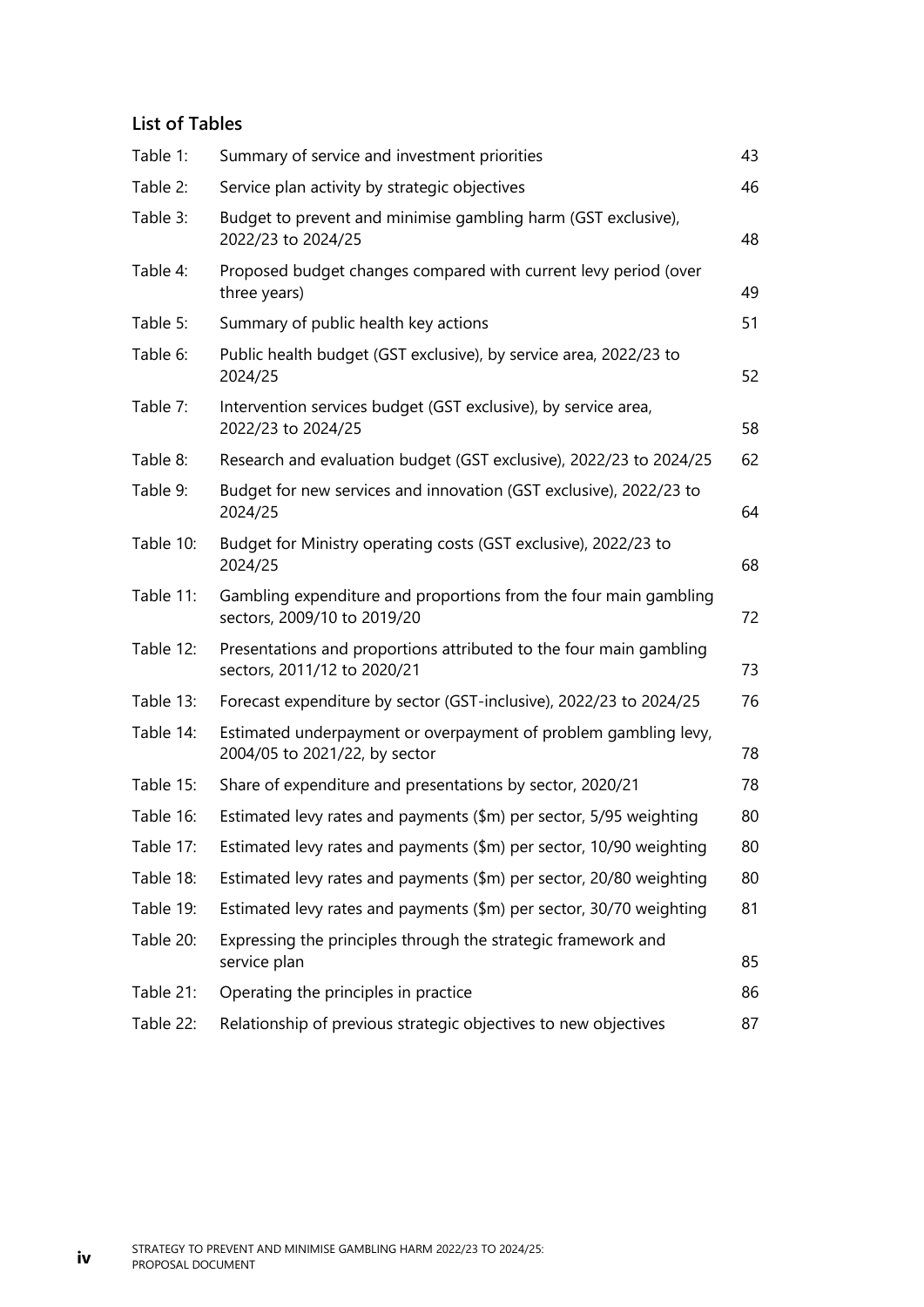### **List of Figures**

| Figure 1: | Inflation-adjusted expenditure (2020) per capita (adults aged over<br>18 years), by type of gambling, 2010/11-2019/20 | 9  |
|-----------|-----------------------------------------------------------------------------------------------------------------------|----|
| Figure 2: | Clients accessing Ministry-funded services (excluding brief<br>interventions)                                         | 17 |
| Figure 3: | Continuum of gambling behaviour and responses                                                                         | 24 |
| Figure 4: | Draft strategic framework outcomes and objectives                                                                     | 39 |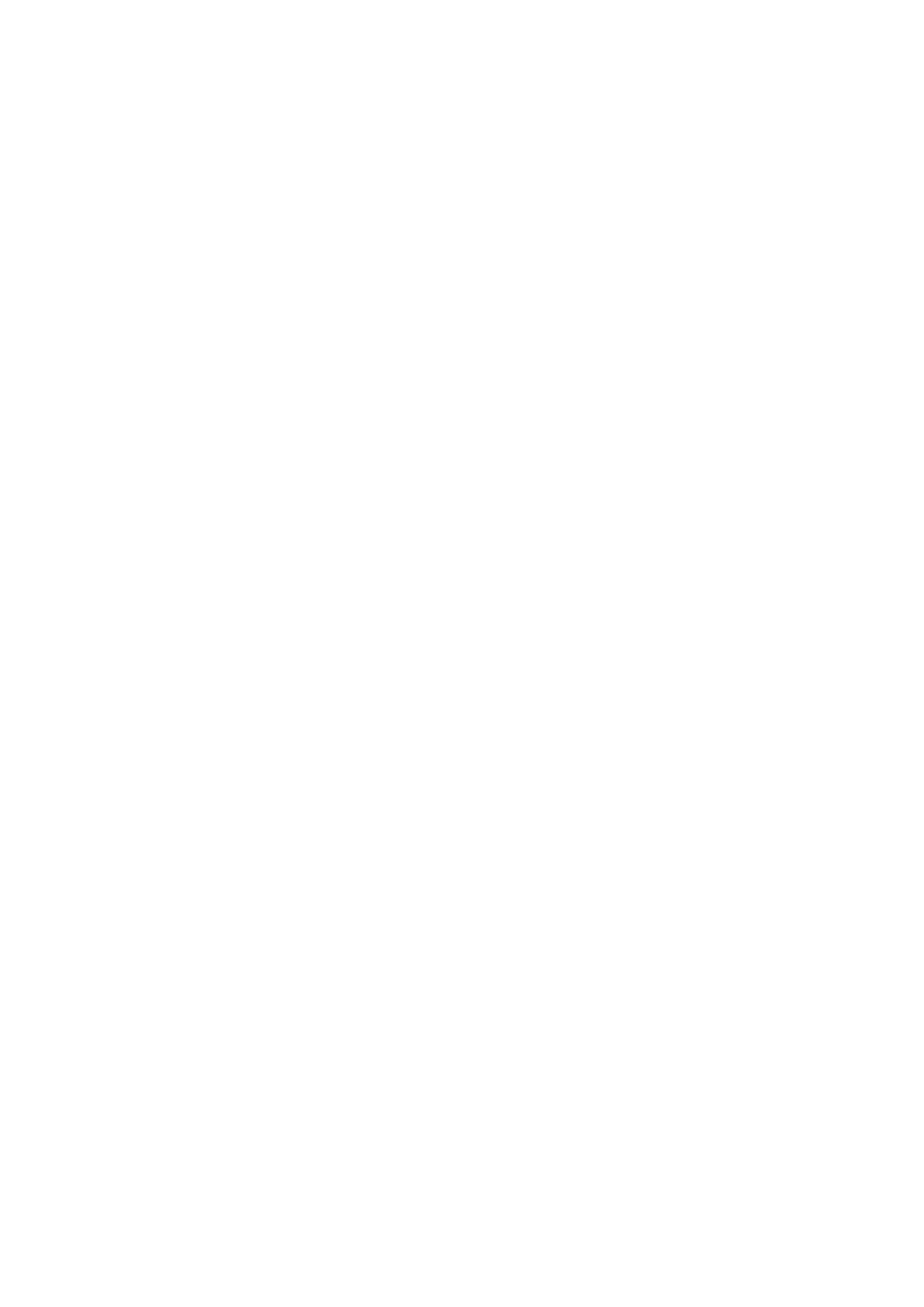# <span id="page-6-0"></span>**1 Introduction**

The Gambling Act 2003 sets out requirements for an 'integrated problem gambling strategy focused on public health'. The Ministry of Health is responsible for developing and refreshing this strategy at three-yearly intervals, and for implementing it. The Act specifies a two-stage consultation process to develop the strategy and the levy rates.

Earlier this year, the Ministry produced a draft *Strategy to Prevent and Minimise Gambling Harm for 2022/23 to 2024/25 consultation document*, including draft levy rates; held 10 online hui; and invited submissions. It engaged Allen + Clarke, an independent consultancy firm, to analyse the written and hui submissions and provide a report analysing these (the submissions analysis report).

This proposals document sets out the Ministry's response, the Ministry having considered:

- the submissions on the consultation document, including those received at the online hui
- the Allen  $+$  Clarke independent report analysing these submissions<sup>1</sup>
- the 2021 *Gambling Harm Needs Assessment*<sup>2</sup> and available research.

The Ministry acknowledges that the multiple stories reflected in the submissions received represent a range of differing perspectives about gambling and gambling harm minimisation. The analysis revealed several common themes, varying according to the point of view of the submitter. Themes included the following.

- Submissions across the board supported the overall strategy goal and related objectives to promote equity and wellbeing by preventing and reducing gambling related harm.
- Submissions from individuals with personal experience of gambling harm focused on the need to reduce the potential for harm and to improve access to services and support, so people who gamble and affected others can get the right help and support when they need it.
- Submissions from the non-casino gaming machines (NCGM) sector and the gambling industry (other) sector presented the views of legitimate businesses operating in the entertainment space.
- Submissions from service providers and the health and local government sectors, and some individual submissions, reflected their views to help people whose gambling is causing harm.

<sup>1</sup> Allen + Clarke. 2021. *Draft Strategy to prevent and minimise Gambling Harm 2022/23 to 2024/25*, *Submissions Analysis*. Wellington: Allen + Clarke.

<sup>2</sup> Malatest International. 2021. *Gambling Harm Needs Assessment 2021*. Wellington: Malatest International. The Gambling Act requires the Ministry to obtain a needs assessment as part of the strategy development.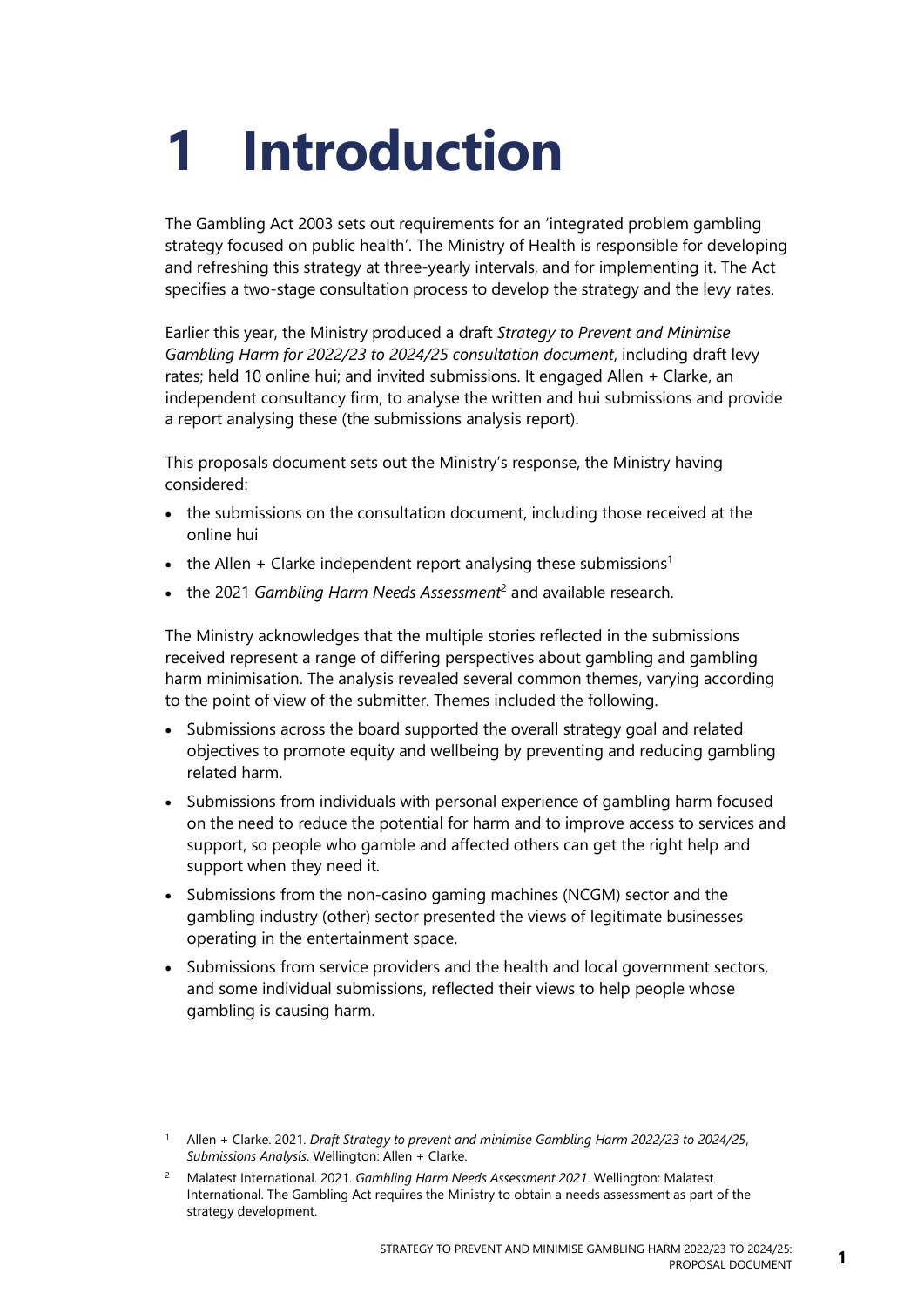At times, these points of view came close together or even intersected, but they were often shaped by very different aims and objectives. For example, the perspective of a small business that hosts a gambling venue had relatively little in common with the perspective of someone whose gambling had resulted in them seeking help, or of an affected family member – although all of these submitters agreed on the need to reduce gambling harms.

The Ministry acknowledges that all these perspectives are real and valid, and the goals and outcomes of the strategy matter to all submitters. We have tried to ensure that this document reflects that acknowledgement. For example, the commentary on levy weightings for expenditure and presentations takes into consideration that there opposing points of view had different concepts of 'fairness'.

Many submissions sought greater involvement in the design and delivery of services by affected stakeholders, to address persistent health inequities and risks. Proposals ranged from co-commissioning approaches through to co-design to improve the range and quality of services, to ensuring that these services are age- and culturally appropriate and meet the varied needs of at-risk and priority populations.

We also observed that, as in previous consultations, several submitters sought changes to the broader legal and policy framework to address gambling harm; for example, in regard to the prevalence and location of electronic gaming machines (pokies) and regulation of online gambling.

Unregulated online gambling continues to be a significant issue. The risks have grown over the last few levy periods, since about 2009, as internet access and smart devices have become more commonplace. Many submissions expressed concerns about the ease of access to online gambling, including the growth of gambling elements being used in online games and gambling on offshore sites. Submissions expressed concerns about the targeting of young people, and exposure to gambling advertising through a range of media.

We acknowledge the need to act on these concerns. The strategy includes an objective for the Department of Internal Affairs to identify improvements to the legislative and regulatory framework to reduce gambling-related harm, including through the ongoing Online Gambling Review. The recently released Kia Manawanui Aotearoa<sup>3</sup> is a whole-of-government action plan for mental health that includes a commitment to review the Gambling Act 2003, with particular reference to preventing and minimising harm from online gambling and electronic gaming machines.

In the meantime, the strategy will continue to provide for services to respond to harm from any form of gambling, as well as research and evaluation to improve our understanding of gambling behaviour, the associated harms and the effectiveness of particular interventions.

**2**

<sup>3</sup> Ministry of Health. 2021. *Kia Manawanui Aotearoa: Long-term pathway to mental wellbeing*. Wellington: Ministry of Health.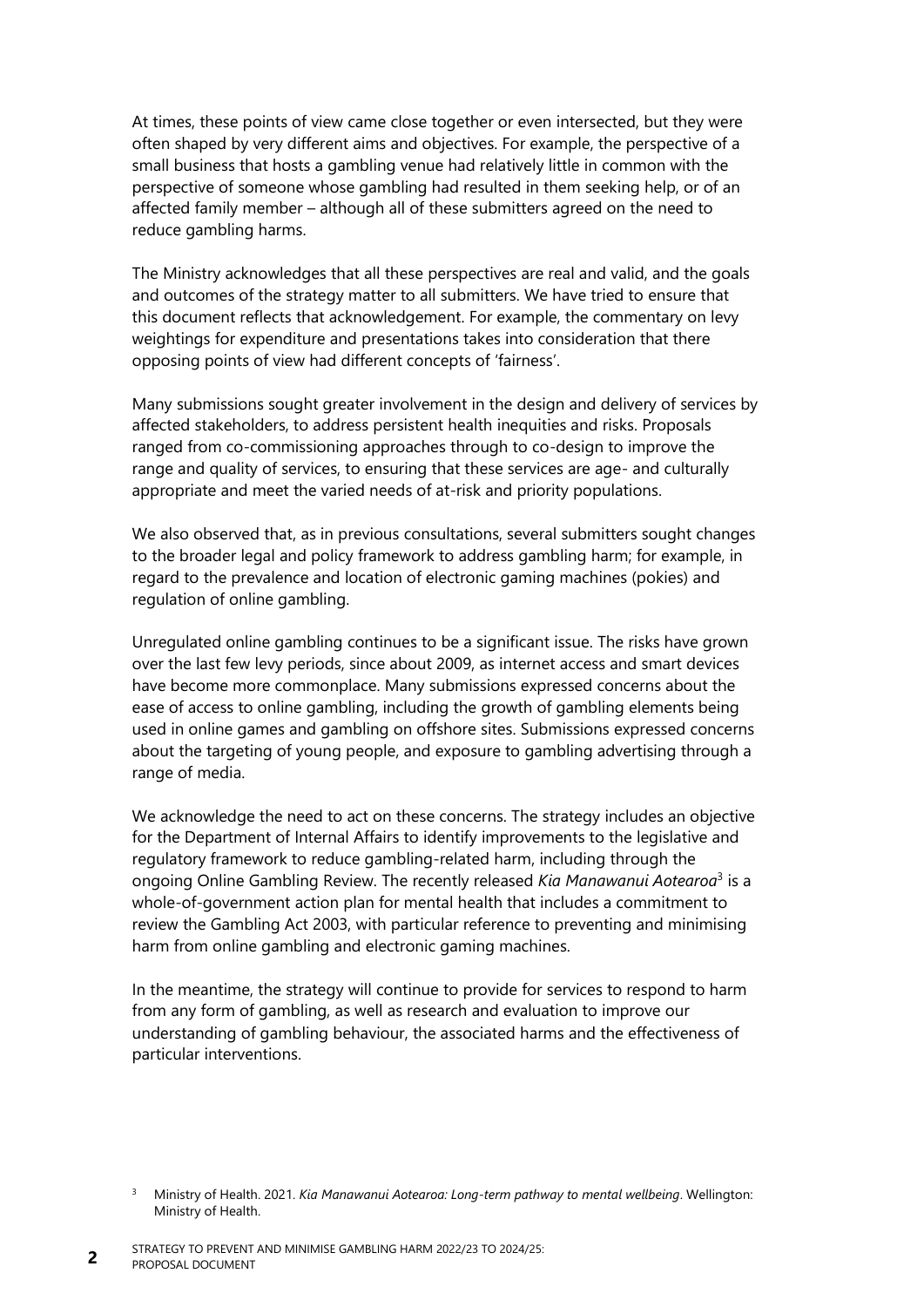The Ministry is grateful for the passion and compassion evident in submissions from people who shared their personal experiences of gambling harm, using these experiences to constructively contribute to our consultation. While it is impossible for this proposals document to reflect every individual's point of view, the Ministry hopes that submitters can see themselves in these proposed responses.

# <span id="page-8-0"></span>**Structure of this document**

The structure of this proposals document is based on the structure of the *Strategy to Prevent and Minimise Gambling Harm 2022/23 to 2024/25: Consultation Document*. Changes have been made where the Ministry considers they are warranted. The Ministry has published the submissions analysis report noted above on its website.

This *Strategy to Prevent and Minimise Gambling Harm 2022/23 to 2024/25 proposals document* (proposals document) is divided into the following sections:

- A strategic overview (**[Section 2](#page-10-2)**). This section provides relevant background and context about the gambling environment, the nature of gambling in New Zealand, gambling related harms and the public health approach to gambling harm.
- A strategic plan 2022/23 to 2024/25 (**[Section 3](#page-25-2)**). This section outlines the proposed framework which sets out the Ministry's approach to the prevention and minimisation of gambling harm, high-level objectives and priorities for action. It forms the strategic context for the proposed three-year service plan.
- A three-year service plan 2022/23 to 2024/25 (**[Section 4](#page-47-2)**). The proposed service plan sets out the Ministry's service priorities to prevent and minimise gambling harm, and the costs of these services, for the three years from 1 July 2022 to 30 June 2025.
- Draft levy rates for 2022/23 to 2024/25 (**[Section 5](#page-74-2)**). This section describes the calculation of levy rates and the levy weighting options for the four gambling industry sectors: non-casino gaming machine (NCGM) operators, casinos. TAB New Zealand (TAB NZ) and New Zealand Lotteries Commission (Lotto New Zealand). It also describes the impact of each weighting option each levy paying sector.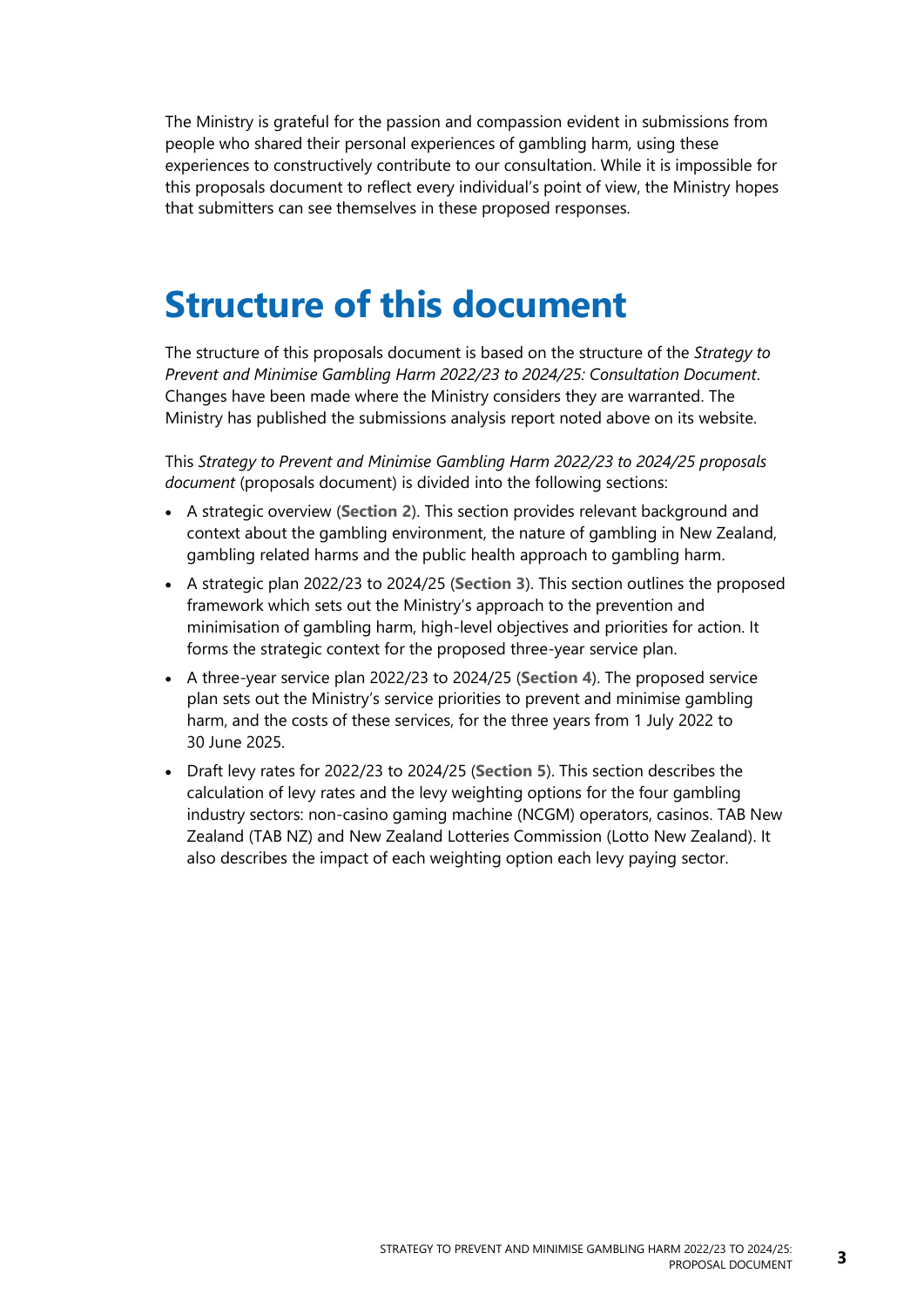# <span id="page-9-0"></span>**Next steps**

The Ministry has submitted this document to the responsible Ministers (the Minister of Health and the Minister of Internal Affairs) and to the Gambling Commission, as required by Section 318(2) of the Act.

The Gambling Commission will undertake its own analysis of the proposed strategy and will convene a meeting to consult invited stakeholders on the strategy and the levy rates. It will subsequently provide advice to the responsible Ministers.

After considering the Gambling Commission's advice, the responsible Ministers will take a paper to Cabinet seeking its endorsement of Ministers' decisions on the shape of the strategy and the levy. While that is likely to happen in March 2022, the Government will not make the new strategy public nor promulgate the levy regulations until around late May 2022, when the 2022 Budget has been tabled in Parliament.

The new strategy and new problem gambling levy regulations should take effect on 1 July 2022.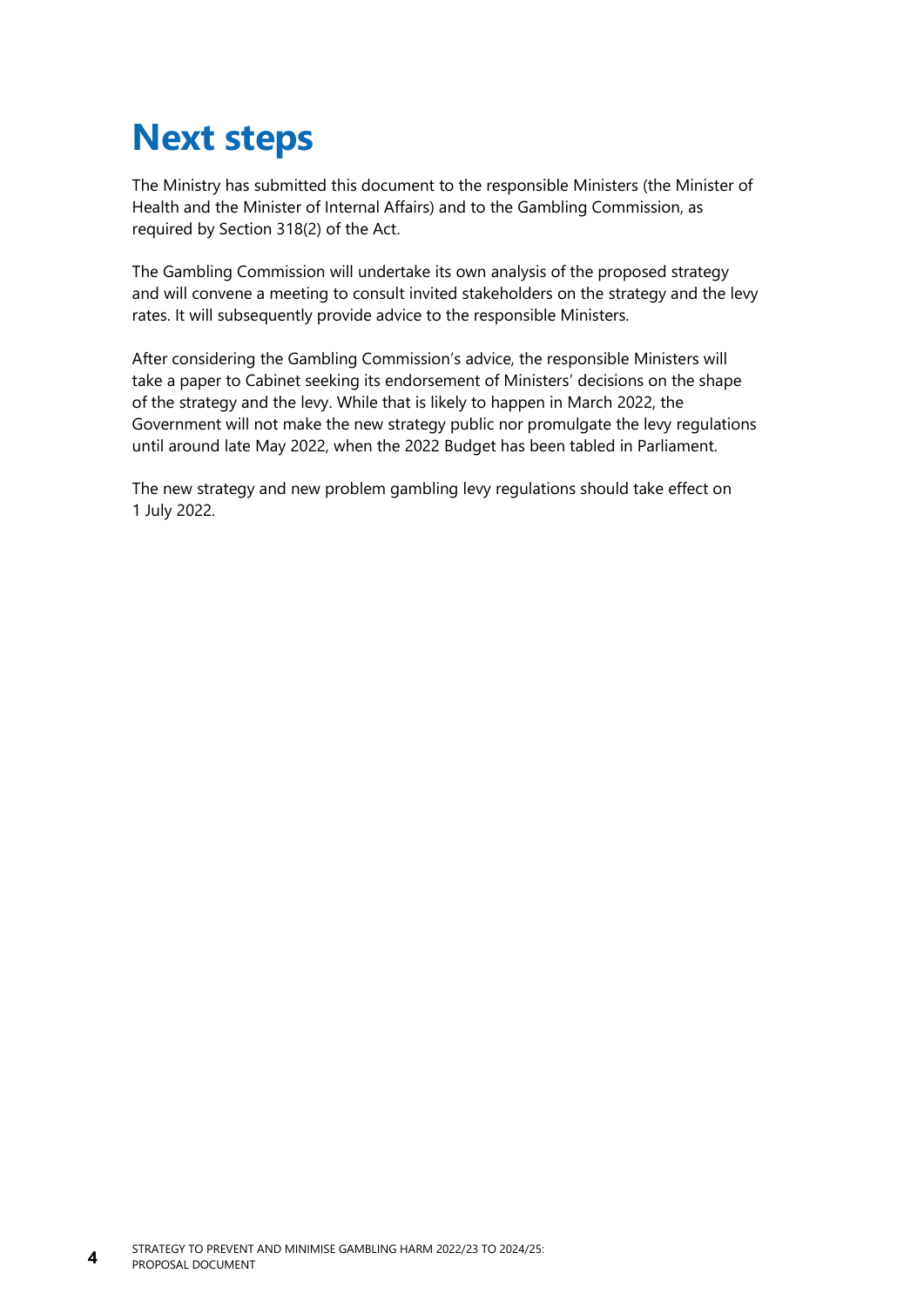# <span id="page-10-2"></span><span id="page-10-0"></span>**2 Strategic overview**

This section provides the context and background about gambling activities and gambling harm that informs the strategy and services to address gambling harm.

# <span id="page-10-1"></span>**Participation in gambling**

Most New Zealanders gamble at least occasionally. Estimates suggest that in 2020,<sup>4</sup> 69.3 percent of respondents (about 2.8 million New Zealanders aged 16 years and older) had participated in some form of gambling in the past 12 months.

The most popular forms of gambling in 2020 were New Zealand Lotteries Commission products (59.1 percent), followed by informal gambling eg playing card with friends (35 percent), sports, dog- or horse-race betting provided by TAB NZ (10.9 percent), gaming machines at a pub or club (9.6 percent), gaming machines at casinos (4.0 percent), table games at casinos (2.5 percent) and online gambling on overseas websites (2.6 percent).

The Gambling Act 2003 (the Act) defines 'gambling' and regulates various forms of gambling activities. It identifies four types of gambling that contribute significantly to gambling harm and are subject to the problem gambling levy:

- non-casino gaming machines (NCGMs or 'pokies'), operated by clubs, societies and some TAB New Zealand (TAB NZ) venues
- the mixture of table games and gaming machines provided by casinos
- sports and race betting provided by TAB NZ on their mobile app, website, at raceways and through TAB NZ venues (some TAB NZ venues also operate NCGMs)
- a range of lottery products provided by the New Zealand Lotteries Commission (Lotto New Zealand), including: the national lottery, Keno, Instant Kiwi (scratch) tickets and MyLotto online games on their mobile app and website.

## Gambling outlets

Traditionally gambling has required participation at a venue or retail outlet, but this is changing as gambling providers make use of internet access and develop internetbased products, as summarised below. This increase in internet use is consistent with the trend for more goods and services being purchased online.

<sup>4</sup> Te Hiringa Hauora and Kupe. 2020. Health and Lifestyles Survey Gambling Harm. Retrieved from: **<https://kupe.hpa.org.nz/#!/gambling/gambling-harm>**.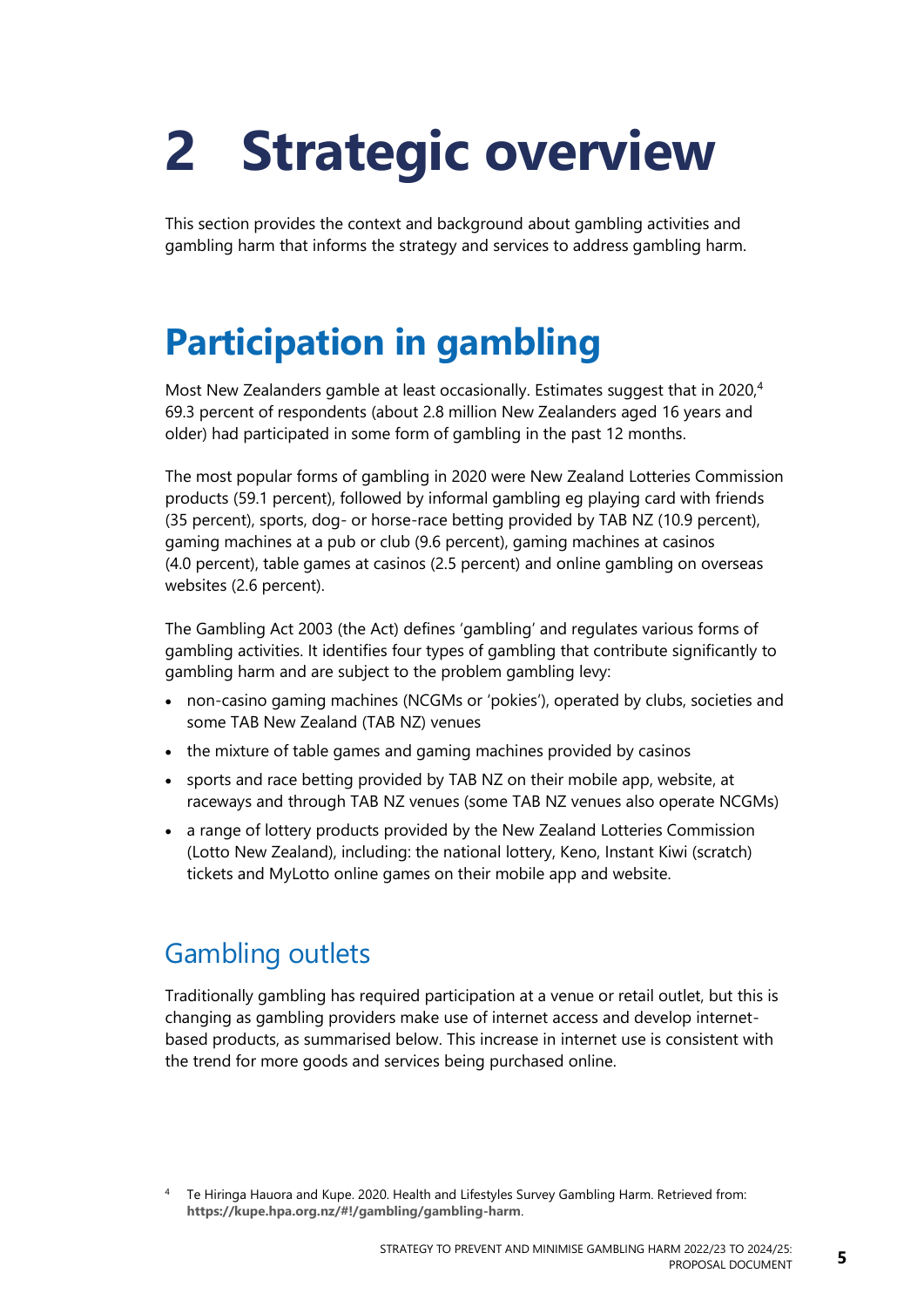DIA reports that, as at 30 June 2021, there were 1,059 licensed NCGMs (or 'pokies') venues active, operating 14,704 machines. This reflects a trend of venues and machines decreasing since venues peaked at more than 2,200 in the late 1990s and machines peaked at 25,221 in June 2003. Despite the decline in venue and machine numbers, total NCGM expenditure continues to increase.

Lotto New Zealand's 2019/20 annual report states that there were 1,230,000 registered MyLotto account holders compared with 845,000 in the previous year. This increase was attributed to the closure of the retail network during COVID-19 alert level 4 restrictions. Analysis from 2020 Health and Lifestyles Survey (HLS) shows 23.5 percent bought one of Instant Kiwi, Lotto, Strike, Powerball, Keno or Bullseye online, or by using the My Lotto mobile app in the last 12 months. This is a significant increase from 9 percent in 2018.

In the 12 months to 28 February 2021, TAB NZ reports there were 205,000 active TAB NZ customers and 560 retail TAB outlets. Of these outlets, 44 hosted gaming machines in the previous 12 months.<sup>5</sup> Analysis from HLS 2020 shows 4.4 percent of New Zealand adults placed a bet with TAB NZ racing or sports event bets online, or by using the TAB mobile app in the last 12 months.

There are six casinos in New Zealand: one each in Auckland, Hamilton, Christchurch, and Dunedin, and two in Queenstown. Analysis from 2020 HLS shows 4.0 percent of New Zealanders had played gaming machines at casinos and 2.5 percent had played table games at casinos in the previous 12 months. The casinos operate 3,056 gaming machines, 239 table games and 240 fully automated gambling machines. The Act prohibits any more casinos opening in Aotearoa New Zealand.

## Online gambling

As shown above, an increasing number of people in New Zealand purchased Lotto New Zealand products or placed bets on TAB NZ products online in 2020. According to analysis from the 2020 Health and Lifestyles Survey (HLS), over 1,093,000 (26.7 percent) New Zealand adults (aged 16 years and over) took part in online gambling in 2020. The most common form was purchasing tickets via the MyLotto app (23.5 percent), followed by betting online with TAB NZ (4.4 percent), and then online gambling on overseas websites (2.6 percent). Online gambling increased during the COVID-19 lockdown period, and some people gambled a lot more in that time than pre-lockdown.

<sup>5</sup> Correspondence with TABNZ.

**6**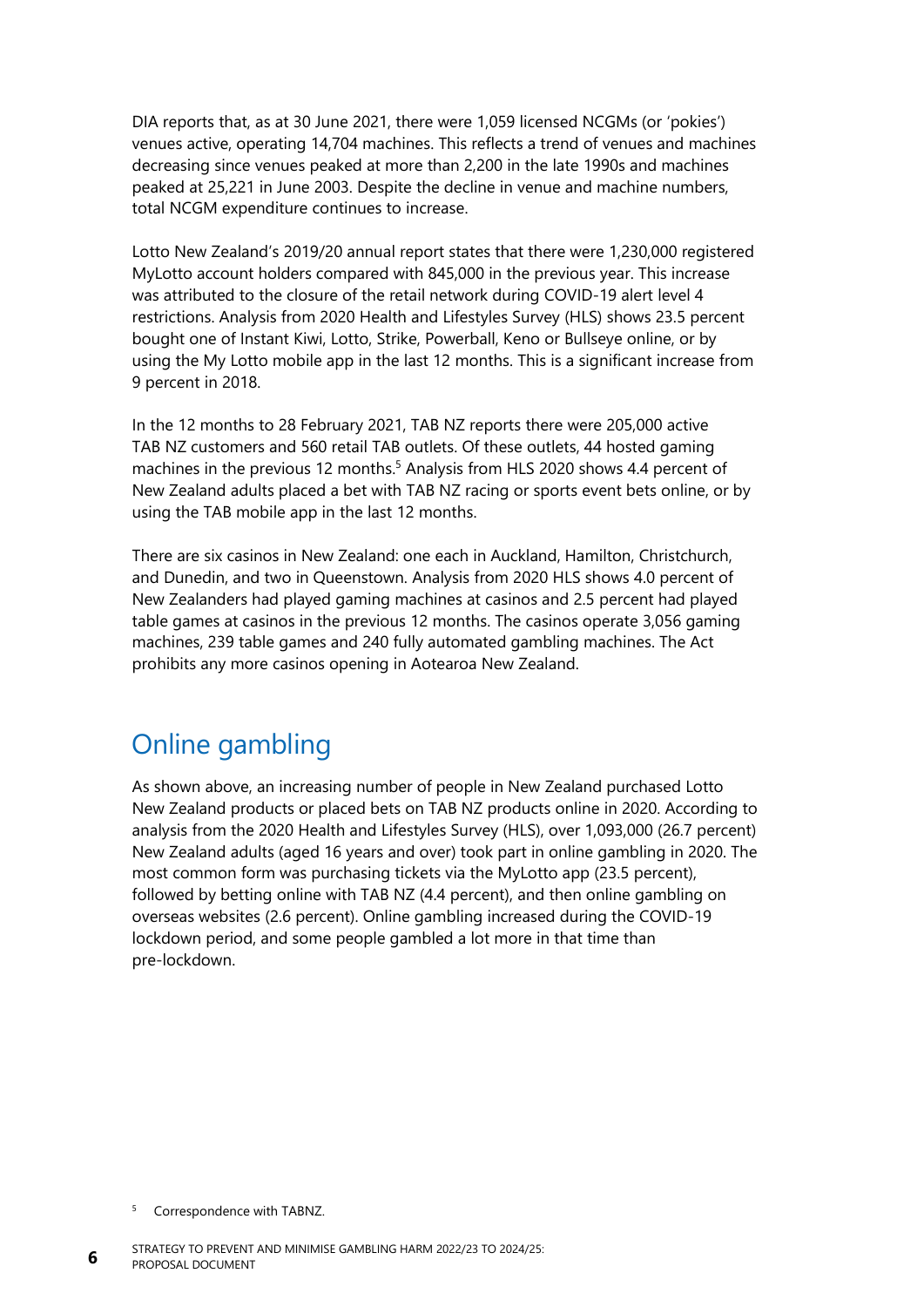There are concerns about the growing opportunities for online gambling, including those offered by overseas-based gambling operators, and their potential to increase harmful gambling behaviour. Submissions on the strategy from service providers and health groups expressed concerns about the ubiquitous nature of online gambling and gaming convergence, particularly in terms of the potential impact on vulnerable groups including Māori, Pacific and young people/rangatahi. People using overseas gamble websites are much more likely to be at risk of experiencing harm.<sup>6</sup>

DIA is currently conducting a review into online gambling in New Zealand. A discussion document was released in July 2019 seeking New Zealanders' views on a future regulatory framework for online gambling. The review is ongoing at the time of drafting this document.

Observation of patterns of online gambling in overseas jurisdictions has led to stakeholders expressing concerns that New Zealanders' participation in online gambling may dramatically increase. An increase in online gambling overseas is attributed to the growth in online providers and products facilitated by rapid changes in technology, increasing ease of access to the internet, and the widespread prevalence of digital devices.

## Gaming convergence

'Gaming convergence' is the merging of gambling and gaming elements in a single product. The two main examples are where:

- gambling takes on the visual and aural cues associated with gaming; for example, in New Zealand, virtual reality-enabled Instant Kiwi tickets (such forms of gambling are also an example of continuous gambling, <sup>7</sup> which research shows poses an increased risk of harm $)^8$
- video games include elements of what appears to be gambling (but do not currently meet the definition of gambling under the Act); for example, opening loot boxes and spinning wheels to unlock 'power ups'.

Gaming convergence, when coupled with associated increased levels of advertising and internet-based payment systems that make it easier to spend money on gambling products, represents a new level of exposure to high-risk gambling products in New Zealand and the associated probability of related gambling harm.

<sup>6</sup> **[https://www.hpa.org.nz/research-library/research-publications/online-gambling-in-new](https://www.hpa.org.nz/research-library/research-publications/online-gambling-in-new-zealand-)[zealand-](https://www.hpa.org.nz/research-library/research-publications/online-gambling-in-new-zealand-)**

 $7$  Continuous gambling refers to gambling where a person can immediately 'reinvest' their winnings in further gambling for example gaming machines (in or out of a casino), casino table games, 'scratchies' (Instant Kiwi), and sports/race betting. Non-continuous gambling is where there is a delay of many hours or days between placing a stake or buying a ticket and receiving the result of a win or loss (eg, traditional lottery draws and raffles).

<sup>8</sup> Abbott M. 2006. Do EGMs and problem gambling go together like a horse and carriage? *Gambling Research: Journal of the National Association for Gambling Studies (Australia)* 18(1): 7–38.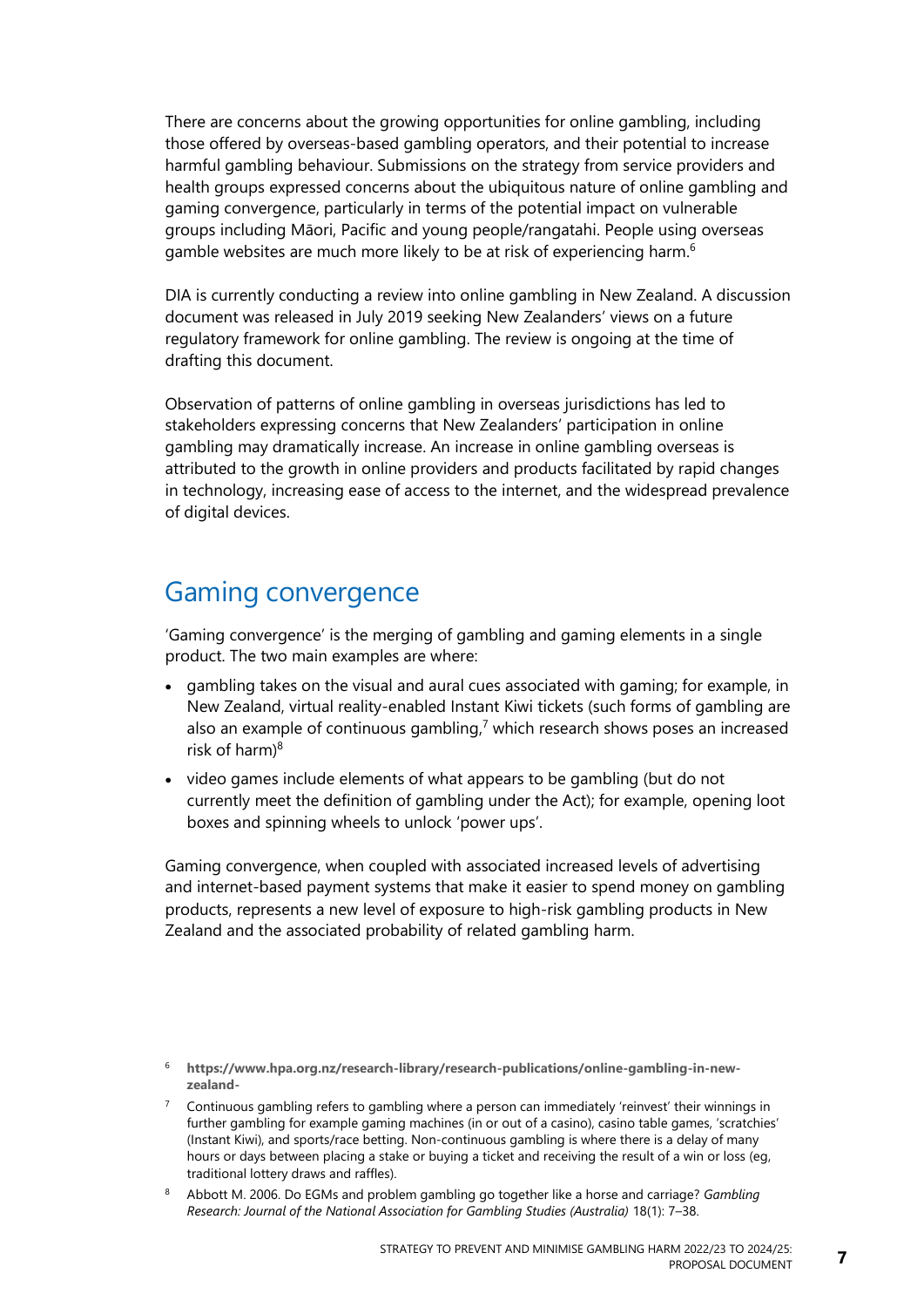However, while these games look and feel like gambling, they do not meet the current definition under the Act (because there is no opportunity to stake, win or lose real money). This is of concern because there is evidence that video gaming problems may be associated with problematic gambling behaviour.<sup>9</sup>

## Gambling expenditure

DIA data shows that total gambling expenditure (player losses) on the four main forms of gambling is continuing a trend of increasing each year, except for 2019/20 which was a notable exception most likely due to the restrictions resulting from the COVID-19 pandemic lockdowns).

Total gambling expenditure in 2019/20 was \$2,251 billion for NCGMs, Lotto New Zealand, TAB NZ and casinos combined. This is lower than any of the three previous years, likely as a result of the COVID-19 alert level restrictions, which required public venues to close for seven to eight weeks.

Expenditure on NCGMs increase annually from a low of \$806 million in 2013/14, to a high of \$924 million in 2018/19. For 2019/20, total expenditure fell to \$802 million, which can be primarily attributed to the significant loss of gaming machine profits (GMP) due to the COVID-19 alert level restrictions. Despite this decrease, recorded GMP expenditure for 2020/21 was \$987 million, the highest since records began in 2007.

Expenditure on Lotto New Zealand products in 2019/20 increased significantly to \$631 million; over \$100 million more than the 2018/19 year, making it Lotto New Zealand's largest turnover ever as more New Zealanders moved to online gambling during lockdown. Note that annual expenditure on Lotto products is volatile, depending on the number and size of Powerball jackpots.

In contrast, annual expenditure on TAB NZ products remained fairly steady, around the \$300 to \$350 million range. For 2019/20, the total was \$315 million, which represented about a 5 percent decrease on the previous year.

Annual expenditure on casinos in 2019/20 was \$504 million, a significant decrease compared with previous years. Again, a key contributing factor to this was the COVID-19 lockdown period, which forced venues to close and later impose social distancing restrictions, as well as continuing restrictions on international travel.

[Figure](#page-14-1) 1 below shows the average per-capita gambling expenditure for each of the four main forms of gambling. Note that actual expenditure levels are higher than the figure suggests, since the levels in the figure apply to all people in New Zealand, including the one-third of the population who report that they do not gamble at all.

<sup>9</sup> Malatest International, *Gambling Harm Needs Assessment 2021*.

**8**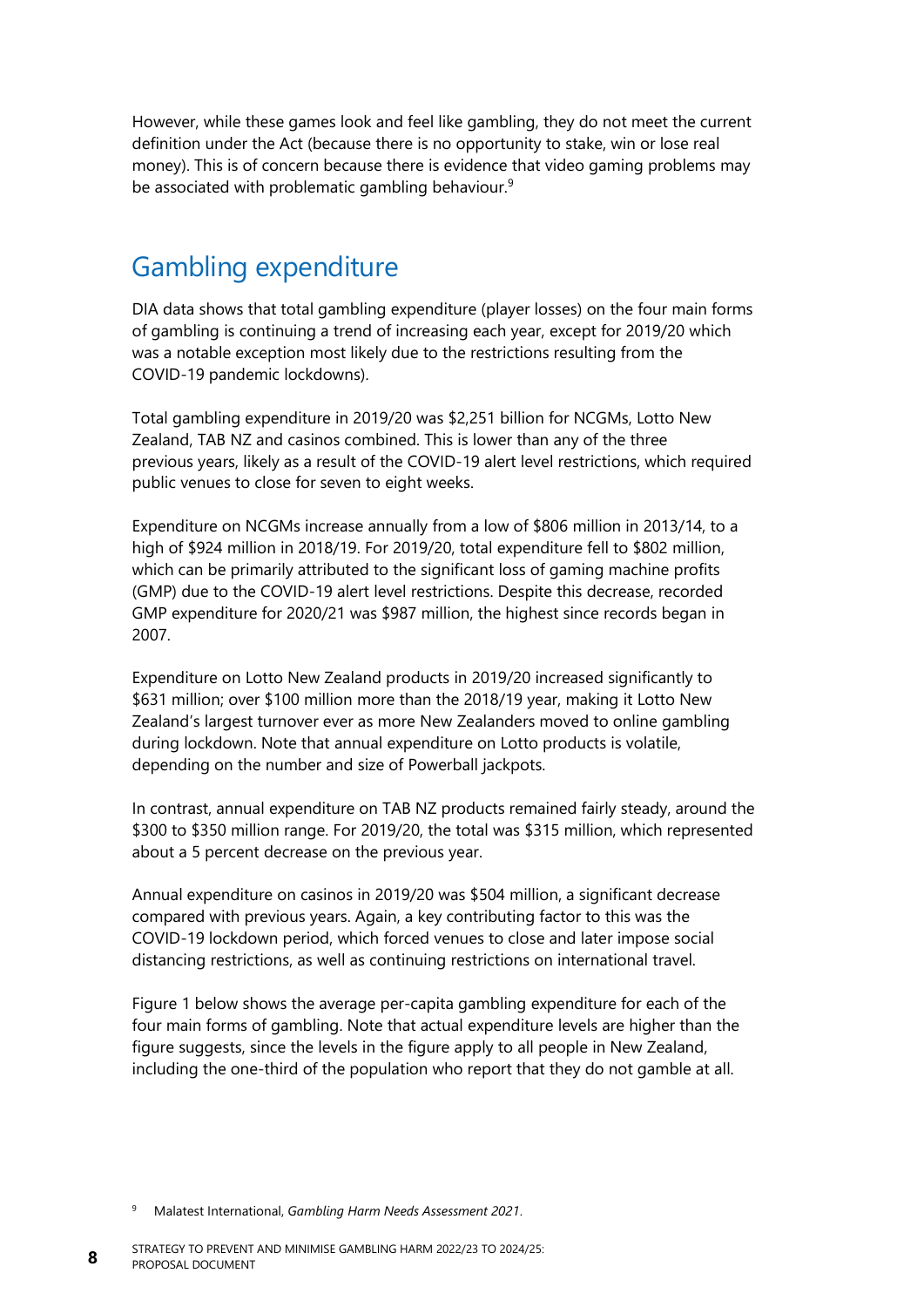Gambling expenditure trends show an increase in real terms across all four gambling sectors. Adjusting for inflation by type of gambling shows that spending levels have remained relatively unchanged in recent years. As noted above, the 2019/20 year was an exception. COVID-19 meant a decrease in gambling spend, except for Lotto which increased.<sup>10</sup>

Most casino gambling expenditure also derives from gaming machines. Comparing the gambling participation and expenditure information confirms that most of the money spent on gambling in New Zealand comes from the relatively limited number of people who play non-casino or casino gaming machines, or both. This has been the case for more than a decade.

<span id="page-14-1"></span>**Figure 1: Inflation-adjusted expenditure (2020) per capita (adults aged over 18 years), by type of gambling, 2010/11–2019/20**



# <span id="page-14-0"></span>**The nature of gambling harm**

The Act defines harm as:

- harm or distress of any kind arising from, or caused or exacerbated by, a person's gambling; and
- includes personal, social, or economic harm suffered:
	- by the person; or
	- by the person's spouse, civil union partner, de facto partner, family, whānau, or wider community; or
	- in the workplace; or
	- by society at large.

 $10$  See the Gambling expenditure webpage of the Department of Internal Affairs website at: **[www.dia.govt.nz/gambling-statistics-expenditure](http://www.dia.govt.nz/gambling-statistics-expenditure)** (accessed 12 March 2021).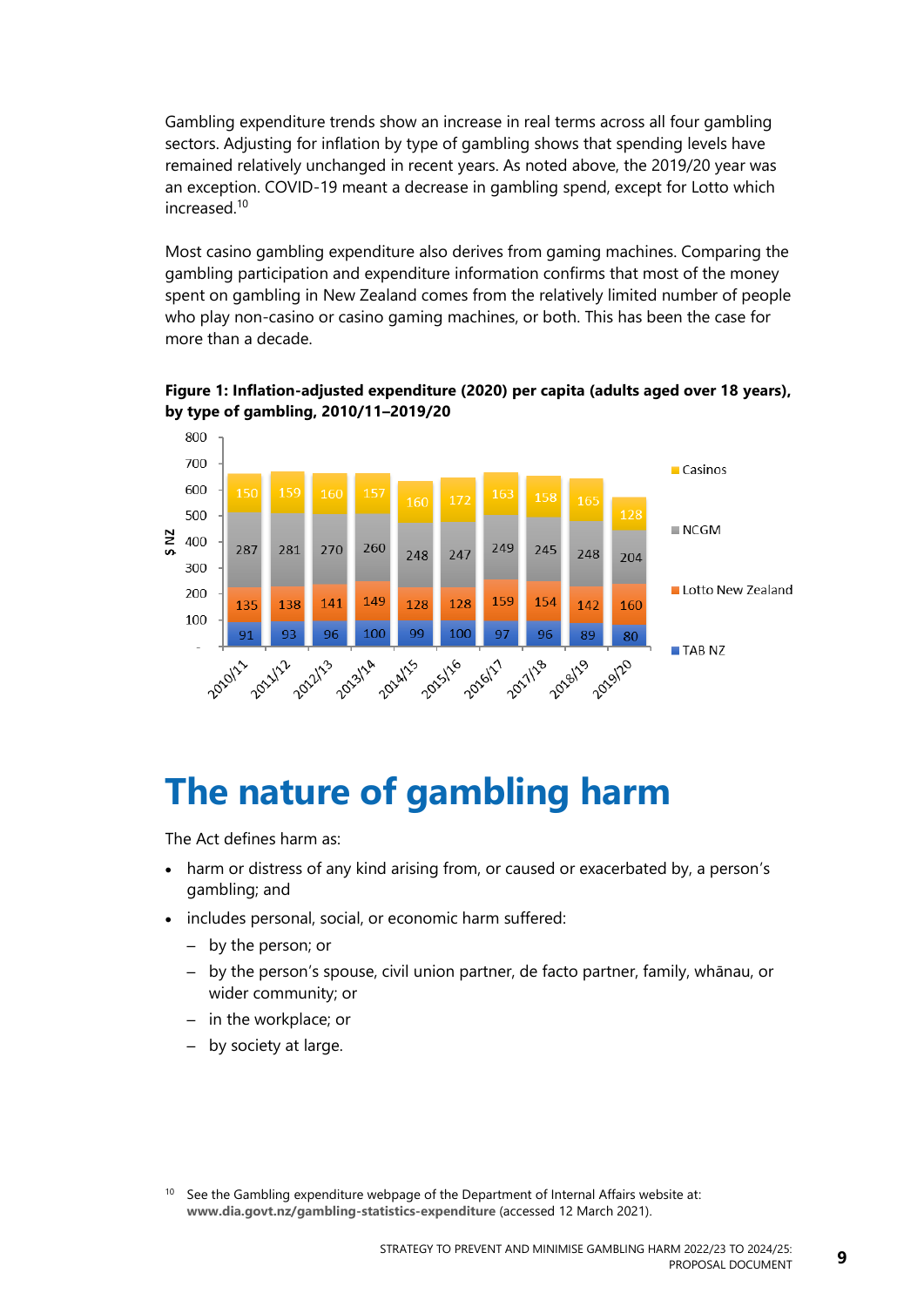Harm may include damage to relationships, emotional and psychological distress, disruptions to work or study, loss of income, the financial impacts of gambling and potentially fraud and related crimes. Gambling harm also includes the negative impact on the gambling person's family, whānau and community. Gambling may also cause financial stress and anxiety and contribute to child neglect and family violence.

## Measuring harm

**We can measure gambling harm at both the individual and population level.**

#### The Problem Gambling Severity Index

The HLS and other population surveys utilise the internationally validated Problem Gambling Severity Index (PGSI).<sup>11</sup> The PGSI differentiates between different types of harm and frequency of harm occurring, as reported by survey respondents. The PGSI is commonly used, including by clinical intervention services funded by the Ministry of Health (Ministry), to screen and categorise three levels of harm: severe or high risk (problem gambling), moderate risk and low risk.

While the proportion of the New Zealand population who are at risk of gambling harm as measured by the PGSI is currently at the lowest level since the early 1990s, the level of harm in the overall population has remained relatively stable since 2012 (at about 5 percent). This plateau effect has also been observed overseas.<sup>12</sup>

However, while gambling harm rates have not significantly changed, the adult population has grown. This means that the actual number of people who are experiencing gambling-related harm has increased.<sup>13</sup>

**Analysis from 2020 HLS show estimates as measured by the PGSI suggest that, in Aotearoa New Zealand in 2020, there were 65,000 people aged 16 years or older who were at either moderate risk or high risk of harm from gambling ('problem gamblers'). A further 119,000 were at low risk but would experience gamblingrelated harm during their lifetimes. About 183,000 adults reported second-hand gambling harm in their wider families or households.**<sup>14</sup>

- <sup>11</sup> Ferris JA, Wynne HJ. 2001. *The Canadian Problem Gambling Index*. Ottawa, ON: Canadian Centre on Substance Abuse, pp. 1–59.
- <sup>12</sup> Abbott M. 2017. Gambling and gambling harm in New Zealand: a 28-year case study. *International Journal of Mental Health and Addiction* 15(1221).
- <sup>13</sup> Te Hiringa Hauora and Kupe. 2020. *Health and Lifestyles Survey Gambling Harm*. Retrieved from **[https://kupe.hpa.org.nz/#!/gambling/gambling-harm.](https://kupe.hpa.org.nz/#!/gambling/gambling-harm)**
- <sup>14</sup> Te Hiringa Hauora. 2021. *Results from the Health and Lifestyles Survey 2020*.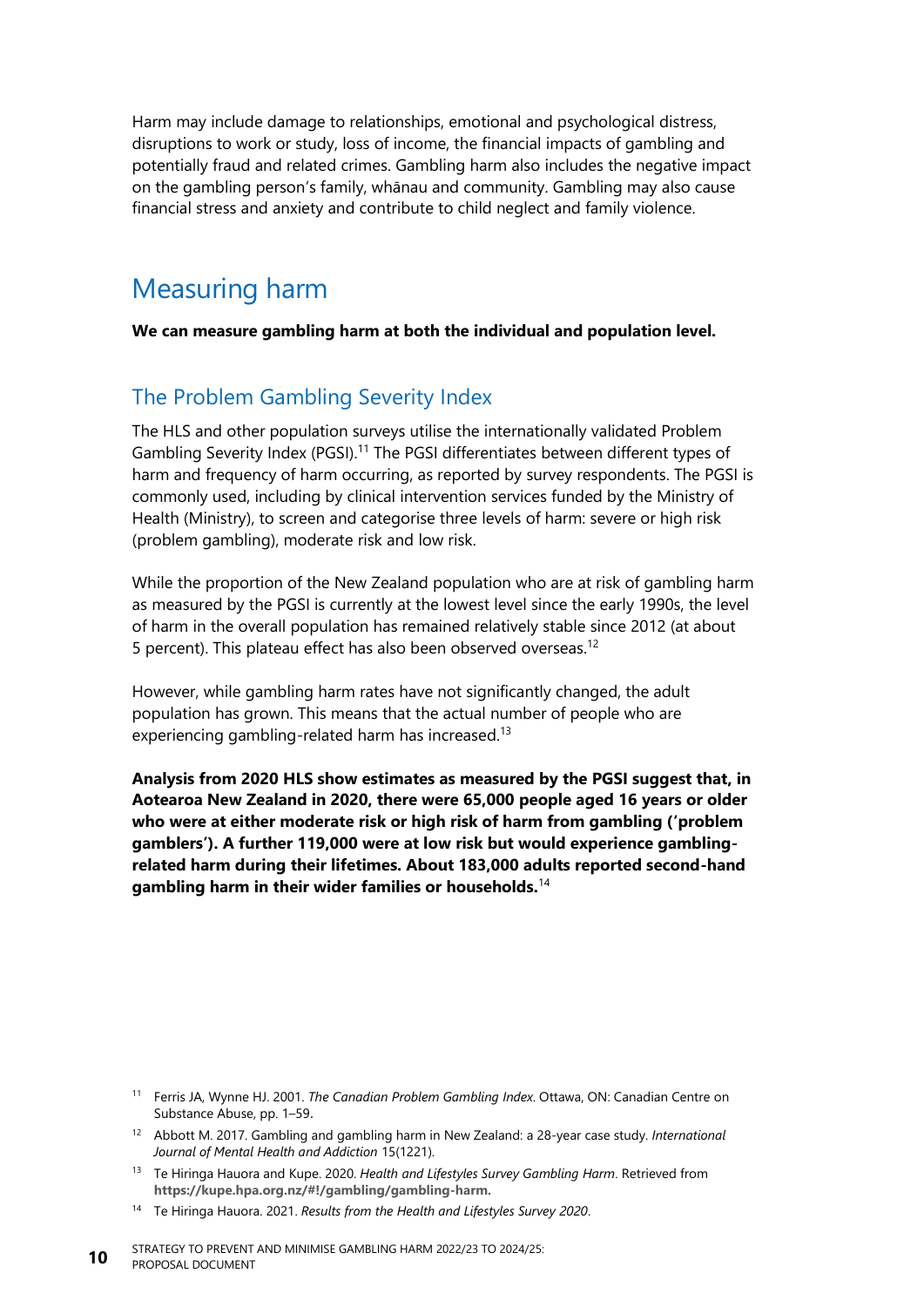### The burden-of-harm impact on health-related quality of life

Another measure of gambling harm is known as the burden-of-harm impact on healthrelated quality of life. Research shows that the total burden of harms that people who gamble experience, in terms of the decrease to health-related quality of life years, is greater than the harm they experience from common health conditions, such as diabetes and arthritis, and approaches the levels seen with anxiety and depressive disorders.

Importantly, the cumulative effects of harm attributable to people who gamble who participate in low-risk gambling is very significant, with one study finding nearly 50 percent of all gambling harm being experienced by these people.<sup>15</sup> This is because many more people experience low levels of harm or burden of disease than people who experience high levels.

**Research shows that one in five New Zealand adults (22 percent) is affected at some time in their lives by their own gambling or others' gambling.**<sup>16</sup>

#### Forms of gambling associated with gambling harm

**Some features and/or modes of gambling are particularly associated with harm. Evidence shows that harm is far more likely to be associated with continuous forms of gambling (those in which a gambler can immediately 'reinvest' their winnings in further gambling) than other modes of gambling.**

The common forms of 'continuous' gambling are gaming machines (in or out of a casino), casino table games, 'scratchies' (Instant Kiwi) and sports/race betting. Non-continuous forms include traditional lottery draws and raffles, as there is a delay of many hours or days between placing a stake or buying a ticket and receiving the result of a win or loss.

#### Non-casino gaming machines

**Most of the money spent on gambling in New Zealand comes from the relatively limited number of people**<sup>17</sup> **who play non-casino or casino gaming machines or both. Most people accessing gambling-harm intervention services cite pub or club pokies as the primary problem gambling mode.**

<sup>&</sup>lt;sup>15</sup> The 2017 study Measuring the Burden of Gambling Harm in New Zealand estimated that, in 2012, there were 161,928 years of life lost to incapacity as a result of harms from gambling. *Measuring the Burden of Gambling Harm in New Zealand.* Wellington: Ministry of Health. URL: **[www.health.govt.nz/publication/measuring-burden-gambling-harm-new-zealand](http://www.health.govt.nz/publication/measuring-burden-gambling-harm-new-zealand)** (accessed 18 July 2021).

<sup>16</sup> Thimasarn-Anwar T, Squire H, Trowland H, et al. 2017. *Gambling Report: Results from the 2016 Health and Lifestyles Survey*. Wellington: Te Hiringa Hauora. URL: **[www.hpa.org.nz/research-library/research](http://www.hpa.org.nz/research-library/research-publications/new-zealanders-participation-in-gambling-results-from-the-2016-health-and-lifestyles-survey)[publications/new-zealanders-participation-in-gambling-results-from-the-2016-health-and](http://www.hpa.org.nz/research-library/research-publications/new-zealanders-participation-in-gambling-results-from-the-2016-health-and-lifestyles-survey)[lifestyles-survey](http://www.hpa.org.nz/research-library/research-publications/new-zealanders-participation-in-gambling-results-from-the-2016-health-and-lifestyles-survey)** (accessed 18 July 2021).

<sup>&</sup>lt;sup>17</sup> That is, 11 percent of New Zealand adults, according to results from the 2020 HLS.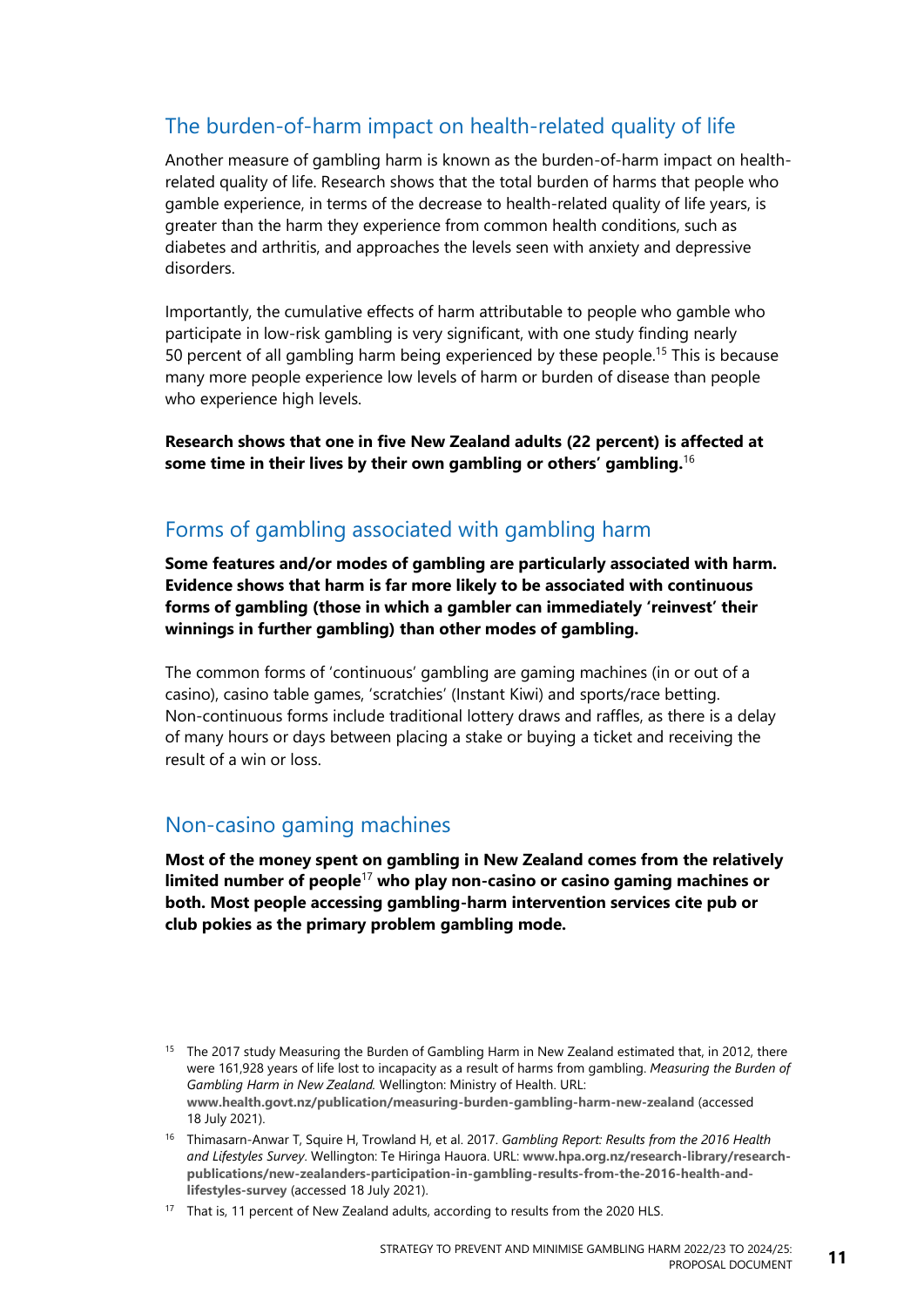The most harmful form of gambling in New Zealand is NCGMs at pubs/clubs (defined in the Act as class 4 gambling). At-risk and problem gamblers accounted for over half of total (estimated) electronic gaming machine (EGM) expenditure in 2015 (moderaterisk and problem gamblers 28 percent; low-risk gamblers 24 percent).<sup>18</sup> Similarly, analysis from HLS 2020 shows 50.3 percent of those who played EGMs in pubs or clubs at least once a month experienced some level of gambling harm.<sup>19</sup>

## Who is bearing the burden of gambling harm?

While many New Zealanders who gamble do so without experiencing harm, a significant minority either experience harm from their own gambling or their gambling negatively impacts the lives of others. Harm may include damage to relationships, emotional and psychological distress, disruptions to work or study, loss of income, the financial impacts of gambling (including stress and anxiety) and potentially fraud and related crimes, which can also impact negatively on the gambler's family, whānau and community. Gambling may also contribute to child neglect and family violence.<sup>20</sup>

#### **Research shows that Māori and Pacific peoples, some Asian communities and young people / rangatahi disproportionately experience gambling harm.**

Analysis from HLS 2020 shows that:

- Māori were 3.13 times more likely to be moderate-risk or problem gamblers than non-Māori and non-Pacific. In the Māori adult population, approximately 3.7 percent were moderate-risk / problem gamblers, and 5.7 percent were low-risk gamblers.
- Pacific peoples were 2.56 times more likely to be moderate-risk or problem gamblers than non-Māori and non-Pacific peoples. An estimated 3.0 percent of Pacific adults were moderate-risk / problem gamblers, and 4.4 percent were low-risk gamblers.

Māori and Pacific peoples are more likely to be affected by gambling harm than any other group. Māori and Pacific peoples are also more likely to have other risk factors for gambling harm, such as having low incomes and living in low socioeconomic communities where some forms of gambling, particularly NCGMs are more accessible.

After adjusting for deprivation level, the HLS 2020 found Māori were over 3.39 times more likely to report either gambling-related arguments or money problems related to gambling compared with non-Māori and non-Pacific. For Pacific people, they were 2.67 times more likely to report these harms than non-Pacific and non-Māori.

<sup>&</sup>lt;sup>18</sup> Abbott M, Bellringer M, Garrett N. 2018. New Zealand National Gambling Study: Wave 4 (2015). Report number 6. Auckland: Auckland University of Technology, Gambling and Addictions Research Centre. **<https://www.health.govt.nz/publication/new-zealand-national-gambling-study-wave-4-2015>**.

<sup>19</sup> Te Hiringa Hauora. 2021. *Results from the Health and Lifestyles Survey 2020*.

<sup>20</sup> Government Inquiry into Mental Health and Addiction. 2018. *He Ara Oranga: Report of the Government Inquiry into Mental Health and Addiction*. Wellington: Government Inquiry into Mental Health and Addiction. URL: **[www.mentalhealth.inquiry.govt.nz/assets/Summary-reports/He-Ara-Oranga.pdf](http://www.mentalhealth.inquiry.govt.nz/assets/Summary-reports/He-Ara-Oranga.pdf)** (accessed 15 July 2021).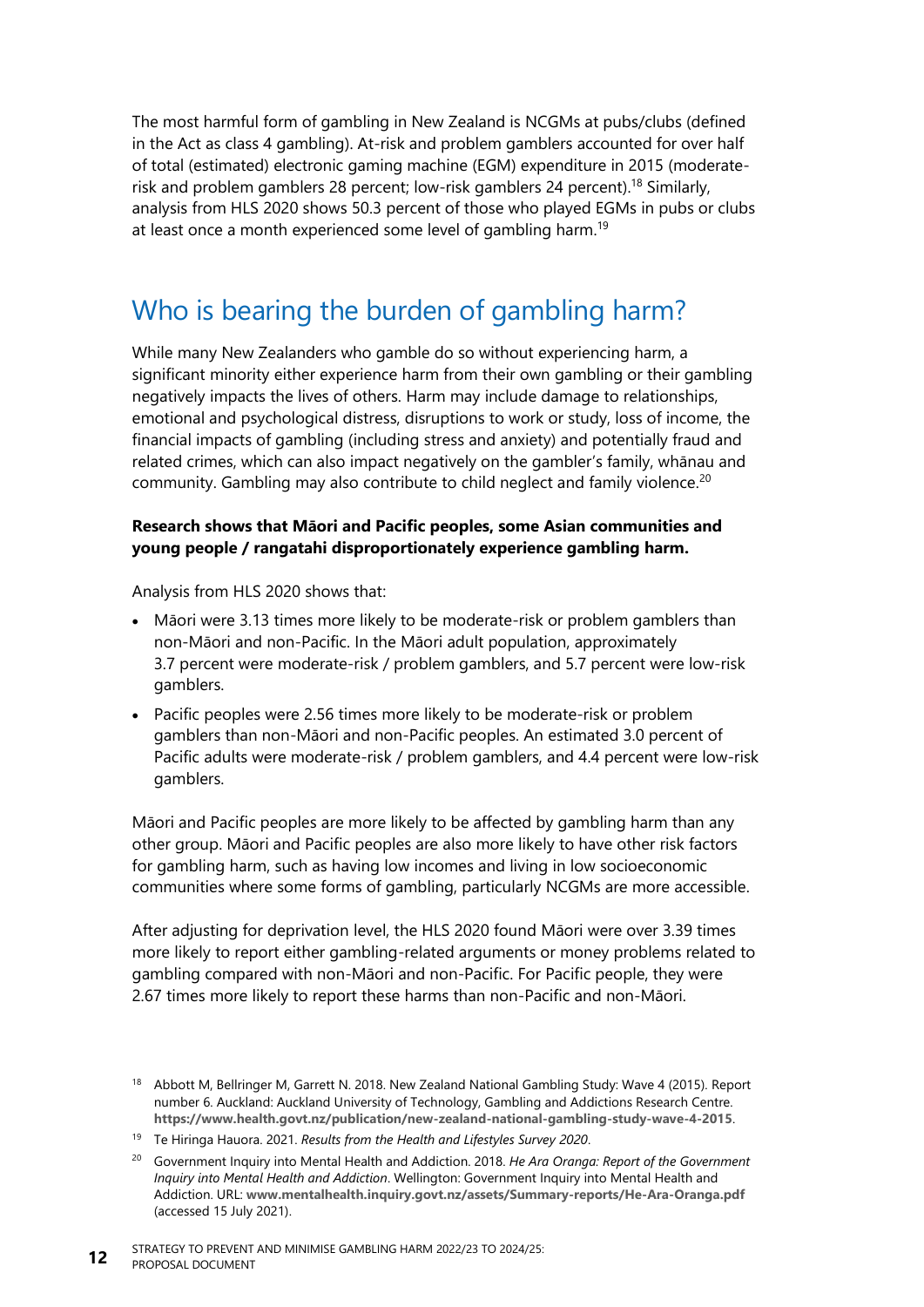Past HLS survey results show the proportion of Asian peoples who gamble is relatively low when compared with Māori, Pacific peoples and European/Other; however, those who do gamble are more likely to experience harm compared with European/Other.

Approximately 1.0 percent of Asian adults in 2020 were moderate-risk / problem gamblers, and 3.2 percent were low-risk gamblers. The HLS 2016 also indicate that awareness of what to do to help a friend or family member who gambles too much is lower for Asian peoples.

#### **Research shows that young people / rangatahi are likely to be experiencing gambling harms.**

According to HLS 2020 results, about 45.7 percent of youth aged 16–24 had gambled in the past year. While this is expectedly lower than the total population average, young people make up approximately 14 percent (9,000 people) of the total proportion of moderate and high-risk gamblers (1.6 percent of all adults or 65,000 people). In comparison, the 2018 HLS showed 27 percent of those who had gambled in the past year were 15–24 years of age.

Research has identified specific harms from some kinds of gambling to children and young people. Preliminary findings from research examining video games and Pacific youth gambling suggest that there are some parallels between problem gaming and problem gambling behaviour.<sup>21</sup> This research found that 28 percent of Pacific survey respondents spend more than \$20 per month on loot boxes,<sup>22</sup> and Pacific young people in the study drew parallels between problem gaming and problem gambling.

This aligns with a Norwegian longitudinal study, which found that people who bet on gaming enhancements, such as 'skins', when they were children and continued gambling online when they became adults had higher rates of at-risk and problem gambling as adults than people who did not bet on gaming enhancements when they were children.<sup>23</sup>

Recent research into young people's views about their own gambling found that about one in three New Zealand secondary school students had participated in gambling at some point in their lives. Boys were more likely that girls to have gambled, and both children. Of this subgroup who gambled, 13 percent wanted to cut down on their gambling and 11 percent were worried about their own gambling. These concerns were not evenly distributed across the population: worry about their gambling and wanting to cut down on gambling were both higher for students in low decile schools (decile 1–3) than in high decile schools (decile 8–10, at 20 percent vs 8 percent and 23 percent vs 8 percent respectively). $24$ 

<sup>21</sup> PGF Group. 2020. *Report to Stakeholders 2020*. Te Pūrongo Ā-tau. Auckland: PGF Group. **<https://www.pgf.nz/downloads/assets/13448/1/pgf0033>**.

<sup>&</sup>lt;sup>22</sup> In video gaming, a loot box is a virtual container that holds a random item that can be used in some games.

<sup>23</sup> Mold H, Holmay B, Merkesdal AG, et al. 2019. Are video games a gateway to gambling? A longitudinal study based on a representative Norwegian sample. *Journal of Gambling Studies* 35: 545–57. **<https://link.springer.com/article/10.1007/s10899-018-9781-z#Abs1>**.

<sup>24</sup> Archer D, King-Finau T, Kuresa B, et al. 2021. *Youth19 Gambling Brief*. The Youth19 Researchers and The Adolescent Health Research Group, Auckland and Wellington. **<https://www.youth19.ac.nz/publications/gambling>**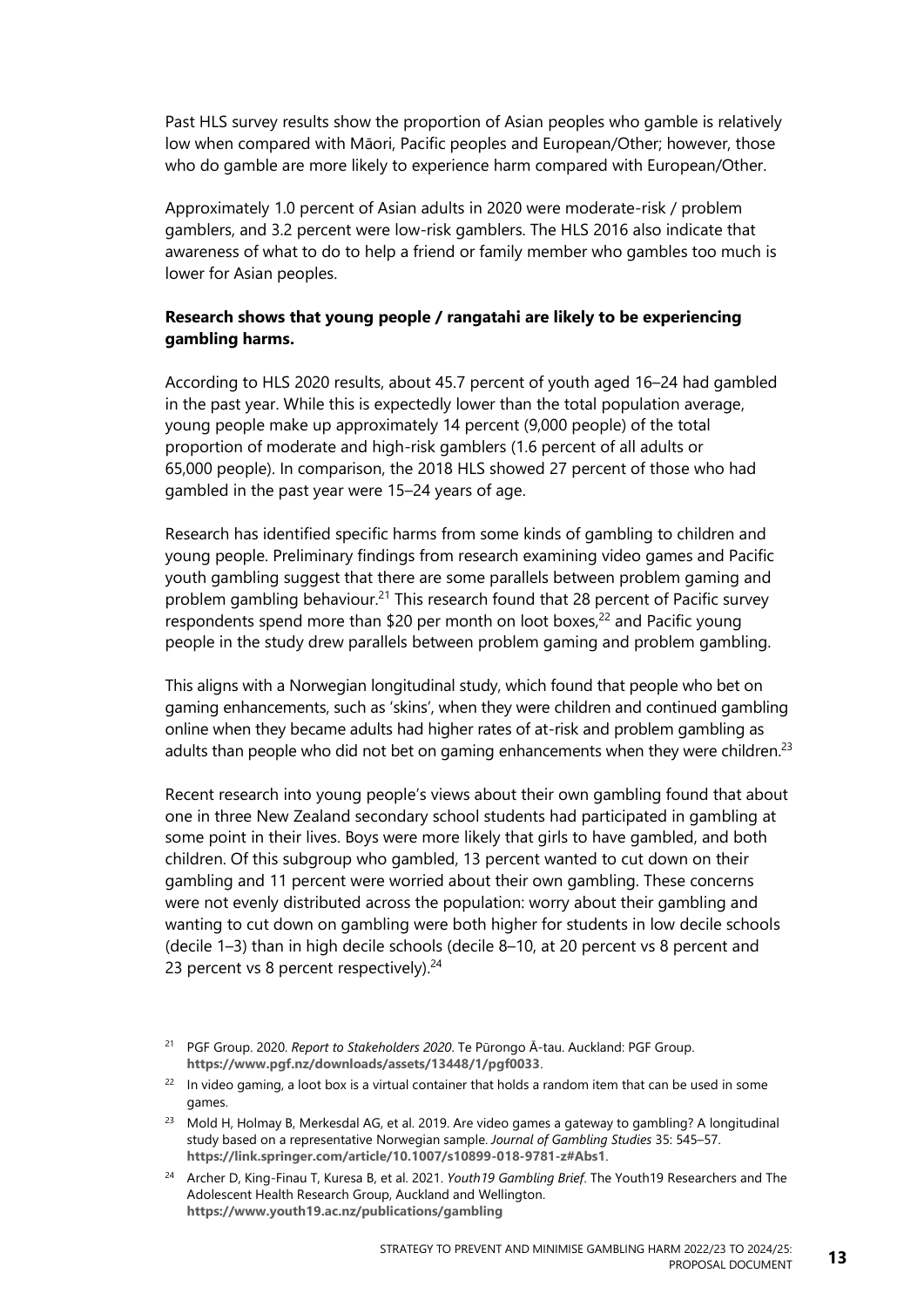This is worth noting when set against the study finding that students in lower-decile schools were less likely to report having ever gambled than those in higher-decile schools. This suggests that, while youth gambling may be less common in more deprived areas, it causes more concern, and potentially more harm, to those students with greater levels of disadvantage.

There are growing concerns about the accessibility of online gambling and gaming convergence and the impacts of these on the wellbeing of children and young people / rangatahi. People interviewed for the Ministry-commissioned 2021 needs assessment highlighted increasing numbers of parents asking for support for young people who were 'addicted' to gaming.

There is also some anecdotal concern that increasing unregulated online gambling may be particularly harmful for disabled people. Almost one in four New Zealanders identify as disabled, and these proportions are larger in the groups that we know are vulnerable to harm from gambling, that is, Māori, Pacific peoples and people with low incomes.<sup>25</sup> Disabled people on average have lower incomes, which may exacerbate their experience of gambling harm.

We have limited information about gambling among the disabled community in New Zealand, but American research has found that one-quarter of recipients of disability benefits were experiencing harm from gambling.<sup>26</sup> Additionally, recent small-scale Australian research found people with intellectual disabilities are engaging with gambling in the same ways as the general public. $27$ 

Women, who are commonly the primary caregivers within their family or whānau, are also particularly vulnerable to the economic strain caused by problem gambling. Recent research has shown that socio-cultural positioning of women as the primary caregivers for families contributes to gambling harm by placing unrealistic expectations on the women while simultaneously constraining their ability to prioritise their own wellbeing and access rest, relaxation and support. Gambling venues in local communities appear to offer women respite, distraction, comfort, time out and/or connection, while placing them at increased risk of experiencing problems and harm.<sup>28</sup>

- <sup>26</sup> Morasco BJ, vom Eigen KA, Petry NM. 2006. Severity of gambling is associated with physical and emotional health in urban primary care patients. *General Hospital Psychiatry* 28: 94–100. doi: 10.1016/j.genhosppsych.2005.09.004.
- <sup>27</sup> Pitt H, Thomas SL, Watson J, Shuttleworth R, et al. 2021. How do people with intellectual disability engage with and understand gambling? A qualitative study of adults in Victoria, Australia. *Front Public Health* 8: 536520, 12 January. doi: 10.3389/fpubh.2020.536520.
- <sup>28</sup> Palmer du Preez K, Mauchline L, Paavonen A, et al. 2019. *A Mixed Methods Analysis of Gambling Harm for Women in New Zealand*. Auckland: Auckland University of Technology, Gambling and Addictions Research Centre. Available from the Ministry of Health website at: **[www.health.govt.nz/publication/mixed-methods-analysis-gambling-harm-women-new-zealand](http://www.health.govt.nz/publication/mixed-methods-analysis-gambling-harm-women-new-zealand)** (accessed 18 July 2021).

<sup>25</sup> *2013 New Zealand Disability Survey*. Statistics New Zealand. **[https://www.stats.govt.nz/information](https://www.stats.govt.nz/information-releases/disability-survey-2013)[releases/disability-survey-2013](https://www.stats.govt.nz/information-releases/disability-survey-2013)**.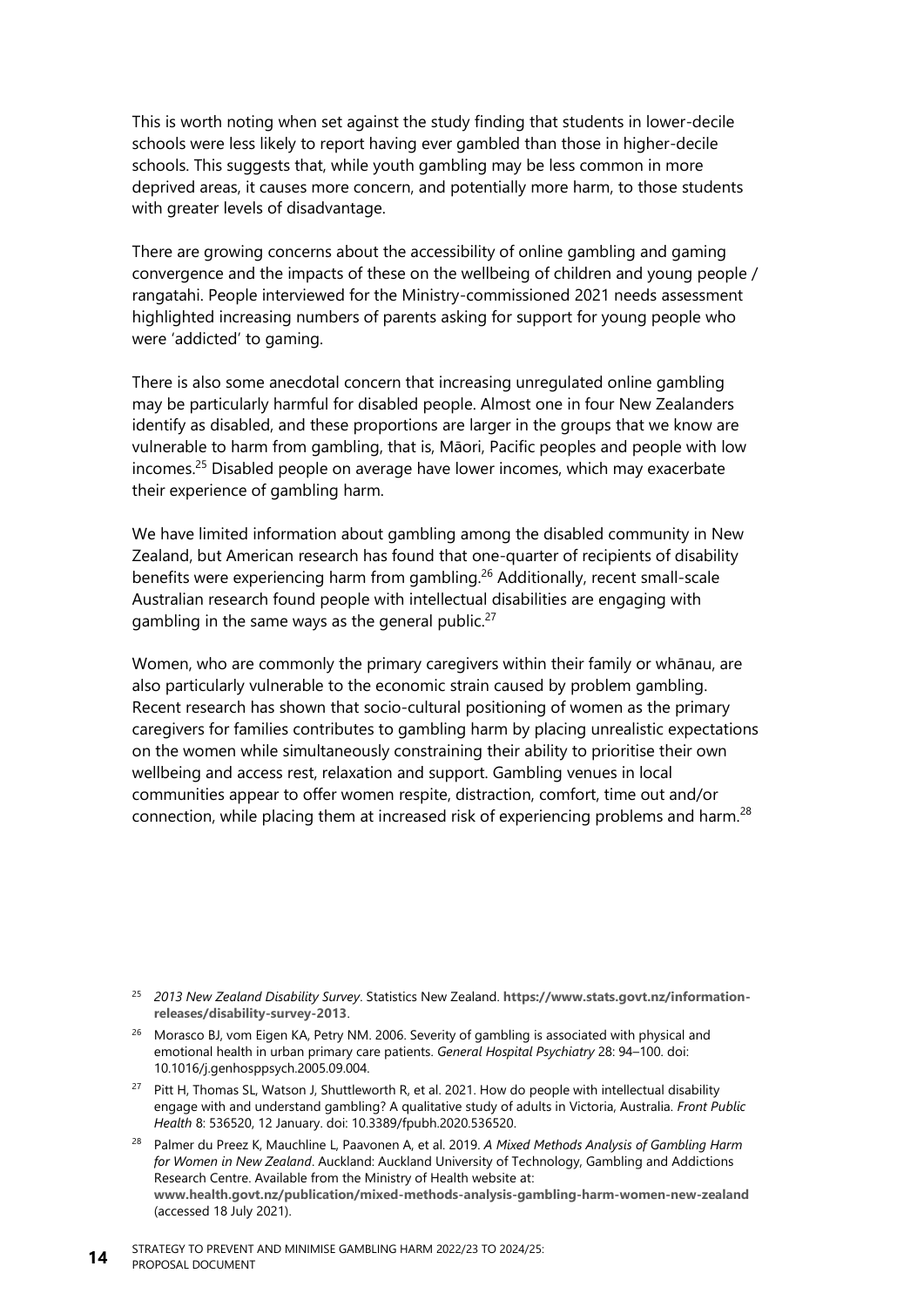A report from the 2016 Pacific Island Families Study found that risk factors for gambling among mothers studied included alcohol consumption, being a victim of verbal abuse and increased deprivation levels.<sup>29</sup>

## Gambling harm and other health problems

Harmful gambling typically presents with other health issues and has been consistently associated with a range of co-existing health issues, such as higher levels of smoking, hazardous alcohol consumption and other drug use, as well as higher levels of depression and poorer self-rated health. Coexisting health issues (comorbidity) is an indication that a person may require holistic health services. $30$ 

Some 21 percent of clients screened by Ministry-funded health services for co-existing problematic alcohol or drug use in 2019/20, reported feeling the need to cut down their use of prescription or other drugs and 34 percent reported having risky levels of alcohol use.

### Harm to family and affected others

Gambling harm can be experienced not only by people who gamble but also by their friends, families, whānau and communities. Australian research $31$  suggests that between five to ten other people are adversely affected by a person who has severe problematic gambling behaviour.

In New Zealand, we know that harmful gambling behaviour is strongly correlated with family, whānau or partner violence, with half of problem gamblers reporting having experienced family or whānau violence.<sup>32</sup> There is also evidence that children and young adults are exposed to considerable gambling messaging, for example, through advertising, which can normalise harmful gambling behaviours.<sup>33</sup>

- <sup>30</sup> Bellringer ME, Janicot S, Ikeda T, et al. 2020. *New Zealand National Gambling Study: Correspondence between changes in gambling and gambling risk levels and health, quality of life, and health and social inequities*. NGS Series Report Number 9. Auckland: Auckland University of Technology (AUT), Gambling and Addictions Research Centre.
- <sup>31</sup> Productivity Commission. 1999. *Australia's Gambling Industries, Final report, Summary, Report No. 10*. Canberra: AusInfo. URL: **[www.pc.gov.au/inquiries/completed/gambling/report/summary.pdf](http://www.pc.gov.au/inquiries/completed/gambling/report/summary.pdf)** (accessed 18 July 2021).
- <sup>32</sup> Auckland University of Technology. 2017. *Problem Gambling and Family Violence in Help-seeking Populations: Co-occurrence, impact and coping*. Wellington: Ministry of Health.
- <sup>33</sup> Signal L, Smith M, Barr M, et al. 2017. Kids'Cam: an objective methodology to study the world in which children live. *American Journal of Preventive Medicine* 53(3): e89–e95. **[https://www.ajpmonline.org/article/S0749-3797\(17\)30163-0/fulltext](https://www.ajpmonline.org/article/S0749-3797(17)30163-0/fulltext)**.

<sup>29</sup> Bellringer M, Kolandai-Matchett K, Taylor S, et al. 2016. *Pacific Islands Families Study 2014: Mother and youth gambling.* Auckland: Auckland University of Technology, Gambling and Addictions Research Centre. Available from the Ministry of Health website at: **[www.health.govt.nz/publication/pacific](http://www.health.govt.nz/publication/pacific-islands-families-study-2014-mother-and-youth-gambling-report)[islands-families-study-2014-mother-and-youth-gambling-report](http://www.health.govt.nz/publication/pacific-islands-families-study-2014-mother-and-youth-gambling-report)** (accessed 18 July 2021).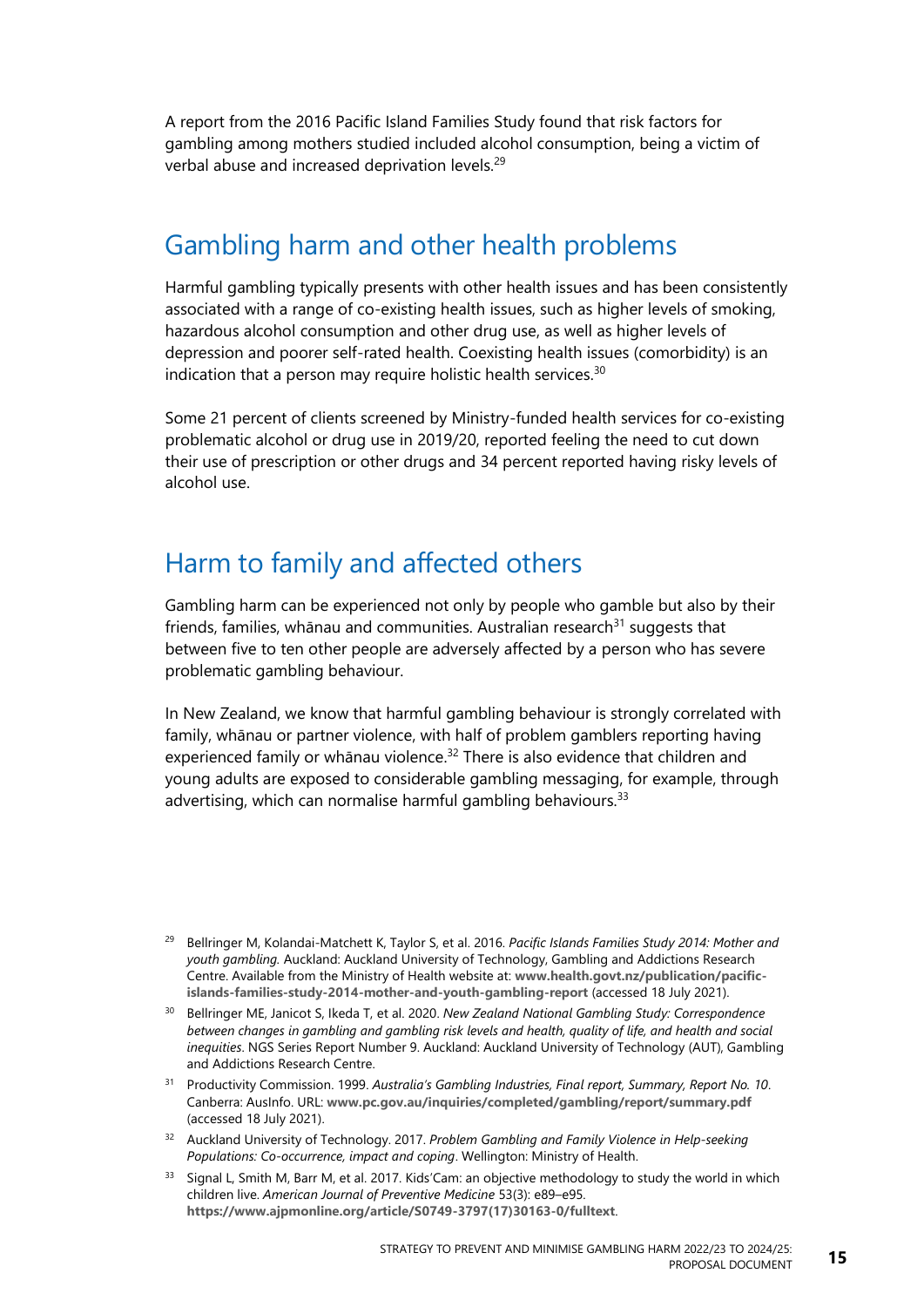It is also useful to consider the broader impacts on society from the large amount of expenditure that is currently being put into gambling. New Zealanders lose around \$2.4 billion per annum on gambling, with almost \$1 billion of that on EGMs alone. In all, 40 percent of players' losses on NCGMs must be returned to the community in the form of grants. Recent research in Aotearoa New Zealand estimated that, if the current levels of household expenditure on EGMs were switched to retail spending, this could create an additional 1,127 full-time equivalent jobs worth approximately \$50 million in wages and salaries.<sup>34</sup> The tax impacts on this would be nearly \$60 million in increased GST collected and \$7 million in income tax on workers. This research assumed that all spending switch to retail and not to other forms of gambling. Even if it is assumed that only half of the spending was switched, it would appear this could have a significant economic impact.

It is also clear that spending on gambling, especially NCGMs, is not spread evenly across our communities. This is at least partly due to access. More than 60 percent of NCGMs venues (the source of the highest risk of harmful gambling activity) are located in the most socioeconomically deprived areas (that is, the poorest areas of the country). $35$  People in these areas spend up to three times as much on NCGMs as people in the least deprived area.<sup>36</sup> While it is possible that people may gamble outside their neighbourhoods, there are significant associations between gambling behaviour and neighbourhood access to gambling venues. In particular, problem gambling has been found to be significantly associated with living closer to a gambling venue.<sup>37</sup>

- <sup>34</sup> NZIER. 2020. *The Retail Employment and Tax Costs of Class 4 Gambling in New Zealand: NZIER report to the Problem Gambling Association*. Wellington: New Zealand Institute of Economic Research (NZIER). URL:
	- **[https://img.scoop.co.nz/media/pdfs/2008/Final\\_Report\\_\\_Diverting\\_gambling\\_losses\\_22\\_June.pdf](https://img.scoop.co.nz/media/pdfs/2008/Final_Report__Diverting_gambling_losses_22_June.pdf)** (accessed 18 July 2021).
- <sup>35</sup> Based on NZDep 2013 census area units: University of Otago Wellington. Socioeconomic Deprivation Indexes: NZDep and NZiDep, Department of Public Health. URL: **[www.otago.ac.nz/wellington/departments/publichealth/research/hirp/otago020194.html](https://www.otago.ac.nz/wellington/departments/publichealth/research/hirp/otago020194.html)** (accessed 17 November 2018).
- <sup>36</sup> Ward AD, McIvor JT, Bracewell P. 2020. The geographic distribution of gaming machine proceeds in New Zealand. *Kōtuitui: New Zealand Journal of Social Sciences Online 15* (1): 54–74. DOI: **<https://doi.org/10.1080/1177083X.2019.1640752>** (accessed 18 July 2021).
- <sup>37</sup> Ministry of Health. 2008. *Raising the Odds? Gambling behaviour and neighbourhood access to gambling venues in New Zealand*. Wellington: Ministry of Health.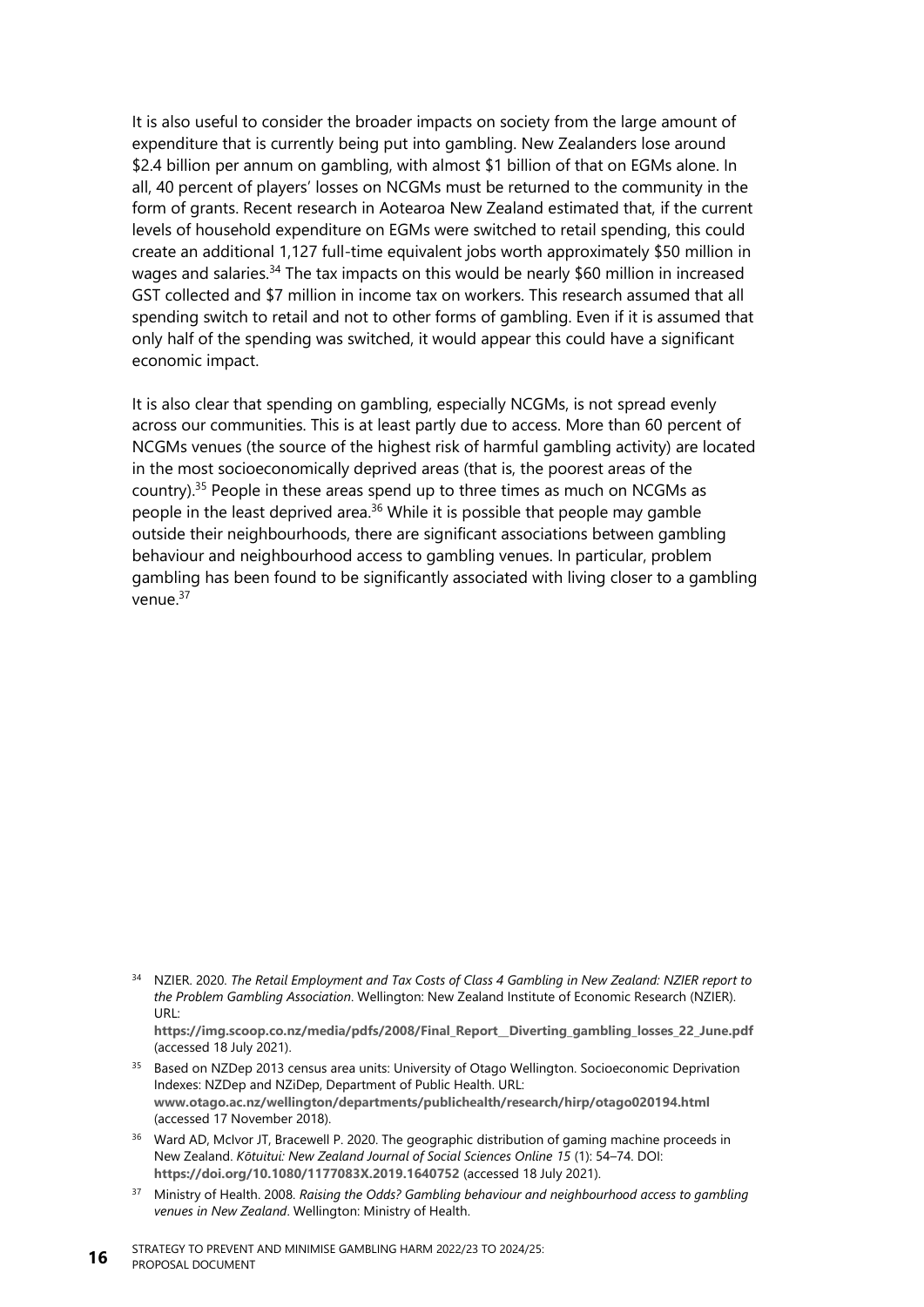# <span id="page-22-0"></span>**Service delivery 2019/20 to 2021/22**

Every year, people seek help from services funded by the Ministry for harms due to their own or someone else's gambling. In the 2020/21 year, over 6,605 people received treatment from Ministry-funded services for harms due to their own gambling.<sup>38</sup> This is a small proportion of the 45,000 to 92,000 people that the analysis of 2020 HLS estimated were experiencing moderate to significant harms from their own gambling. In addition, between 144,000 and 230,000 New Zealand adults experienced at least one form of household-level gambling harm in the previous 12 months. In the 20/21 year, around 4,341 families or whānau and others received treatment from Ministry-funded services for issues related to someone else's gambling.

As [Figure](#page-22-1) 2 below shows, there has been a general decrease in people accessing Ministry-funded services (excluding clients who only received brief interventions). Exclude brief intervention data makes this decreases more obvious when we, and results from a range of factors that need to be addressed to improve service uptake. The Ministry's suggestions for ways to address this issue are discussed in this proposals document.



<span id="page-22-1"></span>**Figure 2: Clients accessing Ministry-funded services (excluding brief interventions)**

<sup>38</sup> Ministry of Health, Intervention [client data website:](https://www.health.govt.nz/our-work/mental-health-and-addictions/problem-gambling/service-user-data/intervention-client-data) **[www.health.govt.nz/our-work/mental-health](http://www.health.govt.nz/our-work/mental-health-and-addictions/gambling/service-user-data/intervention-client-data)[and-addictions/gambling/service-user-data/intervention-client-data](http://www.health.govt.nz/our-work/mental-health-and-addictions/gambling/service-user-data/intervention-client-data)**.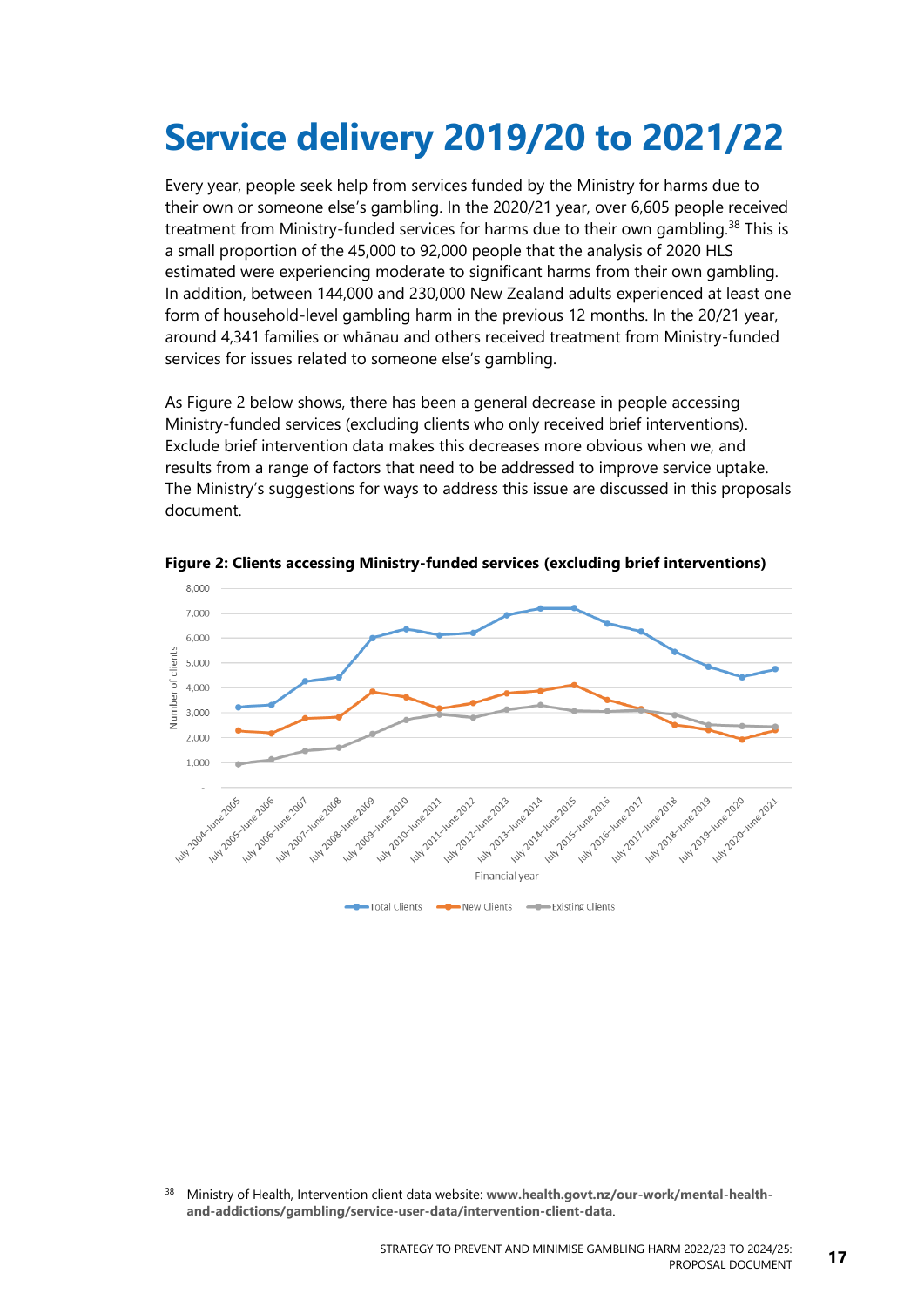## Services environment

The COVID-19 pandemic and resulting public health restrictions, such as social distancing requirements, had a significant impact on the gambling-harm services environment. Face-to-face service provision decreased dramatically, leading to a rapid increase in virtual service provision (over the telephone or through online meetings). While this shift highlighted the adaptability of health service providers, it also exacerbated the negative impacts of the restrictions on people who do not have ready access to digital software.

In addition to COVID-19, there were a number of developments in the gambling-harm services environment over the 2019/20 to 2021/22 period.

- Funding for the national Multi-venue Exclusion (MVE) Administration Service continued, and a national framework and standardised process were developed. MVE is now available across the country. An electronic gambling exclusions database was also procured and is being trialled to facilitate the exclusion application process and collect the exclusion data.
- Two new ways of working (service pilots) were introduced in the Waikato region: a PMGH service for Māori and one for Pacific peoples. Both services are based in Hamilton and are within organisations that are existing Whānau Ora providers (Te Kōhao Health and K'aute Pasifika Trust respectively).
- A gambling harm lived experience advisory group was established to inform the Ministry's gambling harm work programme.
- As of 10 May 2021, 40 percent of territorial authorities had sinking-lid policies in place for NCGMs, and a further 48 percent had caps on the number of venues and/or machines in their area. This shows an uptake in sinking lid policies compared with July 2019.
- As of 10 May 2021, a total of 27 of the 67 territorial authorities had reviewed their NCGM and TAB venue policies since 1 July 2019.

# Public health provision in the 2019/20 to 2021/22 period

Public health service providers continued to encourage the adoption of healthy gambling policies, and many providers led their community's participation in territorial authority reviews of NCGM venue policy. They also worked alongside other agencies and community groups to develop community action initiatives to increase community resiliency against gambling harm and engaged with their local gambling venues to support gambling harm minimisation practices and promote their services.

National and regional health service providers delivered a wide range of health promotion activities. These included raising awareness of the signs of gambling harm by delivering numerous presentations and workshops to organisations and groups, attending hundreds of community events and through online media communications, social media and resources.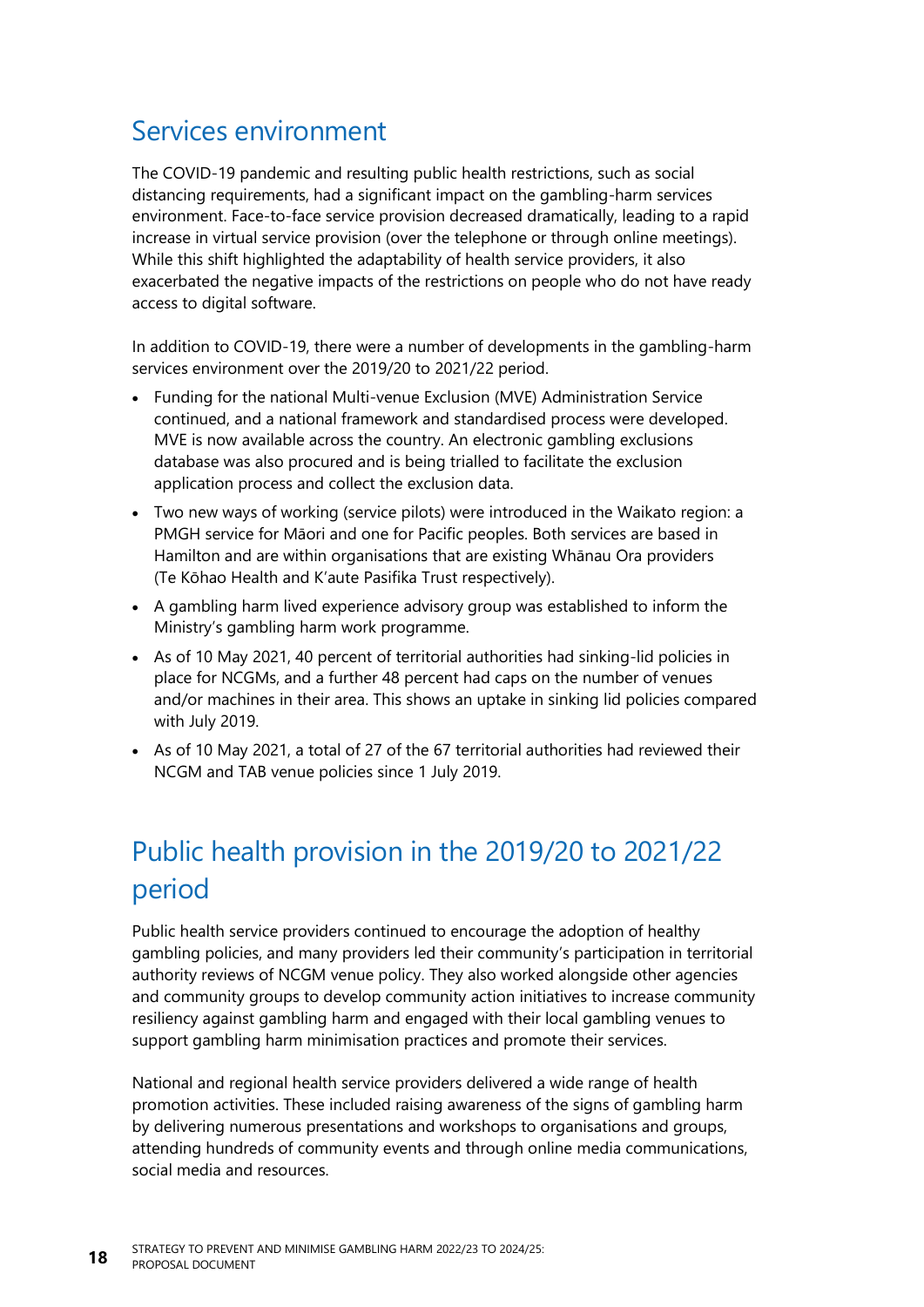Te Hiringa Hauora's health promotion programme focuses on encouraging positive behaviour change among at-risk people who gamble and raising awareness about the signs of harmful gambling and risky gambling behaviours. Developments led by Te Hiringa Hauora have included an increased focus on equity through a number of initiatives such as the rebranding of the national gambling campaign Choice Not Chance to Safer Gambling Aotearoa; development of South Auckland pilot campaigns and a new national campaign primarily focusing on Māori and Pacific communities. A review of the Gamble Host Responsibility project also led to a number of improvements, including Te Hiringa Hauora working to develop an online version of the host responsibility training and ethnic-specific resources.

During 2020, many planned promotional activities, including some Gambling Harm Awareness Week (GHAW) activities, did not proceed due to the COVID-19 restrictions. Notable successes have included a relationship established with Kiwibank, resulting in gambling harm screening and referral training delivered to some of their debt recovery units; the development of a TXT2X (text to exclude) toolkit to promote the use of MVEs; and many community groups and venues supporting the Pause the Pokies campaign during GHAW.

## Service access

Analysis of Ministry gambling service administrative data to 2020/21 shows that the number of people who gamble seeking treatment continues to decline in Aotearoa New Zealand, despite the increase in real numbers of people experiencing gambling harm. In the 2020/21 year, 6,605 'Gambler' clients and 4,341 'Family / Affected Other' clients received gambling harm treatment services from a Ministry-funded provider. This decline is largely attributable to fewer new clients presenting to services, a factor exacerbated by the COVID-19 restrictions. There has been a slight uptick in clients in the 2020/21 year after a low in 2019/20. The number of existing clients receiving interventions has remained relatively static over the same period. The numbers of people seeking interventions has been relatively stable for several years.

It is important to note that these statistics are population prevalence rates, and although they are static, the actual number of people impacted by gambling harm is increasing in line with population growth. The needs assessment and outcomes monitoring reports show that only a minority of potential clients for gambling support services (that is, people whose reported harm results in a moderate to high PGSI score) actually access or present at these services. Low service use is also observed for other forms of addiction treatment.

The positive impact of the majority of PMGH gambling-harm services being located within Whānau Ora providers (Māori and Pacific) was highlighted during the COVID-19 lockdown period. Incorporating these services into the Whānau Ora framework during this time meant PMGH clients, their families and whānau and their wider communities were integrated into an organisation-wide support system that delivered health and social support, care packages and access to other services and support as required. However, improving intervention and service use rates remains a challenge. Further work is required to address systematic barriers to access based on ethnicity or socioeconomic status.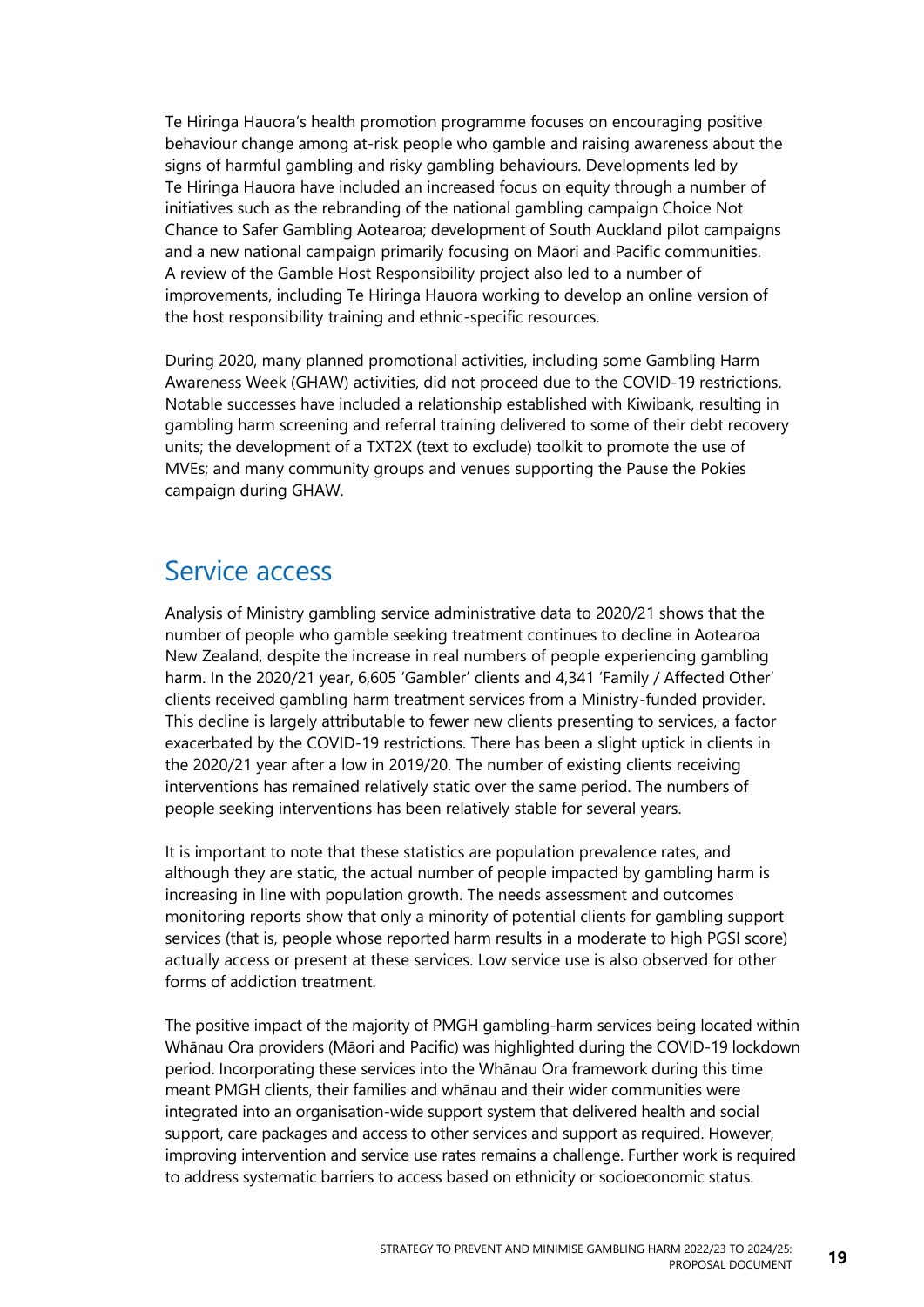# <span id="page-25-2"></span><span id="page-25-0"></span>**3 The strategic plan**

# <span id="page-25-1"></span>**The strategic environment**

# The Gambling Act

The Gambling Act 2003 (the Act) recognises that gambling harm is a significant issue and requires the development and implementation of an 'integrated problem gambling strategy focused on public health'. The Act specifies that this strategy must be informed by a needs assessment and include measures to promote public health, services to treat and assist people who experience gambling harm and their families and whānau, independent scientific research and evaluation.

# The Ministry of Health role

The Ministry is responsible for an integrated strategy to prevent and minimise gambling harm (the strategy). Section 317 states the strategy must include:

- a. measures to promote public health by preventing and minimising the harm from gambling;
- b. services to treat and assist problem gamblers and their families/whānau;
- c. independent scientific research associated with gambling, including (for example) longitudinal research on the social and economic impacts of gambling, particularly the impacts of gambling on different cultural groups; and
- d. evaluation.

The Ministry of Health (the Ministry) is responsible for developing the strategy to Prevent and Minimise Gambling Harm (the strategy) and implementing services mandated by the strategy. The annual and three-year funding requirements to deliver the strategy are outlined in the draft service plan, alongside the proposed services and investments. These cost estimates are used to inform the development of the problem gambling levy on the gambling industry.

The Ministry receives funding through Vote Health to develop and implement the strategy. The Crown then recovers the cost of this appropriation through a 'problem gambling levy' set on four types of gambling: non-casino gaming machines (NCGM), casinos, the TAB New Zealand (TABNZ) and New Zealand Lotteries Commission (Lotto New Zealand).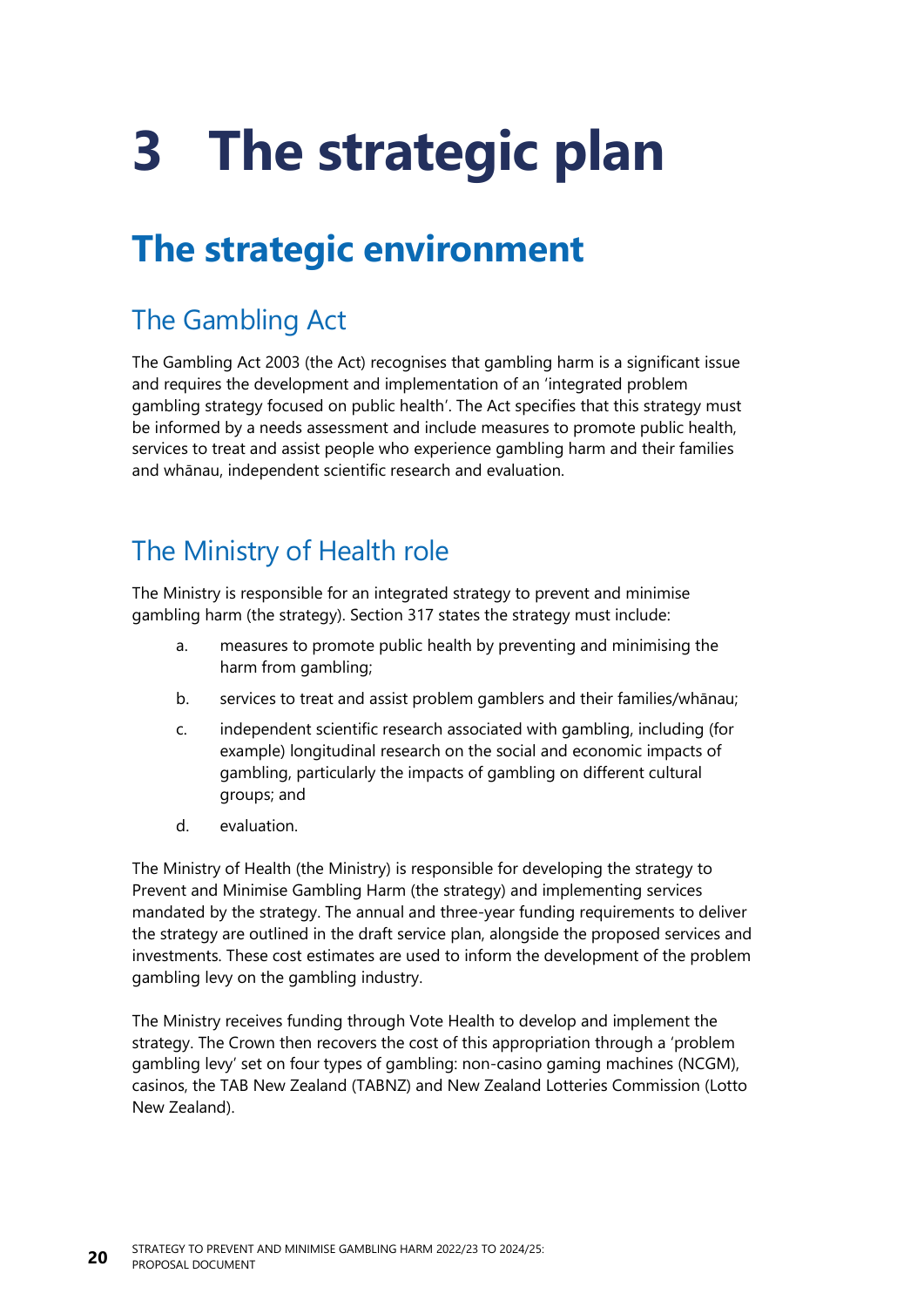## Department of Internal Affairs

The Department of Internal Affairs (DIA) is the main gambling regulator and policy advisor to the Government on gambling regulatory issues. DIA administers the Act and its regulations. DIA's role includes key regulatory aspects of gambling harm prevention and minimisation, including:

- issuing licences for gambling activities
- regulating gambling operators to ensure that they comply with the legislative requirements, for example DIA conducts inspections of gambling venues to assess whether the harm minimisation provisions are being implemented
- working with the gambling industry sector to encourage best practice, and
- publishing gambling data, for example on expenditure.

DIA also issues licences for gambling activities, ensures compliance with the legislation, works with the gambling sector to encourage best practice and publishes statistical and other information concerning gambling. It is also responsible for limiting the opportunities for crime and dishonesty associated with gambling and ensuring gambling proceeds benefit the community.

## Te Hiringa Hauora – Health Promotion Agency

Te Hiringa Hauora – Health Promotion Agency (Te Hiringa Hauora) does not have a statutory role in gambling prevention and harm minimisation under the Act, but its mandate is to promote health and wellbeing and encourage healthy lifestyles. Te Hiringa Hauora is funded under the current strategy to deliver an education and awareness work programme to prevent and minimise gambling harm. Te Hiringa Hauora work closely with the Ministry in this area, which is complementary to many other activities in both agencies.

The proposed strategic framework, which is described in more detail in **[section](#page-10-2) 3** and shown in [Figure](#page-44-0) 4 describes a set of complementary action areas, led by the Ministry of Health, DIA and Te Hiringa Hauora, according to each agency's core mandate. The figure shows priority action areas that are delivered jointly. This collaborative and coordinated approach is essential to the effective prevention and minimisation of gambling harm.

## Territorial authorities

Under the Gambling Act 2003 and the Racing Industry Act 2020, territorial authorities are required to develop, review and apply policies on non-casino gaming machines venues and TAB venues in their area.<sup>39</sup>

<sup>39</sup> Gambling Act 2003, sections 98 to 103 and Racing Industry Act 2002, sections 96-97.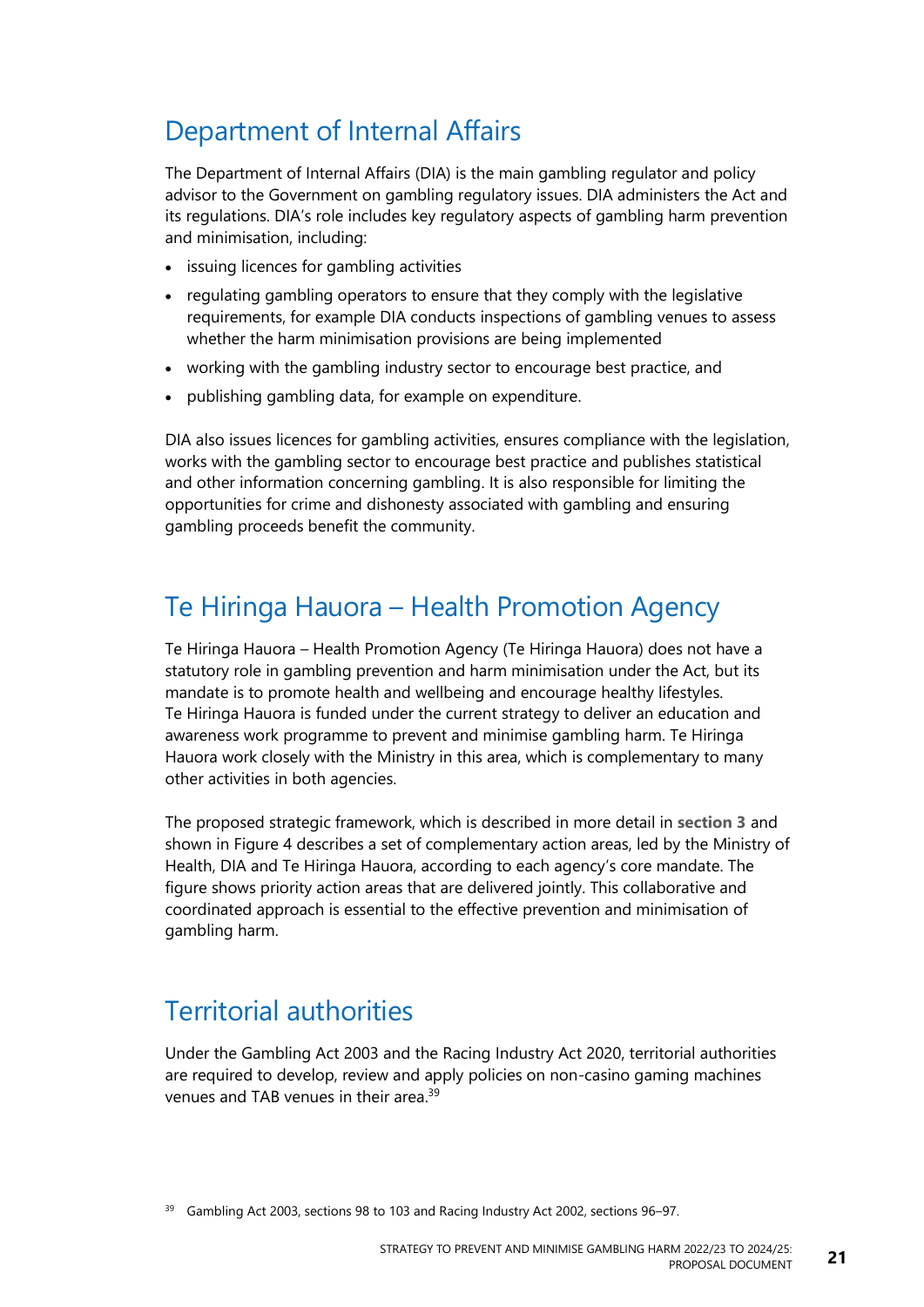# Gambling Commission

The Gambling Commission also hears casino licensing applications (which include harm minimisation plans) <sup>40</sup> and appeals on licensing and enforcement decisions made by the Secretary of Internal Affairs in relation to gaming machines and other non-casino gambling activities.

## Gambling Harm Needs Assessment 2021

In 2020, the Ministry commissioned an independent needs assessment to inform the development of the strategy, based on interviews with a cross-section of key stakeholders, a service provider survey and a literature review. The key findings were:

- Most people gamble for leisure and recreation. All forms of gambling remain widely accessible and access to online gambling for money has increased.
- Venue based gambling expenditure decreased during COVID-19 lockdowns but returned to pre-COVID levels shortly after the lockdowns lifted. Although gambling participation has decreased for the general population, harmful gambling prevalence has not declined.
- Harms and risks from gambling remain widespread and are more prevalent among Māori, Pacific peoples and young people/rangatahi than among other groups. Harmful gambling impacts all aspects of wellbeing for individuals and their whānau. Evidence suggests that the costs, in terms of individual, family and community harms associated with gambling, outweigh the benefits, such as employment and availability of community funding.
- The enablers and barriers to help seeking have not changed significantly since the last needs assessment.

The Gambling Harm Needs Assessment 2021 (the needs assessment) also considered progress towards the strategic objectives of the current strategy.<sup>41</sup> It recommended the Ministry could do better by enhancing several areas including a stronger focus on equity, service integration, workforce development, health promotion and research. The needs assessment findings have informed our proposed strategic plan and draft service plan.

More information about the needs assessment can be found in the full report.

<sup>40</sup> The Gambling Commission approves the casino operator's *Host Responsibility Programme* (HRP), which the operator must comply with as part of their licence conditions. Casino operators report to the Gambling Commission annually about the implementation of their HRP. The Department of Internal Affairs may also provide input into the HRP when it is periodically reviewed by the Gambling Commission.

<sup>41</sup> Malatest International *Gambling Harm Needs Assessment 2021*. **[https://www.health.govt.nz/system/files/documents/publications/gambling-harm-needs](https://www.health.govt.nz/system/files/documents/publications/gambling-harm-needs-assessment-2021.pdf)[assessment-2021.pdf.](https://www.health.govt.nz/system/files/documents/publications/gambling-harm-needs-assessment-2021.pdf)**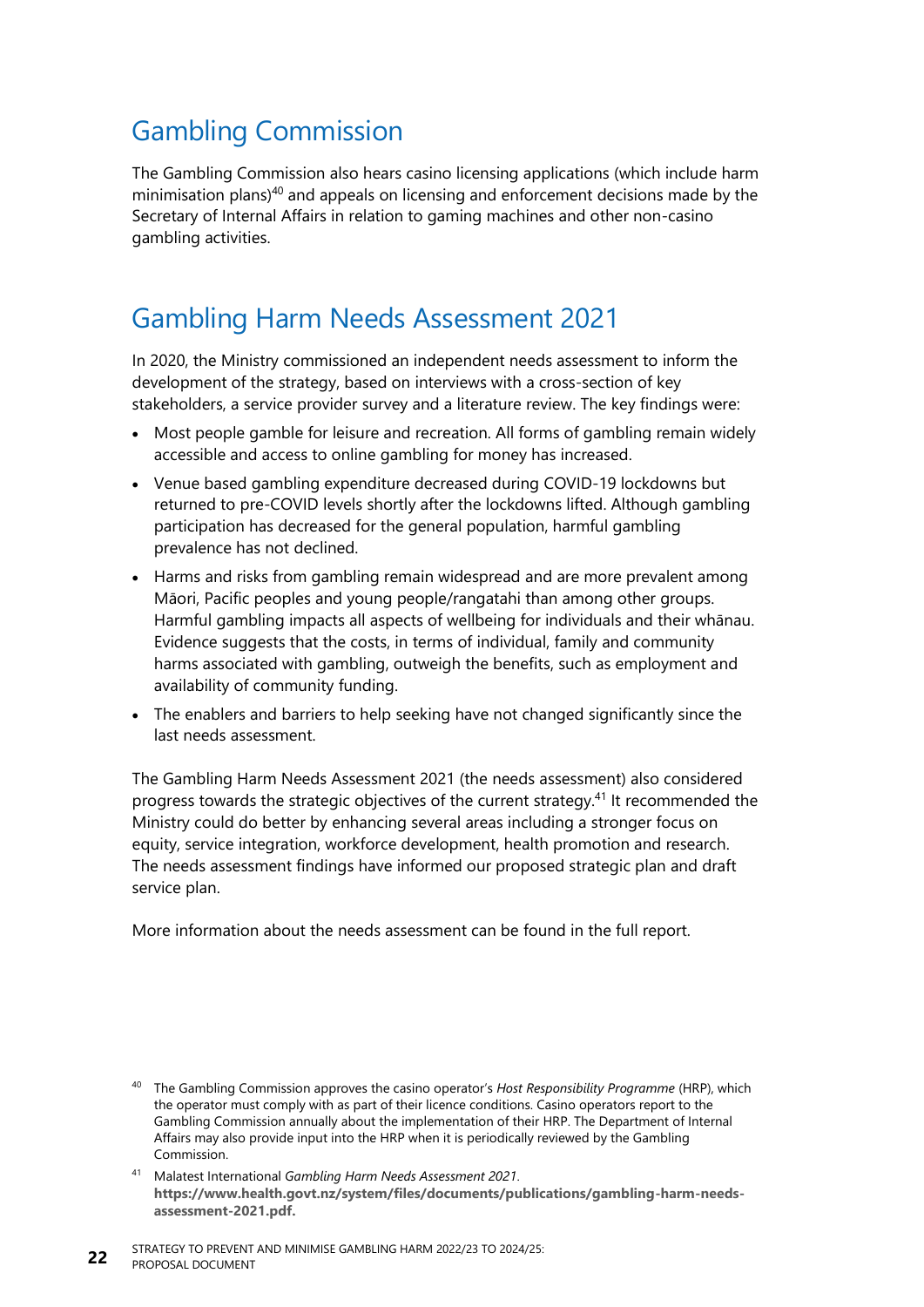# <span id="page-28-0"></span>**Focusing on public health**

The Act sets out requirements for an 'integrated problem gambling strategy focused on public health'. Submissions strongly supported strengthening the public health measures in the strategy stressing the importance of harm prevention and early intervention and engaging with lived experience, Māori and priority populations to ensure public health activities will effectively reach those who need help and support.

Public health is about protecting against community health risks and threats, preventing illness, and promoting health across the whole population or population groups. Public health is distinguishable from other health areas in that it aims to keep people well and focuses on groups of people rather than individuals. Three core concepts integral to public health are:

- the inclusion of both promotion and prevention activities. In the context of gambling, this includes raising awareness of the signs of harmful gambling, encouraging at-risk people to check whether their gambling is under control before harm escalates in severity, and motivating those who are at risk to engage in selfhelp changes or get help early.
- the collective nature of the promotional and preventative activities
- the health of the whole population as the goal.

Associated with this is the concept of health equity and inequality, discussed below.

We use a continuum-of-harm approach to public health that aligns a spectrum of gambling behaviour with a harm reduction framework, as first developed by Korn and Shaffer (1999).<sup>42</sup> This approach recognises that people experience varying levels of harm from gambling and a continuum of approaches, from prevention to intensive clinical treatment, is required. [Figure](#page-29-1) 3 below shows the continuum of behaviours, risks and responses, from health promotion to harm reduction and intensive treatment.

 $42$  Korn DA, Shaffer HJ. 1999. Gambling and the health of the public: adopting a public health perspective. *Journal of Gambling Studies* 15: 289–365. DOI: doi.org/10.1023/A:1023005115932 (accessed 15 July 2021).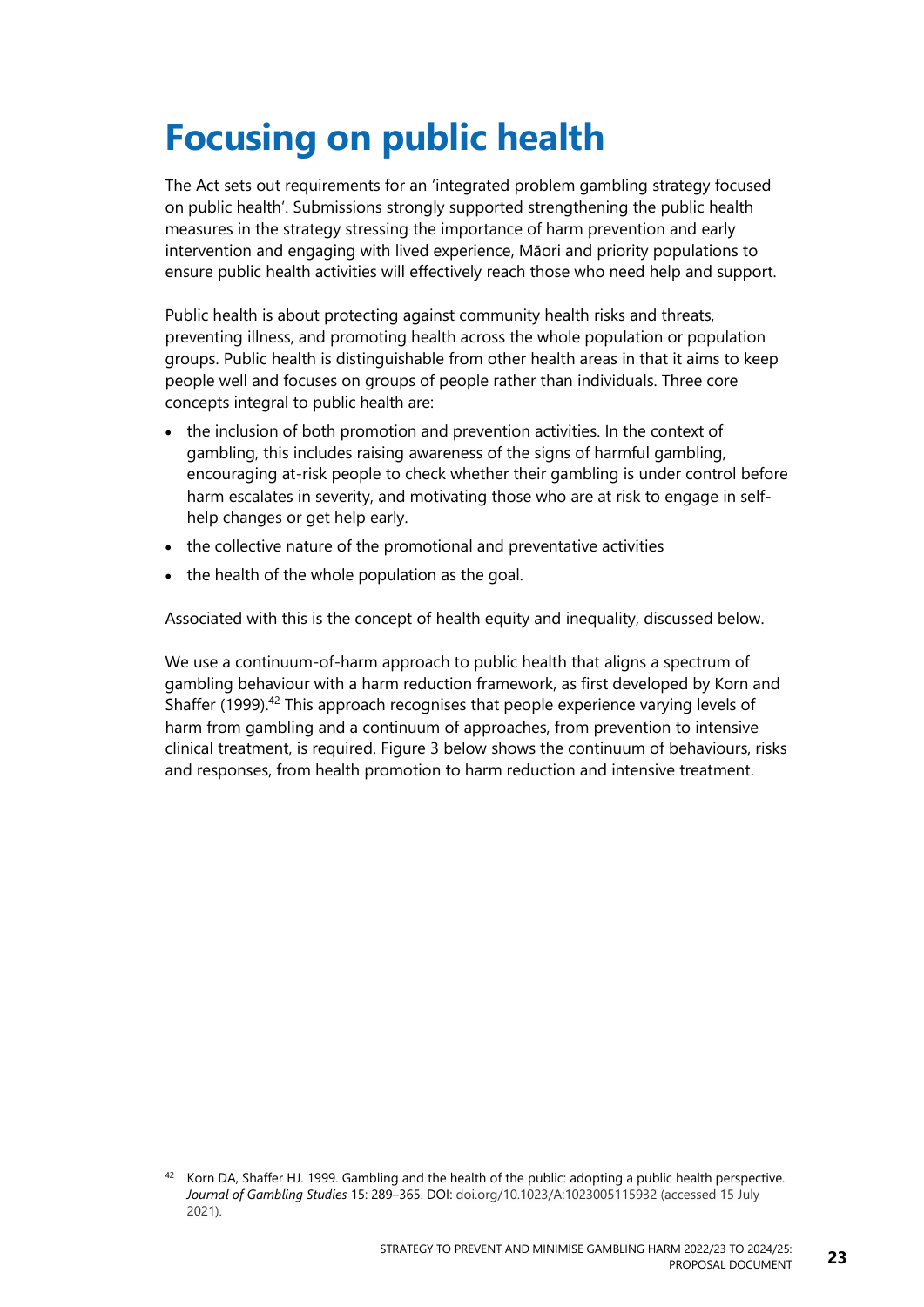

<span id="page-29-1"></span>**Figure 3: Continuum of gambling behaviour and responses**

# <span id="page-29-0"></span>**Gambling harm as an equity issue**

The needs assessment highlighted the importance of positioning gambling harm prevention and minimisation as an equity issue, and this emphasis was supported by a broad cross-section of submissions.

Equity recognises different people with different levels of advantage require different approaches and resources to get equitable health outcomes. An equity issue refers to something that predominantly affects one or some groups more than others. In the case of gambling harm, Māori and Pacific peoples, and to some extent young people, are shouldering a burden of harm that greatly outweighs that being experienced by other groups.

These strongly patterned outcomes have a systemic cause: for example, we know that the most harmful form of gambling – non-casino gaming machines (NCGM)– are not distributed randomly across our communities but concentrated in areas defined by lower socioeconomic status and high deprivation measures, which are also more likely to be areas where Māori and Pacific people live. We also know the services and supports that are in place to prevent and minimise gambling harm are under-utilised, and one likely reason for this is that they are not considered acceptable and culturally appropriate<sup>43</sup> by all potential service users.

<sup>&</sup>lt;sup>43</sup> See preference to use cultural safety rather than cultural competence (also made in submission from GPS) **<https://equityhealthj.biomedcentral.com/articles/10.1186/s12939-019-1082-3>**.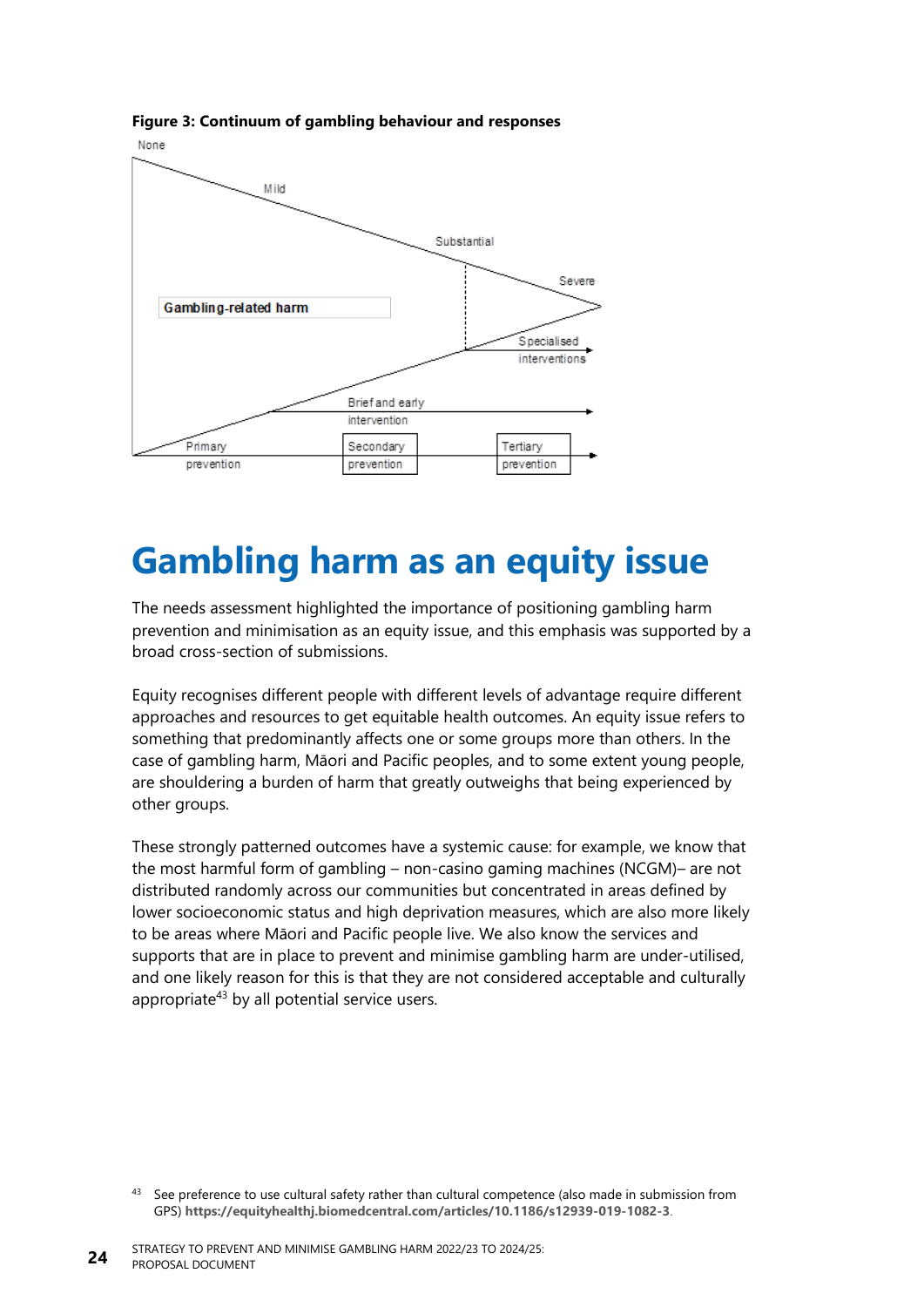Equity issues require tailoring services to address inequities, which may include targeted actions based on engaging with, listening to, and partnering with the people who are most affected. In addition, issues where Māori are disadvantaged or harmed need to be considered carefully and implemented well, drawing on the strength of the special relationship that the Crown has with Māori under Te Tiriti o Waitangi (Te Tiriti).

#### **Box 1: The Ministry of Health's position on inequalities and inequity in health**

Our definition of equity is:

"In Aotearoa New Zealand, people have differences in health that are not only avoidable but unfair and unjust. Equity recognises different people with different levels of advantage require different approaches and resources to get equitable health outcomes."

This definition of equity was signed off by the Director-General of Health, Dr Ashley Bloomfield, in March 2019.<sup>44</sup>

We usually refer to the differences in health experience that occur between population groups as 'health inequalities'. A health inequality is an inequality that we can attribute to social, cultural and economic factors rather than biomedical ones.

Inequalities and inequity in health occur between groups because of a range of well-recognised socioeconomic, cultural and biological factors, the most common of which are sex, age, social deprivation, ethnicity and education.

Inequities are not random; they are typically due to structural factors present in society and the local community that cannot be explained by biomedical differences between population groups. This means their causes are often complex and multifaceted and are outside the scope of the health system to address on its own.

<sup>44</sup> See the Achieving equity webpage of the Ministry's website at: **[www.hauora.co.nz/new-action-plan](http://www.hauora.co.nz/new-action-plan-to-boost-maori-health-and-wellbeing/#:~:text=Whakamaua%3A%20Māori%20Health%20Action%20Plan%202020-2025%20is%20the,the%20Ministry’s%20new%20Te%20Tiriti%20o%20Waitangi%20Framework)[to-boost-maori-health-and](http://www.hauora.co.nz/new-action-plan-to-boost-maori-health-and-wellbeing/#:~:text=Whakamaua%3A%20Māori%20Health%20Action%20Plan%202020-2025%20is%20the,the%20Ministry’s%20new%20Te%20Tiriti%20o%20Waitangi%20Framework)[wellbeing/#:~:text=Whakamaua%3A%20Māori%20Health%20Action%20Plan%202020](http://www.hauora.co.nz/new-action-plan-to-boost-maori-health-and-wellbeing/#:~:text=Whakamaua%3A%20Māori%20Health%20Action%20Plan%202020-2025%20is%20the,the%20Ministry’s%20new%20Te%20Tiriti%20o%20Waitangi%20Framework)- 2025%20is%20the,the%20Ministry'[s%20new%20Te%20Tiriti%20o%20Waitangi%20Framework](http://www.hauora.co.nz/new-action-plan-to-boost-maori-health-and-wellbeing/#:~:text=Whakamaua%3A%20Māori%20Health%20Action%20Plan%202020-2025%20is%20the,the%20Ministry’s%20new%20Te%20Tiriti%20o%20Waitangi%20Framework) [www.health.govt.nz/about-ministry/what-we-do/work-programme-2019-20/achieving-equity](http://www.health.govt.nz/about-ministry/what-we-do/work-programme-2019-20/achieving-equity)**.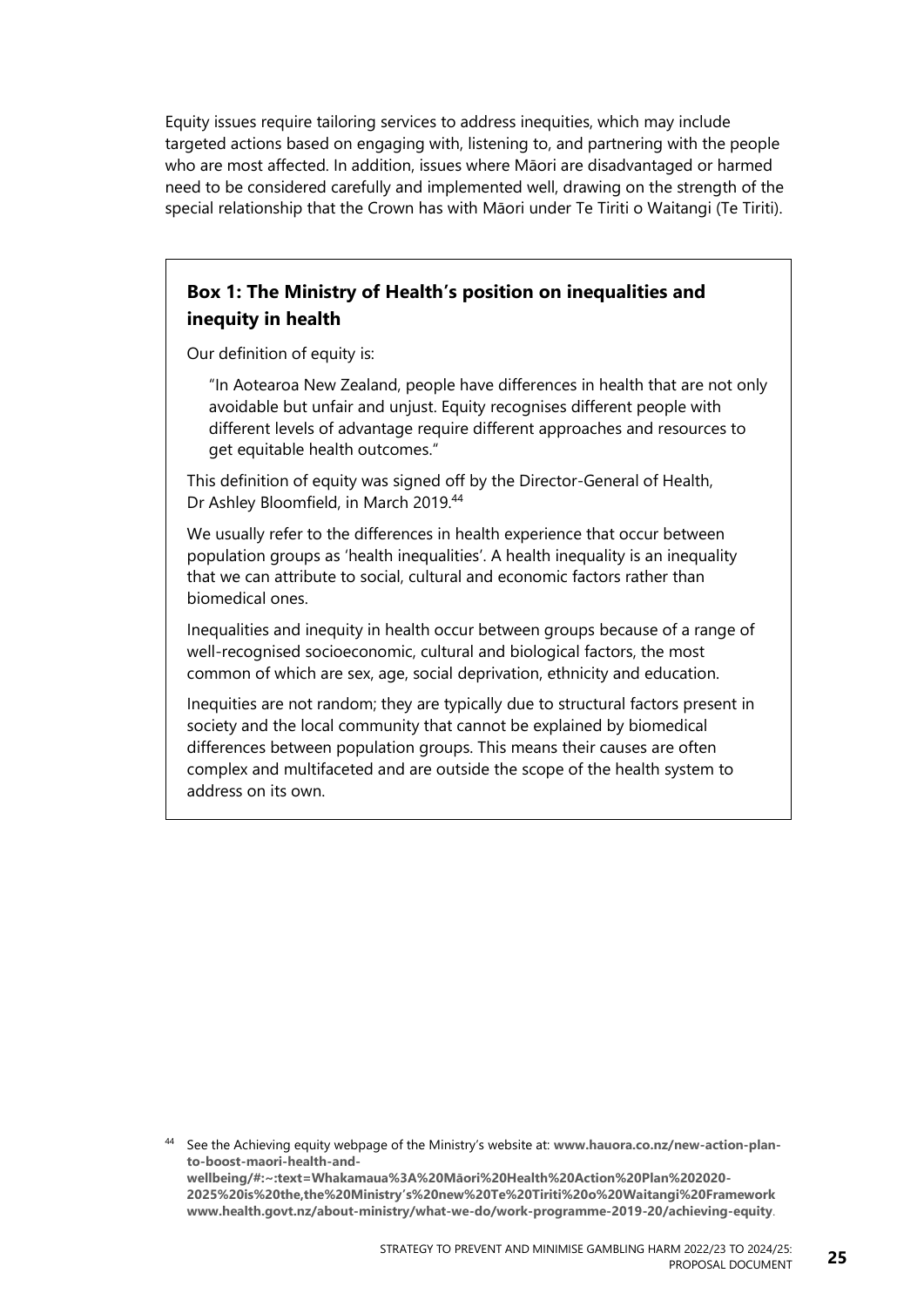# <span id="page-31-0"></span>**The proposed strategic framework**

This draft strategy comprises a six-year strategic framework, and a three-year service plan and levy rates, and is refreshed every three years. Together, the strategic framework and service plan set out our proposed approach and the range of activities we plan to undertake to prevent and minimise gambling harm in the period 2022/23 to 2024/25.

# Submissions on the draft strategy

Three out of five submissions to the consultation document indicated support for the general direction of the strategy, including some with qualifications such as also wanting bolder changes and action to address offshore online gambling.

There were divergent views on the specific priorities and preferred direction of change, based primarily on differing industry and health service perspectives, with the strongest support from health, service providers, local government or individual submissions. Submissions from the non-casino gaming machine (NCGM) sector opposed any additional spending unless the activities funded would make the strategy more effective. Some submissions felt bolder changes were needed to make a real impact on reducing gambling harm.

There was broad support for:

- strengthening the focus on equity, public health and priority populations including young people/rangatahi
- improving the range and diversity of services to address equity and gambling harm
- placing people at the centre, using lived experience and collaboration to engage with groups most affected
- enhancing the public health approach to education, including new investments to address stigma, and strengthening the gambling harm workforce.

# Considerations for updating the strategic framework

This section describes the revised strategic framework to guide the strategy and service plan going forward. The proposed framework takes into account the submissions on the consultation document, needs assessment findings, an analysis of outcomes, and the most current research and of other evidence available, including emerging issues, to ensure they remained fit for purpose.

The revised strategic framework needs to be read in the context of strategic changes in the health environments, and the Ministry's broader framework for implementing Te Tiriti o Waitangi. This section also addresses alignment with the previous strategic framework.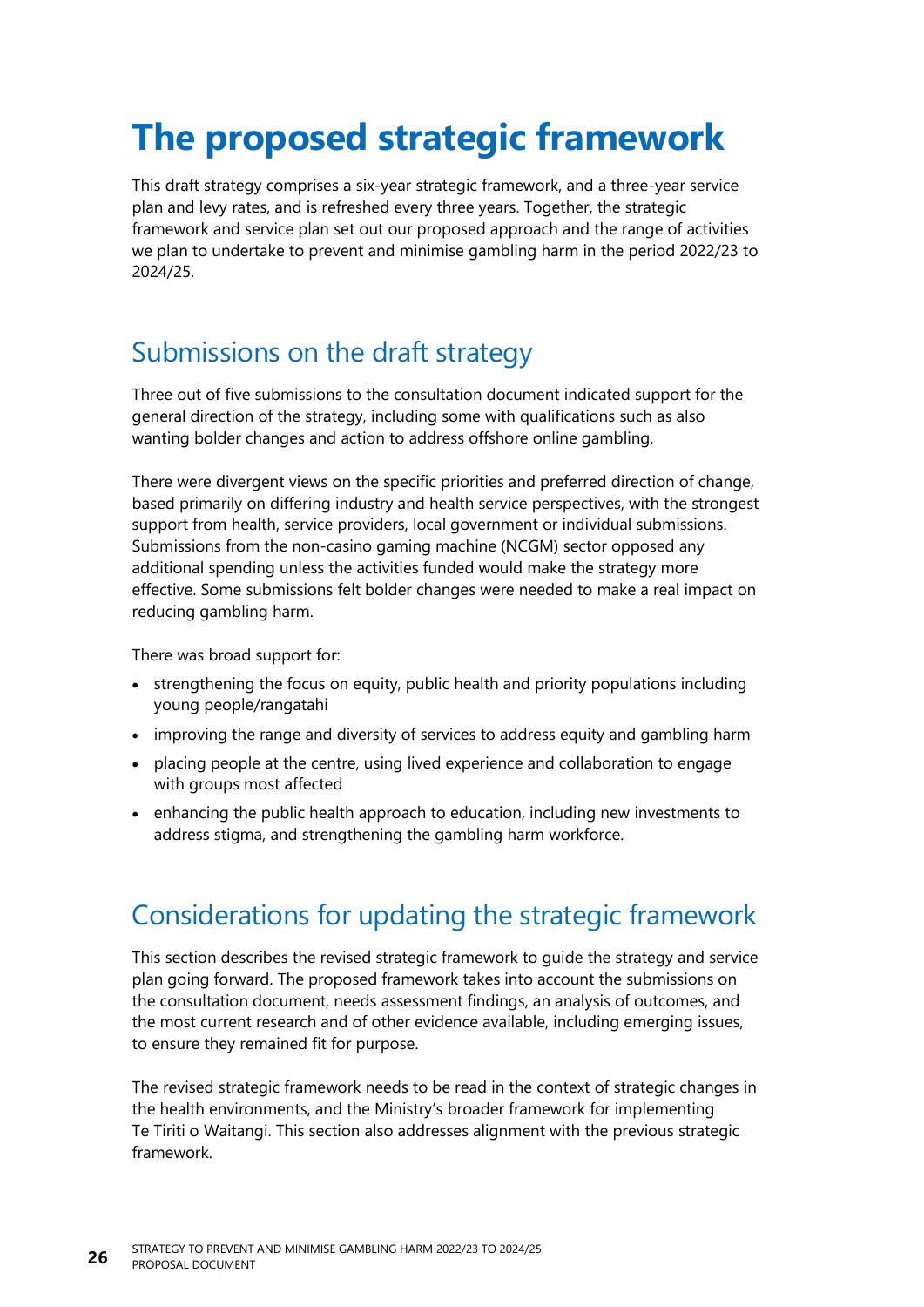### Changes in the strategic environment for preventing and minimising gambling harm

The strategy is being refreshed at a time when the entire health system in New Zealand is undergoing major transformation of both mental health and addiction and the wider health and disability services system. These transformations are driven by common themes and principles, that as indicated below will also form the foundations for the strategy going forward, for example to provide for services that are more equitable, accessible, cohesive, and people-centred.

Set out below is a summary of the key strategic changes in the health environment within which gambling, and gambling harm prevention and minimisation, is situated.

• *Health and Disability Sector changes* (Pae Ora – Health Futures Bill)

The health and disability system is being transformed to create a more equitable, accessible, cohesive, and people-centred system that will improve the health and wellbeing of all New Zealanders, in response to the Health and Disability System Review/Hauora Manaaki Ki Aotearoa Whānui.

The Pae Ora Health Futures Bill, due to be enacted in 2022, describes the high-level purpose of building towards pae ora and a series of health system principles. It also outlines key roles including that of the Minister of Health, Health New Zealand, to replace DHBs, the Māori Health Authority to drive improvement in hauora Māori, and the Iwi-Māori Partnership Boards, to enable Māori to exercise  tino rangatiratanga and mana motuhake for planning and decisions about local health services<sup>45</sup>

• WAI 2575 – the Health Services and Outcomes Inquiry

The Waitangi Tribunal is currently hearing WAI 2575 – the Health Services and Outcomes Inquiry. This inquiry will hear all claims concerning grievances relating to health services and outcomes and which are of national significance. There are currently over 200 claims seeking to participate in the inquiry and there is currently no cut-off date for the filing of claims. The stage one inquiry was a discrete and targeted inquiry into the legislative and policy framework of the primary healthcare system. As part of stage two, the Tribunal has commissioned a number of reports including on Māori mental health on issues of alcohol, tobacco and substance abuse for Māori. This may have potential implications for the Ministry's approach to this strategy in the future.

45 Reference transformation website.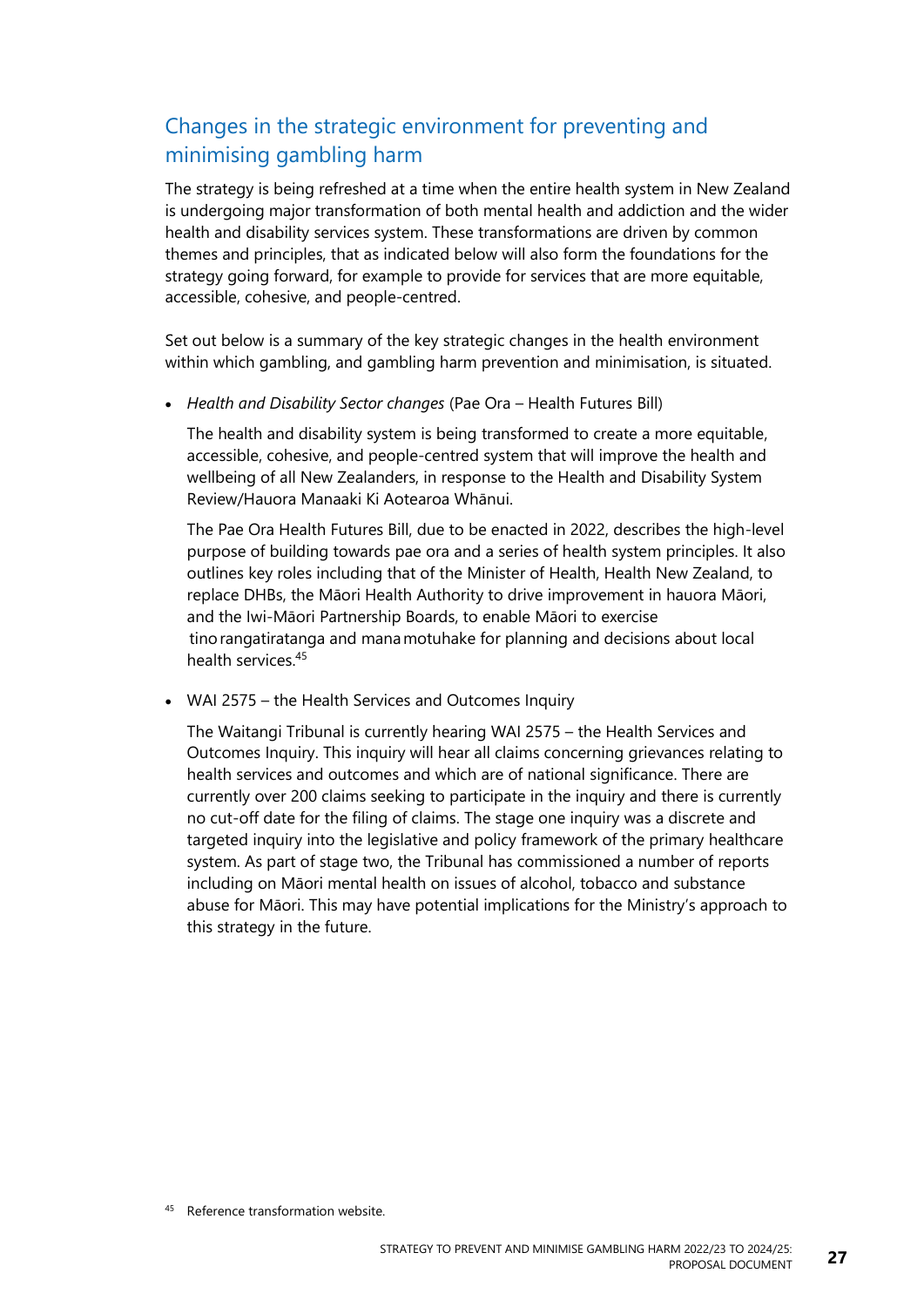• *Kia Manawanui Aotearoa – Long-term pathway to mental wellbeing* (Kia Manawanui)

*Kia Manawanui* is a whole of government action plan for transformation of the mental health and addiction sector over the long-term. Building on the foundations introduced in the \$1.9 billion package for mental wellbeing in Budget 2019, *Kia Manawanui* sets out the sequenced actions to implement further changes required to support the mental wellbeing of New Zealanders. This includes continued expansion of access to mental wellbeing support, ensuring our work is grounded in Te Tiriti o Waitangi and equity, and providing environments that support diverse population groups and communities which have for too long experienced inequitable outcomes.

Importantly this plan includes an action to review the Gambling Act 2003, with specific reference to preventing and minimising harm from online gambling and electronic gaming machines.

• *Whakamaua: Māori Health Action Plan 2020–2025* (Whakamaua)<sup>46</sup>

*Whakamaua* sits alongside *Kia Manawanui* and sets out objectives for the health and disability sector to work towards over the five years to the end of 2025, to accelerate and spread the delivery of kaupapa Māori and whānau-centred services: to shift cultural and social norms; to reduce health inequities and health loss for Māori and to strengthen system accountability settings.

• The Department of Internal Affairs' new strategic focus on gambling

In 2020, DIA announced its strategic focus on gambling would be 'Delivering community wellbeing through reducing gambling-related harms'. <sup>47</sup> Work to achieve this purpose would be driven through five focus areas: being an effective Treaty partner; forming an enabled workforce; achieving regulatory excellence; being evidence based and informed; and demonstrating system leadership.

Appendix 1 summarises other strategic documents we have aligned with this strategy, such as Ola Manuia Pacific Health and Wellbeing Action Plan 2020–2025.

<sup>46</sup> Ministry of Health. 2020. *Whakamaua: Māori Health Action Plan 2020–2025*. Wellington: Ministry of Health. Whakamaua articulates the importance of ensuring equity of outcomes for Māori, and the ability of iwi, hapū, whānau and Māori communities to exercise their authority to improve their health and wellbeing. Additional details are provided in Appendix 1.

 $47$  See the Gambling webpage on the Department of Internal Affairs website at: **[www.dia.govt.nz/Gambling](http://www.dia.govt.nz/Gambling)**.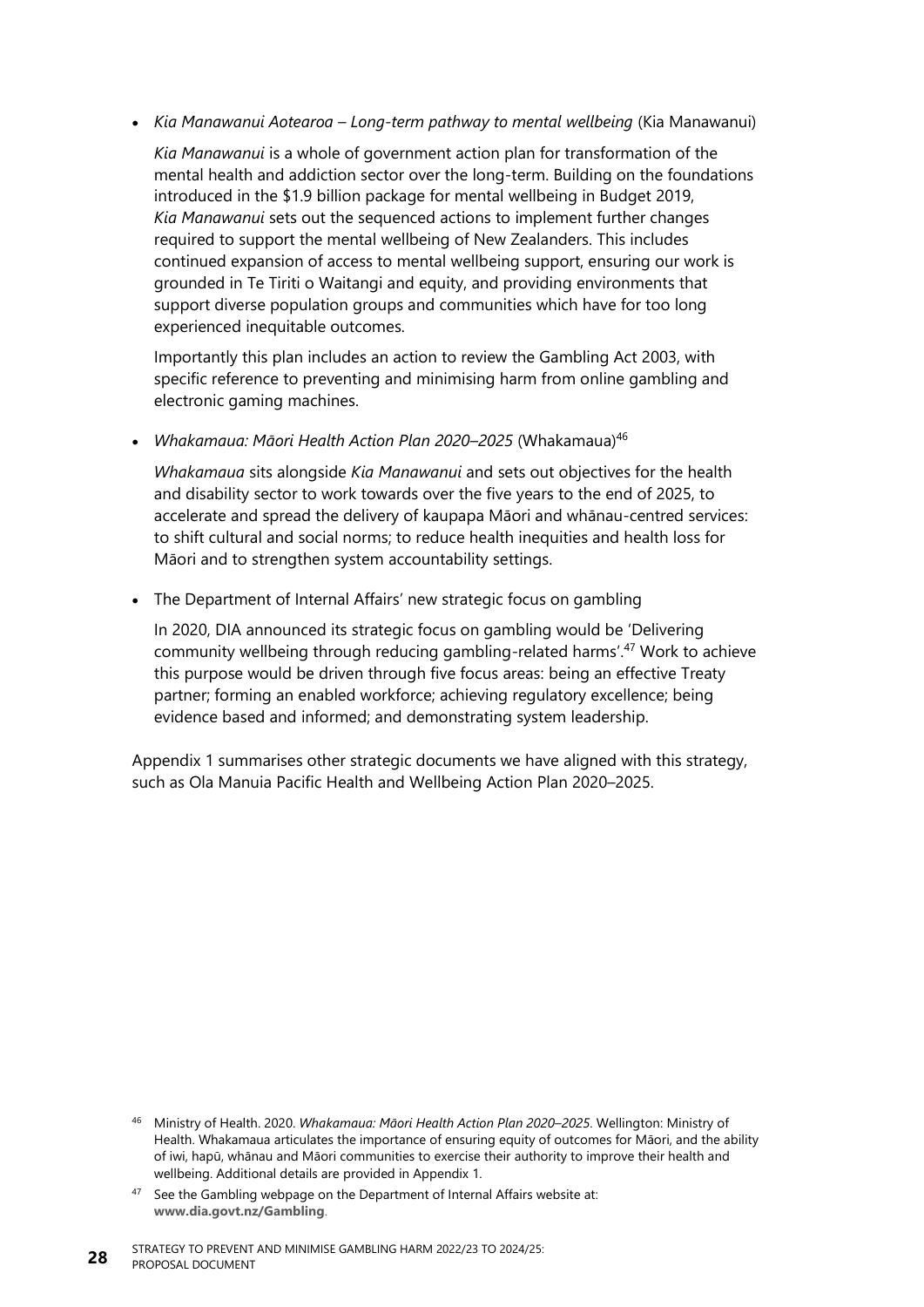### Te Tiriti o Waitangi in the health and disability system

The proposed new strategic framework positions gambling harm explicitly as an equity issue. *Whakamaua* describes the principles of Te Tiriti for the context of health services*,*  drawing on *Hauora: Report on Stage One of the Health Services and Outcomes Kaupapa Inquiry* (*Hauora*). 48,49 We have referred to these principles to inform the strategic framework.

- Tino rangatiratanga' underpins the principles identified in Te Tiriti. It is often translated as 'self-determination' or 'sovereignty'. It means that Māori are guaranteed self-determination and mana motuhake (the right to be Māori and to live on Māori terms in accordance with Māori philosophies, values and practices) in the design, delivery and monitoring of health and disability services.
- 'Partnership' is recognised as a relationship between the Crown and Māori, in which the two parties act with respect towards one another, work together and are flexible about different structures where organisations are not meeting the needs of one another. Partnership requires the Crown and Māori to work collaboratively in the governance, design, delivering and monitoring of health and disability services. Māori must be co-designers, with the Crown, of the health and disability system for Māori.
- 'Active protection' requires the Crown to act, to the greatest extent practicable, to achieve equitable health outcomes for Māori. This includes ensuring that the Crown, its agents and its partners in Te Tiriti are well informed on the extent and nature of both Māori health outcomes and efforts to achieve Māori health equity.
- 'Options' require the Crown to provide for and properly resource kaupapa Māori health and disability services. Furthermore, the Crown is obliged to ensure that all health and disability services are provided in a culturally responsive and safe way that recognises and supports the expression of hauora Māori models of care.
- 'Equity' requires the Crown to commit to achieving equitable health outcomes for Māori. Equity recognises that different people with different levels of advantage require different approaches and resources to achieve equitable health outcomes.

#### Research and evidence

Research and evidence inform all aspects of the strategic framework. Relevant research has been described in the preceding sections and as such is not highlighted separately in this section. Research priorities are described in **[Section 4: The Service Plan](#page-47-2)**.

<sup>48</sup> Waitangi Tribunal. 2019. *Hauora: Report on stage one of the Health Services and Outcomes Kaupapa Inquiry.* Wai 2575: Waitangi Report 2019. Lower Hutt: Legislation Direct. URL: **[https://forms.justice.govt.nz/search/Documents/WT/wt\\_DOC\\_152801817/Hauora%20W.pdf](https://forms.justice.govt.nz/search/Documents/WT/wt_DOC_152801817/Hauora%20W.pdf)** (accessed 15 July 2021).

<sup>49</sup> **<https://www.health.govt.nz/our-work/populations/maori-health/te-tiriti-o-waitangi>**.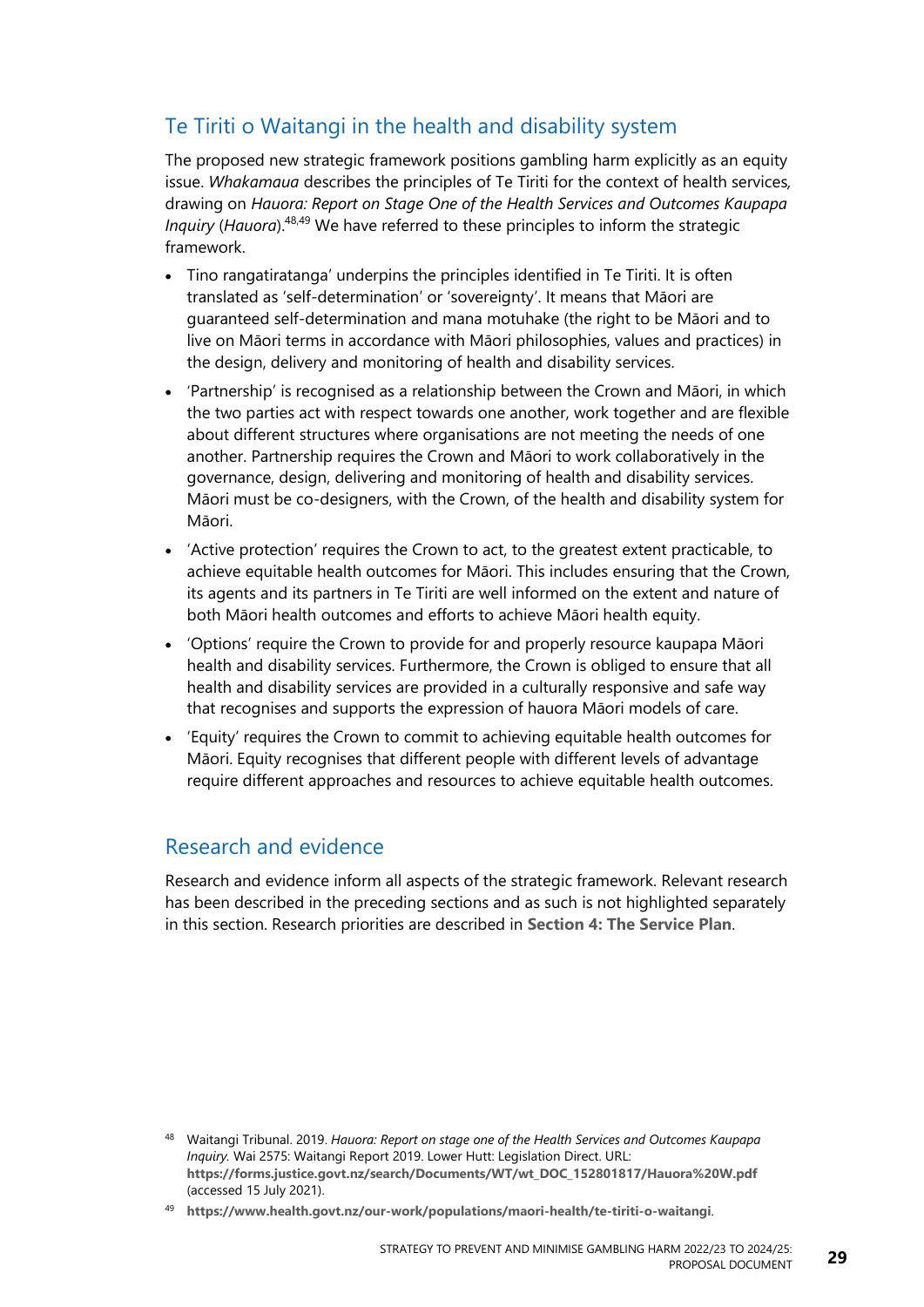#### Key continuities with *Strategy to Prevent and Minimise Gambling harm 2019/20 to 2021/22*

It is important we do not lose any of the existing momentum to prevent and minimise gambling harm. The proposed strategic framework re-frames the current strategy, incorporates both responses to submissions on the consultation document and environmental changes and lessons learnt over recent years. There is still a close relationship to the current strategic framework, because the prevention and minimisation of gambling-related harm is a long-term activity. The current strategy had already initiated changes to align with some of the elements foreshadowed in *He Ara Oranga, the Report of the Inquiry into Mental Health and Addiction Services, such as* developing culturally responsive services and incorporating the voice of lived experience. All 11 strategic objectives from past strategies have been incorporated into the four new draft objectives, as shown in **[Appendix](#page-10-2) 3**.

Some submissions called for "bolder changes" in the strategy. Any changes to services need to be balanced against the duty to provide continuity for long term activities such as health education, prevention and early intervention, required to meet the needs of new cohorts of people coming through, as well as for people having different needs at different times in their lives.

Service and research contracts initiated under the current strategy will continue, but, as opportunities occur, these will be gradually aligned to the new strategic framework that will apply from 1 July 2022, for example, through the contract renewal or tender processes.

# <span id="page-35-0"></span>**Elements of the new framework**

Taken together, in the context of the Ministry's existing approach to Te Tiriti, the elements described below reflect our commitment to equity and to the public health approach to gambling harm prevention and minimisation, by:

- positioning gambling harm prevention and minimisation explicitly as an equity issue, by creating a new set of objectives based on *Whakamaua*
- aligning with *Kia Manawanui* and *Whakamaua* through outcomes and principles derived from those strategies
- situating harm prevention and minimisation activities within the broader context of public health promotion and the regulation of gambling
- more clearly aligning goals, objectives and actions
- responding to new research and evidence and changes in the gambling harm prevention and minimisation environment
- demonstrating how the work of the three government agencies that work in this space – the Ministry, DIA, and Te Hiringa Hauora – complement each other.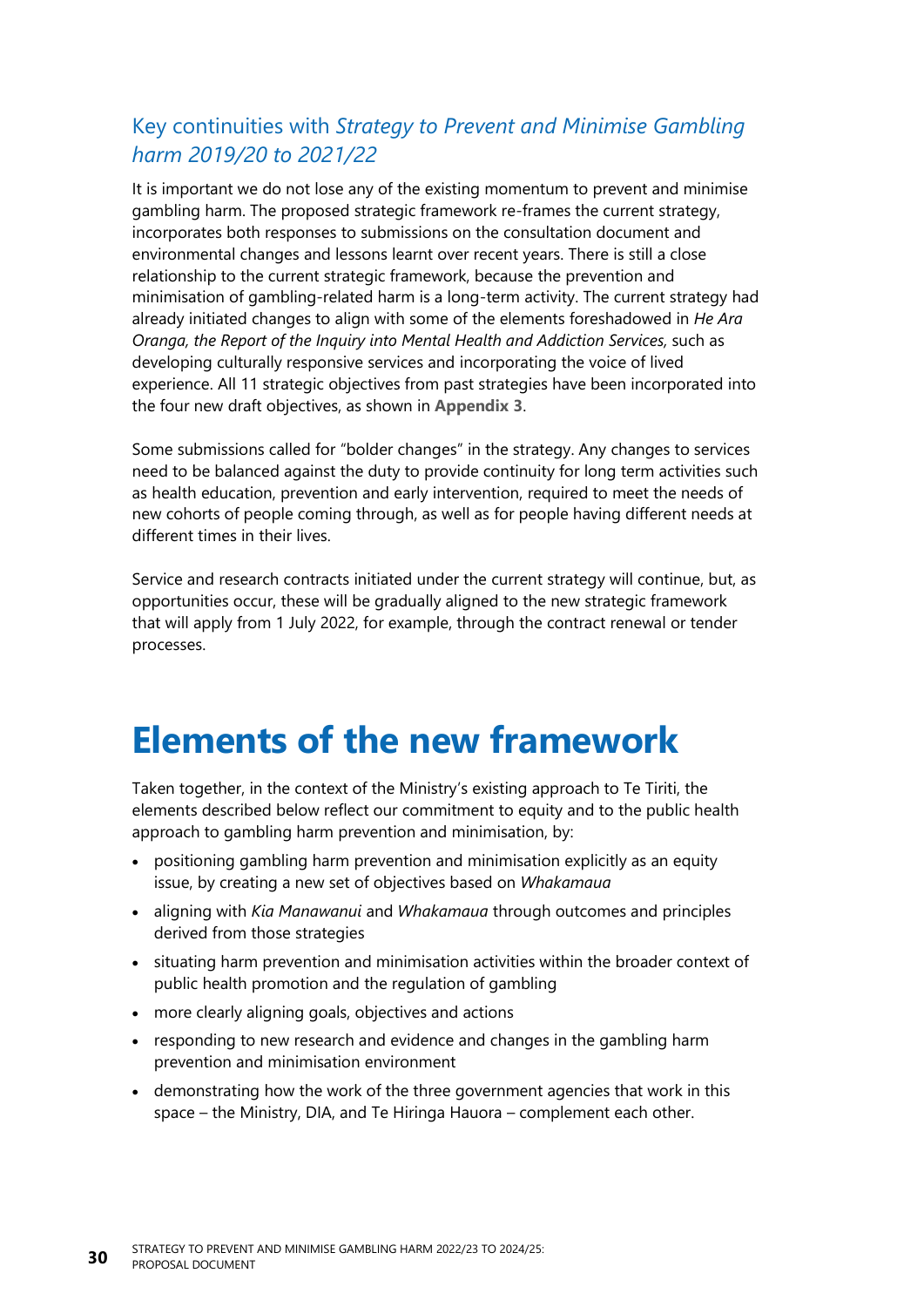The gambling industry also has an important role to play, particularly though the host responsibility programme developed with Te Hiringa Hauora and DIA.

Descriptions of the elements of the new strategic framework are described below, followed by a stylised pictorial representation.

### Pae ora – population outcome

A population outcome is an outcome for the whole population that considers both population characteristics and system performance. As it is people centred and systemfocused, it cannot be achieved by any one service, Government agency, or other actor alone.

The population outcome proposed for the strategy is *pae ora – healthy futures for Māori and all New Zealanders"*, which is drawn from *Kia Manawanui*. 50

While the concept was developed originally as a vision for Māori wellbeing, *Kia Manawanui* applies this to Māori and all New Zealanders. This acknowledges pae ora provides a platform to ensure Māori and all people in Aotearoa New Zealand can live with good health and wellbeing. Adopting this outcome establishes that the wellbeing of Māori and all New Zealanders includes being free from gambling-related harm.

Pae ora is a holistic concept and includes three interconnected elements: mauri ora – healthy individuals, whānau ora – healthy families, and wai ora – healthy environments. It addresses the way people live, grow and develop as individuals and members of families, whānau, communities and their wider environments. It acknowledges the interrelated aspects of mental wellbeing and encourages us to think beyond narrow definitions of health and services. It also acknowledges the fundamental roles of individuals, whānau, iwi, hapū and communities and provides a way to think about collective action.

### Strategic goal

The draft strategic goal proposed is *'To promote equity and wellbeing by preventing and reducing gambling-related harm'*.

We have selected this goal for the following reasons.

- It supports the pae ora outcome in *Kia Manawanui* and *Whakamaua*.
- It enables us to adapt the *Whakamaua* objectives to the prevention and minimisation of gambling harm.

<sup>50</sup> Pae ora is also the driving outcome for *He Korowai Oranga: Māori Health Strategy* (He Korowai Oranga) <sup>50</sup> and *Whakamaua*, which both precede Kia Manawanui.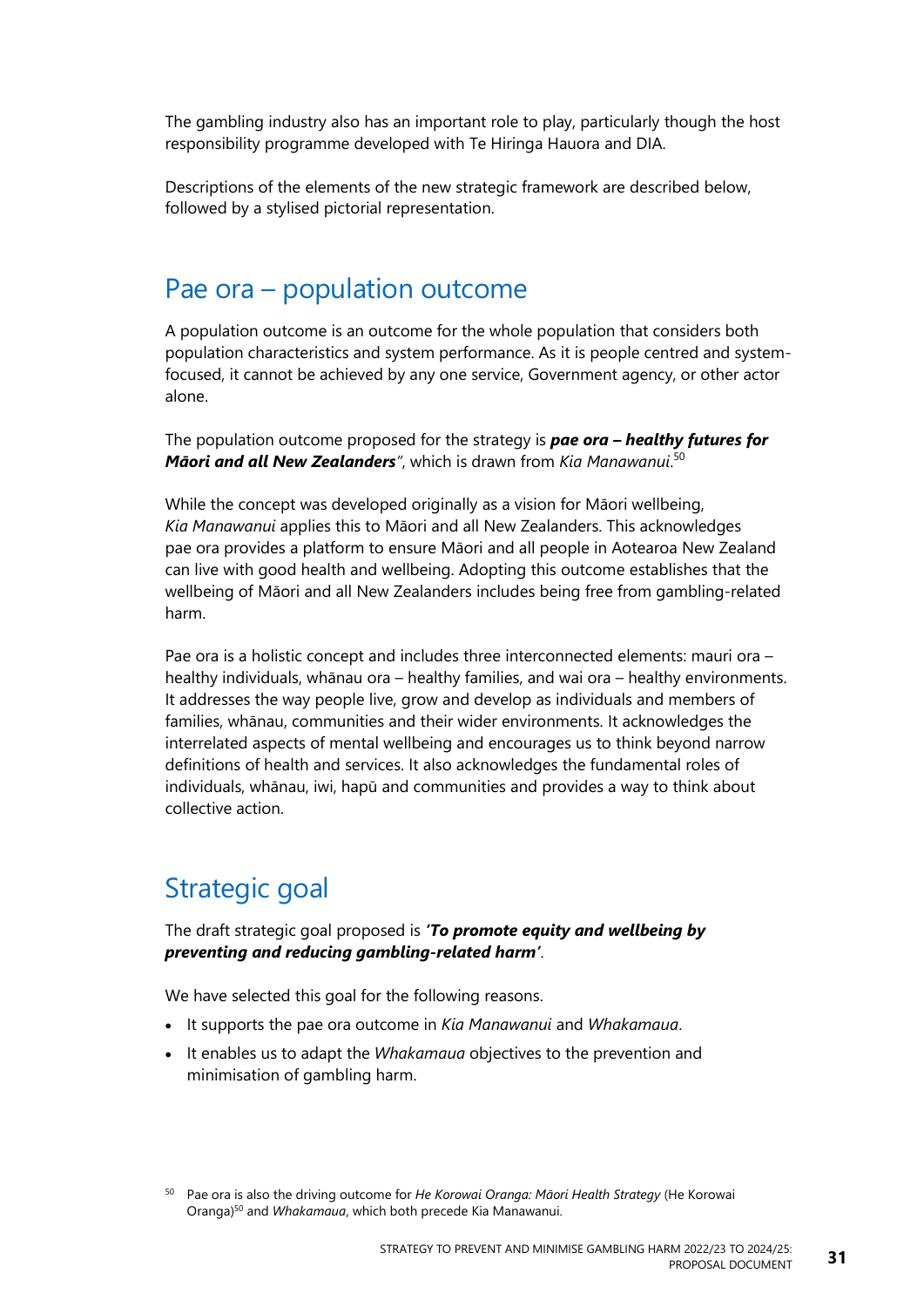- It prioritises equity and wellbeing, which are also core aspects of the public health approach.
- It is system wide and therefore recognises the roles and efforts of other agencies, such as DIA, Te Hiringa Hauora, local government, non-governmental organisations (NGOs), communities and other groups.
- It aligns with DIA's strategic direction (announced in 2020), that is, 'Delivering community wellbeing through reducing gambling-related harms'.

This draft strategic goal has been designed to encapsulate what the strategy, as a sector-specific guide for service delivery, can contribute to pae ora via the four shortterm objectives in *Whakamaua*. It therefore relates to things that the Ministry, in conjunction with others, particularly DIA and service providers, can achieve, in both the health and disability system and the gambling regulatory system more broadly.

## **Principles**

We have adopted the following principles, which are part of the mental wellbeing framework articulated in Kia Manawanui<sup>51</sup> and Whakamua, which provide common values to guide the actions of organisations to enhance mental wellbeing.

• Upholding Te Tiriti

It is the Crown's obligation to uphold Te Tiriti and protect and promote Māori health and equity. The principles of Te Tiriti, as articulated by the courts and the Waitangi Tribunal, underpin all actions in this strategy.

• Equity

All people in Aotearoa should experience the best support and care, regardless of where they live or who they are. The equity principle recognises that people have different levels of advantage and experience and require different approaches and resources to obtain equitable outcomes. This principle informs all the supports and services offered through this strategy.

• People and whānau at the centre

This principle is about strengthening the capacity of people and whānau to lead their own pathways to wellbeing through preventing and minimising gambling harm, while ensuring support is easily available and appropriate to their needs. This principle requires involving people with lived experience and their whānau and communities in the design and delivery of support and services.

<sup>51</sup> *Kia Manawanui* builds on the direction set out in Kia Kaha, Kia Māia, Kia Ora Aotearoa: COVID-19 Psychosocial and Mental Wellbeing Plan.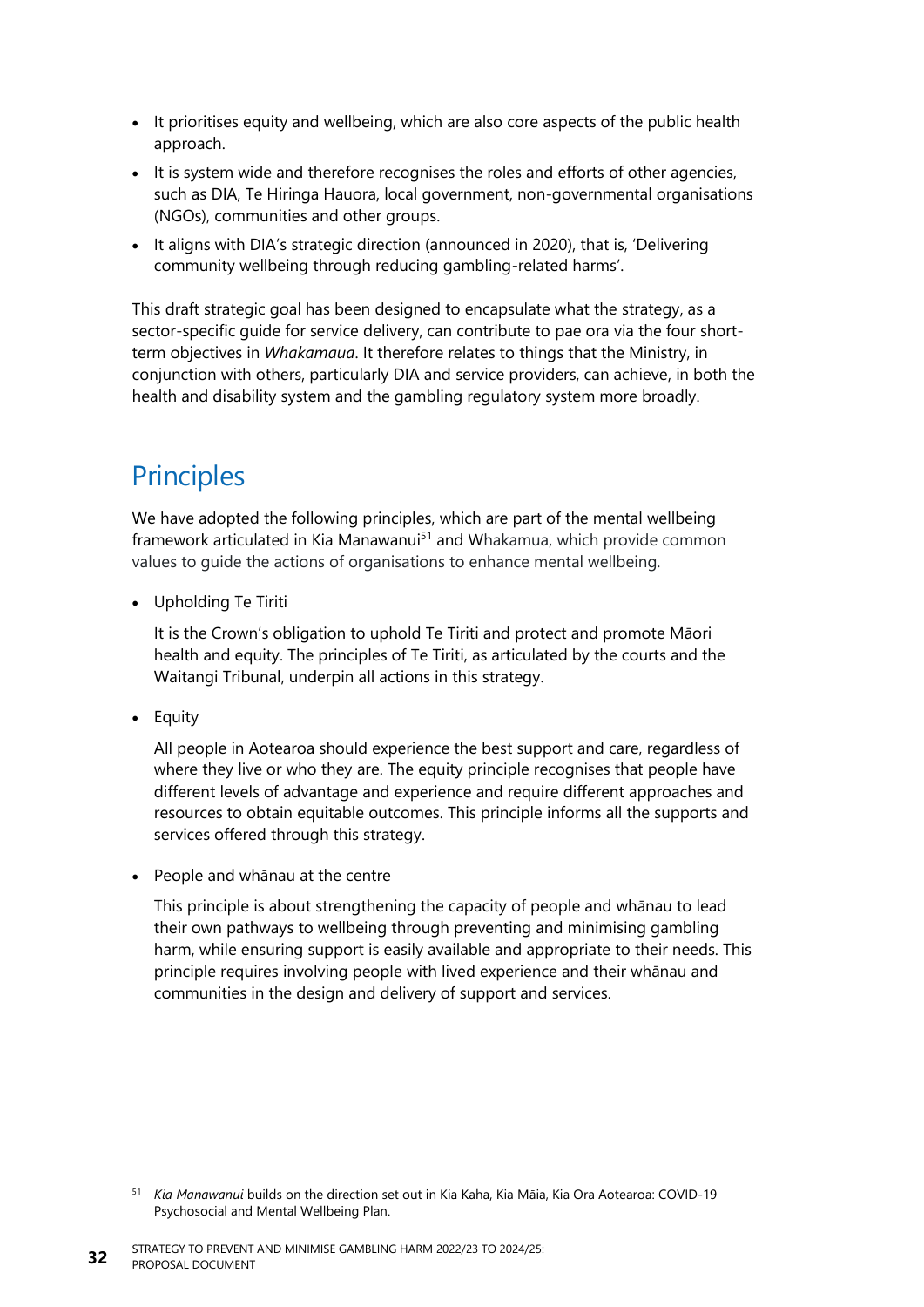• Community focus

This principle seeks to build on the strengths and assets of communities so that they can best support whānau and individuals. Strong communities provide a foundation of support and connection which is vital to prevent and minimise gambling harm. Communities may be based around a particular locality (such as a suburb or town), a particular identity or common interests/purpose (such as a profession, sports club or school).

• Collaboration

Collaboration recognises that issues are often interlinked and cannot be dealt with in isolation. Strong, trusting relationships are at the heart of collaboration. Collaboration recognises many organisations and people have roles to play in preventing and minimising gambling harm, including central government agencies, district health boards, local authorities, whānau, hapū and iwi, community organisations and educational institutions

Innovation<sup>52</sup>

The principle of innovation is about continuing to encourage and support new approaches, to achieve mental wellbeing. Innovation includes changing the way we deliver and design our services, to create more effective responses and more equitable outcomes.

These principles will be visible in everything we do: from the strategic framework itself to the service plan, our service commissioning and monitoring approaches, and in the way that we work with others. They will drive not only our activities, but the way we deliver our activities. A table illustrating how these principles align with preventing and minimising gambling harm is provided at **[Appendix 2](#page-90-0)**.

## **Outcomes**

The proposed strategic framework has new outcomes that are based on *Whakamaua*, with some adjustments to make them applicable to Māori and the broader population of Aotearoa New Zealand, as follows.

- Māori and all communities in Aotearoa New Zealand can exercise their authority to improve their health and wellbeing.
- The health and disability system and wider system to prevent and minimise gambling harm is fair and sustainable and delivers more equitable outcomes for all.
- The health and disability system and wider system to prevent and minimise gambling harm addresses racism and discrimination in all their forms.
- The inclusion and protection of mātauranga Māori throughout the health and disability system.

<sup>52</sup> *Kia Kaha* also includes the principle of human rights, largely in relation to compulsory treatment in the mental health system. We have excluded this principle in this draft strategy as it has limited relevance to gambling prevention and harm minimisation.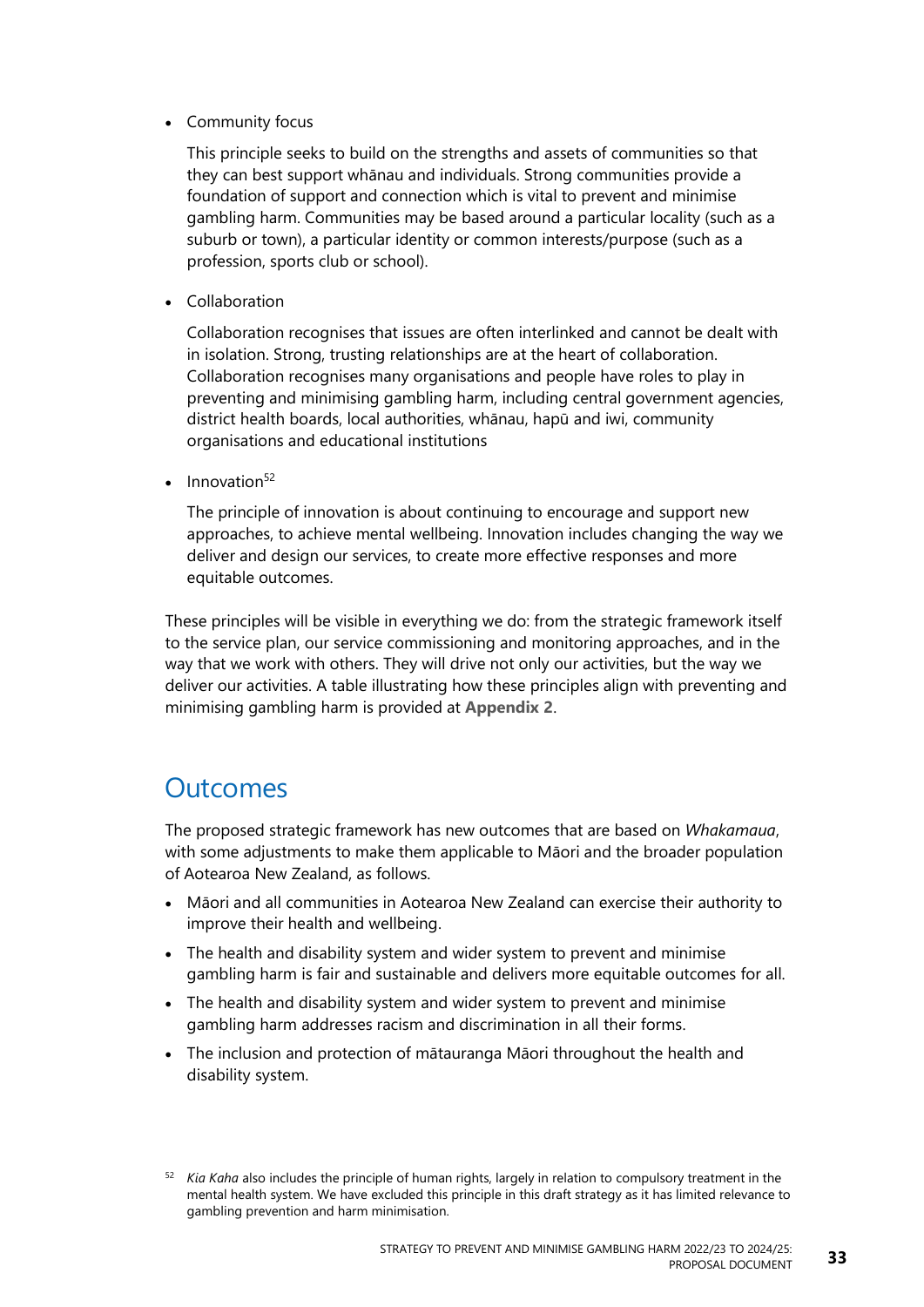## **Objectives**

Set out below are four objectives to shape our strategic approach and service plan. These objectives provide a framework that other groups or organisations, including other Government agencies, local government, community organisations and civil society might find useful. The four proposed objectives align with the eleven strategic objectives of the current strategy (see **[Appendix](#page-10-0) 3**).

All four objectives have been designed to align and enable the five *Hauora* principles (tino rangatiratanga, partnership, equity, active protection, and options) to be implemented in the arena of the prevention and minimisation of gambling harm.

Submissions generally supported the proposed strategic objectives and actions, although several submissions suggested changes and others sought more information about how these would be implemented and measured.

#### Objective 1: Create a full spectrum of services and supports

This objective acknowledges that one of the Ministry's key statutory roles is to provide services and supports that prevent and minimise gambling-related harm. It incorporates the public health concept that the needs and strengths of a population lie along a continuum or spectrum, and therefore support, including service responses, should as well.

The harm needs assessment confirmed the Ministry should continue to address gaps in the spectrum of services and supports that are currently provided, particularly in the areas of peer support, intensive treatment and for specific groups, such as people who have relapsed and families and whānau who are affected by gambling.

#### Objective 2: Shift cultural and social norms

This reflects a key objective of *Whakamaua* that is directly relevant to gambling harm prevention and minimisation and reflects a core aspect of the public health approach: a focus on building healthy environments through a range of methods, including public policy, health promotion and direct engagement with people. This objective is also informed by research findings that gambling behaviour, help-seeking behaviour and the concept of harm are all informed by cultural and social norms, attitudes, and beliefs.

The needs assessment found that there is a need to increase public awareness about the nature of harmful gambling and how to provide support for those with gambling problems, including de-stigmatisation. In this objective, the Ministry will be working closely with other agencies and interested parties.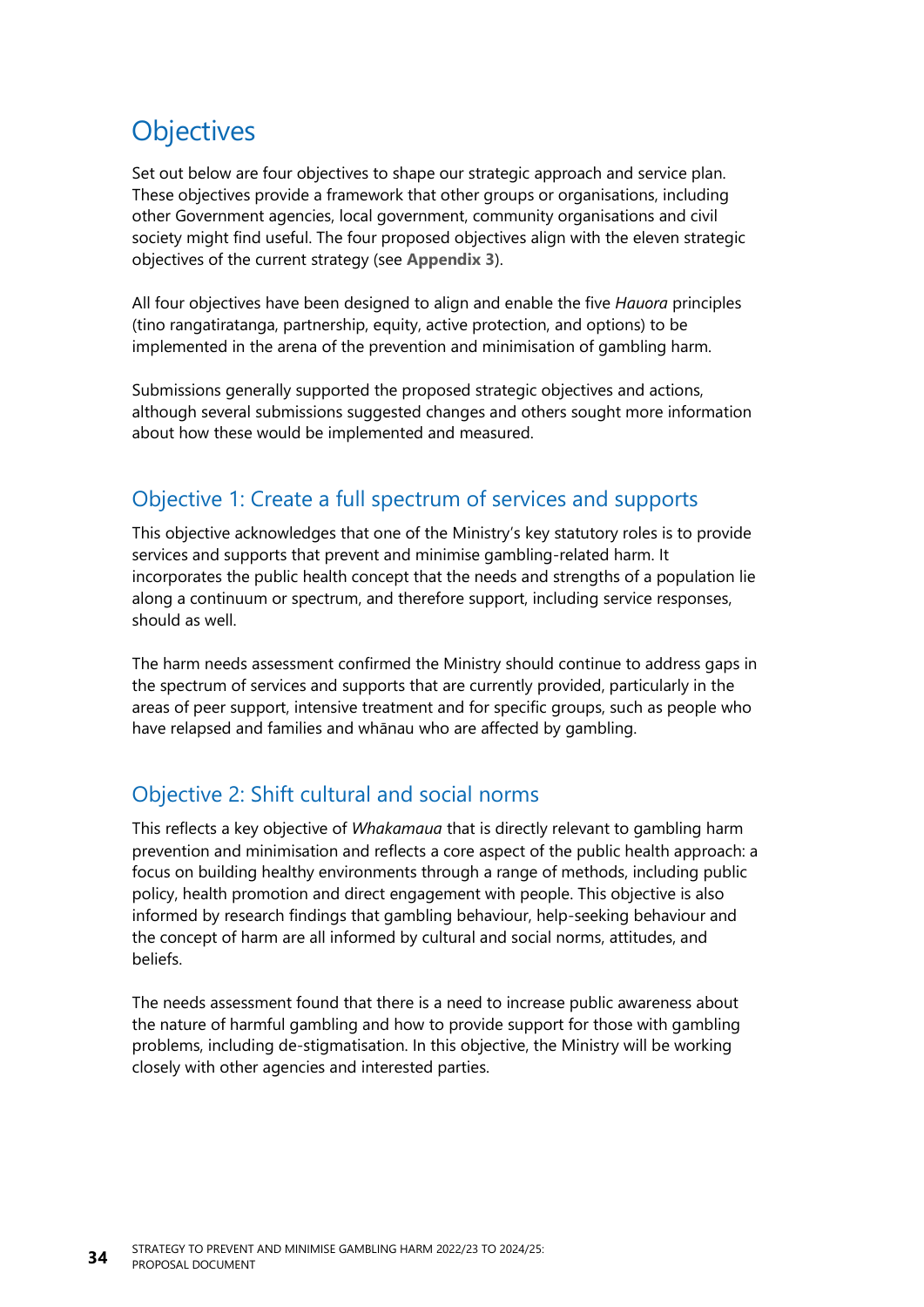### Objective 3: Strengthen leadership and accountability to achieve equity

This reflects a key objective of *Whakamaua.* All systems require leadership, especially complex systems, such as harm prevention and minimisation. Without leadership, any system tends to decay into disorganisation, leading to confusion, duplication and gaps, lost opportunities, increased risks and reduced benefits. The Ministry is responsible for the overall system that relates to health services to prevent and minimise gambling harm, which includes components covering strategy, policies, research, and services and workforce. This system itself is part of the broader mental health and addiction and wellbeing sectors. This objective recognises the importance of strong system leadership to improve outcomes and complements DIA's focus on leadership of the gambling regulatory system.

Submissions tended to support the needs assessment findings that the Ministry could play a stronger leadership role in gambling harm prevention and reduction, by engaging with gambling harm services, gambling operators, researchers and communities and developing mutually respectful partnerships and relationships.

#### Objective 4: Strengthen the health and health equity of Māori, Pacific peoples, Asian peoples, and young people / rangatahi

This objective reinforces the commitment to address health inequities and risks of harm from gambling that research shows continue to disproportionately affect Māori and Pacific peoples for some time (compared with European/ Other New Zealanders. It is derived from and supports *Whakamaua*, the *Pacific Health and Wellbeing Action Plan 2020–2025 Ola Manuia*, <sup>53</sup> and the *Child and Youth Wellbeing Strategy*. <sup>54</sup> The 2020 HLS results indicated that Māori were 3.13 more likely to be moderate-risk or problem gamblers than non-Māori and non-Pacific and that Pacific peoples were 2.56 times more likely to be moderate-risk or problem gamblers than non-Māori and non-Pacific peoples.

Similarly, an analysis of research over several years' HLS, accounting for ethnicity, gender and socioeconomic deprivation, has found that compared with European/other New Zealanders, of those who gamble the Asian group's risk factor is 9.5 times higher. The 2021 needs assessment notes that internationally, the risk factors for developing harmful gambling include: being male, being young, belonging to a particular ethnic group, single marital status, low educational and/or occupational status and residence in urban areas.

<sup>53</sup> Focus area 6 of *Ola Manuia* is centred on mental wellbeing, including improving mental wellbeing for Pacific communities. One of the outcomes for this focus area is to 'strengthen initiatives to prevent and minimise harmful gambling in Pacific communities.

<sup>54</sup> Discussed further below in the 'Priority Populations' section.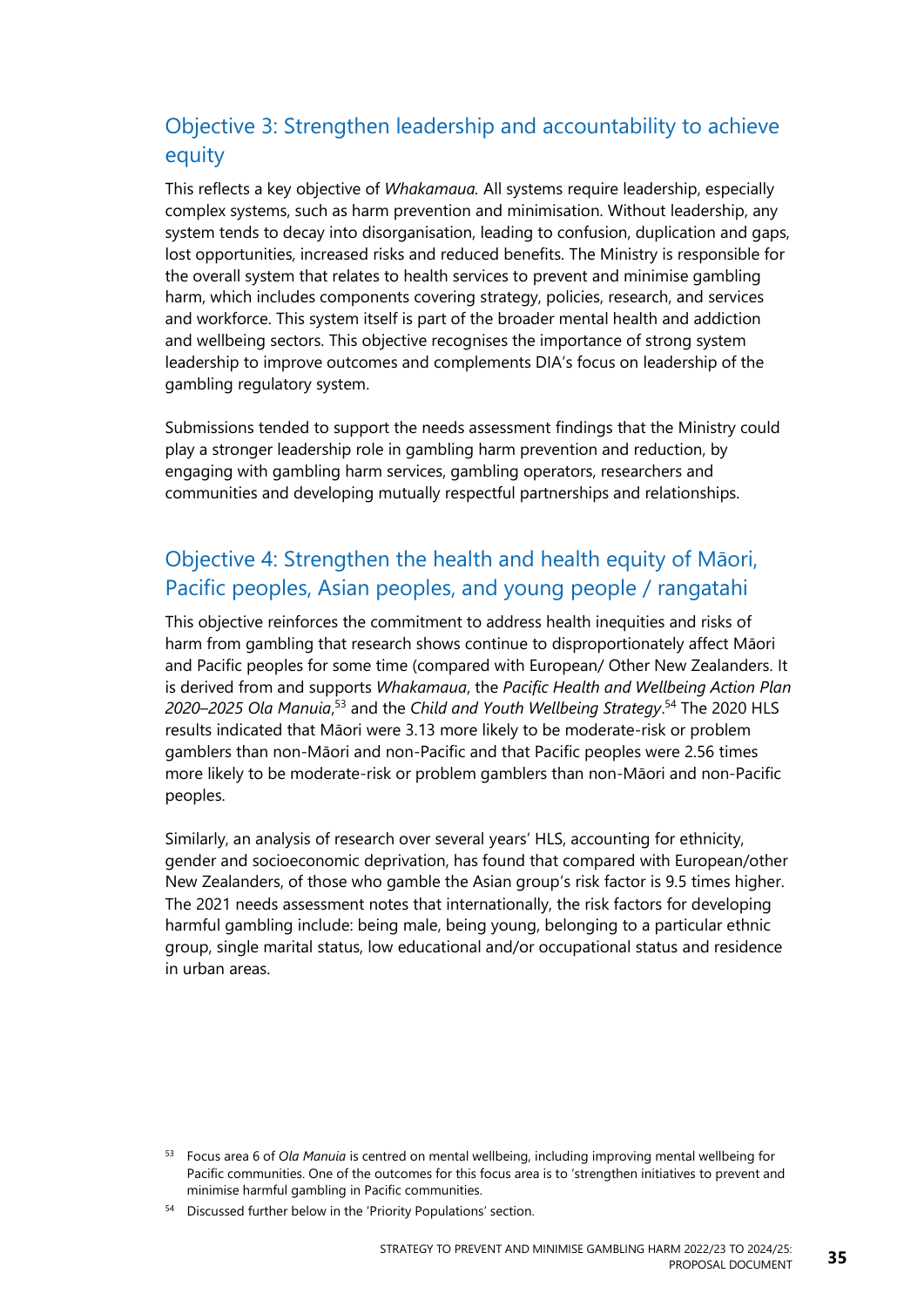## Priority action areas

The priority action areas have been designed to reflect the key actions to be taken to achieve the corresponding objective. These are drawn from the needs assessment, build on previous strategy proposals, and are expected to be reviewed after six years.

The priority action areas also reflect the contributions of DIA and Te Hiringa Hauora because their activities in the gambling arena will also affect whether the strategy will achieve its goal. The proposed priority action areas are as follows.

#### Action areas for objective 1: Create a full spectrum of services and supports

- Identify barriers to accessing gambling-harm minimisation services and supports (including identifying gaps) (Ministry of Health).
- Design and deliver quality gambling-harm minimisation services and supports (Ministry of Health).
- Develop a skilled, enabled, culturally safe and responsive workforce that includes expertise from clinical and lived experience perspectives (Ministry of Health).

The actions in this area align to the *Hauora* principles of equity and options and supports the four *Whakamaua* outcomes, as well as pae ora, to be realised in the prevention and minimisation of gambling harm. Key strategy principles that will be activated include upholding Te Tiriti, equity, people and whānau at the centre, community focus, collaboration and innovation.

#### Action areas for objective 2: Shift cultural and social norms

- Ensure that people have the information and support to make healthy choices about gambling for themselves and others (Ministry of Health, Te Hiringa Hauora, gambling industry operators).
- Support people to participate effectively and equitably in decisions about their communities<sup>55</sup> (Ministry of Health and DIA, territorial authorities).
- Reduce the stigma attached to gambling harm that prevents people from accessing services and supports (Ministry of Health and Te Hiringa Hauora).

The actions in this area align to the *Hauora* principles of active protection, equity and partnership to be realised in the prevention and minimisation of gambling harm. Key strategy principles that will be activated are upholding Te Tiriti; equity; people and whānau at the centre and community focus.

<sup>&</sup>lt;sup>55</sup> For example, through providing information to increase community awareness of gambling harm, grant distribution and related issues.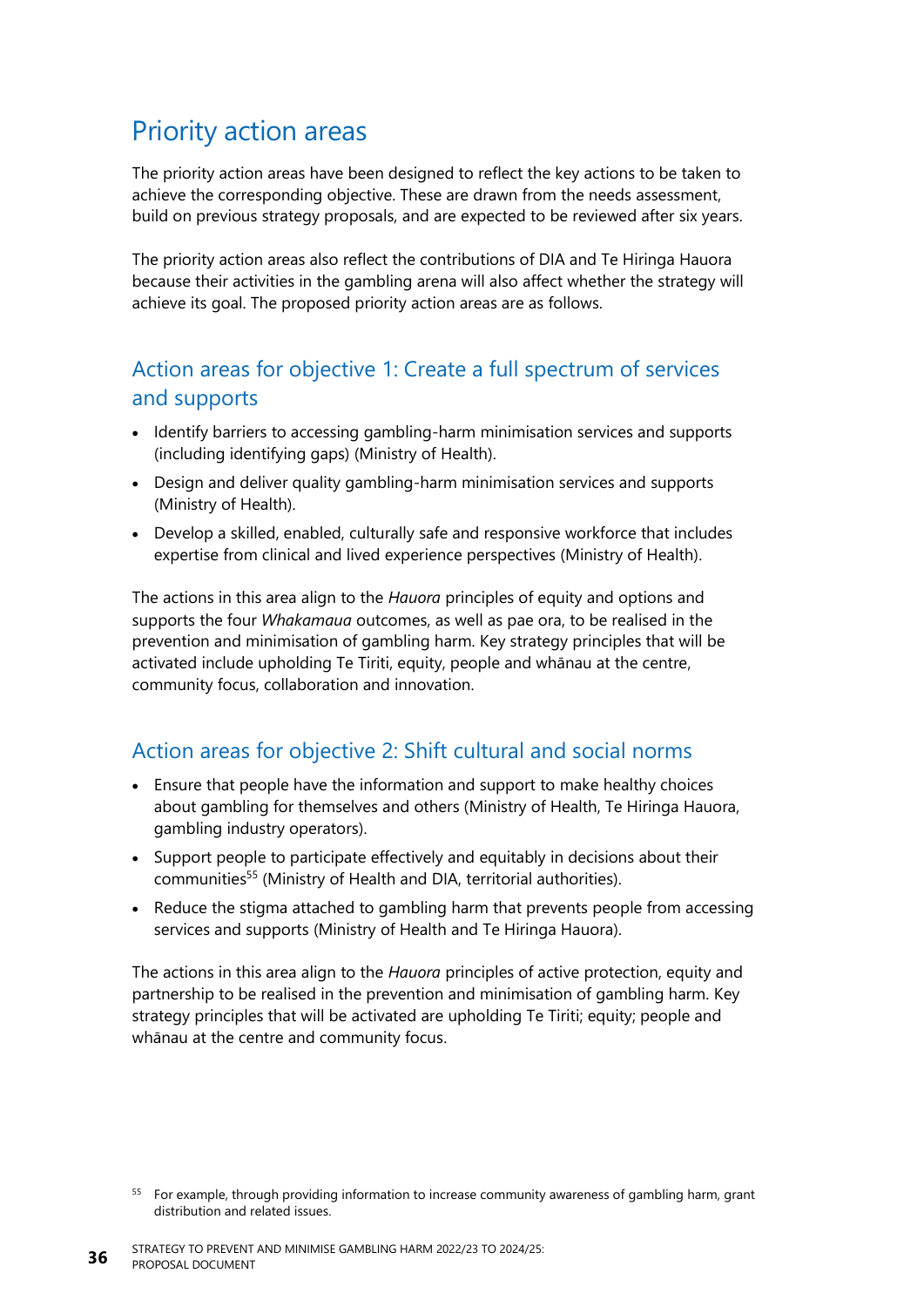#### Action areas for objective 3: Strengthen leadership and accountability to achieve equity

- Support healthy policies at national, regional and local levels that prevent and minimise gambling harm (Ministry of Health DIA, and territorial authorities).
- Identify improvements to the legislative and regulatory framework to reduce gambling-related harm (DIA).
- Ensure gambling operators are effectively preventing and minimising harm from gambling and support the improvement of harm minimisation practices (DIA).

The actions in this area align to the *Hauora* principles of tino rangatiratanga, active protection and equity, and enable them to be realised in the prevention and minimisation of gambling harm. Key strategy principles that will be activated are upholding Te Tiriti; equity; people and whānau at the centre; community focus; collaboration and innovation.

Many submissions mostly from NCGM, services and lived experience sectors also sought changes to the broader gambling policy, legislative or regulatory frameworks. This was expressed through calls to reduce NCGM venues and machine numbers, to strengthen local authority roles, host responsibility training and accountability, to further limit advertising and sponsorship, and set tighter controls. As noted above, the Government has also committed in Kia Manawanui to a review of the Gambling Act with a particular focus on reducing harm from online gambling and pokies.

### Action areas for objective 4: Strengthen the health and health equity of Māori, Pacific peoples, Asian peoples and young people / rangatahi

- Collaborate and co-design with iwi and other Māori organisations; Pacific and Asian communities; young people/rangatahi; and people with lived experience of gambling harm to prevent and minimise gambling harm (Ministry of Health).
- Enable the development of kaupapa Māori and gambling-harm prevention and minimisation services centred around the whānau (Ministry of Health).
- Enable the development of Pacific values-based gambling-harm prevention and minimisation services (Ministry of Health).
- Enable the development of Asian values-based gambling-harm prevention and minimisation services (Ministry of Health).

The actions in this area align to the *Hauora* principles of tino rangatiratanga, partnership, active protection, options and equity and enable them to be realised in the prevention and minimisation of gambling harm. Key strategy principles that will be activated are upholding Te Tiriti; equity; people and whānau at the centre; community focus; collaboration and innovation.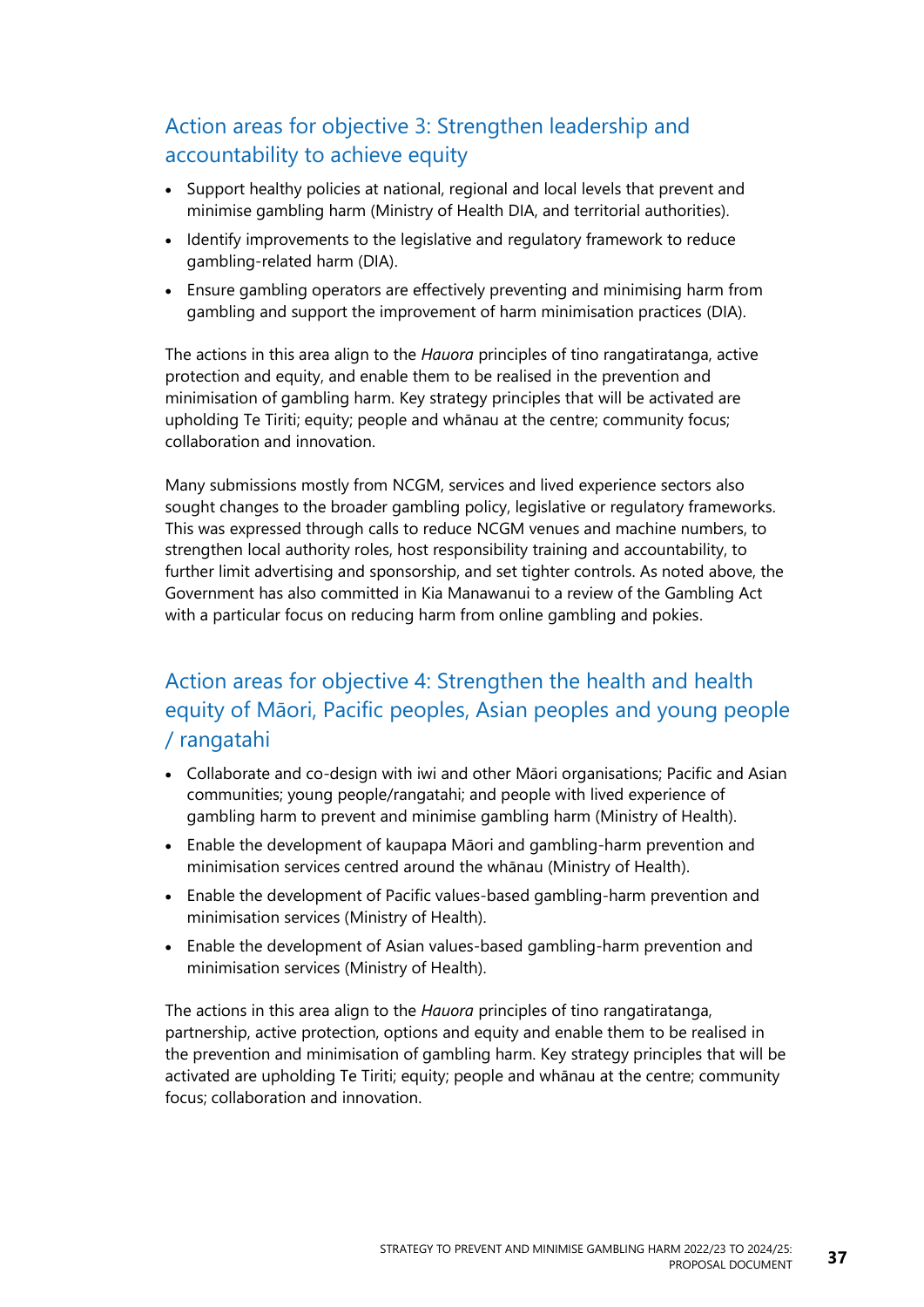Many submissions recommended engaging with relevant priority populations and lived experience voices in a collaborative way, and some questioned how the Ministry would give effect to Te Tiriti, for example in co-design. The Ministry notes these matters are also part of the sector transformation and is committed to implementing these over the next levy period. The impact of the health sector transformations, including the roles of the Māori Health Authority and local iwi-Māori partnership boards, can be determined once the enabling legislation is finalised in 2022. The Ministry will develop action plans for each priority population and will incorporate the new roles noted above as appropriate once the details are known, as the strategy is implemented.

Promoting health equity is highlighted in this objective, but equity is inherent in all four objectives and as such will be promoted through all action areas.

## **Priority populations**

Submissions endorsed the priority populations identified for the strategy as: Māori, Pacific peoples, Asian people and young people/rangatahi. The first three groups were priority populations for the previous strategy, and their risk has not reduced to a level that would suggest a population-neutral or universal approach should be taken.

Submissions confirmed the importance of engaging with young people/rangatahi<sup>56</sup> and including them in developing public health and early intervention services, with an emphasis on education. The feedback validated the growing research evidence that online gambling can increase young people's vulnerability to gambling harm. Adding this group aligns with the Child and Youth Wellbeing Strategy (CYWS). For example, supporting whānau to address gambling harm contributes to ensuring children and young people/rangatahi 'are loved, safe and nurtured' (CYWS outcome 1). Similarly, when gambling does not negatively impact on the material wellbeing of the whānau, children and young people/rangatahi are more likely to 'have what they need' (CYWS outcome 2), and when their own mental wellbeing is supported to address and prevent gambling harm, children and young people/rangatahi are 'happy and healthy' (CYWS outcome 3).

We note that these population groups are not homogenous and there is diversity within each of them. There is also significant crossover in these groups, for example, Māori and Pacific populations are youthful, more likely to have low incomes and disproportionately experience gambling harm. Disability is also associated with lower incomes. Some submissions questioned why we had not identified other groups. The priority groups are those based on research evidence; to identify where to focus services, however, we expect services to be accessible and responsive to address gambling harm related needs of anyone who needs them.

<sup>&</sup>lt;sup>56</sup> In this draft strategy, young people / rangatahi relates to people aged under 25 years, as set out in the Child and Youth Wellbeing Strategy (see the Child and Youth Wellbeing Strategy website at: **<https://childyouthwellbeing.govt.nz/resources/child-and-youth-wellbeing-strategy>**).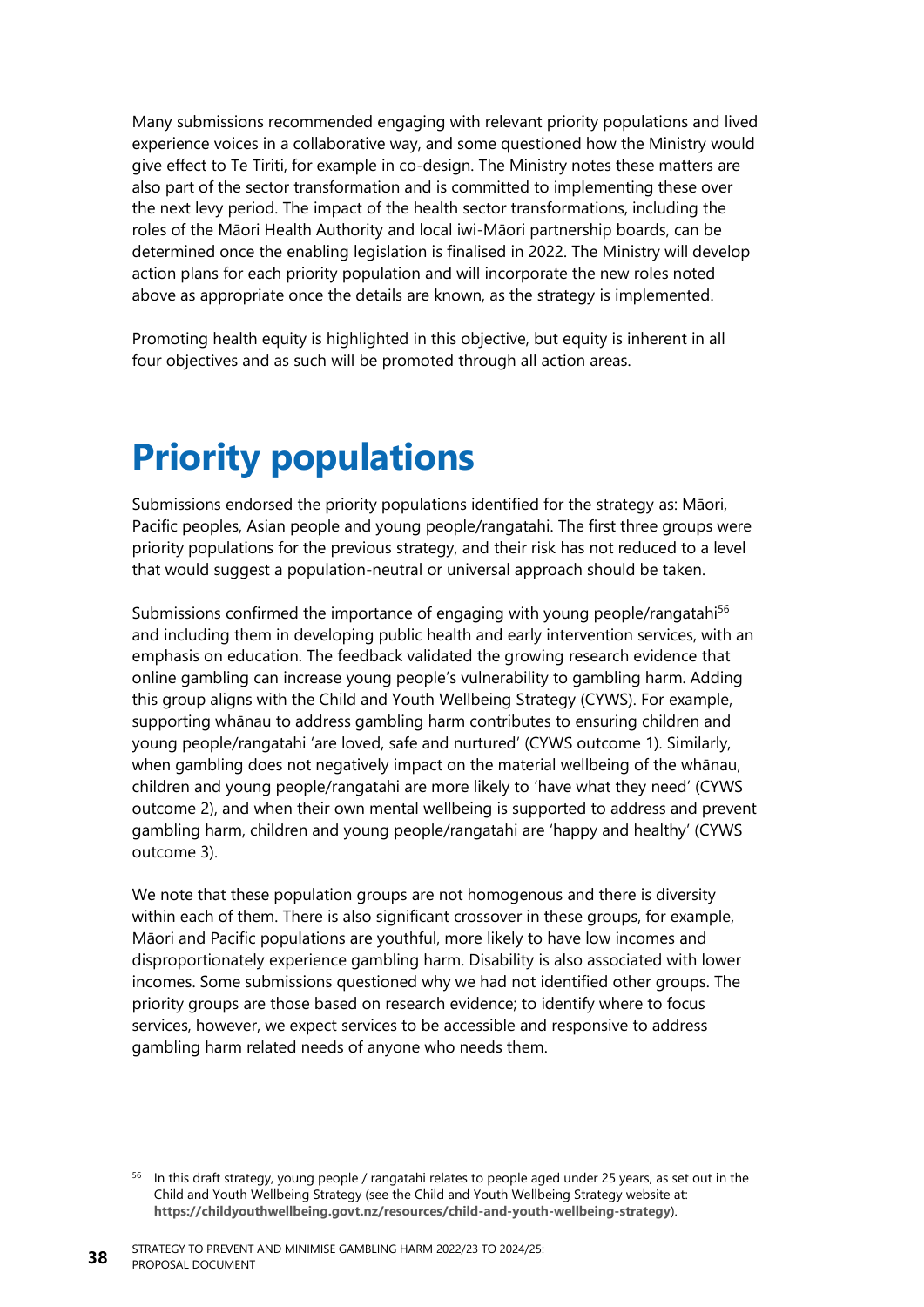#### **Figure 4: Draft strategic framework outcomes and objectives**

| Population outcome: pae ora - healthy futures for Māori and all New Zealanders |                                                                                                                                                                                                                       |                                                                                                                                                                                                      |                                                                                                                                                                                                                                         |                                                                                                     |  |  |  |
|--------------------------------------------------------------------------------|-----------------------------------------------------------------------------------------------------------------------------------------------------------------------------------------------------------------------|------------------------------------------------------------------------------------------------------------------------------------------------------------------------------------------------------|-----------------------------------------------------------------------------------------------------------------------------------------------------------------------------------------------------------------------------------------|-----------------------------------------------------------------------------------------------------|--|--|--|
|                                                                                | Strategic goal: To promote equity and wellbeing by preventing and reducing gambling-related harm                                                                                                                      |                                                                                                                                                                                                      |                                                                                                                                                                                                                                         |                                                                                                     |  |  |  |
| <b>Objectives for the</b><br><b>PMGH strategy</b>                              | Māori and all communities in<br>Aotearoa New Zealand can exercise<br>their authority to improve their health<br>and wellbeing.                                                                                        | The health and disability system and<br>wider system to prevent and minimise<br>gambling harm is fair and sustainable<br>and delivers more equitable<br>outcomes for all.                            | Whakamaua health and disability system outcomes [adapted for gambling harm]<br>The health and disability system and<br>wider system to prevent and minimise<br>gambling harm addresses racism and<br>discrimination in all their forms. | The inclusion and protection of<br>mātauranga Māori throughout the<br>health and disability system. |  |  |  |
|                                                                                |                                                                                                                                                                                                                       | Identify barriers to accessing gambling-harm minimisation services and supports (including identifying gaps)                                                                                         |                                                                                                                                                                                                                                         |                                                                                                     |  |  |  |
| 1. Create a full<br>spectrum of services                                       |                                                                                                                                                                                                                       | Design and deliver quality gambling-harm minimisation services and supports                                                                                                                          |                                                                                                                                                                                                                                         |                                                                                                     |  |  |  |
| and supports                                                                   | Develop a skilled, enabled, culturally safe and responsive workforce<br>that includes expertise from clinical and lived experience perspectives                                                                       |                                                                                                                                                                                                      |                                                                                                                                                                                                                                         |                                                                                                     |  |  |  |
|                                                                                | Ensure that people have the information and support<br>to make healthy choices about gambling for both themselves and others                                                                                          |                                                                                                                                                                                                      |                                                                                                                                                                                                                                         |                                                                                                     |  |  |  |
| 2. Shift cultural and<br>social norms                                          | Support people to participate effectively and equitably in decisions about their communities                                                                                                                          |                                                                                                                                                                                                      |                                                                                                                                                                                                                                         |                                                                                                     |  |  |  |
|                                                                                |                                                                                                                                                                                                                       |                                                                                                                                                                                                      | Reduce the stigma attached to gambling harm that<br>prevents people from accessing services and supports                                                                                                                                |                                                                                                     |  |  |  |
| 3. Strengthen                                                                  |                                                                                                                                                                                                                       | Support healthy policies at national, regional and local levels that<br>prevent and minimise gambling harm                                                                                           |                                                                                                                                                                                                                                         |                                                                                                     |  |  |  |
| leadership and<br>accountability to<br>achieve equity                          | Identify improvements to the<br>legislative and regulatory framework<br>to reduce gambling-related harm                                                                                                               | Ensure gambling operators are effectively preventing and minimising harm<br>from gambling and support the improvement of harm minimisation practices                                                 |                                                                                                                                                                                                                                         |                                                                                                     |  |  |  |
| 4. Strengthen the<br>health and health                                         | Collaborate and co-design with iwi and other Māori organisations; Pacific and Asian communities; young people / rangatahi; and people with lived<br>experience of gambling harm to prevent and minimise gambling harm |                                                                                                                                                                                                      |                                                                                                                                                                                                                                         |                                                                                                     |  |  |  |
| equity of Māori, Pacific<br>peoples, Asian peoples                             | Enable the development of kaupapa Māori and gambling-harm prevention and minimisation services centred around the whānau                                                                                              |                                                                                                                                                                                                      |                                                                                                                                                                                                                                         |                                                                                                     |  |  |  |
| and young people /<br>rangatahi                                                |                                                                                                                                                                                                                       | Enable the development of Pacific values-based gambling-harm prevention and minimisation services<br>Enable the development of Asian values-based gambling-harm prevention and minimisation services |                                                                                                                                                                                                                                         |                                                                                                     |  |  |  |
|                                                                                |                                                                                                                                                                                                                       |                                                                                                                                                                                                      |                                                                                                                                                                                                                                         |                                                                                                     |  |  |  |

Ministry of Health **Ministry of Health and DIA** Ministry of Health and Te Hiringa Hauora DIA DIA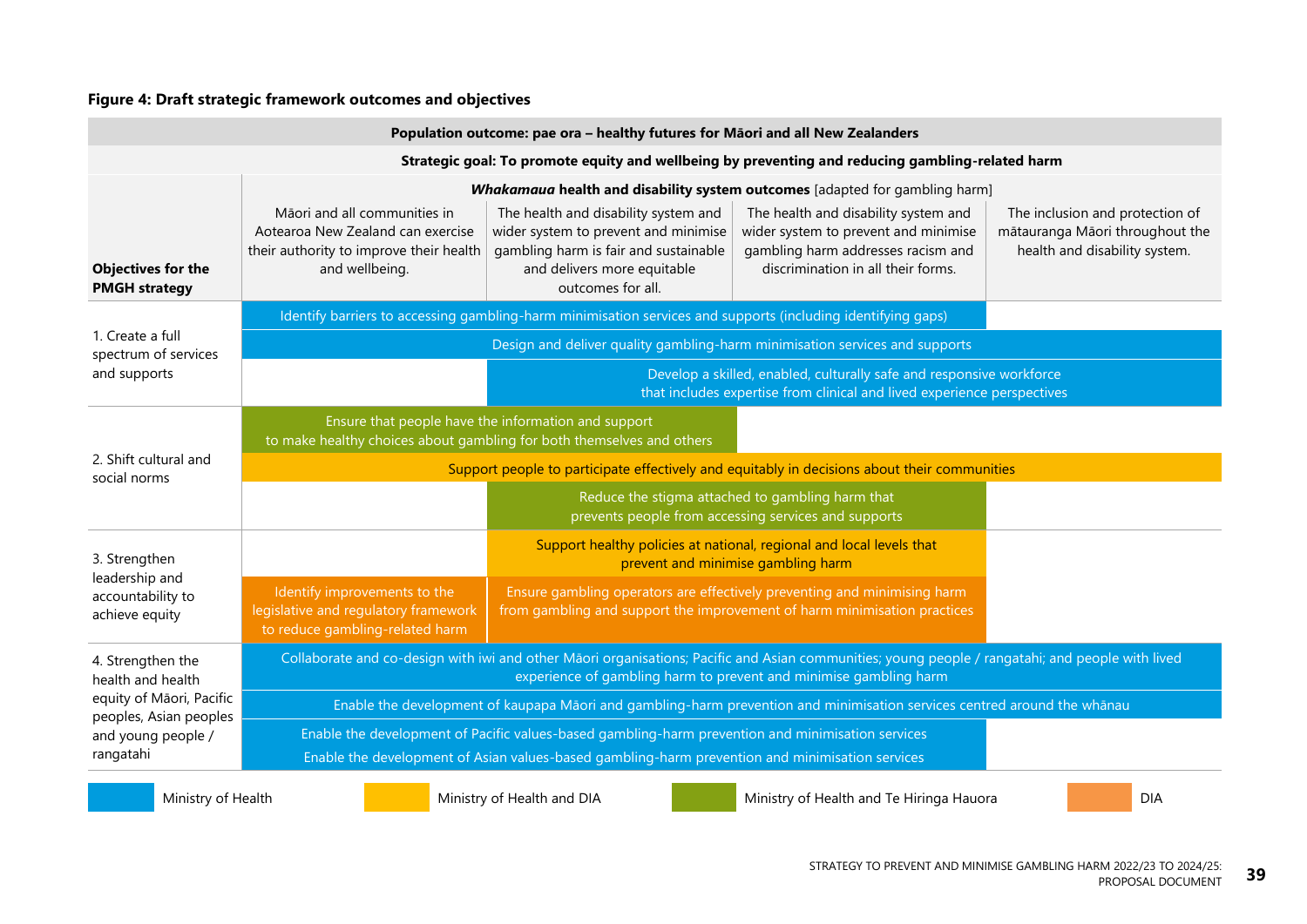## **What needs to change**

Based on the above, the key changes to implement the strategy should:

- strengthen system leadership, which is wider than just gambling harm and the mental health and addiction sector, and involves working across government as well as with communities and the sector
- strengthen the focus on equity and public health approaches, which includes addressing the stigma associated with gambling and gambling harm that prevents people from seeking help
- strengthen collaboration and opportunities to engage and support Māori and Pacific people, Asians communities, young people/rangatahi, people with lived experience and the sector
- empower affected communities and priority populations and lived experience to have a greater involvement in the design and delivery of services and supports
- focus on developing a skilled, culturally safe, diverse and appropriate workforce, including supporting entry into the workforce for Māori, Pacific peoples, Asian peoples, young people/rangatahi and people with lived experience
- continue to develop and test innovative service and support models with a focus on groups that experience the highest levels of gambling harm and expanding digital services and supports
- continue to use research and evidence to inform our approach.

These shifts in focus, together with the principle to 'put people and communities at the centre', will enable us to better address inequities for priority populations. Refer to the draft service plan for further information about proposed service activities.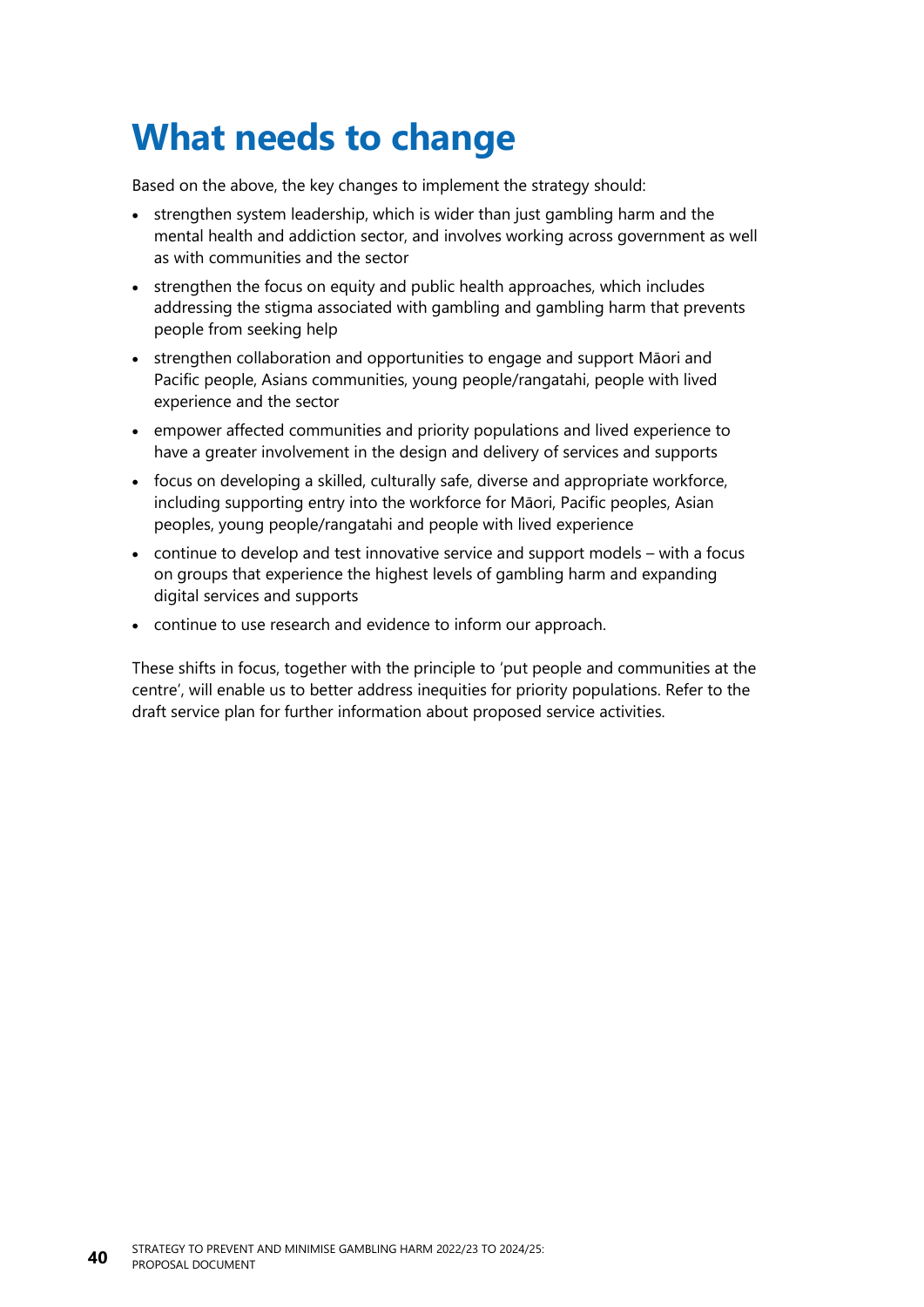## **How we will measure progress**

Several submissions wanted more details about how we would monitor progress, which submissions from industry recommending performance targets.

We will know if we have made a difference by listening to the feedback we receive, for example, from our communities, service providers and expert advisory and lived experience groups, and through analysing data and evidence, including research, evaluation and service data.

We will measure and report on progress by:

- publishing data, evidence and research, including clear accessible summaries of key findings. We currently publish research and evaluation reports, clinical service data, prevalence data, as well as information about services on our website<sup>57</sup>
- commissioning and publishing a needs assessment every three years. The next needs assessment, due to be commissioned in 2023, will consider the impact of the strategy including any of proposed changes outlined in this draft that are adopted.

We will also explore the development of a set of service- and system-level indicators for gambling harm. In response to submissions noted above, we will consult with interested stakeholders as we develop long term indicators. These indicators may include rates of harm and service access with an equity lens, for example, by population group and geographical location. They will take account of work currently being done by the Ministry and Mental Health and Wellbeing Commission as well as the transformation of the health and disability system.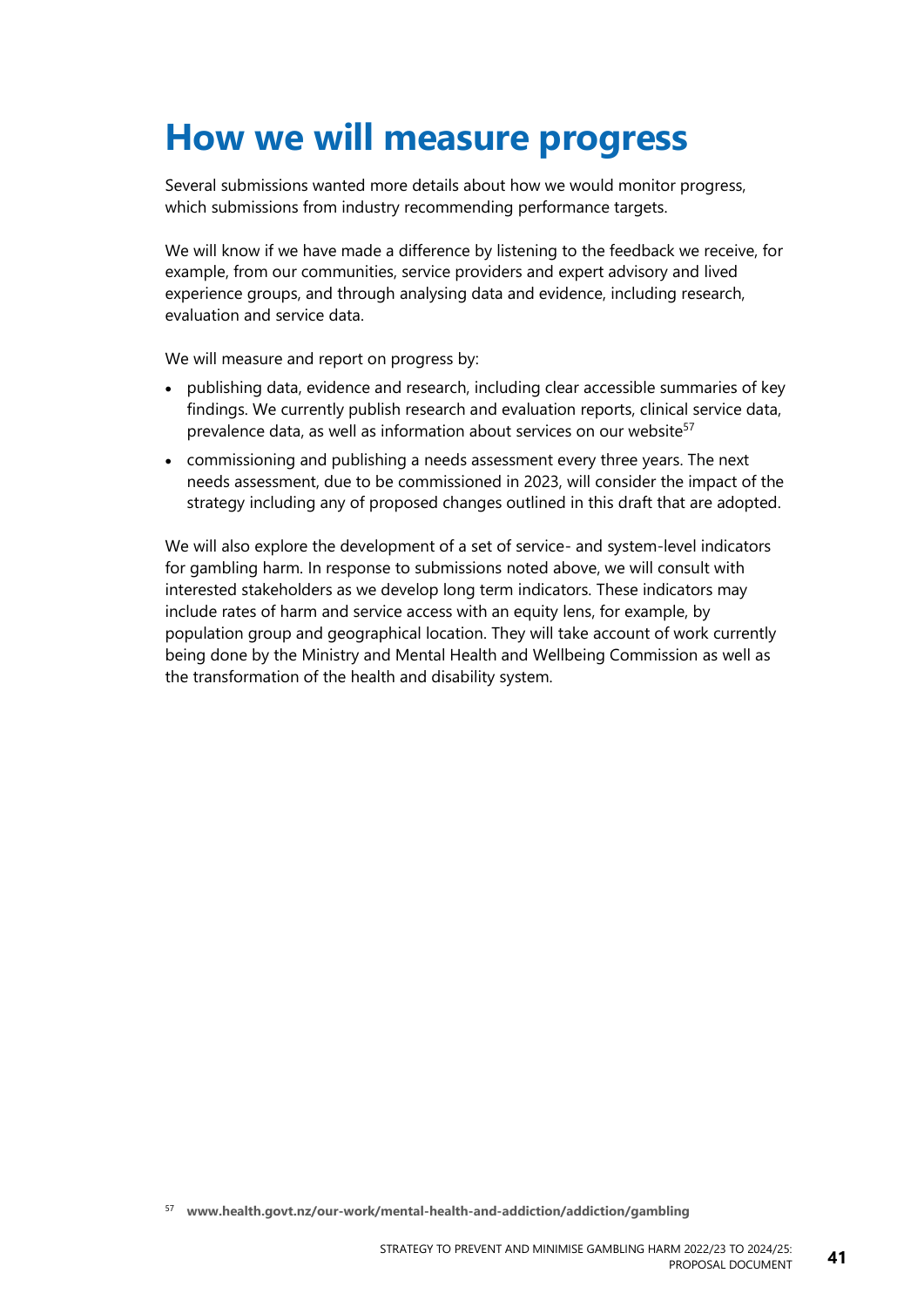# **4 Draft service plan 2022/23 to 2024/25**

## **Purpose of the service plan**

The proposed service plan below sets out the Ministry's service and investment priorities and budgets for the three years from 1 July 2022 to 30 June 2025.

These are the Ministry's commitments for how it will work towards delivering the strategic goals, outcomes, objectives and priority action areas outlined in the strategic plan. This covers priority action areas led by the Ministry and Te Hiringa Hauora, in collaboration with DIA and other stakeholders.

The proposals respond to recommendations from the needs assessment, feedback from consultation hui and submissions, and findings from other available research. They also build on progress and lessons taken from the current service plan.

We are committed to strengthening system leadership and collaboration to reduce longstanding inequities in gambling harm.

We recognise that gambling harm inequities continue to affect priority populations (Māori and Pacific people, Asian people and rangatahi). Each of these groups has called for greater involvement in service design, evaluation, and research, to develop services and supports that innovate and respond to this diversity.

We are also committed to increasing access to services and supports and reversing the trend where we see client interventions declining whilst numbers experiencing gambling harm increase with population growth.

We have listened to and considered consultation feedback and are proposing to increase investment in new and enhanced activities because we believe that this is necessary to enable more effective system-wide leadership and response to prevent and minimise gambling harm.

The table below summarises the proposed service and investment priorities.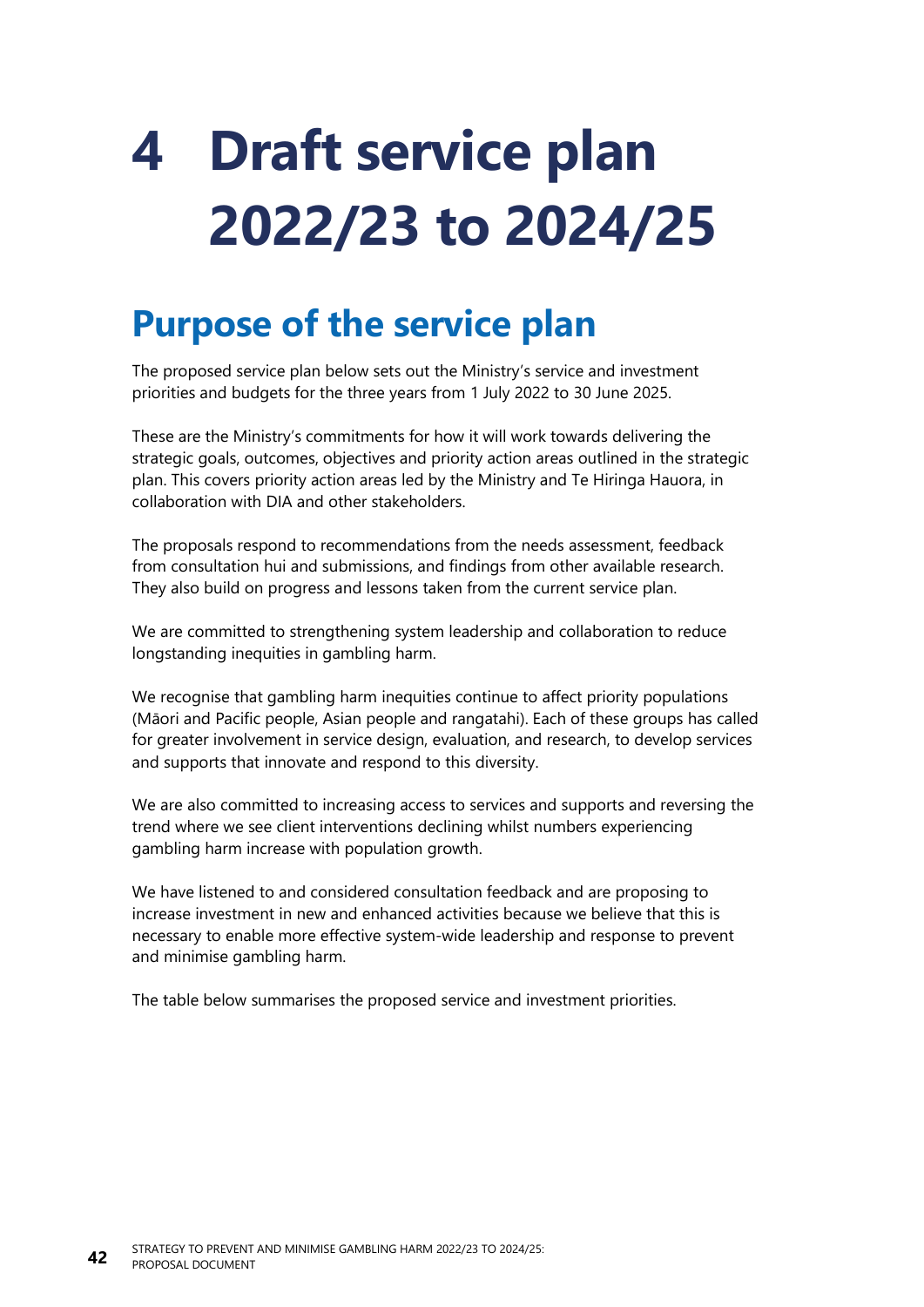| <b>Service and investment</b><br>priorities                                   | <b>Summary of service plan commitments</b>                                                                                                                                                                                                                                                                                                                                                                                                          |
|-------------------------------------------------------------------------------|-----------------------------------------------------------------------------------------------------------------------------------------------------------------------------------------------------------------------------------------------------------------------------------------------------------------------------------------------------------------------------------------------------------------------------------------------------|
| Strengthen our public<br>health approach including<br>prevention              | We will fund public health services and initiatives to building<br>community awareness and resilience, address stigma and barriers,<br>and enable access to services and supports. This will reflect the<br>diverse experiences of priority populations, including young people,<br>and people with lived experience.                                                                                                                               |
| Enable innovative,<br>culturally appropriate<br>service and support<br>models | The Ministry will re-tender for public health and clinical intervention<br>services in early 2022. This will include kaupapa Māori services and<br>services based on Pacific and Asian world views. We are proposing to<br>increase investment in clinical services to increase the FTE rate for<br>gambling harm clinical intervention and support services to align with<br>other Ministry-funded mental health and addiction clinical FTE rates. |
|                                                                               | We will also develop and evaluate innovative service models and<br>approaches.                                                                                                                                                                                                                                                                                                                                                                      |
| Invest in digital services<br>and supports                                    | We will develop digital service and supports to provide choice and be<br>more accessible, innovative and responsive to different needs and<br>preferences.                                                                                                                                                                                                                                                                                          |
| Strengthen system and<br>sector leadership and<br>collaboration               | We will work in collaboration with Māori and other priority<br>populations, service providers, agencies, the research and evaluation<br>section gambling industry. We will commission and work with services<br>to enable sector and community leadership. We will invest in the<br>National Coordination Service and International Gambling Conference<br>and Think Tank.                                                                          |
| Sustain funding in research<br>and evaluation                                 | This will better inform our understanding of gambling behaviour and<br>service efficacy, informed by greater engagement with affected<br>communities. This includes further research into youth and online<br>gambling.                                                                                                                                                                                                                             |
| Invest in developing a<br>skilled, enabled, culturally                        | We will strengthen training pathways to develop and diversify the<br>gambling harm and peer workforce.                                                                                                                                                                                                                                                                                                                                              |
| safe and responsive<br>workforce                                              | This will include a range of scholarships for priority populations and<br>people with lived experience to enter the gambling harm workforce,<br>including New Zealand Qualification Authority (NZQA) level 7 and<br>lower level qualifications and peer workforce qualifications.                                                                                                                                                                   |
|                                                                               | We will continue to invest in workforce development for the<br>contracted public health and clinical gambling harm workforce.                                                                                                                                                                                                                                                                                                                       |
| Invest in stronger Ministry<br>leadership and delivery                        | We are proposing an increased to the Ministry's operating costs to<br>strengthen the Ministry's leadership function and deliver an expanded<br>work programme.                                                                                                                                                                                                                                                                                      |

#### **Table 1: Summary of service and investment priorities**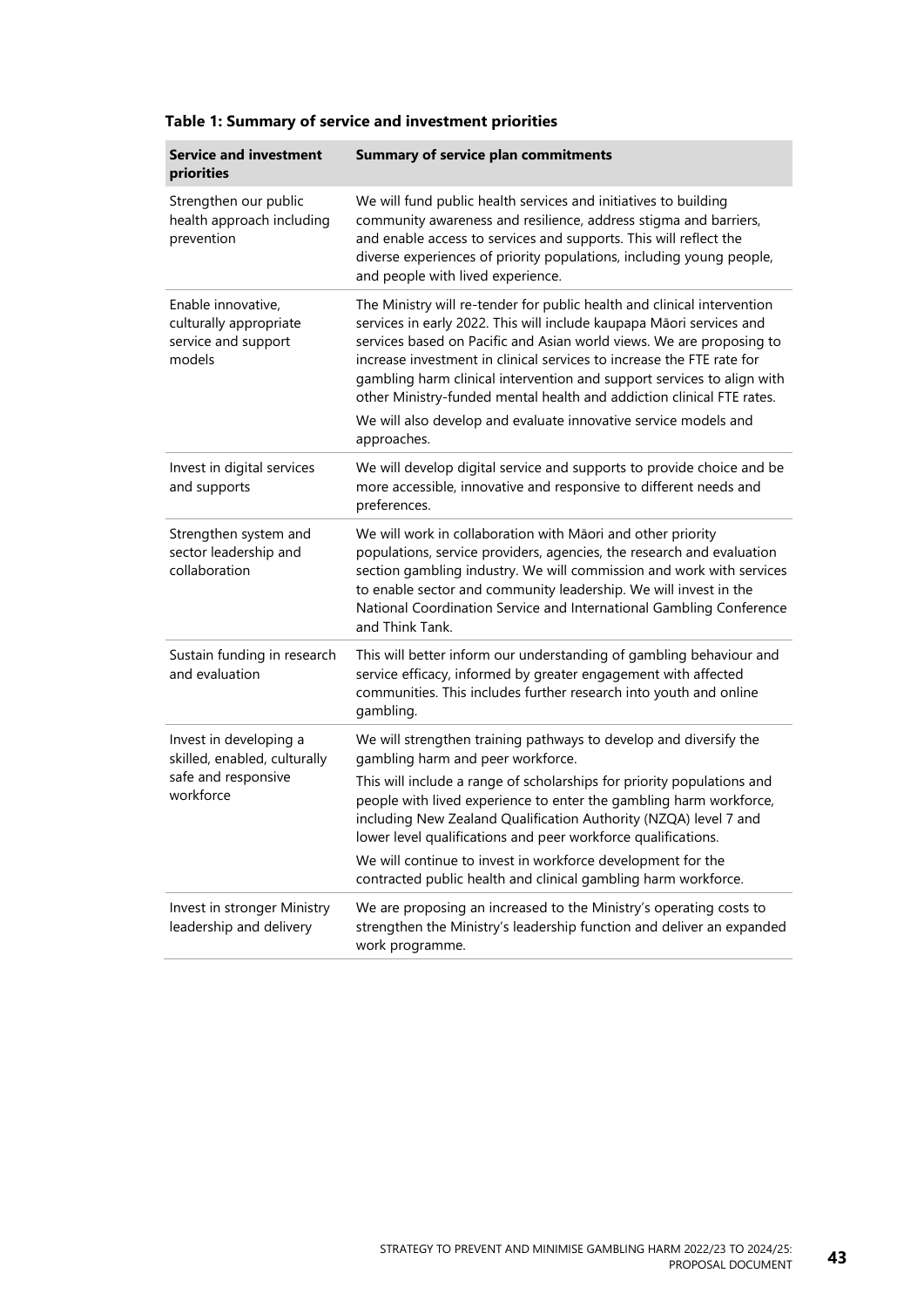## How the service plan aligns with the strategic framework

The strategic framework highlights the priority action areas that align with the service plan, these include

- placing people at the centre, including lived experience of gambling harm, affected groups, communities and stakeholders
- a stronger focus on equity and supporting priority populations: Māori, Pacific peoples, Asian peoples and young people/rangatahi, by developing age and culture appropriate services and support
- strengthening public health prevention and education, including a new focus to support for young people/rangatahi and to address stigma related to gambling and gambling harm
- an increased focus on creating a diverse, skilled, culturally responsive and safe workforce, including support for Māori, Pacific peoples, Asian peoples, young people/rangatahi and people with lived experience enter the workforce
- better sharing of information and evidence from research and evaluations to enable robust, evidence-based decisions about services and policies.

Most of the submissions that commented on the service plan supported the overall scope and mix of services, the proposed research priorities and new investments, particularly activities to:

- address health inequities, including rangatahi as a priority population, and investments to develop the gambling harm and peer workforce
- develop more culturally appropriate and intensive support models of care, to improve access and choice
- strengthen the approach to public health, to address stigma and improve health education
- strengthen the voice of lived experience and peer support, and
- continue developing technological and service innovations.

We note that several of the proposed strategic priority actions and objectives described in the strategic plan will permeate throughout the service plan. For example, the strategic focus to address equity issues and to provide a spectrum of services and support necessarily requires identifying and responding to the needs of Māori, Pacific, Asian and young people (the priority populations) and placing people at the centre, which will be reflected to varying degrees in each of the activities described in the service plan. For example, to:

- ensure there is meaningful, inclusive engagement, to collaborate with affected communities and lived experience in service design, delivery, and evaluation
- provide age appropriate, culturally responsive and holistic service models, such as to support Kaupapa Māori services or services based on Pacific and Asian world views. This will identify barriers to equitable access and provide a range of services and supports along a continuum of need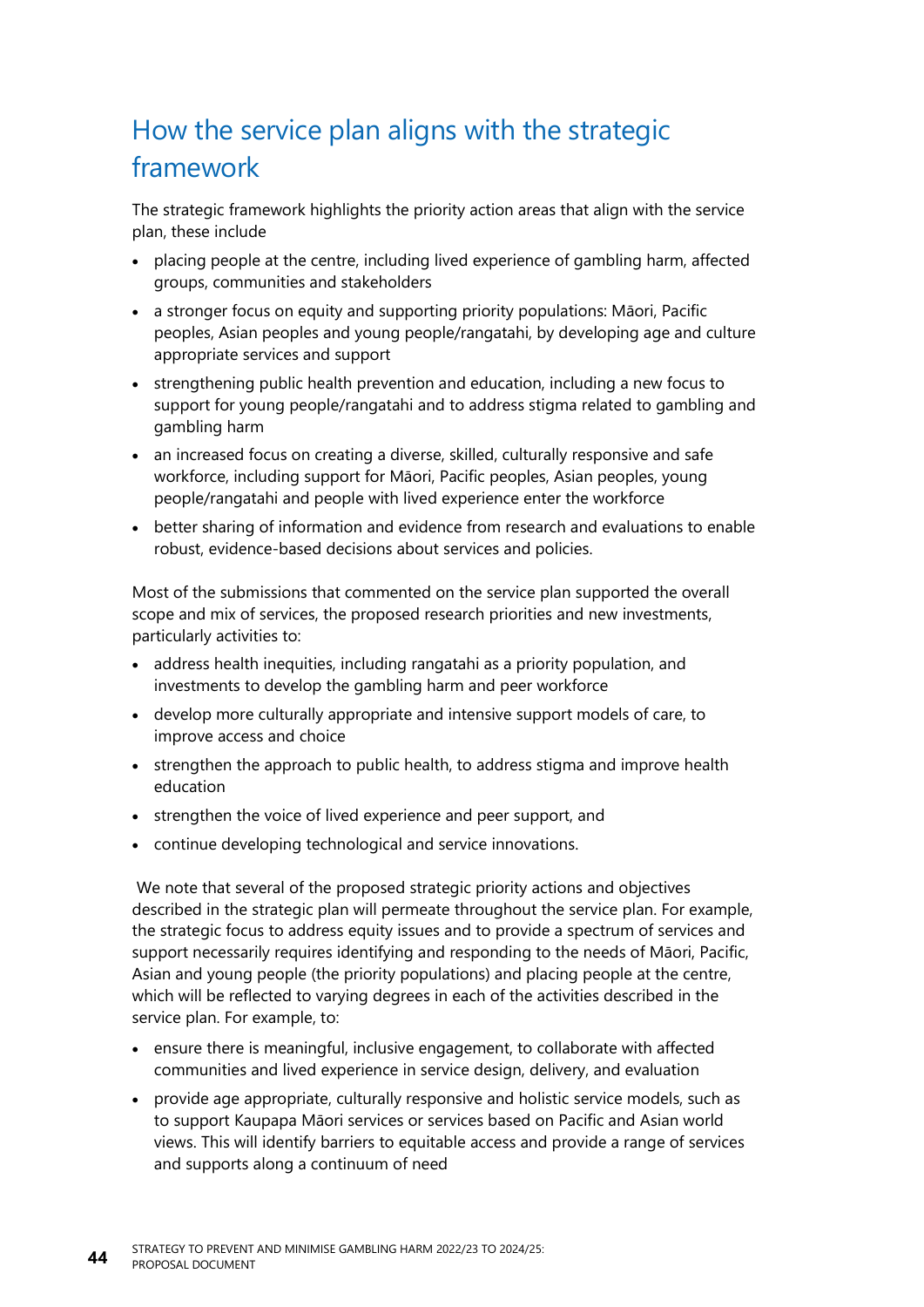- improve awareness of the risks and signs of gambling harm, how to seek help and making positive behaviour and lifestyle changes and enable supportive conversations to challenge stigma and enhance mana
- enable innovation and flexibility, supported by evidence from research and evaluation to improve equitable access and outcomes
- develop a diverse, skilled, culturally responsive and safe gambling harm workforce.

[Table](#page-51-0) 2 shows how the activities in the proposed service plan align with the strategic objectives that they are most likely to impact.

Some submissions suggested the proposed changes did not go far enough to address the causes of problem gambling and should be 'bolder' and more was required in research. Industry submissions, mostly from NCGM sector, did not support "more of the same" or additional funding unless it would make the strategy more effective. They called for an overhaul of services, to improve access to face-to-face counselling, after-hours, and weekend support, and provide for more longer term, holistic support.

We acknowledge many submissions affirmed the needs assessment conclusion that more progress needs to be made. The proposed service plan described below includes additional new investments to address identified gaps and priorities that we expect will contribute to this change. As discussed in the strategic framework above, change also needs to be balanced against the need to provide for continuity of services to meet the needs of cohorts within the population.

Societal and cultural change of the kind required to achieve our strategic goal: 'promoting equity and wellbeing by preventing and reducing gambling-related harm', will take time to impact on our priority populations (Māori, Pacific peoples, Asian peoples and young people/rangatahi) as will changes to enablers such as attitudes to gambling harm, service models and workforce mix, capacity, and capability. The current strategic framework has a six-year timeframe, and work is proposed to develop long term indicators to measure progress towards improving the health equity and wellbeing in relation to gambling harm.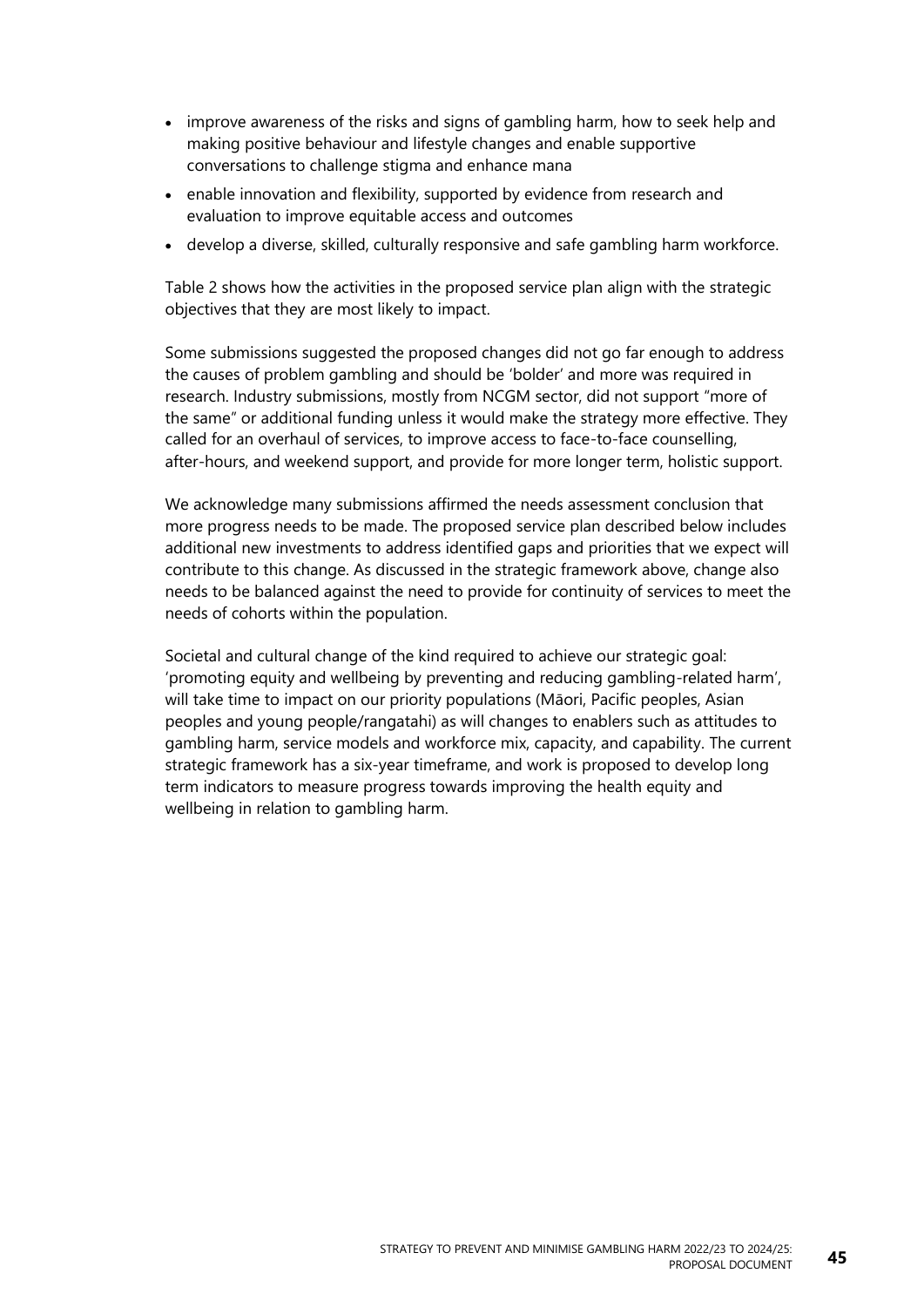| <b>Service plan activity</b><br>area                       | <b>Objective 1</b><br>Create a full<br>spectrum of<br>services and<br>supports | <b>Objective 2</b><br>Shift cultural<br>and social<br>norms | <b>Objective 3</b><br>Strengthen<br>leadership<br>and<br>accountability | <b>Objective 4</b><br>Strengthen the health and<br>health equity of Māori and<br>Pacific peoples, Asian<br>peoples and young<br>people/rangatahi |
|------------------------------------------------------------|--------------------------------------------------------------------------------|-------------------------------------------------------------|-------------------------------------------------------------------------|--------------------------------------------------------------------------------------------------------------------------------------------------|
| <b>Public health</b>                                       |                                                                                |                                                             |                                                                         |                                                                                                                                                  |
| Primary prevention<br>(public health action)               | $\checkmark$                                                                   | $\checkmark$                                                | $\checkmark$                                                            | $\checkmark$                                                                                                                                     |
| Workforce development<br>(public health)                   | $\checkmark$                                                                   | $\checkmark$                                                | $\checkmark$                                                            | $\checkmark$                                                                                                                                     |
| Awareness and<br>education programme<br>(include youth)    | $\checkmark$                                                                   | $\checkmark$                                                |                                                                         | $\checkmark$                                                                                                                                     |
| De-stigmatisation<br>media campaign - new                  |                                                                                | $\checkmark$                                                |                                                                         | $\checkmark$                                                                                                                                     |
| National coordination<br>service                           |                                                                                |                                                             | $\checkmark$                                                            | $\checkmark$                                                                                                                                     |
| Gambling Harm Lived<br><b>Experience Advisory</b><br>Group | $\checkmark$                                                                   | $\checkmark$                                                | $\checkmark$                                                            | $\checkmark$                                                                                                                                     |
| MVE administration<br>service and database                 | $\checkmark$                                                                   |                                                             |                                                                         | $\checkmark$                                                                                                                                     |
| Conference support                                         |                                                                                |                                                             | $\checkmark$                                                            |                                                                                                                                                  |
| <b>Clinical intervention</b>                               |                                                                                |                                                             |                                                                         |                                                                                                                                                  |
| Clinical interventions<br>and support                      | $\checkmark$                                                                   | $\checkmark$                                                |                                                                         | $\checkmark$                                                                                                                                     |
| Helpline and web-based<br>services (e-services)            | $\checkmark$                                                                   | $\checkmark$                                                |                                                                         | $\checkmark$                                                                                                                                     |
| Data collection and<br>reporting                           |                                                                                |                                                             | $\checkmark$                                                            | $\checkmark$                                                                                                                                     |
| Workforce development<br>(clinical)                        | $\checkmark$                                                                   | $\checkmark$                                                | $\checkmark$                                                            | $\checkmark$                                                                                                                                     |
| <b>Research/evaluation</b>                                 |                                                                                |                                                             |                                                                         |                                                                                                                                                  |
| Research                                                   | $\checkmark$                                                                   | $\checkmark$                                                | $\checkmark$                                                            | $\checkmark$                                                                                                                                     |
| Evaluation (including<br>outcomes reporting)               | $\checkmark$                                                                   | $\checkmark$                                                | $\checkmark$                                                            | $\checkmark$                                                                                                                                     |

#### <span id="page-51-0"></span>**Table 2: Service plan activity by strategic objectives**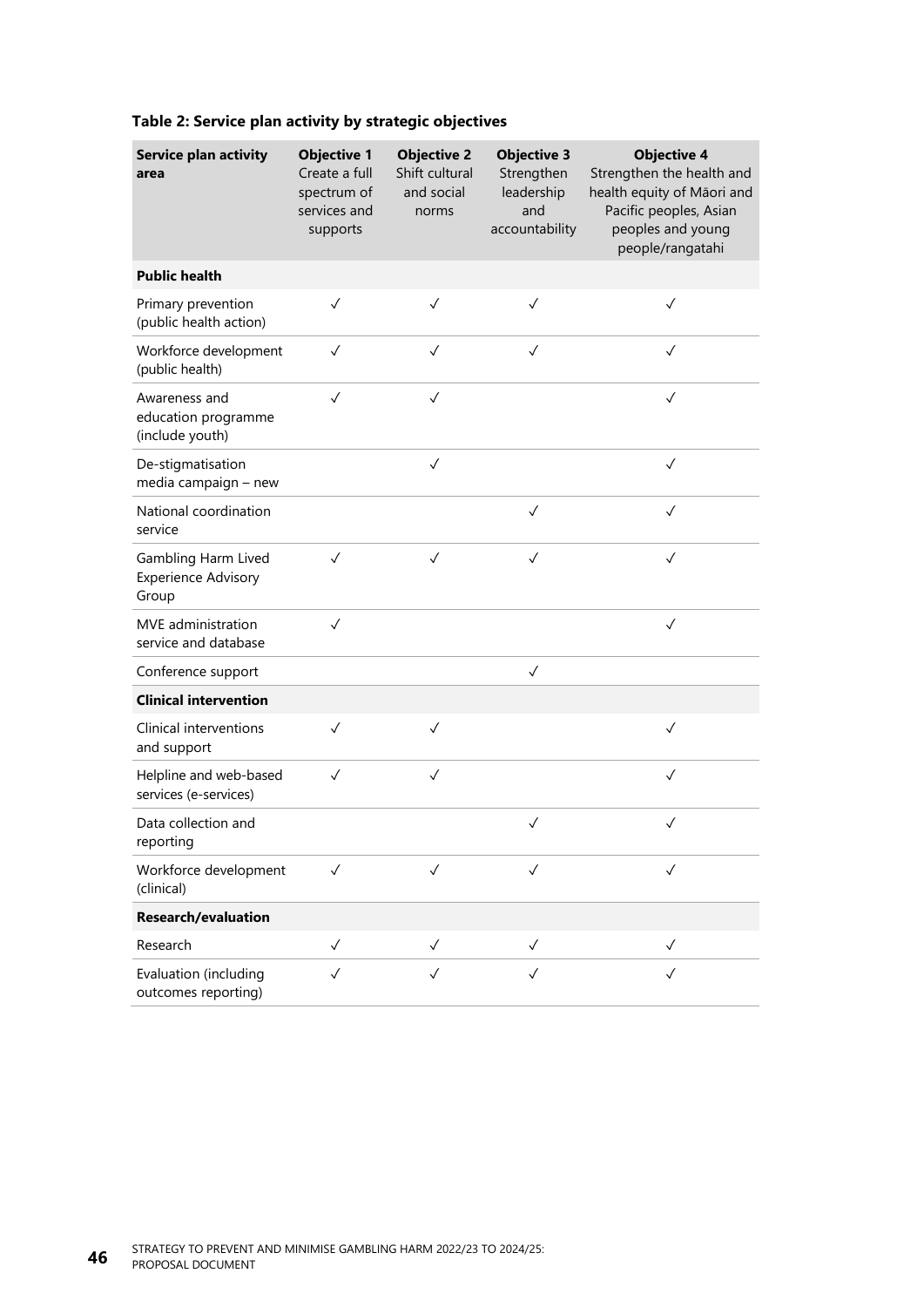| <b>Service plan activity</b><br>area                                            | <b>Objective 1</b><br>Create a full<br>spectrum of<br>services and<br>supports | <b>Objective 2</b><br>Shift cultural<br>and social<br>norms | <b>Objective 3</b><br>Strengthen<br>leadership<br>and<br>accountability | <b>Objective 4</b><br>Strengthen the health and<br>health equity of Māori and<br>Pacific peoples, Asian<br>peoples and young<br>people/rangatahi |
|---------------------------------------------------------------------------------|--------------------------------------------------------------------------------|-------------------------------------------------------------|-------------------------------------------------------------------------|--------------------------------------------------------------------------------------------------------------------------------------------------|
| <b>New services and</b><br>innovation                                           |                                                                                |                                                             |                                                                         |                                                                                                                                                  |
| New ways to address<br>inequity (public health<br>and intervention<br>services) | $\checkmark$                                                                   | $\checkmark$                                                |                                                                         | $\checkmark$                                                                                                                                     |
| Technology, digital<br>tools and services                                       | $\checkmark$                                                                   | $\checkmark$                                                | $\checkmark$                                                            | $\checkmark$                                                                                                                                     |
| Intensive support<br>model                                                      | $\checkmark$                                                                   |                                                             |                                                                         | $\checkmark$                                                                                                                                     |
| Peer workforce and<br>expansion                                                 | $\checkmark$                                                                   | $\checkmark$                                                |                                                                         | $\checkmark$                                                                                                                                     |
| Developing NZQA<br>level 7 gambling harm<br>content                             | $\checkmark$                                                                   |                                                             | $\checkmark$                                                            | $\checkmark$                                                                                                                                     |
| Gambling Harm<br>workforce scholarships<br>- new                                | $\checkmark$                                                                   |                                                             | $\checkmark$                                                            | $\checkmark$                                                                                                                                     |
| <b>Ministry operating</b><br>costs                                              |                                                                                |                                                             |                                                                         |                                                                                                                                                  |
| Advice about gambling<br>harm, strategy and<br>policy                           | $\checkmark$                                                                   | $\checkmark$                                                | $\checkmark$                                                            | $\checkmark$                                                                                                                                     |
| Contract management<br>(services, R&E)                                          | $\checkmark$                                                                   | $\checkmark$                                                | $\checkmark$                                                            | $\checkmark$                                                                                                                                     |
| Data analysis                                                                   | $\checkmark$                                                                   | $\checkmark$                                                | $\checkmark$                                                            | $\checkmark$                                                                                                                                     |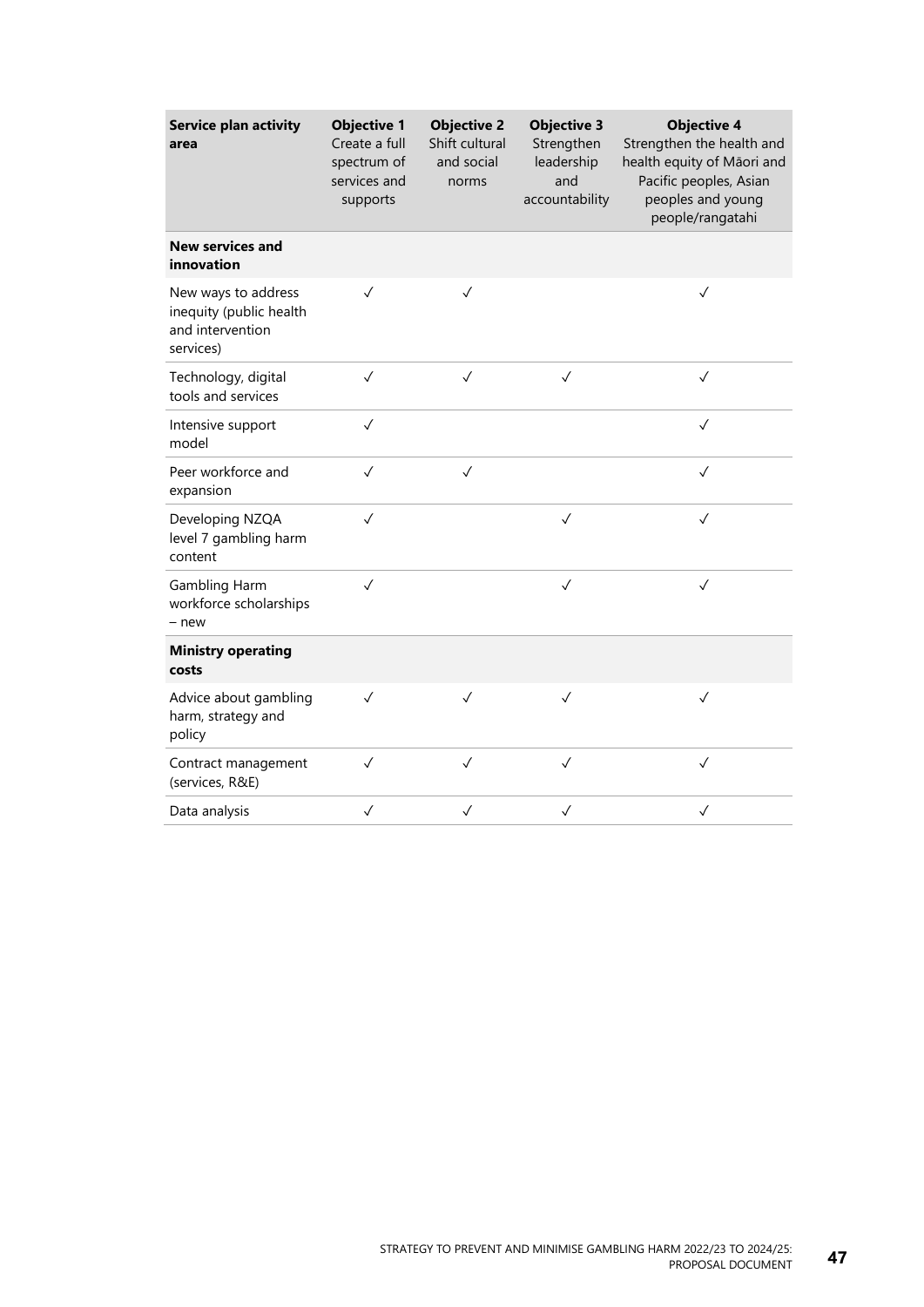## **Indicative budget for 2022/23 to 2024/25**

The proposed service plan outlines the services that the Ministry considers it will require for the 2022/23 to 2024/25 levy period to make further progress towards the strategy's goal and objectives. The plan also sets out the estimated costs of providing the activities to prevent and minimise gambling harm.

The draft service plan outlines a total investment package of \$76.123 million over three years, which is a proposed increase of \$15.784 million from the current levy period. These costs cover the four nominal budget areas, plus a line item for new services and innovation:

- public health services
- clinical intervention and support services
- research and evaluation
- new services and innovation
- Ministry operating costs.

[Table](#page-53-0) 3 below shows the indicative cost of the budget proposed for the new levy period from 1 July 2022 to 30 June 2025. These totals include the costs incurred from activities that were planned for the current levy period will not be completed until the new levy period. These delays, due to impacts from the response to COVID-19, contributed to a forecast underspend of \$6.452 million approximately that will be carried forward. This spending is included in the total costs for the 2022/23–2024/25 period.<sup>58</sup>

#### <span id="page-53-0"></span>**Table 3: Budget to prevent and minimise gambling harm (GST exclusive), 2022/23 to 2024/25**

| Service area                                                 | 2022/23<br>\$m\$ | 2023/24<br>\$m\$ | 2024/25<br>\$m\$ | Total<br>\$m\$ |
|--------------------------------------------------------------|------------------|------------------|------------------|----------------|
| Public health services (harm prevention and<br>minimisation) | 8.050            | 8.800            | 7.990            | 24.840         |
| Clinical intervention and support services                   | 10.571           | 11.571           | 12.071           | 34.213         |
| Research and evaluation                                      | 1.765            | 2.393            | 1.500            | 5.658          |
| New services and innovation                                  | 2.831            | 2.769            | 2.341            | 7.941          |
| Ministry operating costs                                     | 1.157            | 1.157            | 1.157            | 3.471          |
| Total (\$m)                                                  | 24.374           | 26.690           | 25.059           | 76.123         |

Note: The service areas are discussed in more detail later in this document. Budget totals may not sum due to rounding.

<sup>58</sup> The forecast underspend is a consequence of \$5 million underspend being transferred into the current levy period, with some delays in spending because of the response to COVID-19.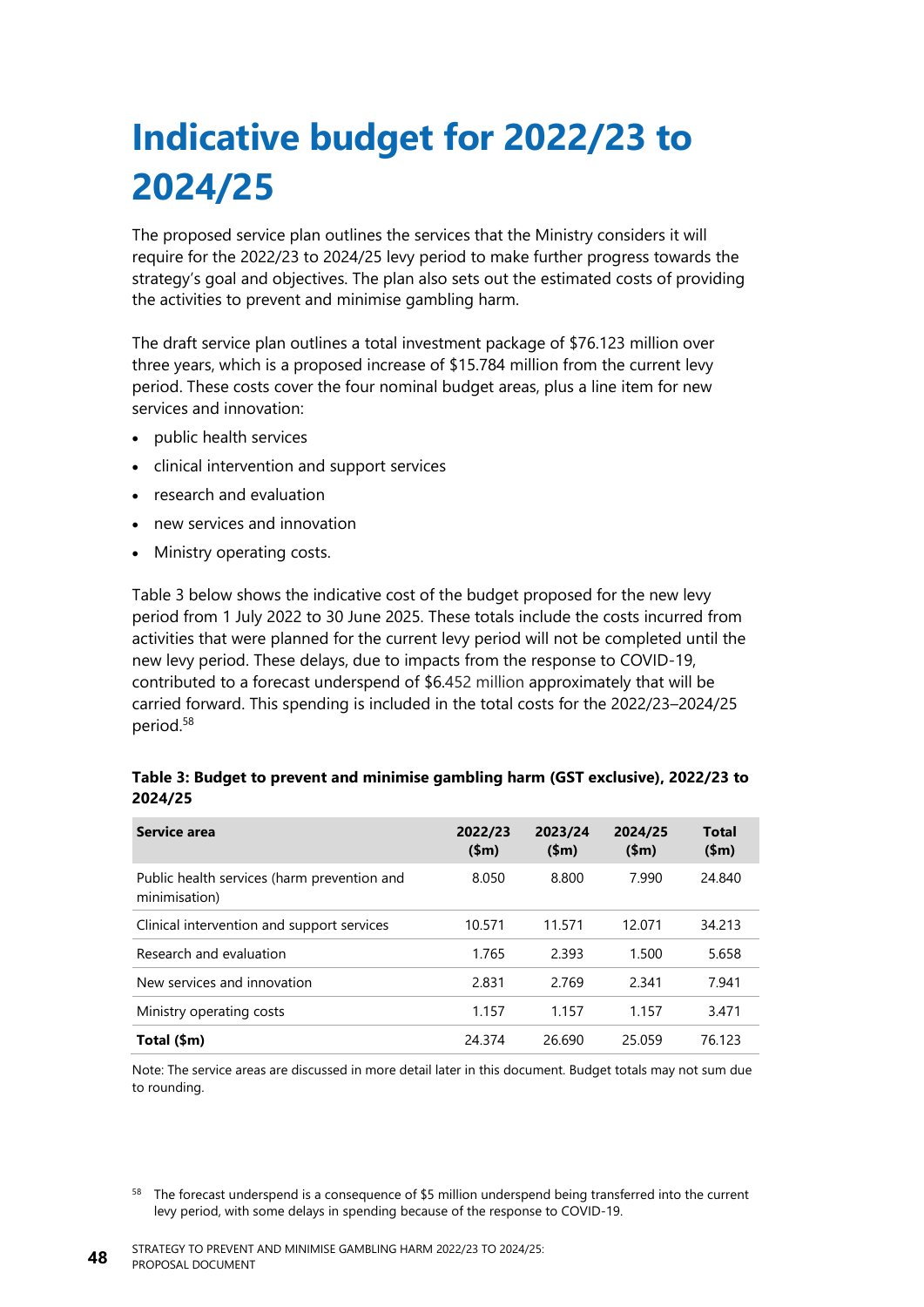## Areas of additional investment

[Table](#page-54-0) 4 shows the changes in funding by service area compared with the budget for the current strategy period.

#### <span id="page-54-0"></span>**Table 4: Proposed budget changes compared with current levy period (over three years)**

| Service area                                              | Change<br>\$m\$ | <b>Total</b><br>\$m\$ |  |
|-----------------------------------------------------------|-----------------|-----------------------|--|
| <b>Areas increased</b>                                    |                 | <b>Total</b>          |  |
| Public health services (harm prevention and minimisation) | $+4.310$        |                       |  |
| Clinical intervention and support services                | $+8.970$        |                       |  |
| New services and innovation                               | $+2.941$        | $+16.755$             |  |
| Ministry operating costs                                  | $+0.534$        |                       |  |
| Areas decreased                                           |                 |                       |  |
| Research and evaluation                                   | $-0.971$        | $-0.971$              |  |
| <b>Total change</b>                                       |                 | $+15.784$             |  |

The Ministry has considered the submissions and where appropriate has revised proposals and funds allocated to position services so they will have the greatest impact on preventing and minimise gambling harm.

The key areas of additional investment compared with the current strategy are listed below, showing the three-year total funding allocated to each of these:

- strengthen public health and education services, including addressing stigma and for young people/rangatahi (\$0.650 million)
- dedicated funding for the multi-venue exclusion administration service and database (\$0.800 million)
- building workforce capability and capacity through scholarships (\$0.489 million), Level 7 paper on gambling harm (\$0.200 million).
- increase the FTE rate for gambling harm clinical intervention and support services to align with other Ministry-funded mental health and addiction clinical FTE rates (\$6.796 million increase on current strategy budget)
- invest in digital/online services and supports \$2.500 million (included in the clinical services helpline and web support three-year total of \$5.800 million)
- address the stigma and discrimination experienced by people who experience gambling harm (\$3.000 million)
- increase Ministry operating costs to deliver an expanded work programme (\$3.741 million).

The rationale for each item listed is discussed in the relevant section of the service plan.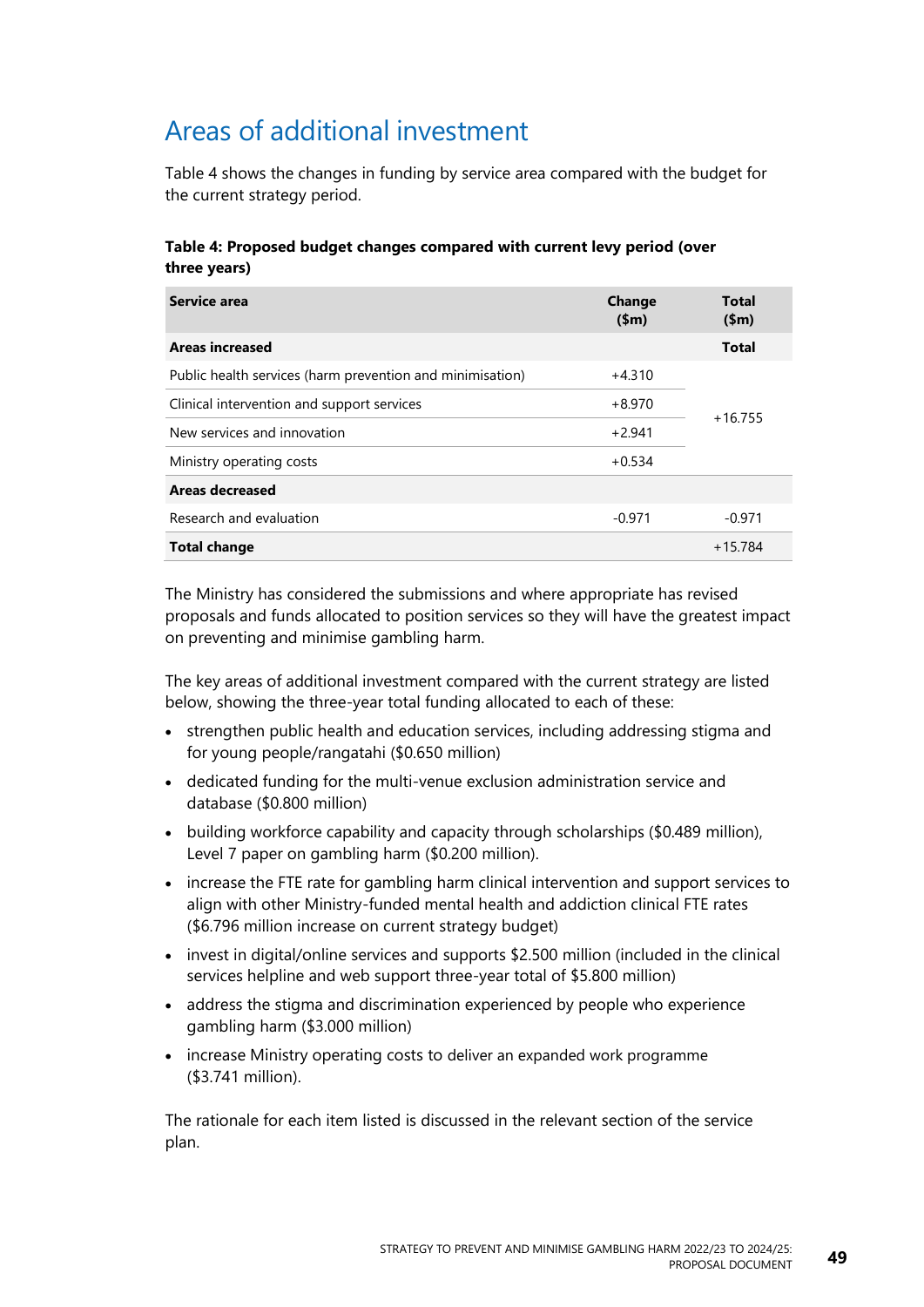## **Public health services**

Internationally, Aotearoa New Zealand's public health approach to preventing and minimising gambling harm is seen as a strength of our integrated strategy.

Public health services are focused on enabling people to be healthy and improving the health of populations. These services cover health promotion; engaging with local community groups; including iwi; increasing community action; raising community awareness about gambling and gambling harm; working with territorial authorities on their gambling venue policies; and supporting the public health awareness and education programmes at a local and regional level.

Submissions broadly agreed on the importance of health promotion, prevention and early intervention, but submissions from service providers, lived experience and priority populations expressed concerns that a one-size-fits all approach to health promotion did not meet the needs of priority populations and called for greater involvement in service development.

We intend to direct this to the actions as shown in [Table](#page-56-0) 5 below.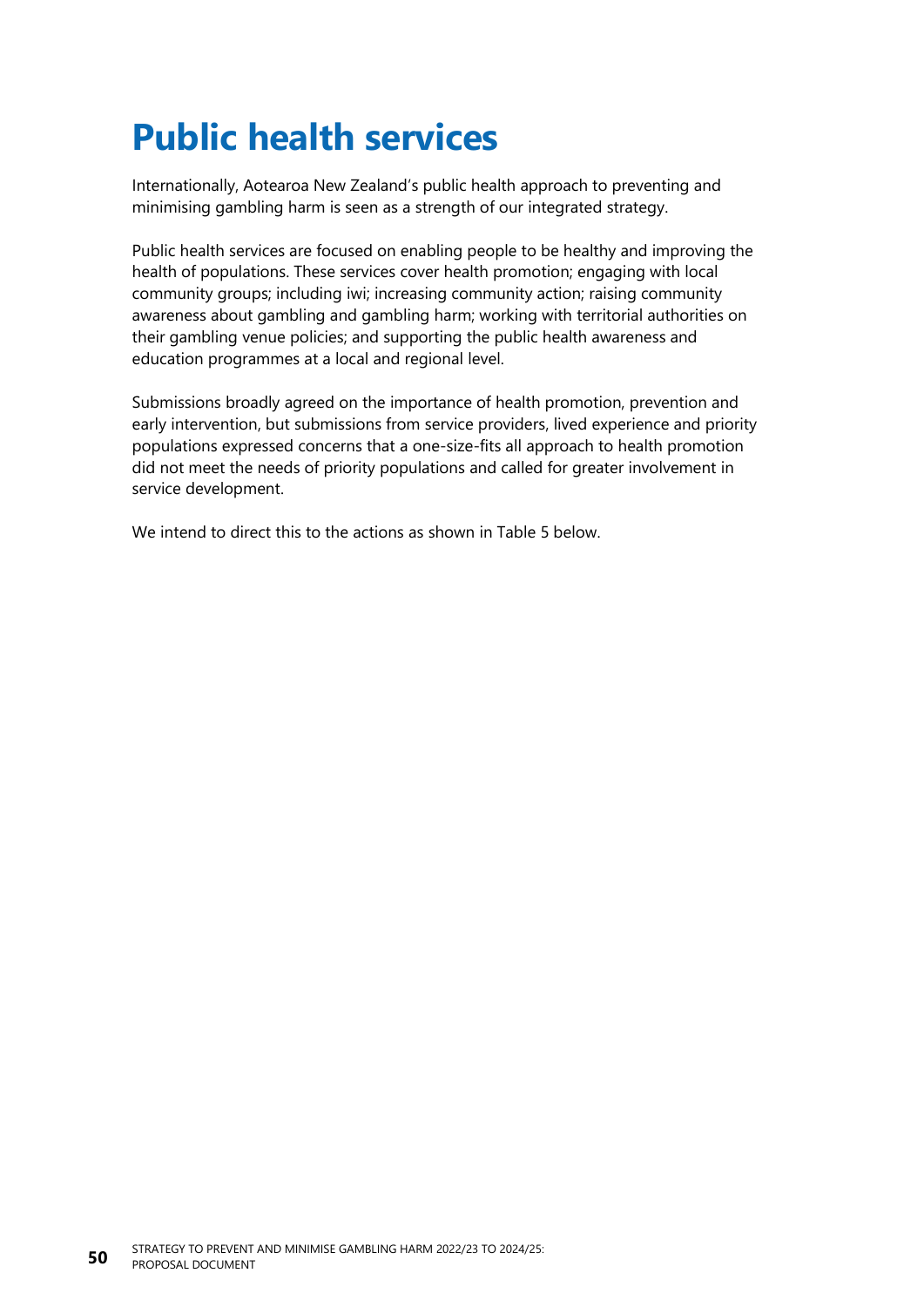| <b>Investment area</b>                                                                                                                   | <b>Actions</b>                                                                                                                                                                                                                                                                                                                                                                                                                                                                                      |
|------------------------------------------------------------------------------------------------------------------------------------------|-----------------------------------------------------------------------------------------------------------------------------------------------------------------------------------------------------------------------------------------------------------------------------------------------------------------------------------------------------------------------------------------------------------------------------------------------------------------------------------------------------|
| Develop quality<br>gambling harm<br>minimisation services                                                                                | Continuing investment in primary prevention (public health services)<br>to empower people and communities to take control of their health<br>and wellbeing to reduce gambling-related harm                                                                                                                                                                                                                                                                                                          |
| and supports                                                                                                                             | Invest in digital services and support<br>$\bullet$                                                                                                                                                                                                                                                                                                                                                                                                                                                 |
|                                                                                                                                          | FTE rates for workers in gambling harm public health services will be<br>$\bullet$<br>standardised across service providers).                                                                                                                                                                                                                                                                                                                                                                       |
|                                                                                                                                          | Enabling and embedding lived experience representation and input<br>$\bullet$<br>through the Gambling Harm Lived Experience Advisory Group.                                                                                                                                                                                                                                                                                                                                                         |
| Develop a skilled,<br>enabled and culturally<br>responsive workforce                                                                     | Continuing investment in <i>primary prevention</i> (public health services)<br>$\bullet$<br>to empower people and communities to take control of their health<br>and wellbeing to reduce gambling-related harm (includes standardising<br>FTE rates for workers in gambling public health services).                                                                                                                                                                                                |
|                                                                                                                                          | Enabling and embedding lived experience representation and input<br>$\bullet$<br>through the Gambling Harm Lived Experience Advisory Group.                                                                                                                                                                                                                                                                                                                                                         |
| Ensure that people<br>have the information<br>and support to make<br>healthy choices about<br>gambling for both<br>themselves and others | Continuing to invest in a health promotion programme to raise<br>$\bullet$<br>awareness and educate people about the signs and risks of harmful<br>gambling and how they can respond and seek help.<br>Develop and promote gambling harm material for young<br>$\bullet$<br>people/rangatahi.                                                                                                                                                                                                       |
| Reduce the stigma<br>attached to gambling<br>harm that prevents<br>people from accessing<br>services and support                         | Investing in a de-stigmatisation initiative focused on priority<br>$\bullet$<br>populations to reduce the stigma attached to gambling harm and<br>encourage people to access services and supports.                                                                                                                                                                                                                                                                                                 |
| Support healthy<br>policies at national,<br>regional and local<br>levels that prevent and<br>minimise gambling<br>harm                   | Enabling collaboration and leadership across the gambling sector by<br>$\bullet$<br>continuing investment in the National Coordination Service and<br>international gambling conference and think tank.<br>Continuing to fund the MVE database and administration service to<br>$\bullet$<br>support people who have opted to avoid gambling venues.<br>Enabling and embedding lived experience representation and input<br>$\bullet$<br>through the Gambling Harm Lived Experience Advisory Group. |

#### <span id="page-56-0"></span>**Table 5: Summary of public health key actions**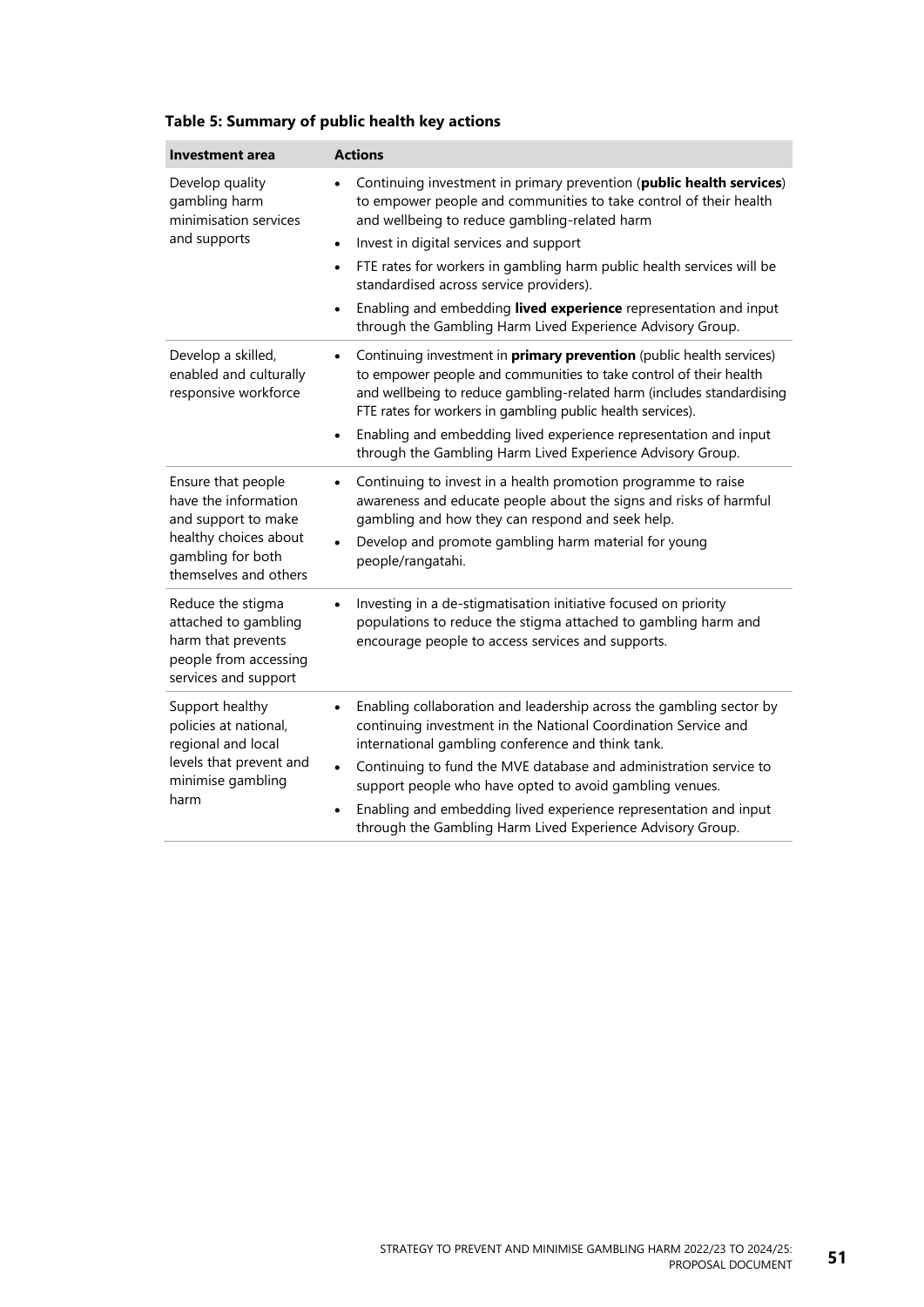| Service area                                  | 2022/23<br>(Sm) | 2023/24<br>(Sm) | 2024/25<br>(Sm) | Total<br>\$m\$ |
|-----------------------------------------------|-----------------|-----------------|-----------------|----------------|
| Primary prevention (public health services)   | 4.700           | 4.700           | 4.700           | 14.100         |
| Workforce development (public health)         | 0.130           | 0.130           | 0.130           | 0.390          |
| Awareness and education programme             | 1.680           | 1.680           | 1.680           | 5.040          |
| De-stigmatisation initiative                  | 0.900           | 1.440           | 0.660           | 3.000          |
| National Coordination Service                 | 0.130           | 0.130           | 0.130           | 0.390          |
| Gambling Harm Lived Experience Advisory Group | 0.130           | 0.130           | 0.130           | 0.390          |
| MVE administration service and database       | 0.180           | 0.310           | 0.310           | 0.800          |
| Youth Public Health in Schools                | 0.200           | 0.200           | 0.250           | 0.650          |
| Conference support                            | 0.000           | 0.080           | 0.000           | 0.080          |
| Total (\$m)                                   | 8.050           | 8.800           | 7.990           | 24.840         |

#### <span id="page-57-0"></span>**Table 6: Public health budget (GST exclusive), by service area, 2022/23 to 2024/25**

Note: budget totals may not sum precisely due to rounding.

Key areas of new investment that described below include:

- destigmatisation, with support to engage with priority populations
- young people/rangatahi as a new priority population
- additional support for the MVE service.

## Primary prevention public health services

The Ministry will tender for new service contracts to begin on 1 July 2022, aligning with the new levy period. We intend to standardise the FTE rates across providers of public health gambling harm services. This will follow a review of the geographical distribution of funding for public health services, to prioritise funding more equitably towards areas experiencing higher levels of gambling harm and with higher Māori, Pacific and Asian populations. The Ministry will continue to support culturally appropriate community engagement through the funding of culturally responsive public health services.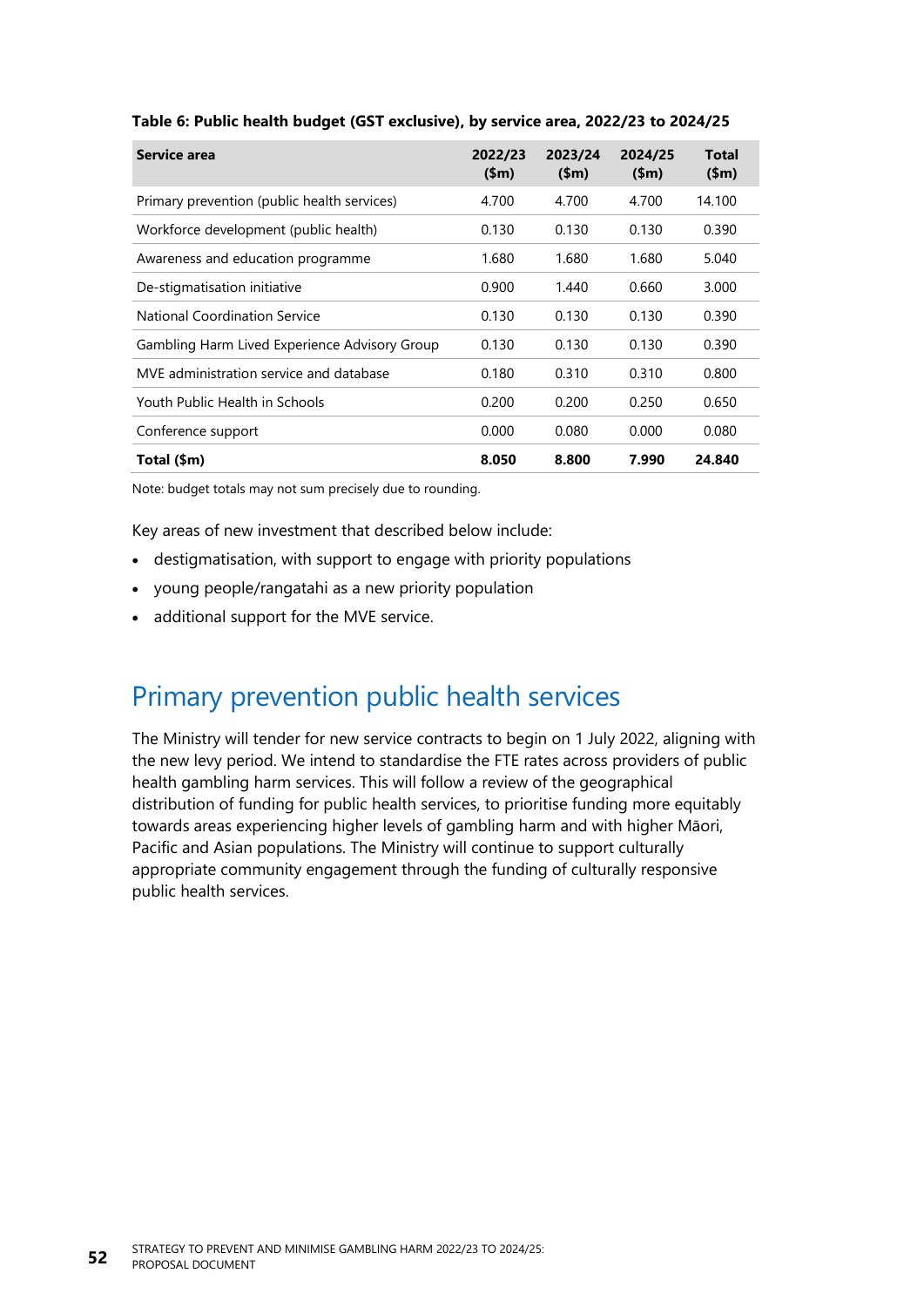## Workforce development (public health)

The Ministry will continue to fund workforce development for the gambling-harm public health workforce.

The core competencies (including cultural competencies) for the public health workforce are identified in the Core Competencies for the Preventing and Minimising Gambling Harm Public Health Workforce.<sup>59</sup> These tools are available to enable the public health workforce to assess their competency levels as well as associated training and development needs.

In addition, we will commission training and support to build workforce competence in delivering public health activity that aligns to the following five PMGH public health areas:

- Policy Development and Implementation
- Safe Gambling Environments
- Supportive Communities
- Aware and Motivated Communities
- Effective Screening Environments.

The public health workforce will be expected to demonstrate their competence and capability throughout their work. This will include an emphasis on understanding different world views through cultural competence training, including their ability to work with Māori, Pacific and Asian communities and rangatahi.

### Awareness and education programme

The Ministry will continue to invest in a health promotion programme to raise awareness and educate people about the signs and risks of harmful gambling and how they can respond and seek help. We expect that this will build on work being delivered under the current strategy led by Te Hiringa Hauora (described earlier).

Key priorities for the new levy period will include:

- improving awareness of gambling harm amongst Māori and Pacific peoples, Asian peoples and young people/rangatahi (see below), including recognising the risks and signs of harmful gambling; enabling supportive conversations and challenging stigma; knowing how to seek help and making positive behaviour and lifestyle changes. The focus on young people/ rangatahi is new and additional resources are proposed to develop appropriate supports.
- promoting the national Gambling Helpline and Asian Helpline; face-to-face services and the rebranded national gambling campaign Safer Gambling Aotearoa (previously Choice Not Chance)

<sup>59</sup> **<https://www.hetaumata.co.nz/public-health/pou-toru-core-competencies>**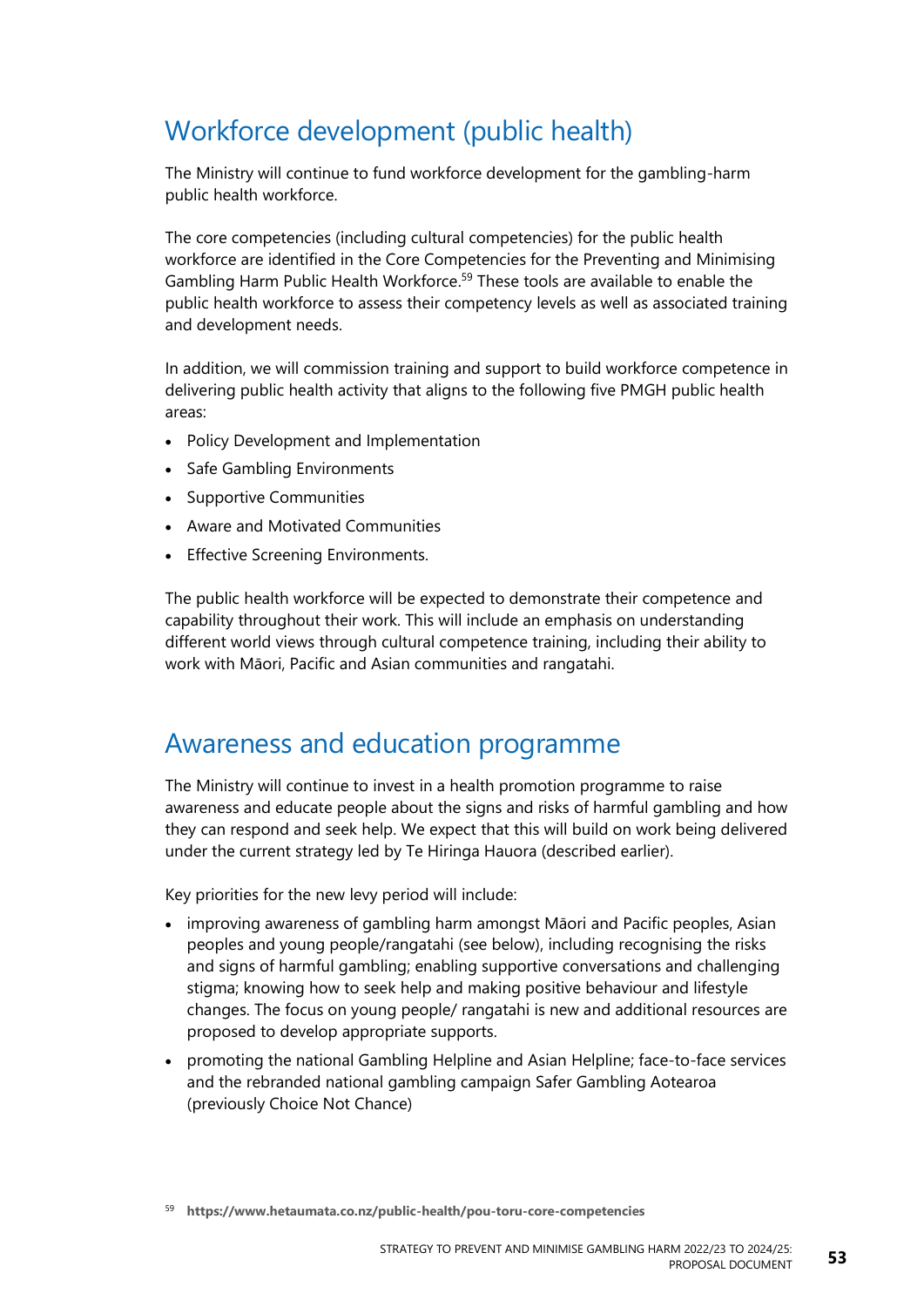- developing potential self-help digital tools to improve access to relevant information, help and online support
- improving gambling environments and host responsibilities through online training and gamble host resources, including translations into te reo Māori, Pacific, and Asian languages. Listening to people with lived experience of gambling harm will help identify barriers to service access and inform the design of better access to help-seeking services.

#### Support for young people / rangatahi

As noted above, in response to submissions, we propose to develop a public health approach to preventing and minimising gambling harm for young people/rangatahi, to be implemented in schools. For rangatahi, gambling is often associated with other harms including from substances and there is already work underway to address this. We therefore intend to maximise opportunities to work with existing approaches to prevent harm (from substance abuse) in the health and education settings.

## De-stigmatisation initiative

The Ministry proposes to commission a de-stigmatisation initiative, with a focus on priority populations, to address the stigma and discrimination experienced by people who experience gambling harm and enhance mana. This was highlighted in the 2021 needs assessment.

We recognise stigma comes in many forms and the concept of stigma itself may identified differently in different communities, however we are using stigma related to gambling harm to encompass the range of perspectives and cultural differences that deter people seeking help or accessing services and support. Stigma has many components and can be experienced at an individual, community or institutional level, or by association. For example, this may be experienced as feeling shame, losing face, low self-esteem, negative stereotyping and discriminatory behaviours. Similarly, families and friends may experience stigma by association or from the reaction of others.

Submissions confirmed stigma was a barrier to seeking help seeking for oneself or others, and deterred people from working in gambling harm services. Submissions from priority populations, and people with lived experience, stressed that a 'one size fits all' approach would fail to meet their needs. There were calls to collaborate with Māori, Pacific, Asian and young people respectively, including with affected communities and people with lived experience, to really understand different cultural dynamics, barriers and influences that apply. This approach would identify cultural differences that are inherent within broad population groupings and allow for the initiatives to be targeted to meet these different needs.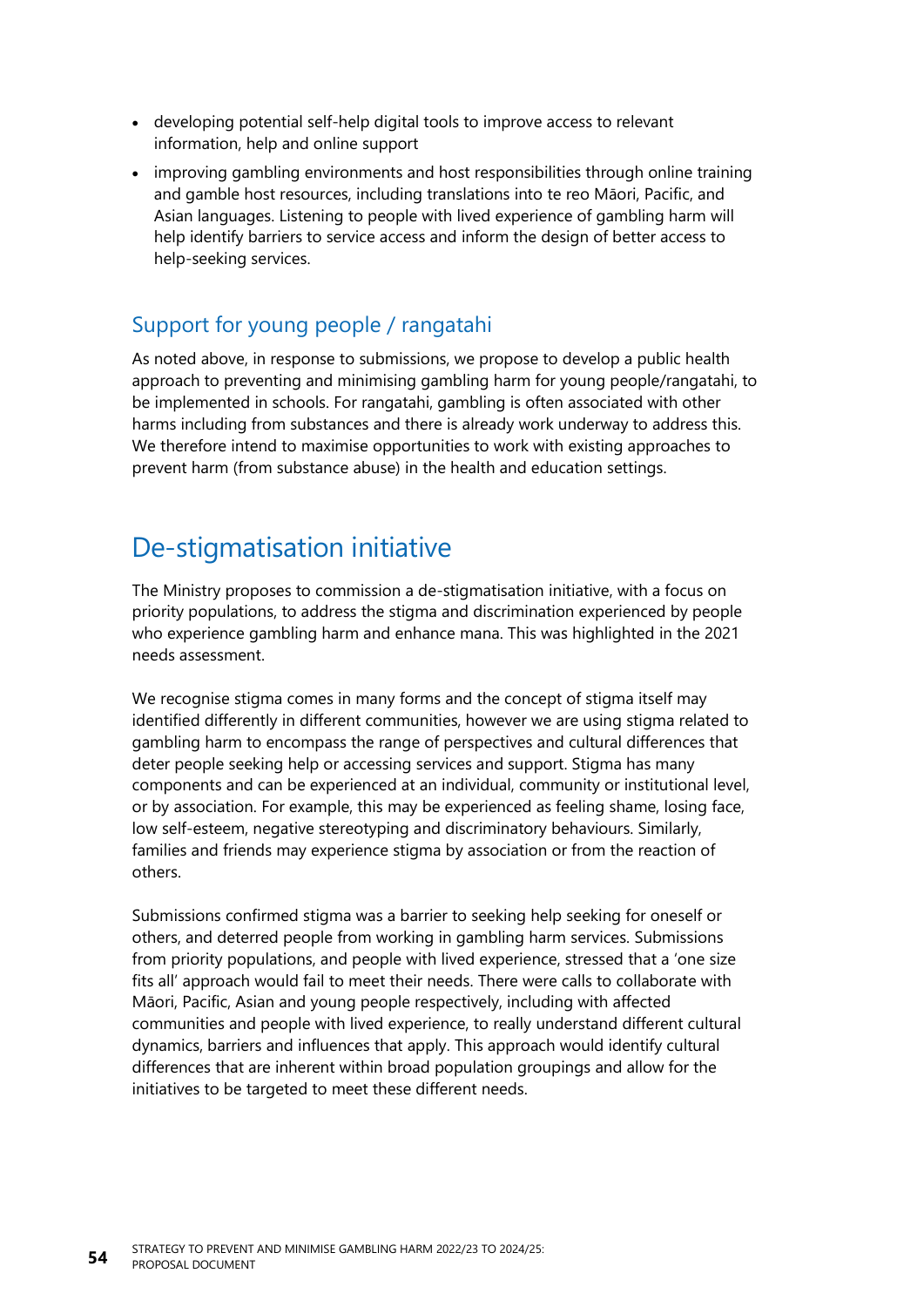In response the Ministry proposes to increase the funding for the de-stigmatisation initiative to enable a focus on priority population groups designed in collaboration with people with lived experience, priority populations, affected communities and the gambling sector.

We will work with Te Hiringa Hauora/Health Promotion Agency to ensure this work is developed in a way that meets the expectations of priority populations for more agile and targeted messaging that is relevant and appropriate to specific communities. The funding will cover market research and engagement with affected communities to inform a second phase of participatory design/co-construction design to identify, develop, test and deliver age and culture appropriate messaging and approaches. This will be designed to challenge negative perceptions and stereotypes, to convey positive images of people who have gambling problems and encourage people to seek help from available services.

This initiative is expected to build on and align with the public health messaging of the awareness and education programme but has additional resourcing to ensure effective and appropriate messaging is developed for different priority populations to challenging the stigmas relating to gambling harm as they affect each of their communities.

## National Coordination Service

The National Coordination Service (NCS) is a key support for services preventing and minimising gambling harm. It informs all service providers of significant developments, facilitates training opportunities, provides regular updates and administers an advisory group for infrastructure services. This group comprises representatives from the gambling harm sector with expertise of public health, counselling and lived experience, Māori, Pacific, Asian communities.

The Ministry acknowledges the needs assessment findings that all interviewed stakeholders felt there needed to be stronger partnerships and leadership through improved communication and engagement. The NCS will be one of the key mechanisms for enabling this.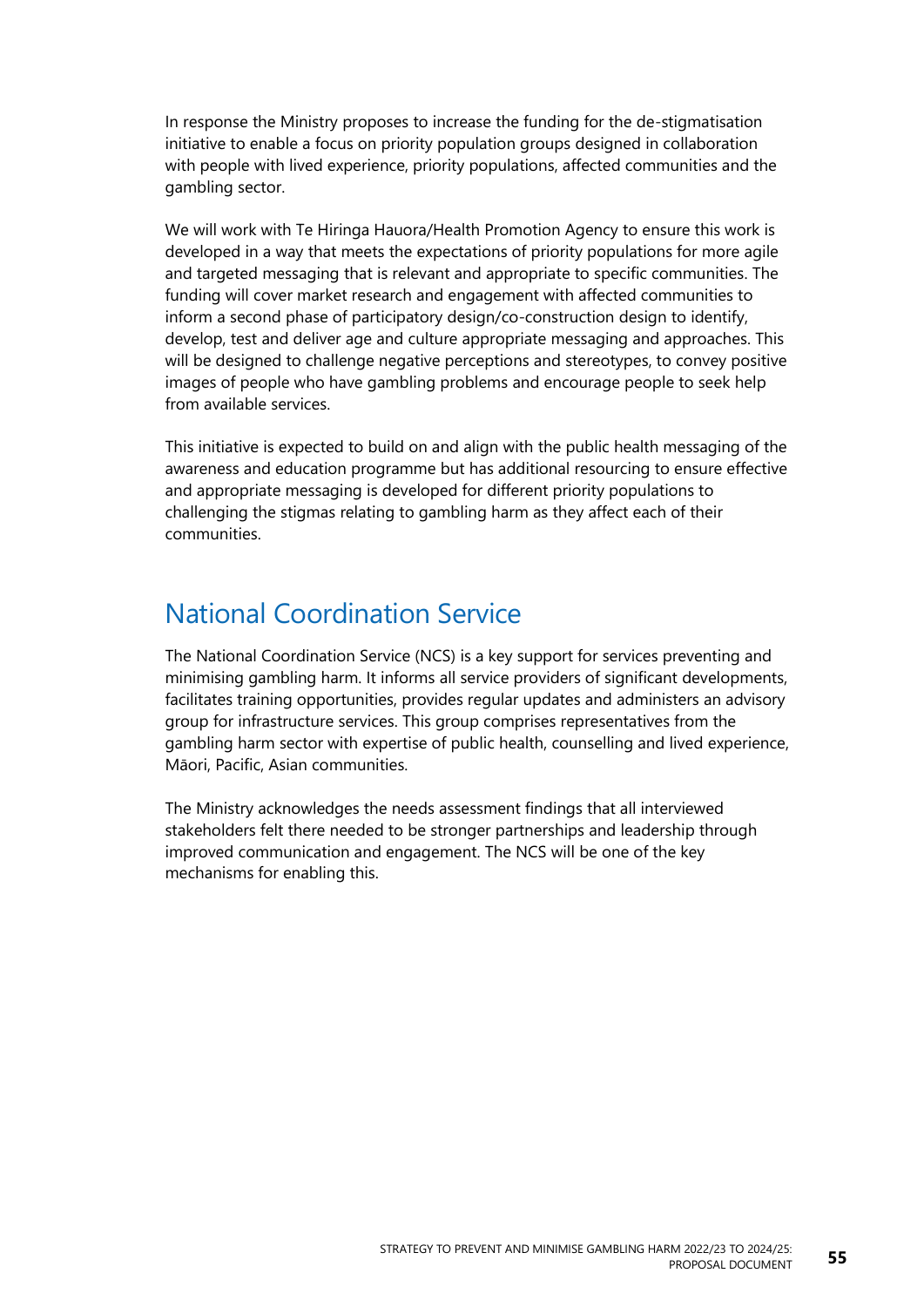## Gambling Harm Lived Experience Advisory Group

The Ministry will continue to fund the Gambling Harm Lived Experience Advisory Group (previously referred to as the 'consumer network'). Established during the current strategy, this group will continue to inform service design, research and evaluation, and the education and awareness campaign through engagement with the Ministry and other agencies.

The indicative costs (see [Table](#page-57-0) 6) cover group travel, meeting, work activity and coordination costs. This proposal aligns with the Ministry's Mental Health and Addiction Directorate commitment to encourage lived experience participation and strengthen their networks, reach and influence.

## Multi-venue Exclusion Administration Service and database

Established in 2018, the national Multi-venue Exclusion (MVE) Administration Service will continue to administer and coordinate the operation of the MVE process in Aotearoa New Zealand.<sup>60</sup> MVE enables an individual to self-exclude from multiple gambling venues. The administration service is essential for the continued effectiveness of the MVE process. It maintains working relationships with MVE stakeholders (including NCGM societies and venues, the supplier of the gambling exclusion electronic database, gambling harm service providers and DIA).

Alongside the MVE service, the Ministry will continue to fund an electronic database to serve as a central repository for all venue exclusions. The database that is being trialled, went live on 20 July 2020. As its key user, the MVE service will continue to work closely with the database supplier and maintain links with other users. Both services are contingent on each other's operations for the successful management of the MVE process in Aotearoa New Zealand.

## Conference support

The Ministry contributes part funding for a biennial international gambling conference held in Aotearoa New Zealand as well as an associated international think tank. The conference had been planned to take place in June 2020 but was postponed due to COVID-19. The next conference will be held in 2022, funded under the current levy period.

<sup>&</sup>lt;sup>60</sup> This was previously funded from the primary prevention (public health action) budget. Creating a separate budget line provides for surety of funding and an improved line of sight for this spend.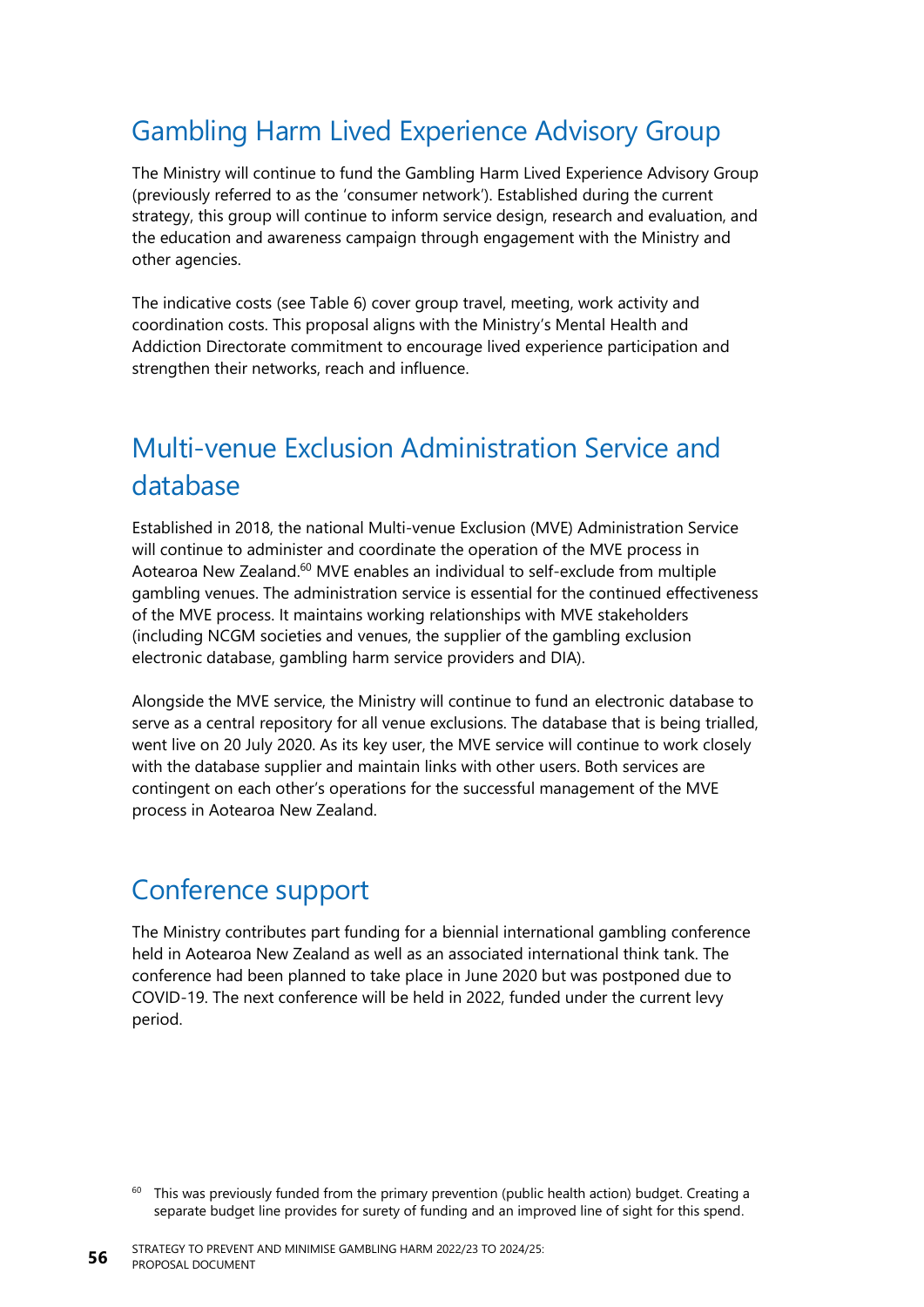The Ministry intends to continue to contribute to the costs of hosting this biennial conference. The indicative budget includes \$80,000 for the Ministry's contribution towards the costs of the conference and think tank expected to take place in 2024.

Holding international conferences on gambling harm in Aotearoa New Zealand promotes the country as a world leader in preventing and minimising gambling harm. It also enables practitioners, researchers, industry representatives and government officials from around the world to meet and exchange ideas specific to gambling harm. The needs assessment highlighted the need for effective leadership and partnerships to improve the coordination of the gambling sector and strengthen internal communication and collaboration. Some participants in the conference recognised the think tank and conference as providing a forum and opportunity for shared and collective collaboration.

## **Clinical intervention and support services**

This section covers services to treat and assist people affected by gambling harm including families, whānau and affected others.

The indicative budget for these services is \$34.213 million for the 2022/23–2024/25 period. Indicative priority areas for 2022/23 to 2024/25 are to:

- deliver services that respond to the needs of different population groups; in particular, those groups where there is strong evidence of inequality and inequity in gambling harm
- increase the FTE rate for gambling harm clinical intervention and support services to align with other Ministry-funded mental health and addiction clinical FTE rates
- continue to explore innovative ways to provide treatment for the whole person through joined-up gambling, drug, alcohol and mental health services (within the constraints of the levy regulations), for example, service approaches based on whānau ora.

There are also new ways of working proposed, detailed in the new services and innovation section, that will lead to improved clinical services. This will cover new service models to address inequities and gaps, develop the clinical and peer workforce, and to improve cultural responsiveness.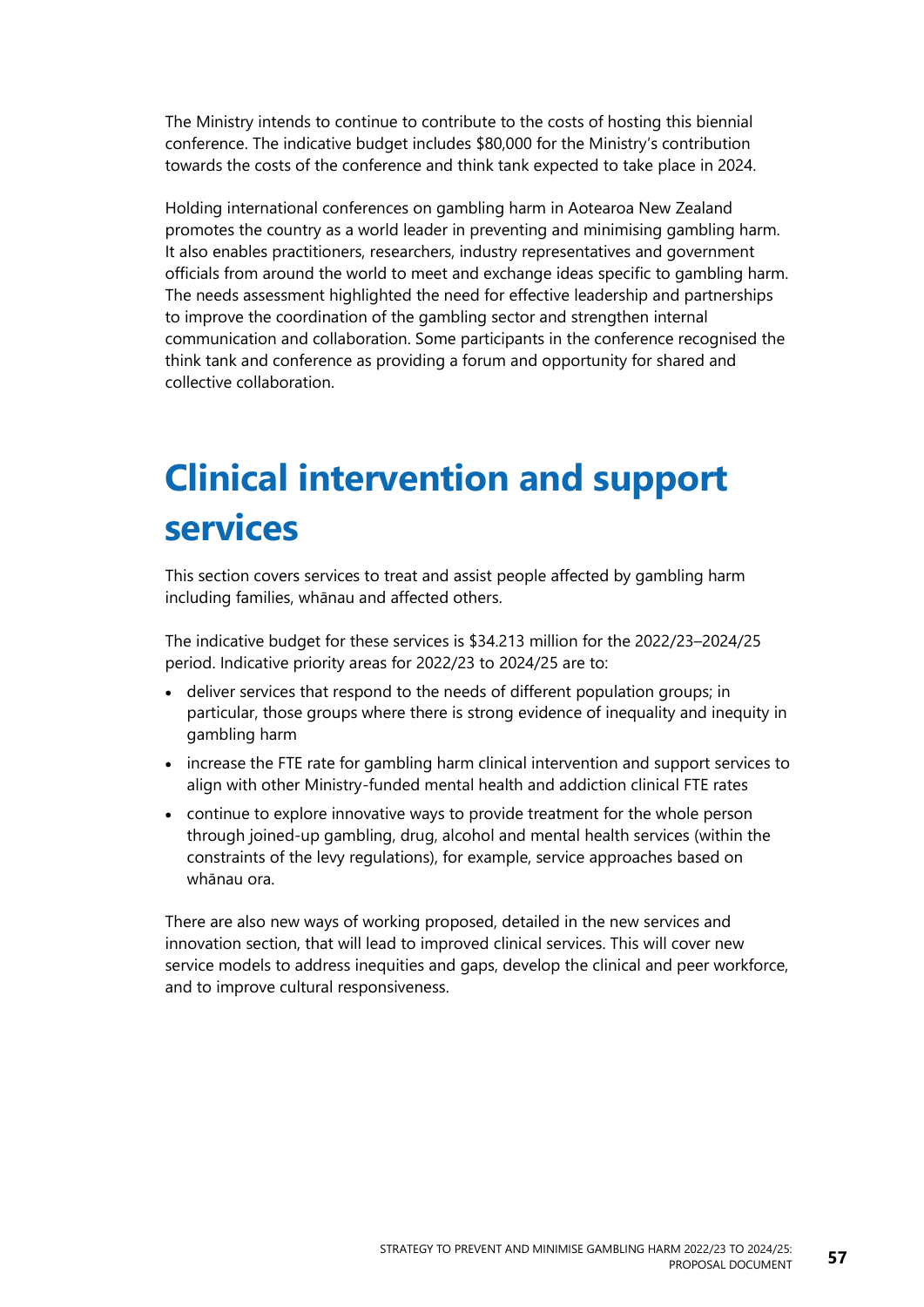| Service area                                                                                      | 2022/23<br>\$m\$ | 2023/24<br>\$m\$ | 2024/25<br>\$m\$ | <b>Total</b><br>\$m\$ |
|---------------------------------------------------------------------------------------------------|------------------|------------------|------------------|-----------------------|
| Clinical interventions and support                                                                | 9.256            | 9.256            | 9.256            | 27.768                |
| Helpline and web-based services (including<br>new investment for digital services and<br>support) | 1.100            | 2.100            | 2.600            | 5.800                 |
| Data collection and reporting                                                                     | 0.015            | 0.015            | 0.015            | 0.045                 |
| Workforce development (clinical)                                                                  | 0.200            | 0.200            | 0.200            | 0.600                 |
| Total (\$m)                                                                                       | 10.571           | 11.571           | 12.071           | 34.213                |

#### **Table 7: Intervention services budget (GST exclusive), by service area, 2022/23 to 2024/25**

Note: budget totals may not sum precisely due to rounding.

Key areas of new investment that described below include:

- increasing FTE rates for clinical intervention services
- developing and expanding digital services and support.

## Clinical intervention and support

Clinical intervention and support services line includes a range of interventions delivered in a variety of settings (including prisons) to people who are experiencing gambling harm, including people who gamble and those affected by someone else's gambling.

The four core intervention areas are: brief intervention, full intervention (individual or group therapy), facilitation and follow-up services. 'Brief intervention' in this context refers to brief screening for problems, typically in a non-clinical environment. This should not be confused with brief clinical interventions, for example, by telephone.

We fund general services and dedicated Māori, Pacific and Asian services. All services are open to people experiencing gambling harm. General services aim to minimise gambling-related harm for all members of the community and consider how to deliver appropriate services for Māori and Pacific peoples, Asian peoples and other priority population groups.

We are committed to improving access to services for all people adversely affected by gambling. Services and activities designed to identify people who are experiencing harm are crucial in providing early prevention and intervention treatment. This approach enables us to work actively to minimise the impact harmful gambling has on individuals, their families and whānau, and affected others.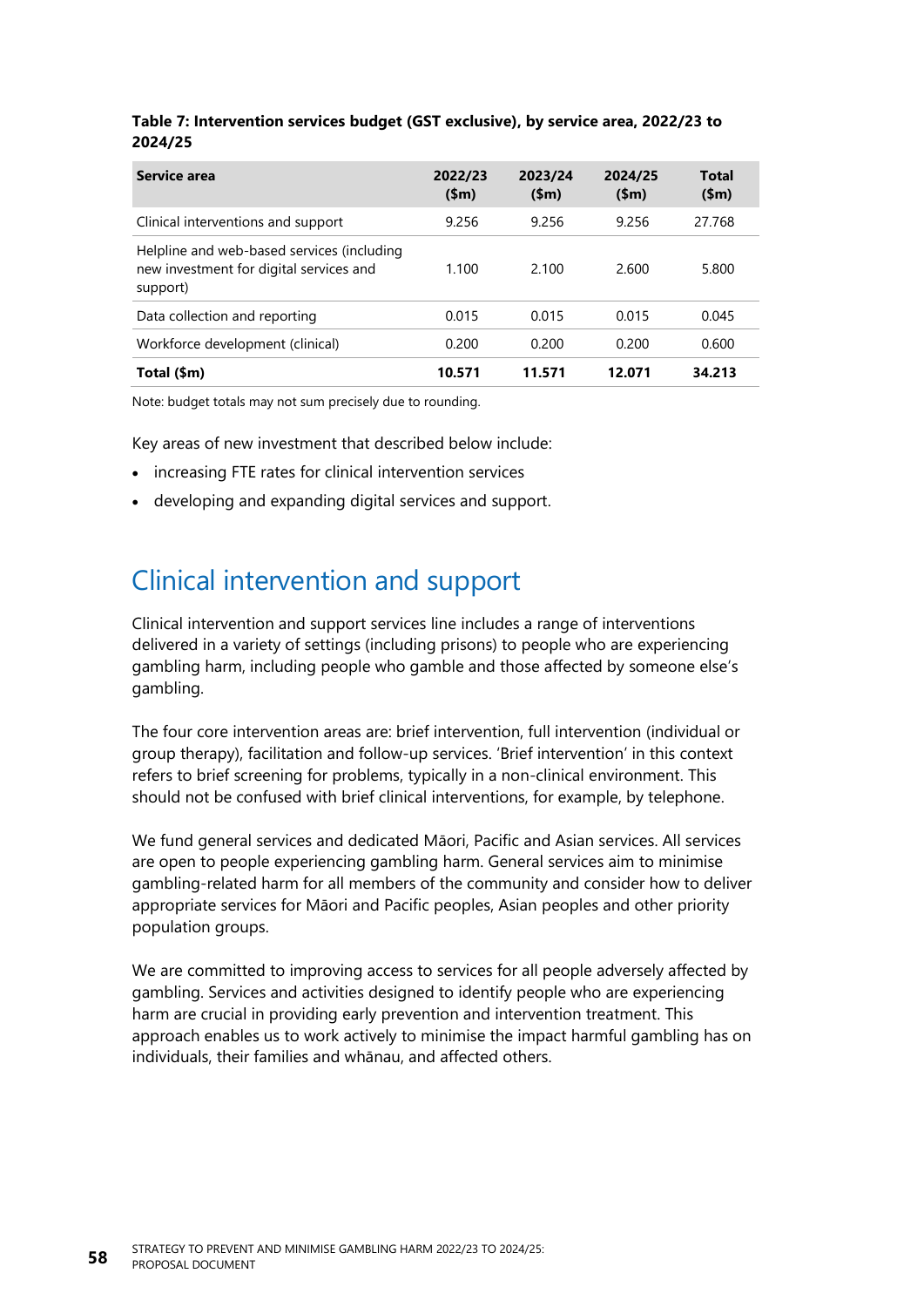We acknowledge the needs assessment's findings that services need to be more equitable, culturally responsive and safe. We intend to re-tender for clinical intervention in early 2022 for contracts to begin with the new levy period on 1 July 2022. This will include undertaking Māori and Pacific tenders for Māori and Pacific services as well as tenders for general and Asian services.

We also intend to increase the FTE rate for gambling-harm intervention services to achieve parity with other Ministry-funded mental health and addiction services. This will help address long-standing issues in recruitment and retention in the gamblingharm sector and enable the development of a sustainable and quality workforce.

We expect that clinical intervention services can be provided within prisons and youth justice facilities within Aotearoa New Zealand where possible and appropriate.

### Helpline and web-based services

Submissions from services, providers, NCGM and priority populations called for greater use of e-tools and emerging technologies (applications) to address gambling harm and improve access to and choice of information, services, and support, for example in the context of making services more accessible, particularly for young people. In response, the Ministry proposes to allocate additional resources to expand the online supports and services available, which could include self-help tools.

Helpline and web-based services provide:

- information
- access to intervention services for people who are unable or do not wish to access face-to-face services
- referral to other gambling harm service providers
- information on self-help, peer-to-peer support options and assessment guides.

#### Digital services and supports

The Ministry proposes additional investment to expand and develop digital tools, services and (self-help) supports available online. This would not extend to funding hardware. Submissions from services, providers, NCGM and priority populations called for greater use of e-tools and emerging technologies to address gambling harm and improve access to and choice of information, services, and support. Sector views differed on what would be best, with submissions from services in favour of expanding digital service offerings, while some industry submissions requested more direct technical support such as technology to expand the MVE system.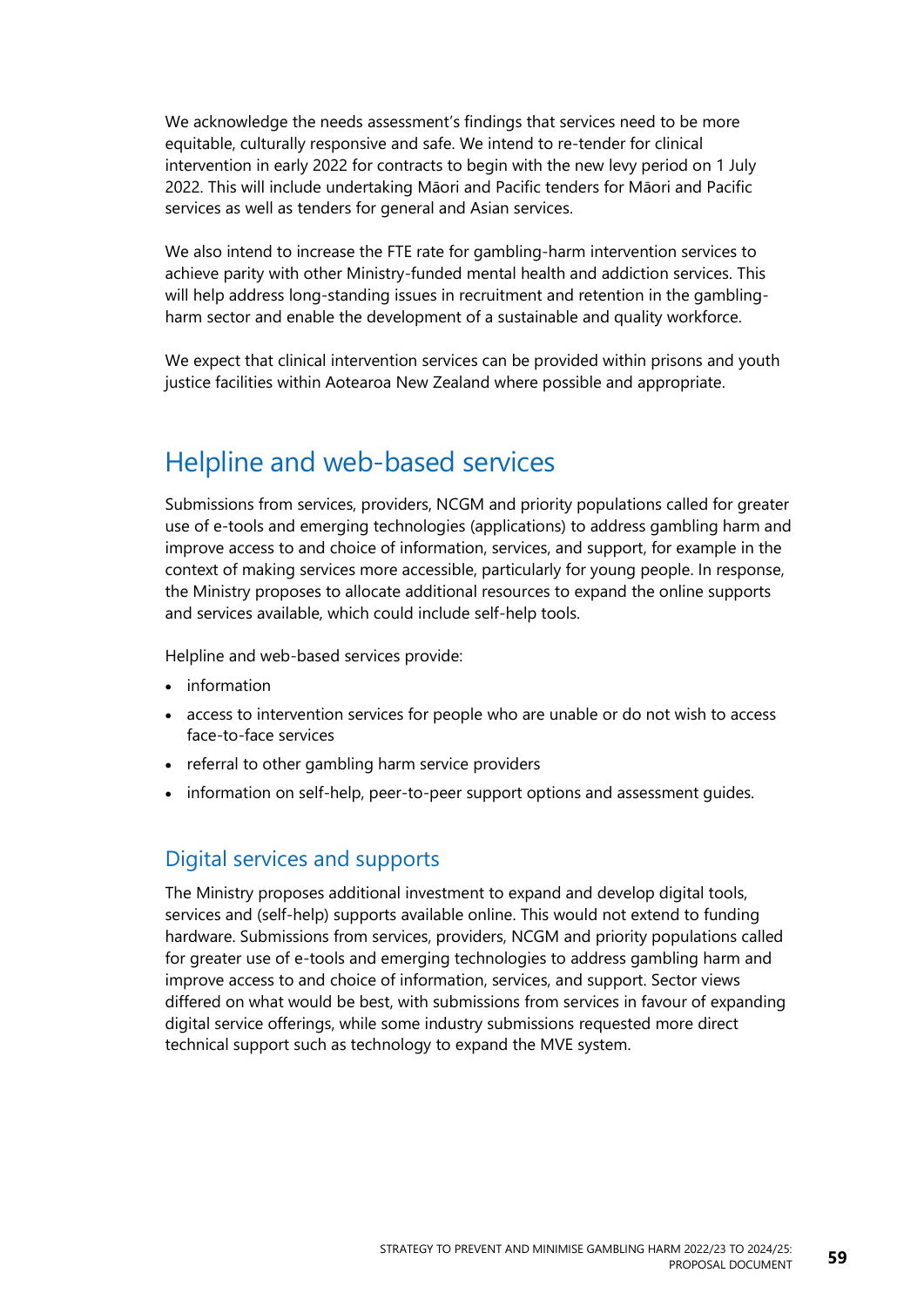#### **Helplines**

The Ministry funds two forms of telephone-based gambling harm support, the national Gambling Helpline and the Asian Helpline.

The Gambling Helpline provides a free 24/7 service and is a first contact point for people in crisis as a result of harmful gambling. It also provides a back-up for other services, such as when face to face services are not available outside of working hours. It also provides coverage in rural areas, where there are no face-to-face services. This is critical to the Ministry's service delivery model. Performance improvement is a priority for this service, and a wide range of actions are planned or under way, including:

- ensuring the Gambling Helpline includes specialist addictions counsellors and all Gambling Helpline counsellors have completed gambling practitioner training
- delivering better outcomes for Māori and Pacific, including building in te ao Māori and culturally appropriate service delivery, with bilingual and bicultural models of care using Māori and Pacific clinicians and specialists
- working with the gambling harm sector and providers to improve referral pathways to community-based services, with improved continuity of care
- improved data collection, expanding it to include data on demographics, service user experience and service user outcomes.

The Asian Helpline is a service for the Asian community. This is provided by PGF Group of the Problem Gambling Foundation of New Zealand and funded out of clinical intervention and support services. The helpline provides free and confidential services for Asian people experiencing gambling harm, with counsellors offering support in multiple languages.

## Data collection and reporting

The Ministry largely carries out data collection and reporting internally. The small sum, specifically budgeted each year for collecting and reporting on data, allows for an external provider to address data collection issues that require institutional knowledge and to make small technical adjustments if required.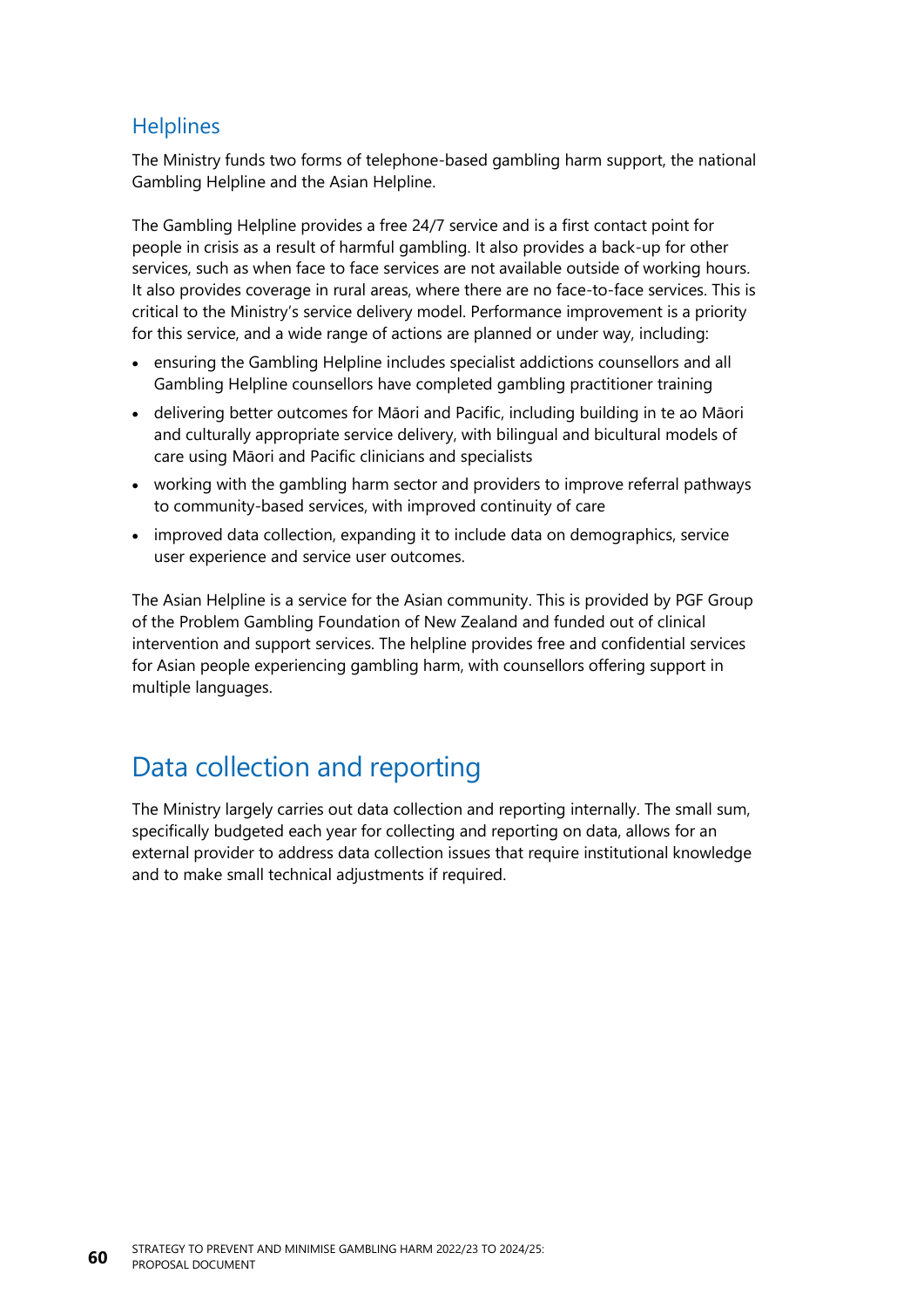## Workforce development (clinical)

The Ministry will continue to fund workforce development and support for the gambling-harm clinical workforce.

A qualified and culturally competent clinical workforce able to offer culturally responsive services is crucial in reducing the harm for people affected by gambling including families, whānau and affected others. Qualified clinicians use best practice evidence-based tools to help alleviate and minimise the effects of harmful gambling and build skills to prevent relapse. Building the competence of the workforce to treat and support clients who present with co-existing issues and teaching clinicians how to use different treatment modalities will be a key focus. Training will also include an emphasis on understanding different world views through cultural competence training, including their ability to work with Māori, Pacific and Asian communities and rangatahi.

New providers and clinicians will also be supported to access training and support to become competent clinicians working in this sector.

## **Research and evaluation**

The Ministry will commission and deliver a research and evaluation programme targeting strategic priority areas.

While some submissions supported the consultation proposal to reduce research funding, several recommended more research was required to strengthen the evidence base and inform the priority areas listed below. Some submissions also recommended that researchers and evaluators need to engage more with people with lived experience and affected communities and populations, to inform research and evaluation design as well as report findings to those communities.

In response, we have increased the amount allocated to the research and evaluation programme to ensure that it will be able to effectively inform the strategy and service development proposed. The proposed budget for research and evaluation is \$5.658 million for the 2022/23–2024/25 period. This amount is \$0.971 million less than the current levy period as funds have been prioritised to gambling harm services and support.

This budget takes account of delays in commissioning some of the research and evaluation proposals for this levy period due to COVID-19 restrictions and includes funding for the delivery of current commitments in the next levy period beginning on 1 July 2022.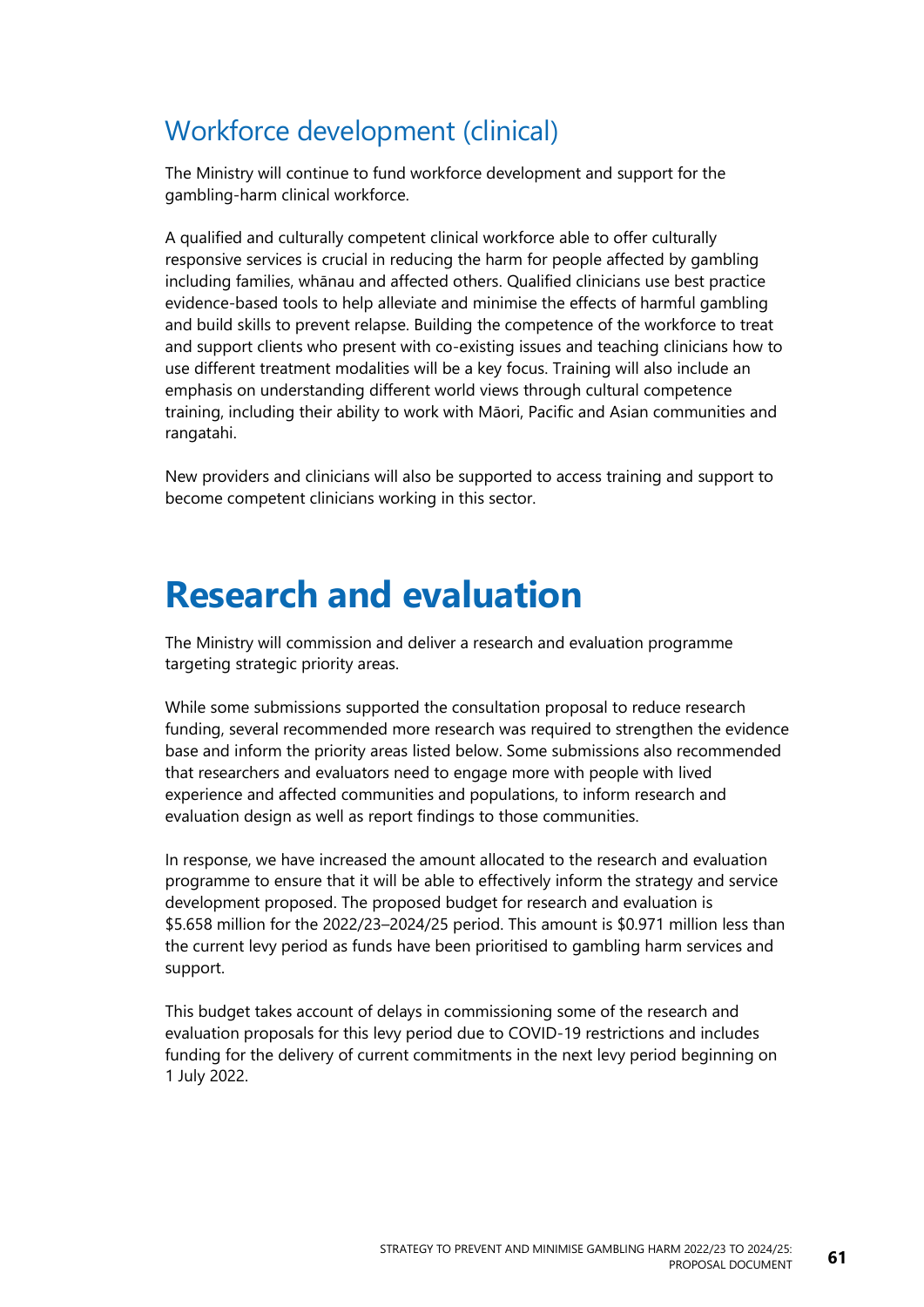| Service area                              | 2022/23<br>\$m\$ | 2023/24<br>\$m\$ | 2024/25<br>(Sm) | Total<br>\$m\$ |
|-------------------------------------------|------------------|------------------|-----------------|----------------|
| Research                                  | 1.340            | 2.048            | 1.300           | 4.688          |
| Evaluation (including outcomes reporting) | 0.425            | 0.345            | 0.200           | 0.970          |
| Total (\$m)                               | 1.765            | 2.393            | 1.500           | 5.658          |

#### **Table 8: Research and evaluation budget (GST exclusive), 2022/23 to 2024/25**

Note: budget totals may not sum precisely due to rounding.

The increased funding identified above compared to the consultation document budget reflects a stronger commitment to the strategy and a focus on:

- research into young people's gambling and online gambling, two inter-related topics. The increase allows for more than one research project to be commissioned
- research into co-existing conditions for greater understanding of the barriers to preventing and minimising gambling harm
- increasing action research and evaluation with affected communities.

## Strategic priorities for 2022/23 to 2024/25

The proposed research and evaluation programme is designed to strengthen the evidence base that supports all our work by informing policy and operational decisions to prevent and minimise gambling harm. Evaluation is embedded into all new services and innovation activities. The priorities below take account of the submissions to the consultation document, feedback from the needs assessment and the strategic framework focus areas outlined earlier.

The strategy research priorities include:

- obtaining longitudinal and prevalence data about gambling from population level surveys, including gambling components in existing large-cohort longitudinal studies as appropriate<sup>61</sup>
- studying patterns and impact of gambling on young people/rangatahi, and online gambling (to inform gambling harm and prevention strategies)
- assessing the relationship between gaming and gambling in relation to preventing and minimising gambling harm
- assessing barriers to equitable service and support access and outcomes, including for subgroups, for example, Asian communities, young people/rangatahi, new migrants and the disability community
- research into preventing and reducing gambling relapse and treatment dropouts
- evaluation of new service and innovation , for which delivery will continue into the new strategy period.

 $61$  Such as the Pacific Islands Families Study and Growing Up in New Zealand.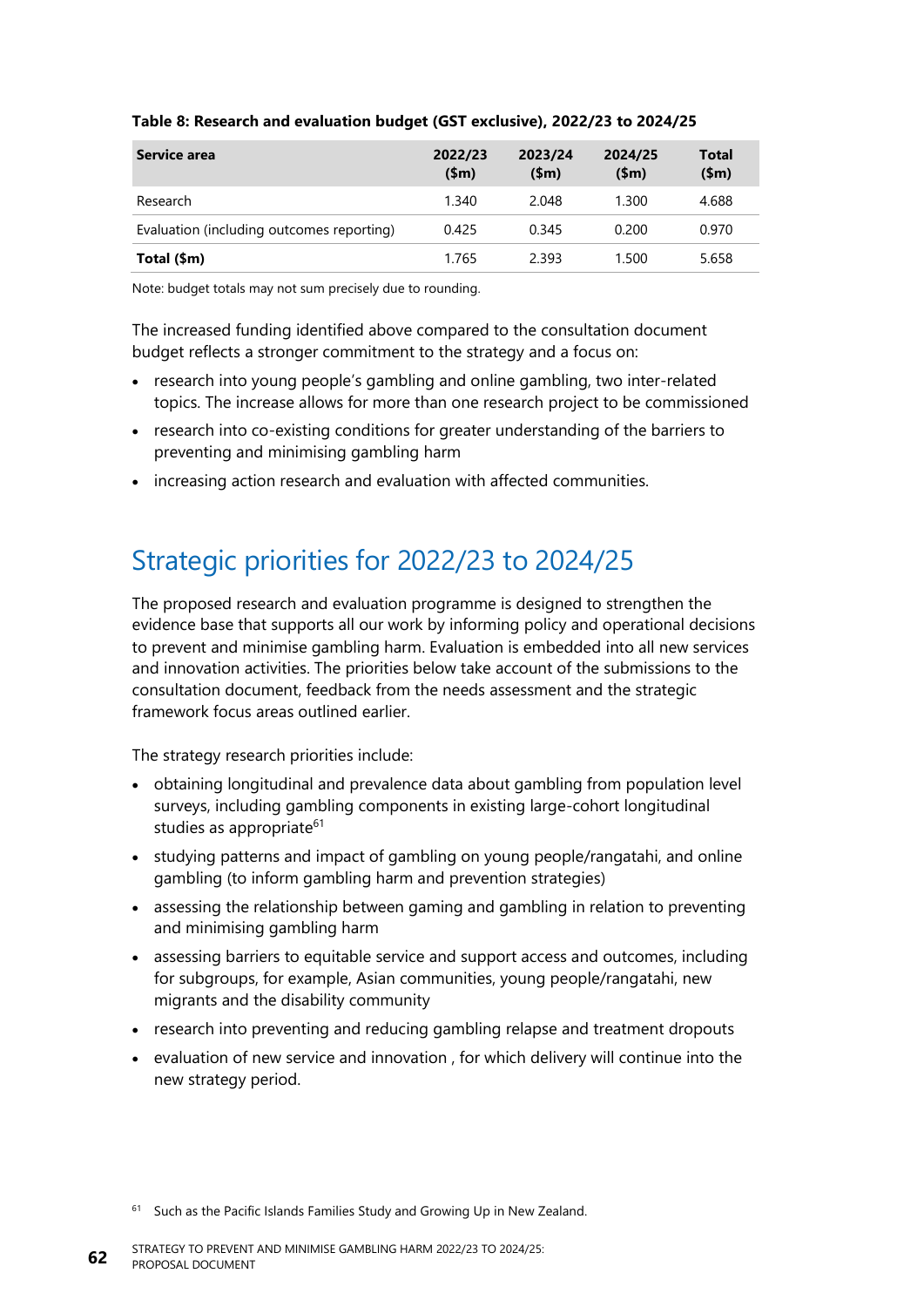As noted above, some research and evaluation projects were delayed and will be continue in the new levy period.

The Ministry accepts that stakeholders want better information about how research will be used, and that research and evaluation findings could be more accessible to the whole gambling sector and communicated in ways that resonate with different communities. The Ministry commits to work more closely with the gambling sector to make research and evaluation findings more accessible, to better communicate findings to all stakeholders and affected communities, and support application of these learnings into gambling harm services.

#### Learning from evaluations

The evaluation allocation in the table above includes funding to evaluate all new service and innovation activities as well as new activities identified in this proposals document, developed in response to submissions. Evaluation is an important part of the learning process to develop and bed in new services and supports, to continue or expand promising approaches and improve services to prevent and minimise gambling harm.

## **New services and innovation**

This area of the service plan identifies areas of significant investment to develop new services and ways to respond, including new service components or service models and innovations. There are focused to improve services and address areas identified in the strategy such as persistent gambling harm or health inequities.

Typically, these activities are tested and evaluated to identify learnings and changes to incorporate into the relevant area of the service plan. All evaluation costs are met from the research evaluation allocation.

There are two streams within this area of the service plan:

- delivery of existing commitments under the current strategy
- new proposals to strengthen and develop a skilled, diverse, and culturally responsive workforce.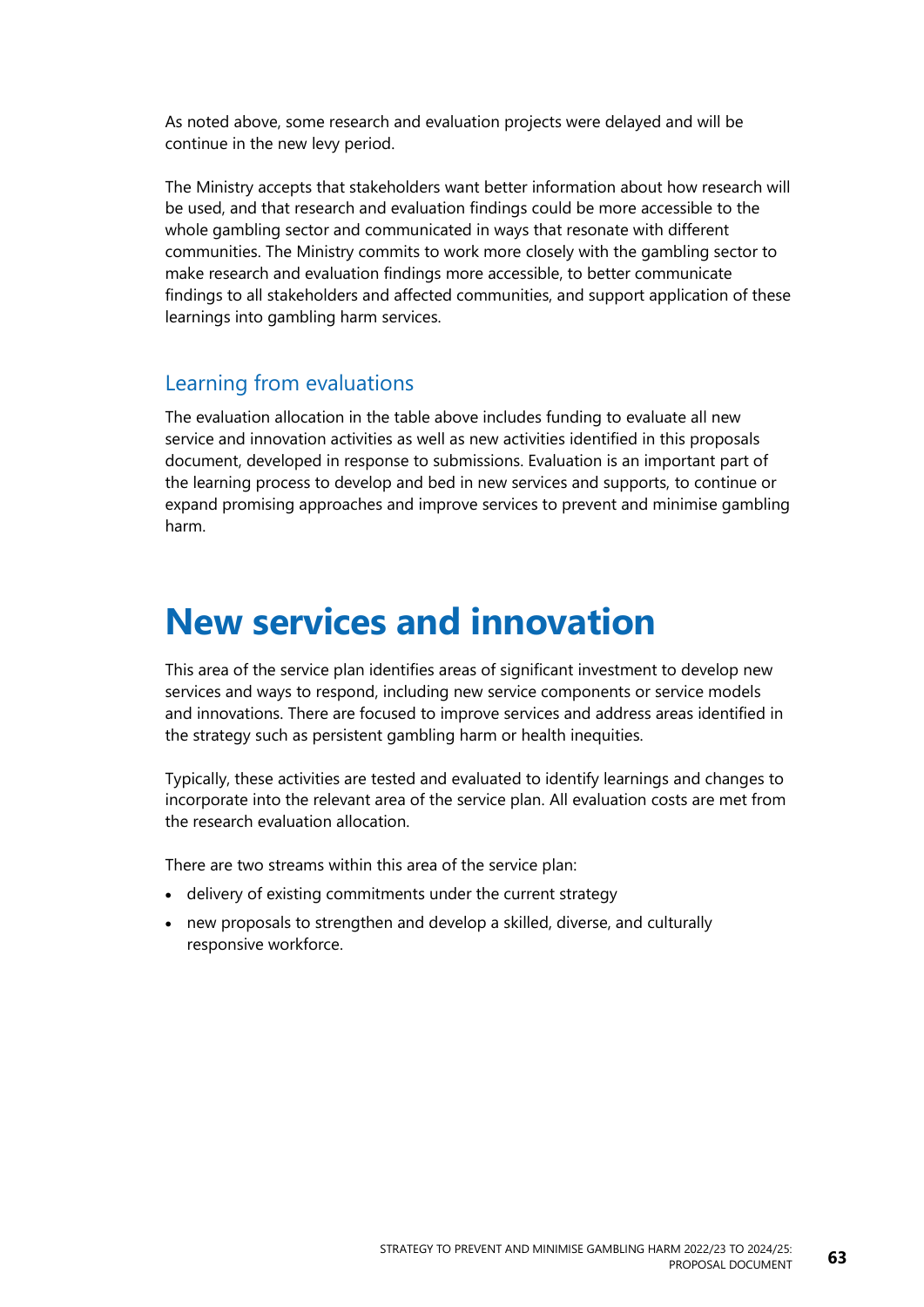| Service area                                                                    | 2022/23<br>\$m\$ | 2023/24<br>\$m\$ | 2024/25<br>(Sm) | <b>Total</b><br>(Sm) |
|---------------------------------------------------------------------------------|------------------|------------------|-----------------|----------------------|
| New activities to address inequity (public health<br>and intervention services) | 1.138            | 1.138            | 1.138           | 3.414                |
| Technology-related innovation                                                   | 1.000            | 0.500            |                 | 1.500                |
| Intensive support                                                               | 0.100            | 0.160            | 0.240           | 0.500                |
| Peer workforce and expansion                                                    | 0.350            | 0.688            | 0.800           | 1.838                |
| Developing gambling harm content for NZQA<br>level 7 paper                      | 0.080            | 0.120            |                 | 0.200                |
| Gambling harm scholarships                                                      | 0.163            | 0.163            | 0.163           | 0.489                |
| Total (\$m)                                                                     | 2.831            | 2.769            | 2.341           | 7.941                |

#### <span id="page-69-0"></span>**Table 9: Budget for new services and innovation (GST exclusive), 2022/23 to 2024/25**

Note Budget totals may not sum due to rounding.

### Continuing current commitments in the new strategy period

The current strategy includes commitments to deliver several new service models that address inequities related to public health and intervention services. These activities will be completed after 1 July 2022, there is forecast spend that will occur in the new levy period. These activities will develop and test:

- new ways of providing public health and intervention services, to address inequities for priority groups who experience the most gambling harm, with a focus on Māori and Pacific peoples
- a clinically robust model of care based on intensive treatment for people experiencing severe gambling harm
- innovative uses of technology to manage or mitigate gambling harm
- development of a peer workforce for gambling harm services.

#### New activities to address inequity (public health and intervention services)

The needs assessment and submissions strongly recommended prioritising equity.

The Ministry has committed under the current strategy to commission a range of new activities to address inequity. The activities provide for local co-design and delivery of new ways of providing public health and intervention services to address inequities for Māori and Pacific peoples. [Table](#page-69-0) 9 includes funding committed in the current levy period that will be spent to complete these activities over the first two years of the new levy period.

We are committed to applying the lessons learnt from these activities and evaluations to enable local providers and communities to develop innovative and culturally appropriate approaches to preventing and minimising gambling harm that work locally.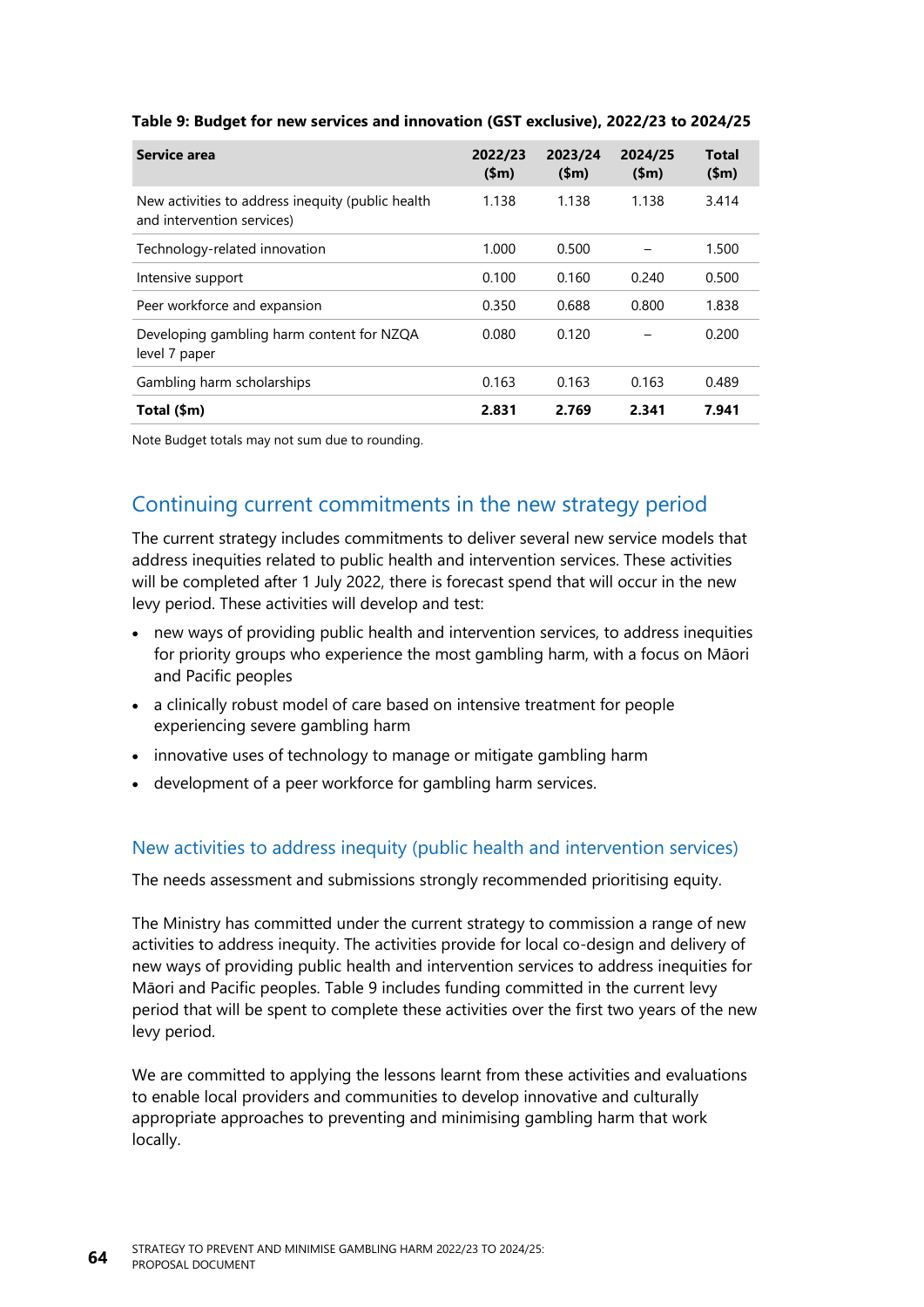Additional funding is proposed for 2024/25 to enable us to incorporate learnings to into clinical and public health services.

#### Intensive support model

This new service model will develop and test a clinically robust model of care based on intensive treatment for people experiencing severe gambling harm. An intensive support option for clients with high needs is in line with a stepped-care model, where treatment intensity increases as a client's needs increase.

We will engage with the gambling sector, including providers, to develop this model of care. The design of the model will be informed by the literature review of the provision and effectiveness of residential care for gambling harm treatment $62$  which shows there is support for providing an intensive support option, largely based upon expert opinion and experience as there is limited research evidence. The people most severely affected by their gambling are likely to have complex issues and needs, so could benefit from attending a residential programme to prevent distractions and pressures in the community that may otherwise impact negatively on their treatment and recovery.

#### Technology innovation

Submissions from services, providers, NCGM and priority populations all supported greater use of e-tools and emerging technologies to address gambling harm and improve access to and choice of information, services, and support. Sector views differed on what would be best, with submissions from services in favour of expanding digital service offerings, while some industry submissions suggested technical solutions such as enhancing the MVE system.

The current strategy includes and allocation for 'technology investment' to develop and/or test technology and online support tools and other technological solutions to prevent and minimise gambling harm.. This workstream covers funding for 2022/23 and 2023/24 for delivery that will occur in the new strategy period.

Additional funding for digital services and supports is proposed in the clinical services section.

<sup>62</sup> Provided by ABACUS Counselling, Training and Supervision Ltd.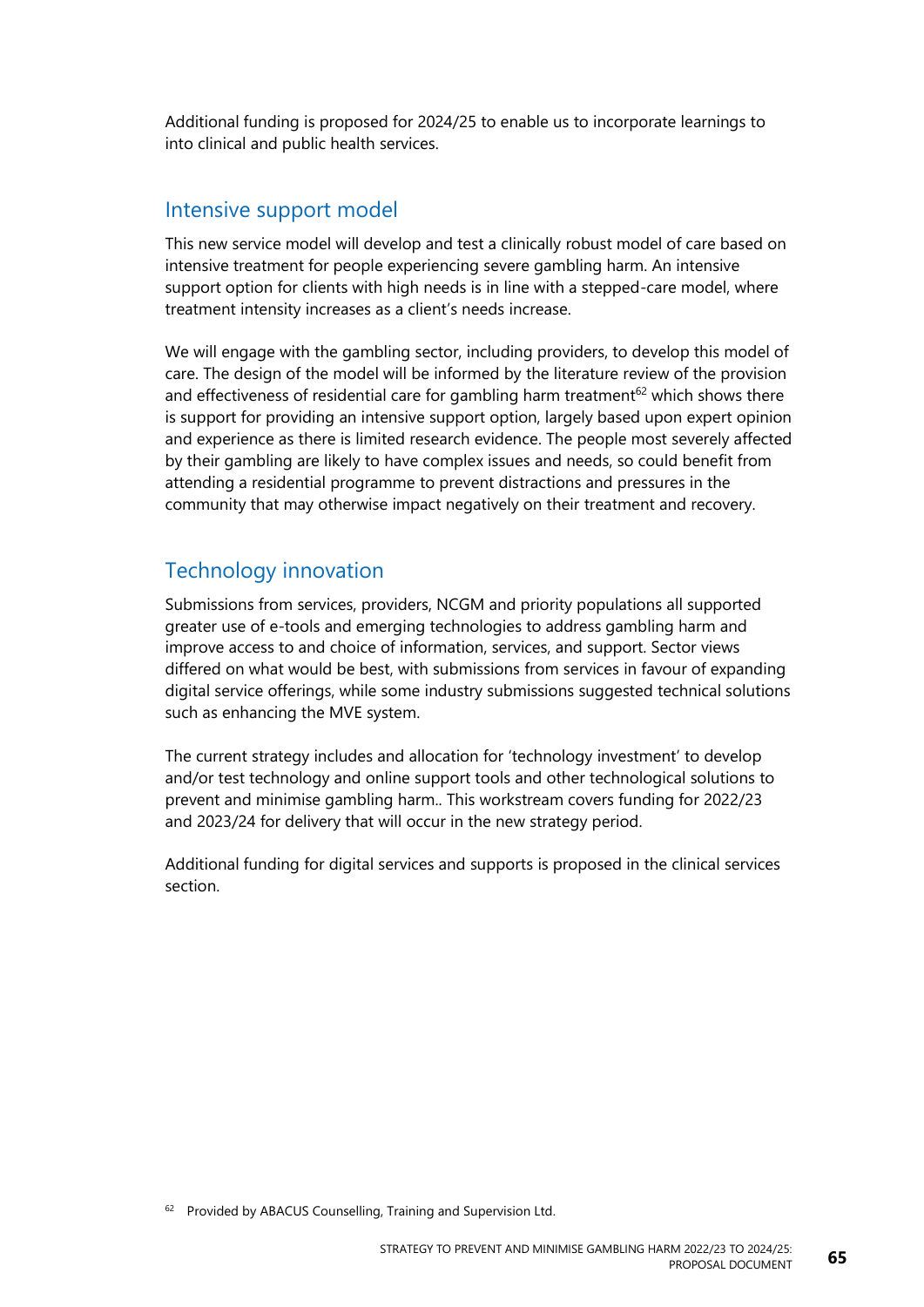## Enabling a diverse skilled, and responsive workforce

Many submissions, mostly from service and health providers, supported the proposed investments to strengthen and diversify the gambling harm workforce to improve workforce capacity and capability. The proposals included enabling and recognising the specialist skillsets required within gambling harm services, as well as the need for adequate cultural competence and cultural safety training across the health and disability sector.

We propose to develop a skilled, enabled and culturally responsive gambling harm workforce by investing in:

- expanding the peer workforce
- incentivising qualifications uptake with scholarships to support Māori and Pacific peoples, Asian peoples and people with lived experience of gambling harm to undertake an addiction relevant qualification to work in the gambling harm services sector
- developing a degree-level paper specific to gambling harm, which has been identified as a gap in current education and training provision.

This is in addition to investing in workforce development for the PMGH clinical and public health workforce as outlined in the above sections.

#### Peer workforce service model and expansion

The Ministry is funding a peer workforce service model (pilot) under the current service plan 2019/20 to 2021/22. The model will be based in Auckland and run by a peer-led organisation. The model will run over two years, with Māori and Pacific peer roles the first being developed, working with clinical intervention and support services. The design of this model has been informed by a literature review and proposal process that we commissioned in 2020 from Te Pou.<sup>63</sup> This included an expert advisory group, with people of lived experience and gambling harm and mental health and addiction service providers. The model will continue into the new levy period.

We also propose additional funding, once the model is evaluated, to expand the peer workforce across both intervention and public health services. We will engage with the gambling sector and peer workforce organisations to develop and refine the peer workforce roles based on the model evaluation findings.

<sup>&</sup>lt;sup>63</sup> Te Pou is a national workforce centre for mental health, addiction and disability. For more information, see the website for Te Pou at: **[www.tepou.co.nz](http://www.tepou.co.nz/)**.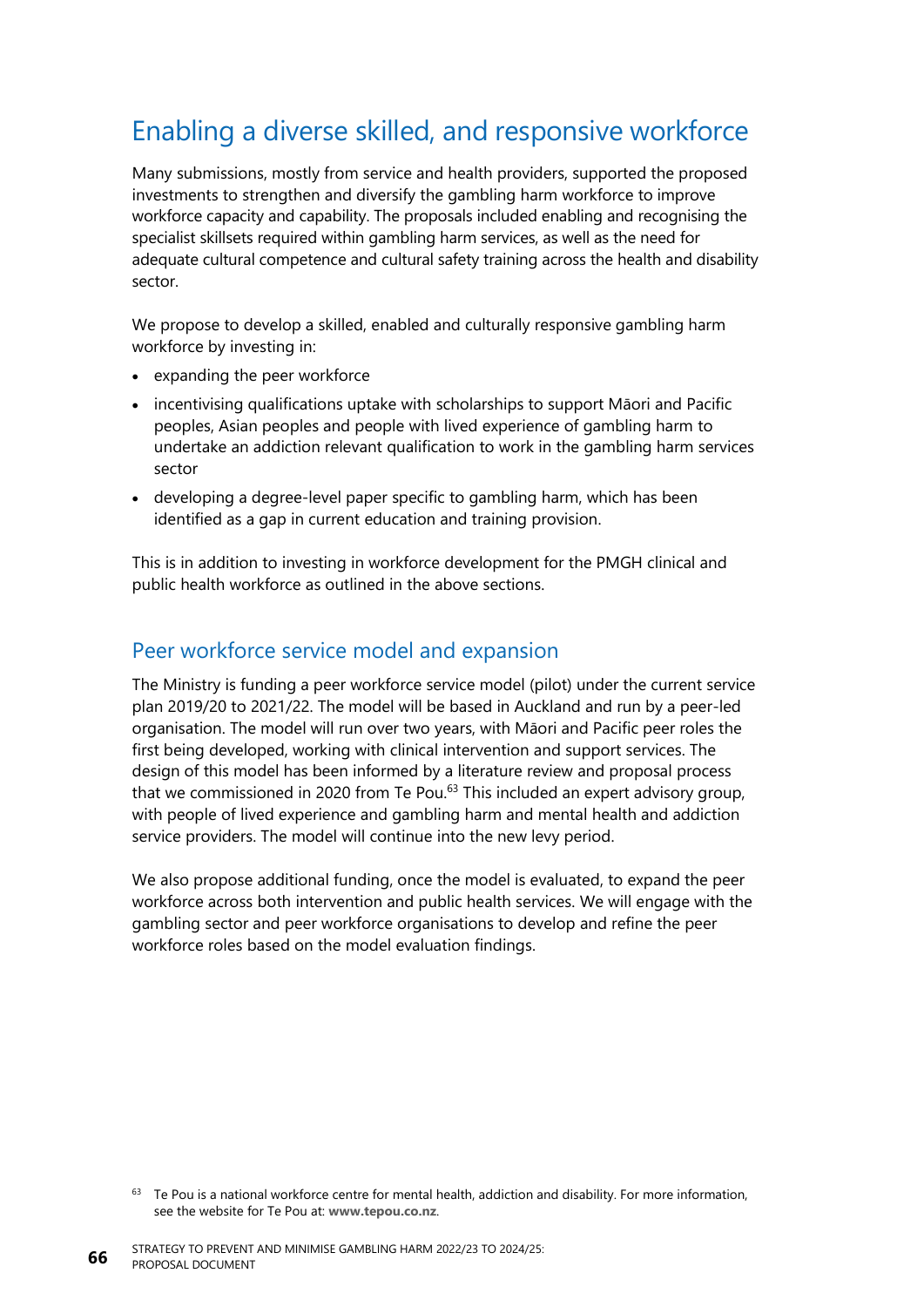### Developing NZQA level 7 content covering gambling harm

Health practitioners working in gambling harm need to understand the specific interventions available, the specific pathways to problematic gambling and the ways in which families, whānau and affected others can identify gambling issues in others.

The Ministry's expectation is that all intervention practitioners will be:

- registered as a health practitioner who is permitted to practise within a relevant scope of practice under the Health Practitioners Competence Assurance Act 2003, or
- registered or endorsed by the Drug and Alcohol Practitioners' Association Aotearoa-New Zealand (dapaanz)<sup>64</sup> as having demonstrated the relevant specific competencies, or
- equivalently registered with another relevant professional organisation (for example, a counsellor registered with the New Zealand Association of Counsellors, Te Roopu Kaiwhiriwhiri o Aotearoa, NZAC).

We recognise that currently relevant qualifications available to those wanting to enter the workforce do not include a focus on preventing and minimising gambling harm, and we intend to address this gap. We will work with dapaanz, NZAC, education and training providers and the gambling sector to develop either a level 7 gambling-harm qualification and/or gambling-harm-specific content or a paper to include in existing level 7 addiction qualifications.

The Ministry remains committed to supporting the clinical intervention gambling harm workforce to achieve, or be on a pathway to achieving, the appropriate NZQA level 7 qualifications. Some submissions expressed concerns a Level 7 qualification would exclude people entering the workforce, and others suggested we should only develop a module that that could be used in various addiction qualifications. As noted below there are alternative pathways and support available to encourage people from priority populations or with lived experience to be trained in an area of the PMGH workforce, with scholarships proposed (see section following below).

### Gambling harm scholarships

Targeted scholarships will be developed to grow the diversity, capability and capacity of the gambling-harm workforce. The scholarships will be developed specifically to enable Māori and Pacific peoples, Asian peoples, young people/rangatahi and people with lived experience of gambling harm (peers) to do addiction relevant tertiary study that will help them enter the gambling-harm workforce.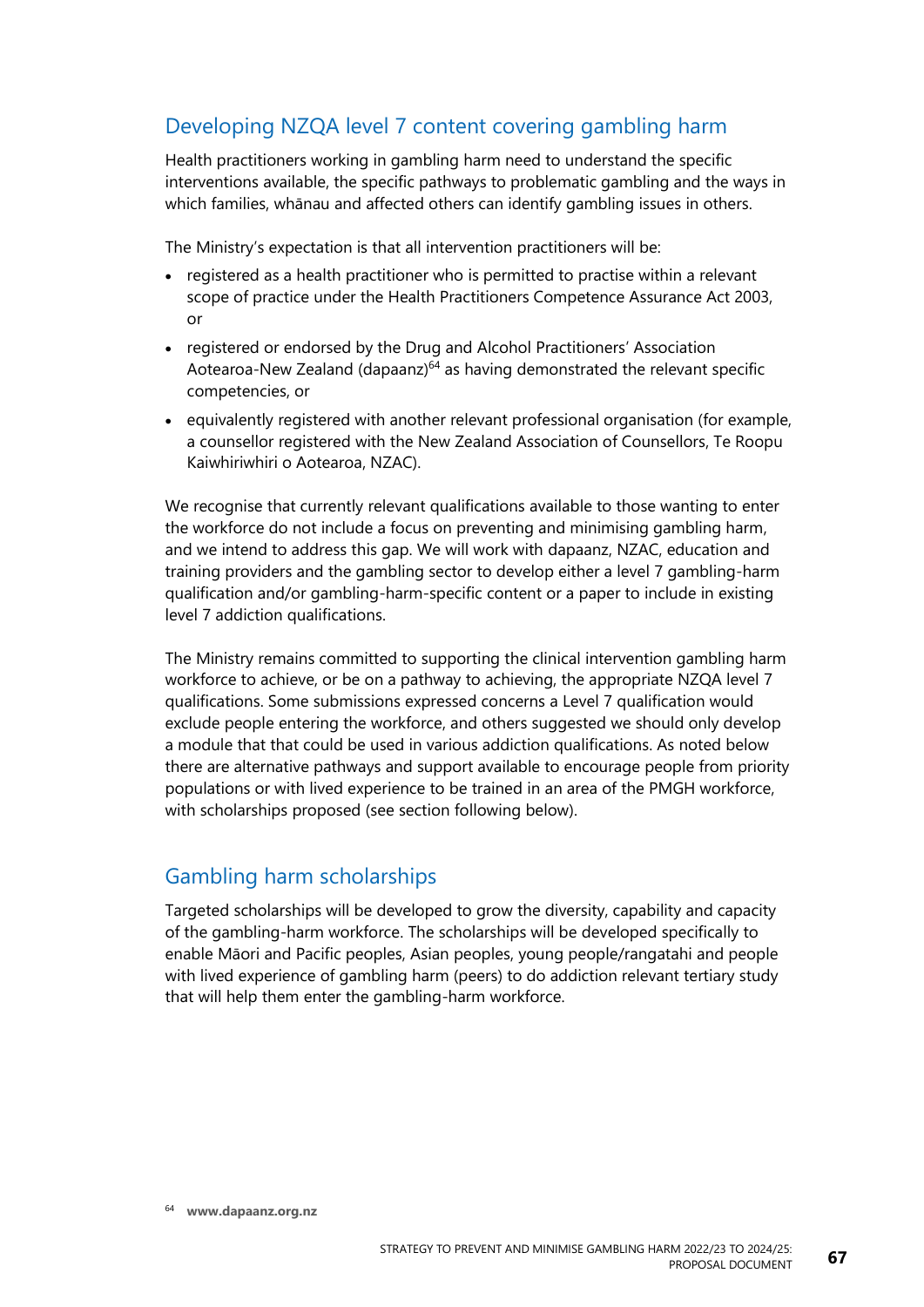The scholarships will include:

- funding to undertake an NZQA level 7 addiction qualification, alongside support for professional development and practicum placements with providers. Scholarship recipients will be expected to take a gambling-harm level 7 qualification/or component when this becomes available
- funding to study a lower level NZQA qualification relevant to gambling, and peer workforce qualifications. The specific qualifications are to be confirmed. These scholarships have been included in response to submissions seeking support for lower level qualifications and alternative training support for the peer workforce.

## **Ministry of Health operating costs**

Ministry operating costs (departmental expenditure) includes:

- providing strategic advice and information about gambling harm, and harm prevention and harm minimisation
- contributing to cross government strategy and policy to prevent and minimise gambling harm
- commissioning to deliver service plan commitments
- managing contracts, the research and evaluation programme and Client Information Collection (CLIC) database
- leadership and service development, helping to position gambling harm activities and services for the future. This would include aligning with the new health and disability system.

The Ministry proposes an increase to its operating costs to enhance its leadership function and ensure we can deliver the proposed expanded work programme and commitments outlined.

#### **Table 10: Budget for Ministry operating costs (GST exclusive), 2022/23 to 2024/25**

|                             | 2022/23 | 2023/24 | 2024/25 | <b>Total</b> |
|-----------------------------|---------|---------|---------|--------------|
|                             | (\$m)   | (Sm)    | (Sm)    | (Sm)         |
| Total operating costs (\$m) | 1.157   | 1.157   | 1.157   | 3.471        |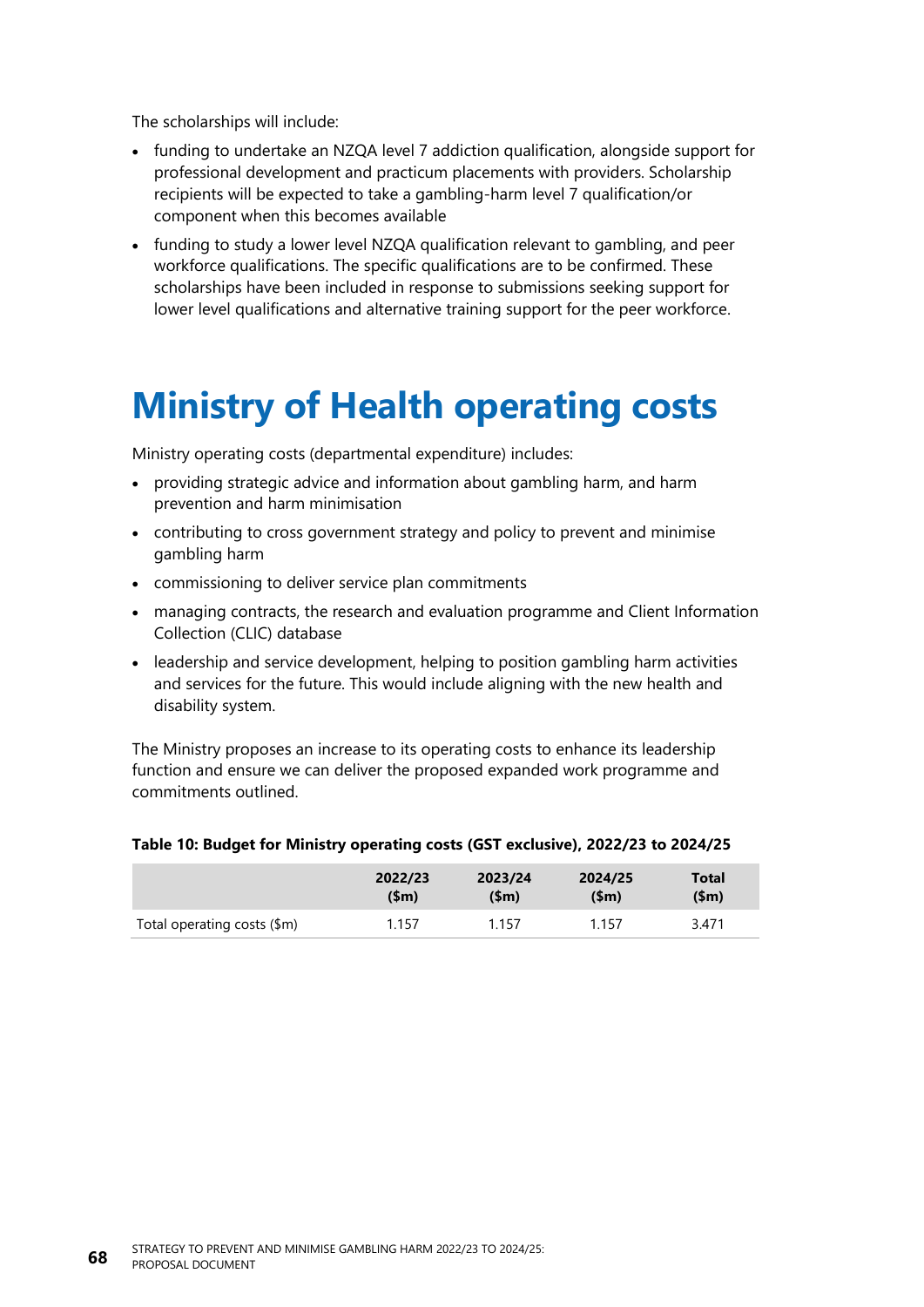# **5 Draft levy rates for 2022/23 to 2024/25**

Section 319(2) of the Gambling Act 2003 (the Act) states that the purpose of the levy is to 'recover the cost of developing, managing, and delivering the integrated problem gambling strategy'. The levy rates are set by regulation at least every three years. The next levy period is from 1 July 2022 to 30 June 2025 to match the next strategy.

Since the levy was first set in 2004, it has applied to gambling operators in four sectors: NCGM operators, casinos, TAB NZ and Lotto New Zealand.

## **Process for setting the levy rates**

The Act sets out the process for developing and setting the levy rates needed to recover the cost of the strategy (see sections 318–320 of the Act).

As part of this process, the Ministry consulted on its estimated annual funding requirements and four alternative sets of estimated levy rates for 1 July 2022 to 30 June 2025. The figures in the four alternative levy calculation options discussed below should be considered indicative at this stage. Further details of costs and overall indicative budget are discussed in the relevant sections of the service plan.

The Ministry's consultation period ran from 29 August 2021 until 8 October 2021. The Ministry has considered the submissions received during that period when it developed this proposals document. It has now submitted this proposals document to the Minister of Health, the Minister of Internal Affairs and the Gambling Commission.

Submissions that commented on the proposed funding requirements and levy options were divided. While two thirds supported the proposed funding mix, NCGM and some industry submissions did not support further investment arguing the strategy had been ineffective in reducing harm and require bold change, not "more of the same". Some submissions argued funding should be reduced and services cut back, as presentations to services were declining. Others offered qualified support for additional spending if measures were introduced to make services accountable and assess their impact in reducing gambling harm.

Submissions from other sectors either supported the proposed funding and investment priorities or argued that much more funding would be required to effect real change or to compensate for increased operating costs.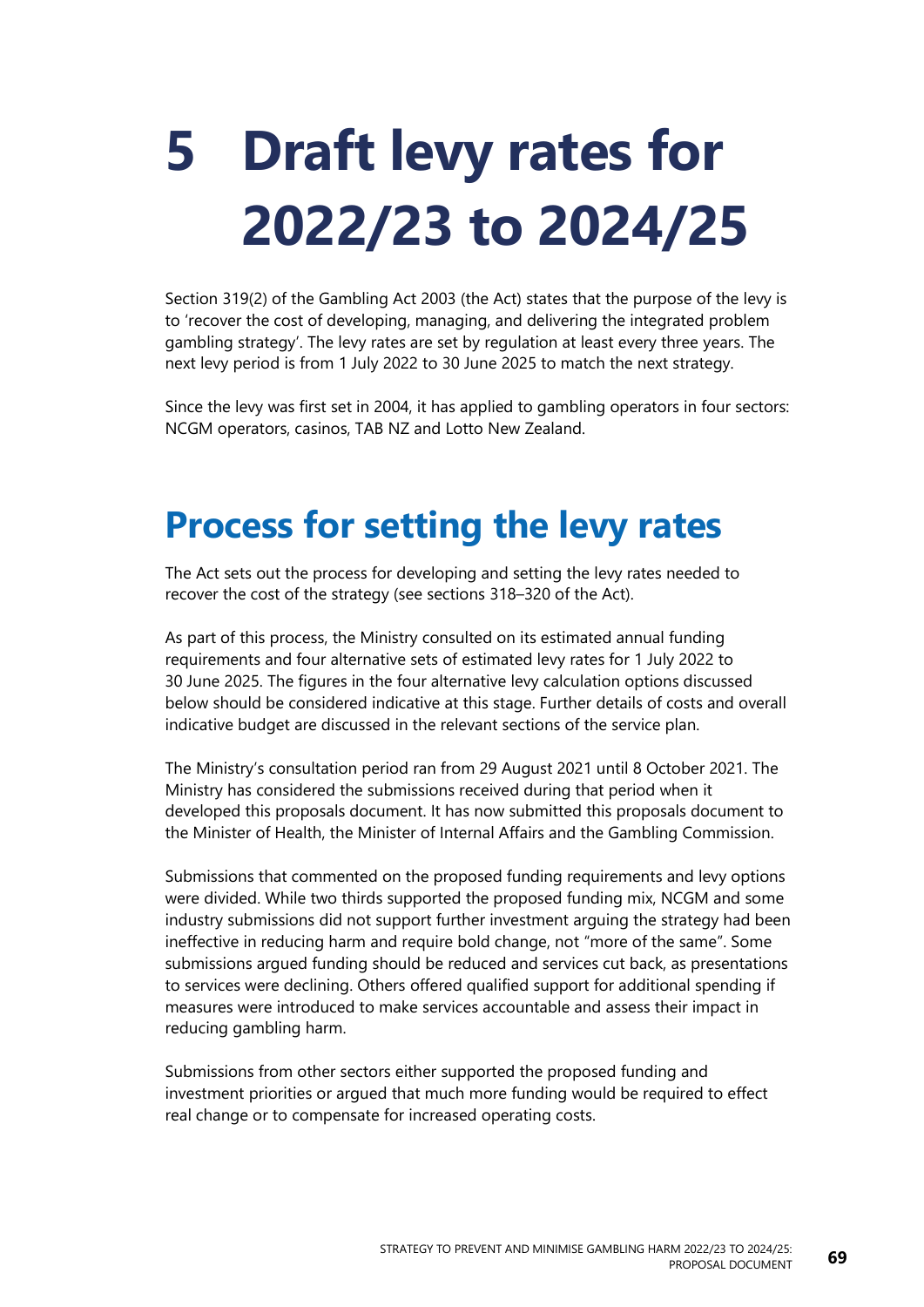The Ministry notes the Synergia 2019 report to the Gambling Commission which concluded that given gambling expenditure continues to rise, presentations are decreasing, and the prevalence of gambling harm is keeping pace with population growth, there is evidence to suggest that the levy funding should be increased to reflect the population growth and increased costs to providers.<sup>65</sup> This report also commented that 'rather than accept a historically determined budget envelope, the Ministry should assess what the needs are and develop a comprehensive strategy based on those needs. The levy should be based on the level of gambling harm and a robust strategy designed to address it'.

This section sets out the levy rate proposals in this document that have been referred to the Gambling Commission. The Gambling Commission may then obtain its own advice around the proposed levy rates and will convene a consultation meeting. It will subsequently make recommendations to the responsible Ministers. Cabinet will then approve the strategy, determine the level of funding to recommend to Parliament as the Ministry's appropriation, and endorse responsible Ministers' recommendations to the Governor-General on regulations setting out the sectors that will pay the levy and the relevant levy rates.

## **The levy formula**

The formula listed in section 320 of the Act 'provides a mechanism for allocating among gambling operators, and collecting from them, the approximate cost' of the strategy.

The formula is:

Levy rate for each sector =  $\{[(A \times W1) + (B \times W2)] \times C\}$  plus or minus R  $\mathsf{D}$ 

where:

- $A =$  the estimated current player expenditure in a sector divided by the total estimated current player expenditure in all sectors that are subject to the levy
- **B** = the number of client presentations to problem gambling services that can be attributed to gambling in a sector divided by the total number of client presentations to problem gambling services in which a sector that is subject to the levy can be identified
- $C =$  the funding requirement for the period for which the levy is payable
- **D** = the forecast player expenditure in a sector for the period during which the levy is payable
- **R** = the estimated under- or over-recovery of levy from a sector in the previous levy period $s^{66}$

**W1** and **W2** are weights, the sum of which is 1.

<sup>&</sup>lt;sup>65</sup> Review of Ministry of Health Strategy to Prevent and Minimise Gambling Harm, Service Plan, and Formula For Levy Calculation – Report for the Gambling Commission – 8 February 2019.

<sup>66</sup> **R** was added to the formula by section 107 of the Gambling Amendment Act 2015, which came into effect on 3 March 2015.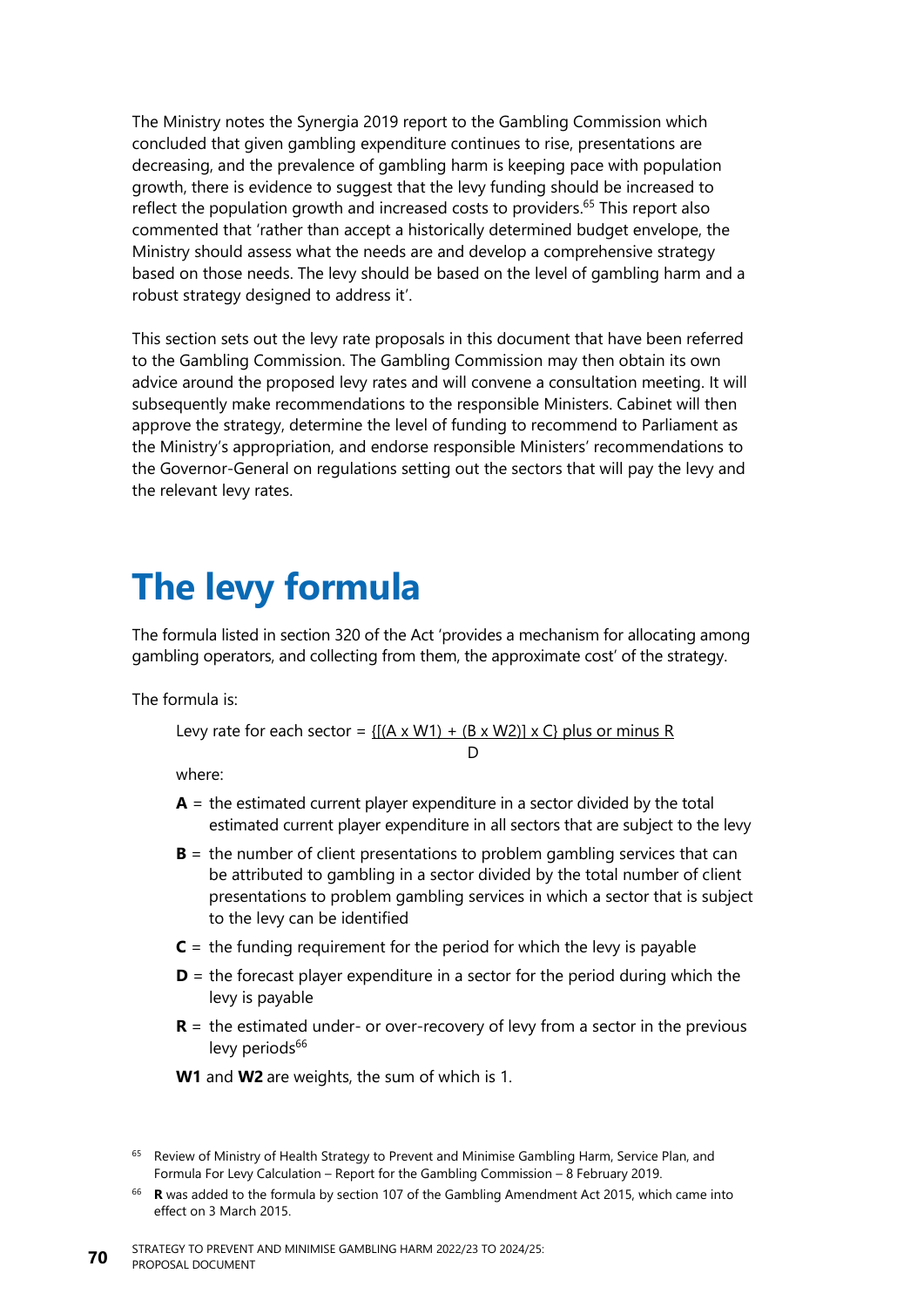The top line of the formula determines the dollar amount to be paid by each sector as its share of the total levy amount, taking into account any over- or under-recovery in previous levy periods.

The bottom line of the formula (**D**, forecast player expenditure in the sector) determines the levy rate that is necessary for a sector to pay its required contribution (the dollar amount) determined by the top line of the formula.

All other things being equal, the higher the forecast player expenditure for a sector, the lower that sector's levy rate will be. Player expenditure for each sector is defined in section 320(3) of the Act. For example, each levy rate is the amount per dollar of player expenditure a sector must pay. A rate of 0.85 means a sector must pay 0.85 cents for every dollar of player expenditure in the levy period to which the rate applies.

## Estimated current player expenditure (A)

The formula in the Act requires the levy rate calculation take into account the latest, most reliable and most appropriate sources of information. The Ministry will use 2020/21 data, if available, for the final strategy document and levy calculations, but these were not available at the time of preparing this document.

The DIA has estimated current player expenditure using a variety of sources of information, including its NCGM electronic monitoring system (EMS), gambling operators' annual and half-yearly reports and information from the Inland Revenue Department (IRD).<sup>67</sup> Other data on gambling expenditure is available on DIA's website (**[www.dia.govt.nz](http://www.dia.govt.nz/)**).

Player expenditure by the four main gambling sectors for the years up to 2019/20 is shown in [Table](#page-77-0) 11 below.

 $67$  The IRD provides gaming duty and problem gambling levy data to the DIA. The Tax Administration Act 1994 requires the IRD to use its best endeavours to protect the integrity of the tax system by (among other things) maintaining the confidentiality of the affairs of taxpayers.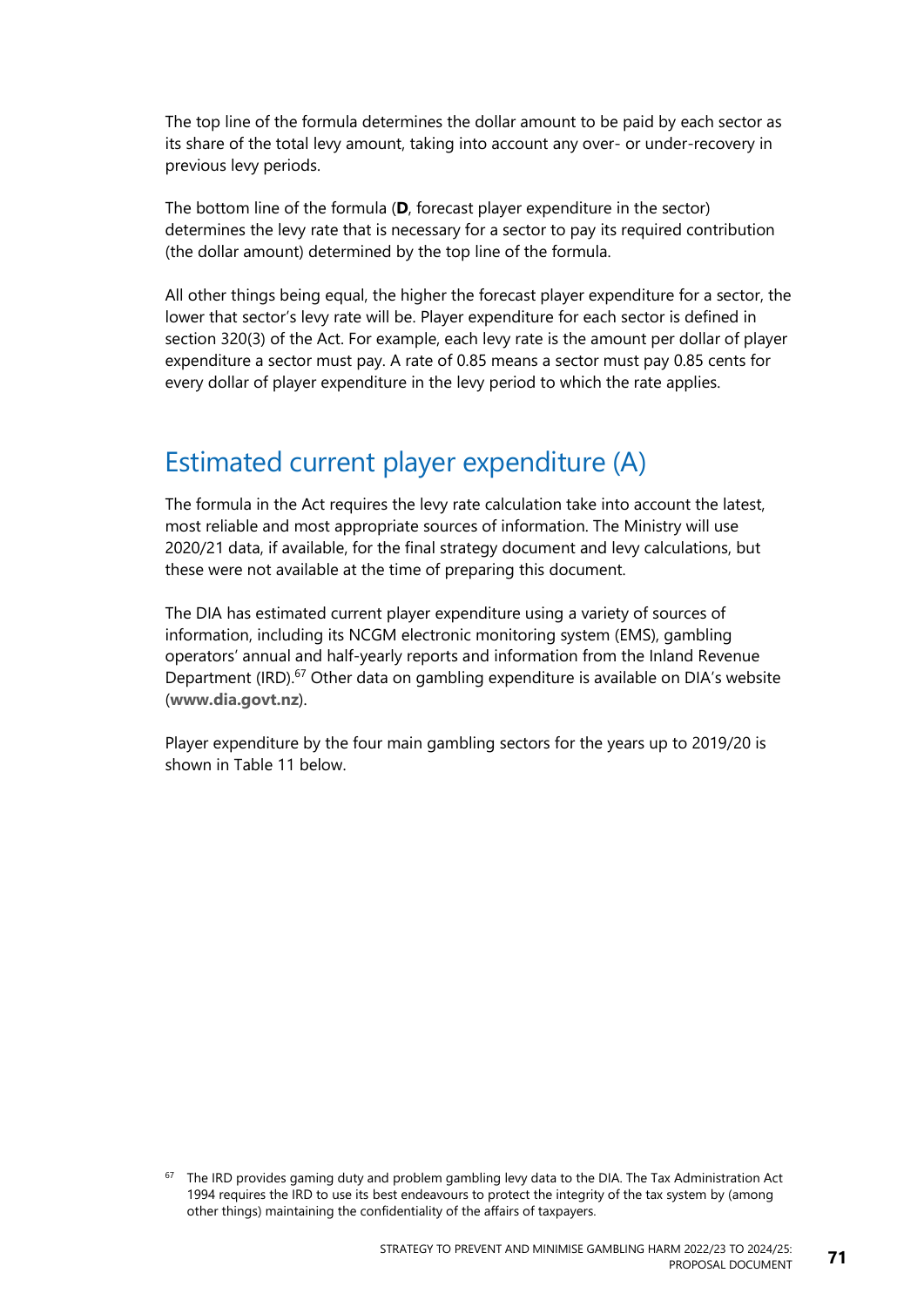|         |     | <b>NCGMs</b> |     | <b>Casinos</b> |     | <b>TAB NZ</b> |     | Lotto<br><b>New Zealand</b> | Total |
|---------|-----|--------------|-----|----------------|-----|---------------|-----|-----------------------------|-------|
| Year    | \$m | %            | \$m | %              | \$m | %             | \$m | %                           | \$m   |
| 2009/10 | 849 | 44.4         | 440 | 23.0           | 278 | 14.5          | 347 | 18.1                        | 1,914 |
| 2010/11 | 856 | 43.2         | 448 | 22.6           | 273 | 13.8          | 404 | 20.4                        | 1,982 |
| 2011/12 | 854 | 41.9         | 483 | 23.7           | 283 | 13.9          | 419 | 20.5                        | 2,038 |
| 2012/13 | 827 | 40.5         | 490 | 24.0           | 294 | 14.4          | 432 | 21.1                        | 2,042 |
| 2013/14 | 806 | 39.0         | 486 | 23.5           | 310 | 15.0          | 463 | 22.4                        | 2,065 |
| 2014/15 | 818 | 39.1         | 527 | 25.2           | 325 | 15.5          | 420 | 20.1                        | 2,091 |
| 2015/16 | 843 | 38.2         | 586 | 26.5           | 342 | 15.5          | 437 | 19.8                        | 2,209 |
| 2016/17 | 870 | 37.3         | 572 | 24.5           | 338 | 14.5          | 555 | 23.8                        | 2,334 |
| 2017/18 | 895 | 37.6         | 578 | 24.3           | 350 | 14.7          | 561 | 23.5                        | 2,383 |
| 2018/19 | 924 | 38.5         | 616 | 25.6           | 332 | 13.8          | 530 | 22.1                        | 2,402 |
| 2019/20 | 802 | 35.6         | 504 | 22.4           | 315 | 14.0          | 631 | 28.4                        | 2,252 |

<span id="page-77-0"></span>**Table 11: Gambling expenditure and proportions from the four main gambling sectors, 2009/10 to 2019/20**

Notes: All values are actual (not inflation adjusted), in NZ dollars, GST inclusive and rounded to the nearest million. The sum of the rows may differ from the total shown in the 'Total' column due to rounding. Source: The DIA expenditure figures from its website: **[www.dia.govt.nz/gambling-statistics-expenditure](http://www.dia.govt.nz/gambling-statistics-expenditure)** (accessed 12 March 2021).

## Presentations (B)

The formula in the Act requires the levy rate calculation to take into account the latest, most reliable and most appropriate sources of information from the Ministry on client presentations to problem gambling services that can be attributed to a gambling sector required to pay the levy.

We generated the presentation figures used in the levy calculations in this document from data collected by our psychosocial intervention service providers. The figures relate to all clients who received a full facilitation or follow-up intervention session during the 12 months from 1 July 2020 to 30 June 2021.

Each qualifying client within each service provider counts as only one presentation for any specified time period (eg, during the course of a given 12-month period).

The figures exclude brief screening interventions and primary problem gambling modes (PPGM) in gambling sectors that are not subject to the levy (although these are recorded). Brief interventions essentially mean brief screenings carried out in non-clinical settings. They are excluded mainly because they are considered unrepresentative of a sector. This is because a sector's share of brief interventions will vary depending on the settings in which service providers decide to undertake them.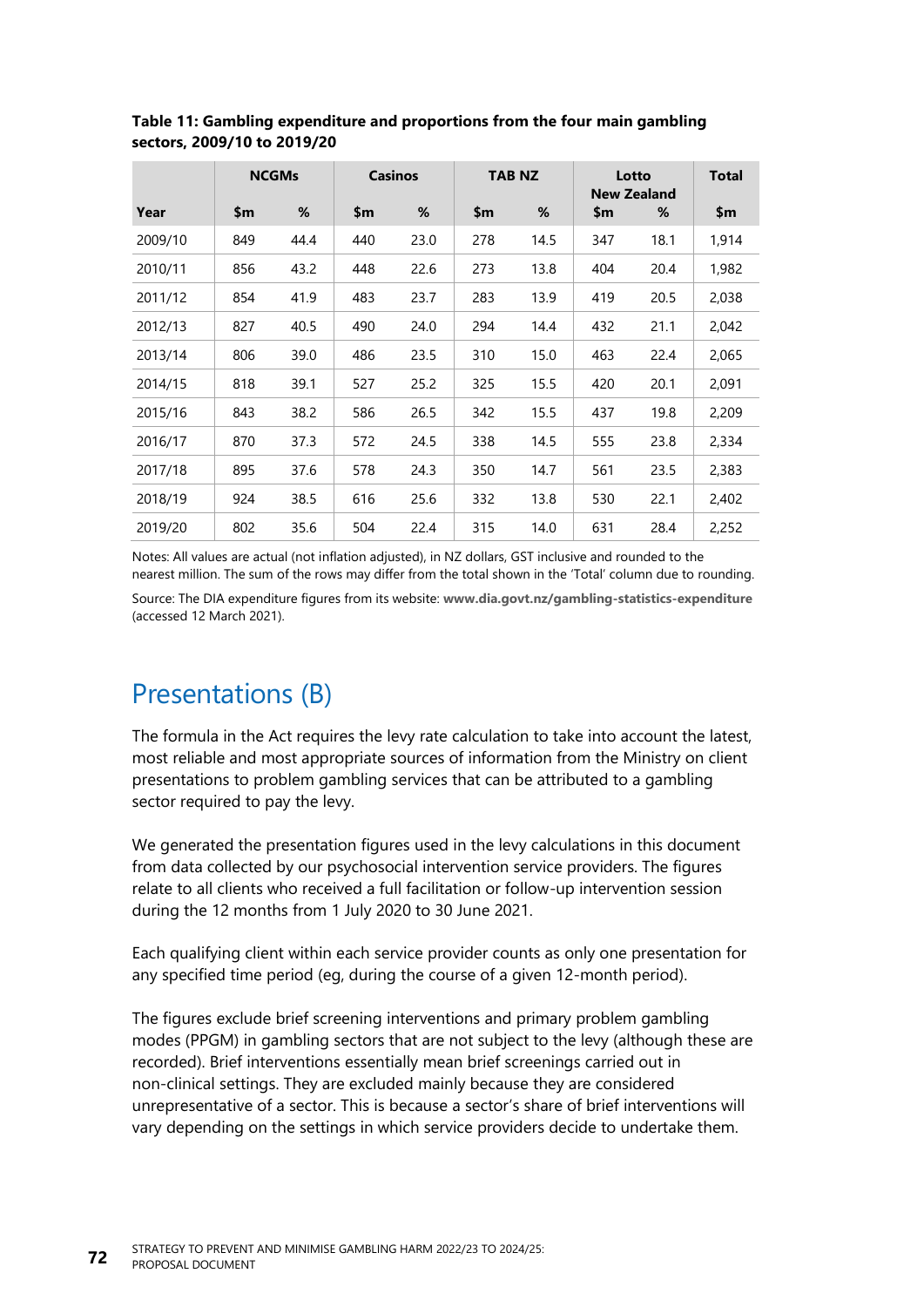No changes have been made to the way in which we have recorded or weighted PPGMs since the last levy period. As previous documents have discussed the meaning of PPGMs at length, we do not intend to repeat that detail in this document but can provide an in-depth description if required.

[Table](#page-78-0) 12 below show the presentations attributed to each of the four levy-paying sectors each year from 2011/12 to 2020/21.

|         | <b>NCGMs</b> |    | <b>Casinos</b> |    |     | TAB NZ |     | Lotto<br><b>New Zealand</b> | <b>Total</b> |
|---------|--------------|----|----------------|----|-----|--------|-----|-----------------------------|--------------|
| Year    | n            | %  | n              | %  | n   | %      | n   | %                           | n            |
| 2011/12 | 3,708        | 64 | 1,188          | 21 | 548 | 9      | 339 | 6                           | 5,783        |
| 2012/13 | 3,721        | 59 | 1,403          | 22 | 568 | 9      | 652 | 10                          | 6,344        |
| 2013/14 | 3,871        | 59 | 1,413          | 22 | 651 | 10     | 590 | 9                           | 6,525        |
| 2014/15 | 3,674        | 57 | 1,449          | 22 | 729 | 11     | 624 | 10                          | 6,476        |
| 2015/16 | 3,251        | 54 | 1,221          | 20 | 696 | 12     | 812 | 14                          | 5,980        |
| 2016/17 | 3,060        | 54 | 1,240          | 22 | 593 | 10     | 820 | 14                          | 5,713        |
| 2017/18 | 2,635        | 53 | 1,135          | 23 | 515 | 10     | 657 | 13                          | 4,941        |
| 2018/19 | 2,403        | 55 | 942            | 22 | 489 | 11     | 514 | 12                          | 4,348        |
| 2019/20 | 2,098        | 54 | 898            | 23 | 405 | 10     | 508 | 13                          | 3,909        |
| 2020/21 | 2,331        | 57 | 845            | 21 | 422 | 10     | 513 | 12                          | 4,110        |

<span id="page-78-0"></span>**Table 12: Presentations and proportions attributed to the four main gambling sectors, 2011/12 to 2020/21**

Note: The sum of the rows may differ from the total shown in the 'Total' column due to rounding. The figures in this table are lower than service data presentations described earlier because the levy calculation is based only on presentations attributed to the four main levy paying sectors.

Source: Service user data, Ministry of Health and 2020/21 CLIC data. URL: **[www.health.govt.nz/our](http://www.health.govt.nz/our-work/mental-health-and-addictions/problem-gambling/service-user-data/intervention-client-data)[work/mental-health-and-addictions/problem-gambling/service-user-data/intervention-client-data](http://www.health.govt.nz/our-work/mental-health-and-addictions/problem-gambling/service-user-data/intervention-client-data)** (accessed 12 November 2021).

When considering the data presented in [Table](#page-78-0) 12, note that from 1 October 2011, the Ministry required service providers to enter as PPGMs all forms of gambling that were causing a client 'significant harm' and to enter as secondary modes of problem gambling all forms of gambling that were causing a client 'harm' (up to a maximum of five in each case). Accordingly, the Ministry considers that its presentation figures from 2012/13 onwards are more reliable and appropriate than its earlier figures.

Other points to note from this table are as follows.

• The number of NCGM presentations peaked in 2009/10, but the share of NCGM presentations peaked in 2004/05. Both figures have been declining unevenly since those respective dates. These patterns probably largely reflect the trend for reductions in both the number of NCGMs and NCGM venues and in the total NCGM sector expenditure as a proportion of the total gambling expenditure. Since 2015/16, the NCGMs' share has remained at 53–57 percent.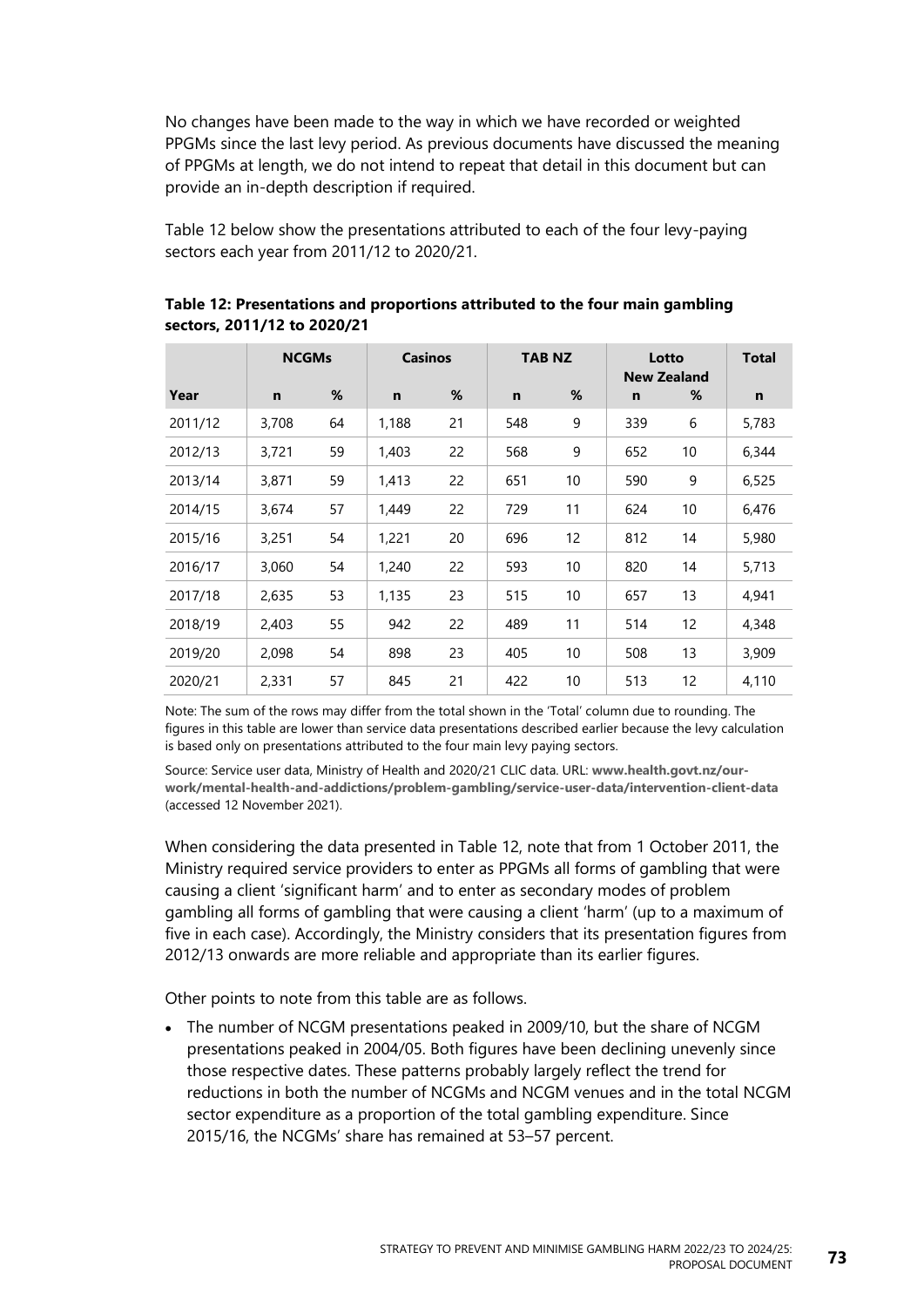- The *number* of casino presentations has increased each year since 2004/05 until peaking in 2014/15 and has declined slightly since. However, the casino *share* of presentations has remained steady at around 21–23 percent since 2016/17.
- The *number* of TAB NZ presentations has risen each year since 2004/05 until peaking in 2014/15. The *share* of TAB NZ presentations has remained steady at about 10–11 percent since 2016/17.
- The *number* of Lotto New Zealand presentations has continued to increase since 2013/14 and peaked in 2016/17. The *share* of presentations also peaked in 2016/17 and has remained steady at 12–14 percent over the last few years. These patterns coincide with the increase in expenditure over this time.

## The funding requirement (C)

The funding requirement represented by **C** in the formula is the total cost of the strategy for 2022/23 to 2024/25, which the Ministry estimates as \$76.123 million.

The draft service plan described in **[section 4](#page-47-0)** above sets out details about the \$76.123 million cost to provide and implement the strategy. This amount is \$15.784 million more than for the current levy period. The reasons for this additional funding are discussed in the Service Plan.

### Forecast player expenditure (D)

The amounts represented by **D** in the formula are sector-by-sector forecasts of the amounts that DIA expects people who gamble to spend on the gambling products of the four levy-paying gambling sectors in the period 2022/23–2024/25. The higher the forecast expenditure, the lower the levy rate necessary for a sector to pay its required contribution (as determined by the top line of the formula).

As noted above, these forecasts by DIA took into account the latest, most reliable and most appropriate sources of information on player expenditure, including its NCGM EMS, gambling operators' annual and half-yearly reports and information from IRD. The reasoning behind the DIA forecast for each sector is set out below.

Future changes in gambling regulation could have an impact on the levy rates and levy amount collected. These forecasts assume the current regulatory settings will remain and there is no significant shift in gambling expenditure patterns, for example towards offshore online gambling. There may be changes in gambling expenditure as a result of future changes to the Act or regulations, for example many people are of the view there should be stronger regulatory control on NCGM. Should there be changes to the Act or regulations, this could have an impact on expenditure. However, it is not possible to forecast the likely impact of any changes until the nature of any legislative or policy changes has been made clear.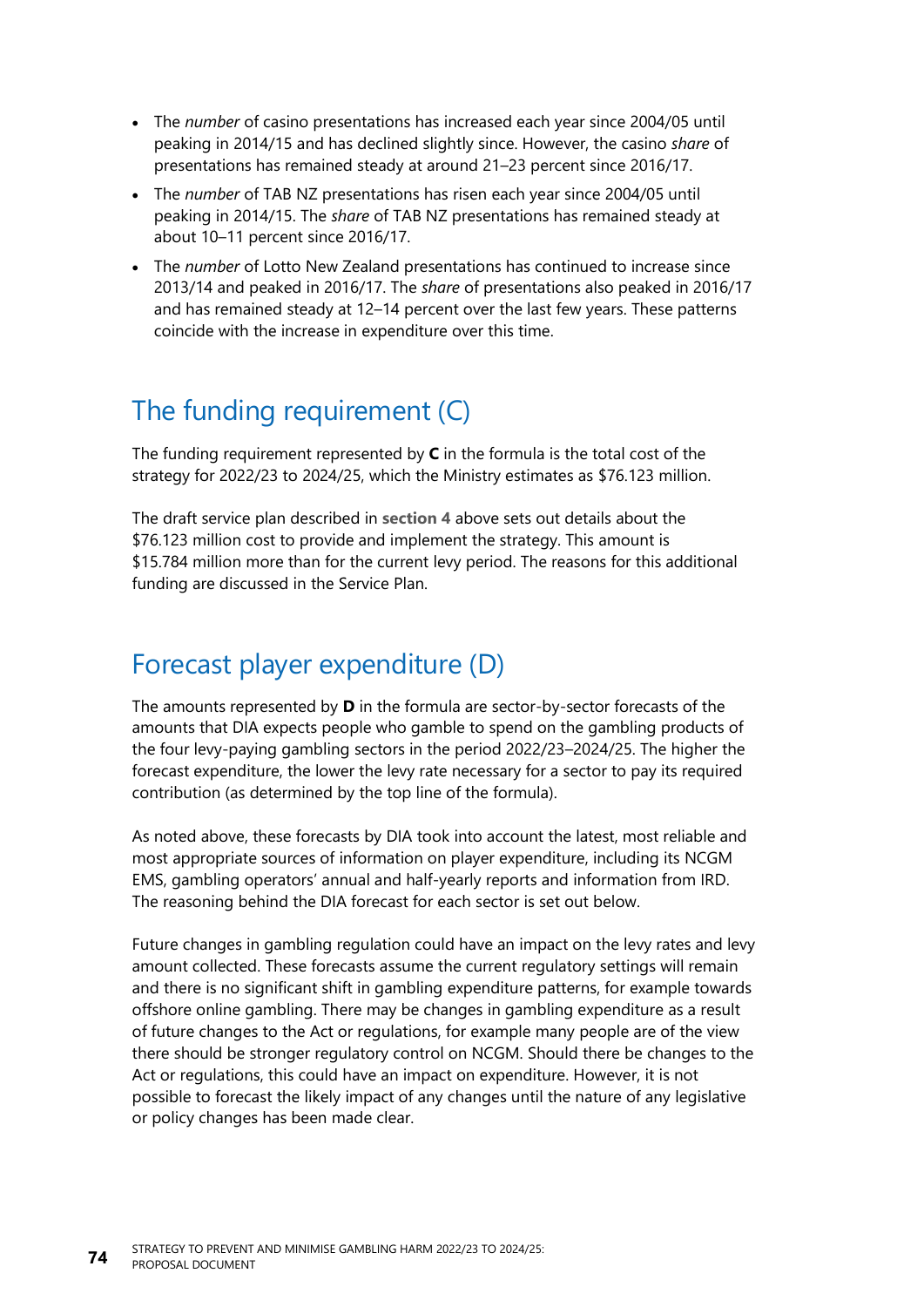### Non-casino gaming machines

The number of NCGMs has declined from 25,221 in 2003 to 14,704 as of 30 June 2021 (there are 1,059 active venues). $68$  NCGM expenditure also declined for several years but has seen yearly increases since 2013/14. For example, from a historical low of \$806 million in 2013/14, expenditure increased to \$818 million in 2014/15, \$843 million in 2015/16, \$870 million in 2016/17, \$895 million in 2017/18 and \$924 million in 2018/19. There was a noticeable decrease down to \$802 million in 2019/20, reflecting the impacts of COVID-19 restrictions as NCGM venues were closed during the COVID-19 lockdown. That said, expenditure for 2020/21 was \$987 million, making this the highest 12-month period on record.

DIA forecasts expenditure to continue with small annual increases over the next three years. Some variation in expenditure from year to year is expected, but the size of that variation cannot be forecast in advance.

### Casinos

Over the last three years, spending on casino gambling has fluctuated. Figures from the DIA show expenditure of \$578 million in 2017/18, \$616 million in 2018/19 and \$504 million in 2019/20. Casino expenditure is impacted by variations in international tourist numbers, including 'VIP'(high-stakes) gamblers. This has been most noticeable in the 2019/20 year given the restrictions due to COVID-19, which are ongoing at the time of preparing this document. DIA anticipates some growth in expenditure for 2020/21 to 2024/25, but its forecast is relatively conservative.

### TAB NZ

Spending on TAB NZ products was relatively flat for some years. However, it hit a high of \$350 million in 2017/18, with slight declines to \$332 million in 2018/19 and \$315 million in 2019/20. DIA anticipates modest expenditure growth in the next threeyear period. Potential increases in expenditure brought about by technical innovations and product developments may be impacted by competition in the racing and sports betting market from offshore betting agencies.

<sup>&</sup>lt;sup>68</sup> Data taken from the Gaming machine profits (GMP dashboard) webpage on the website for Te Tari Taiwhenua, Department of Internal Affairs at: **[https://www.dia.govt.nz/gambling-statistics-gmp](https://www.dia.govt.nz/gambling-statistics-gmp-dashboard)[dashboard](https://www.dia.govt.nz/gambling-statistics-gmp-dashboard)** (accessed 9 November 2021).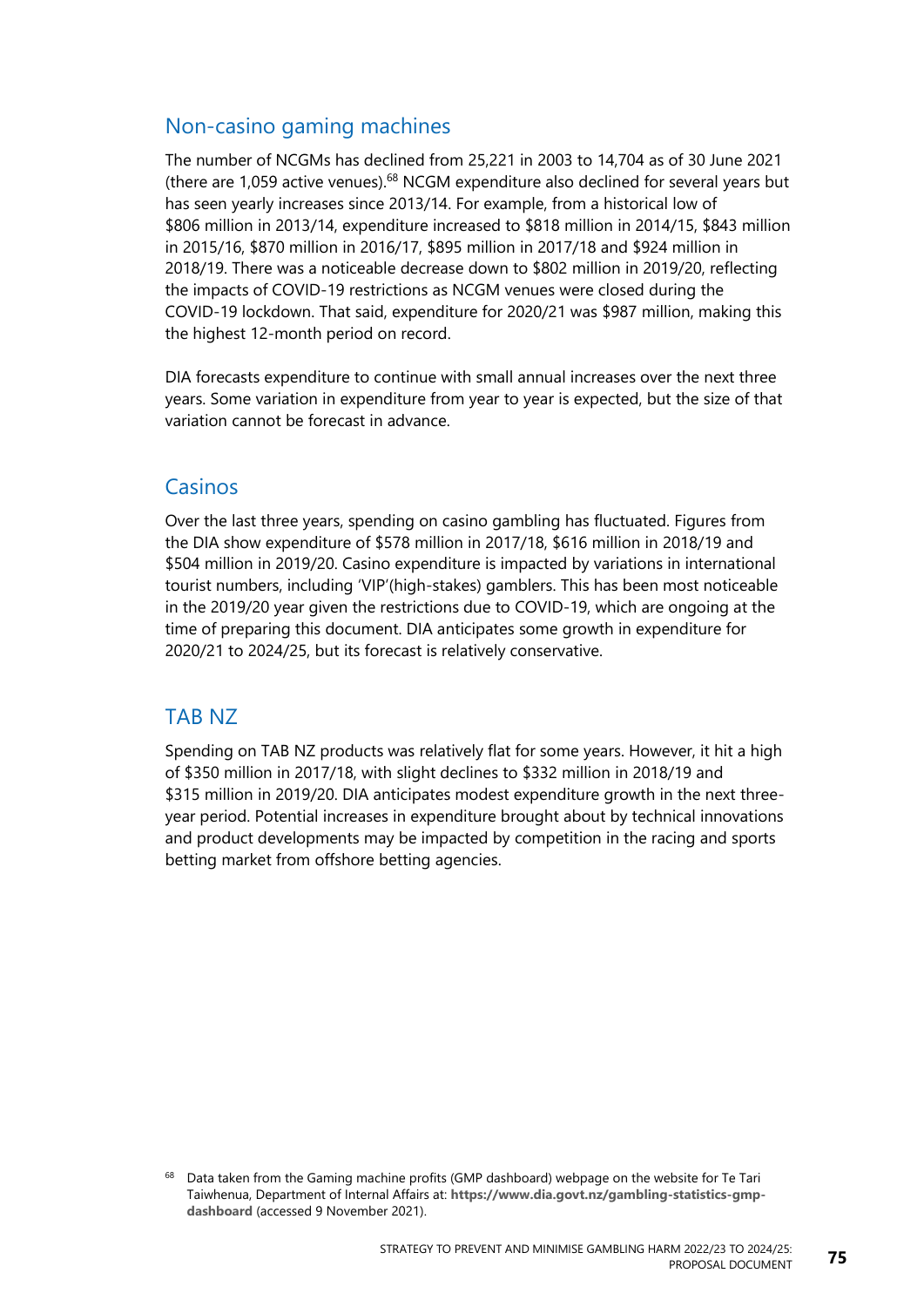### Lotto New Zealand

Spending growth on Lotto New Zealand products has been relatively high, but volatile, since 2005/06. This volatility appears to relate to the number of large jackpots in a year. Strong growth has continued over recent years: DIA noted player expenditure of \$555 million in 2016/17, \$561 million in 2017/18, \$530 million in 2018/19 and \$631 million in 2019/20. The significant increase in 2019/20 has been attributed to the rare occurrence of a Powerball Must-be-Won draw in February 2020, and their ability to continue operating during the COVID-19 lockdowns.<sup>69</sup>

Lotto New Zealand is also working to diversify its portfolio by introducing new games, like online bingo, $70$  to help mitigate fluctuations in spending on its lottery products.

DIA expenditure forecasts by year and sector are shown in [Table](#page-81-0) 13. DIA forecasts that Lotto New Zealand will experience stronger expenditure growth but that the other three sectors will experience steadier expenditure growth over the same period.

| <b>Forecast expenditure</b> | <b>NCGMs</b> | <b>Casinos</b> | TAB NZ | <b>Lotto New Zealand</b> |
|-----------------------------|--------------|----------------|--------|--------------------------|
| 2022/23 (\$m)               | 1051.51      | 618.74         | 359.98 | 707.00                   |
| 2023/24 (\$m)               | 1076.44      | 630.30         | 365.54 | 742.00                   |
| 2024/25 (\$m)               | 1105.91      | 641.87         | 371.11 | 762.00                   |

<span id="page-81-0"></span>**Table 13: Forecast expenditure by sector (GST-inclusive), 2022/23 to 2024/25**

Note: These forecasts are for the next levy period. They are based on best estimates at this time; but were made before the actuals for 2020/21 (expected in early 2022) were available. The further we forecast out, the less reliable that forecast can be. Therefore, we advise that while these 'out years' follow a general trend, they are not as reliable as a yearly forecast, for the next year ahead.

### Estimated levy under- or over-recovery, by sector (R)

Section 107 of the Gambling Amendment Act 2015 came into effect on 2 March 2015. It requires the calculation of each sector's levy rate to take into account any underpayment or overpayment from that sector in previous levy periods. This change ended the previous system, which had been deemed unfair, whereby all four gambling sectors were required to meet any net underpayment or overpayment of the levy amount across all sectors from the previous levy period.

<sup>69</sup> Lotto NZ Statement of Intent 2022-2025 **[https://assets.mylotto.co.nz/assets/uploads/abf813a2](https://assets.mylotto.co.nz/assets/uploads/abf813a2-d920-11eb-bad1-a613caf5faf2.pdf) [d920-11eb-bad1-a613caf5faf2.pdf](https://assets.mylotto.co.nz/assets/uploads/abf813a2-d920-11eb-bad1-a613caf5faf2.pdf)**.

<sup>70</sup> **<https://www.gets.govt.nz/NZLC/ExternalTenderDetails.htm?id=23370625>**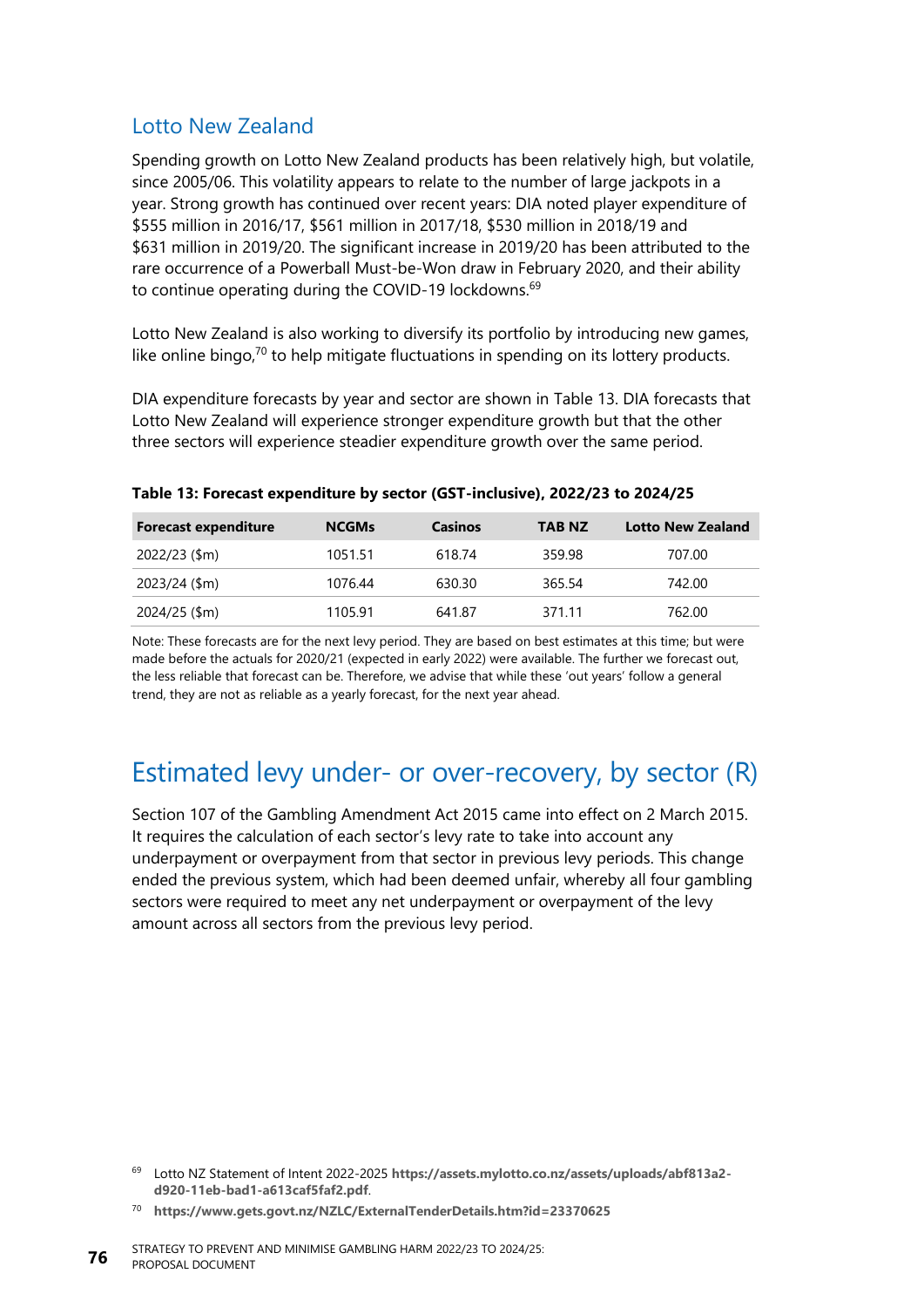In its 2019 report to the responsible Ministers, the Gambling Commission commented that R should be calculated by hindsight adjustment of earlier estimates of both C and D to produce (amend) the previously expected relative contribution from each sector to a corrected calculation of the actual cost of the strategy to the end of the previous levy period.<sup>71</sup> <sup>72</sup> The Commission considered this approach to be consistent with the objective intent of the 2015 amendments to the Act and to provide a fairer allocation of any underpayment or overpayment, as adjustments to each sector would be made in the same proportions as received.

Accordingly, the Ministry has calculated R by calculating its projected total spending for the period 2004 to 2022 by:

- using the actual spending for the 2015/16 to 2020/21 period
- using estimated expenditure for 2021/22
- adding these sums to the actual spending recorded for the levy period for each previous year between 2004/05 and 2014/2015.

This totals to \$314.789 million, which becomes the target recovery amount from the four levy-paying gambling sectors. We estimate the levy payments received by IRD will total \$319.991 million by 30 June 2022. We calculated this by totalling actual payments from each sector made to IRD up to 30 June 2021, together with the estimates of sector payments up to 30 June 2022. We then calculated the amount of levy that each sector was expected to pay by:

- referring to the relevant Cabinet-approved strategy before the start of each levy period to identify each sector's expected share of the levy requirement for each three-year period
- using those shares to calculate the amount each sector was expected to pay as its contribution to the Ministry's spending in each levy period
- totalling these amounts across all levy periods to arrive at the amount each sector was expected to pay up to 30 June 2022.

R is the difference between the expected levy payments for each sector and the actual amount received in payments. [Table](#page-83-0) 14 shows the values of R obtained. Overpayment amounts are deducted from (credited to) the next levy period amounts required from each sector, while any underpayments are added to those amounts.

 $71$  This takes account of any underspend for the 'previous levy period'.

<sup>72</sup> Gambling Commission. *Report On The Proposed Problem Gambling Levy: 2019–2022*. 13 February 2019.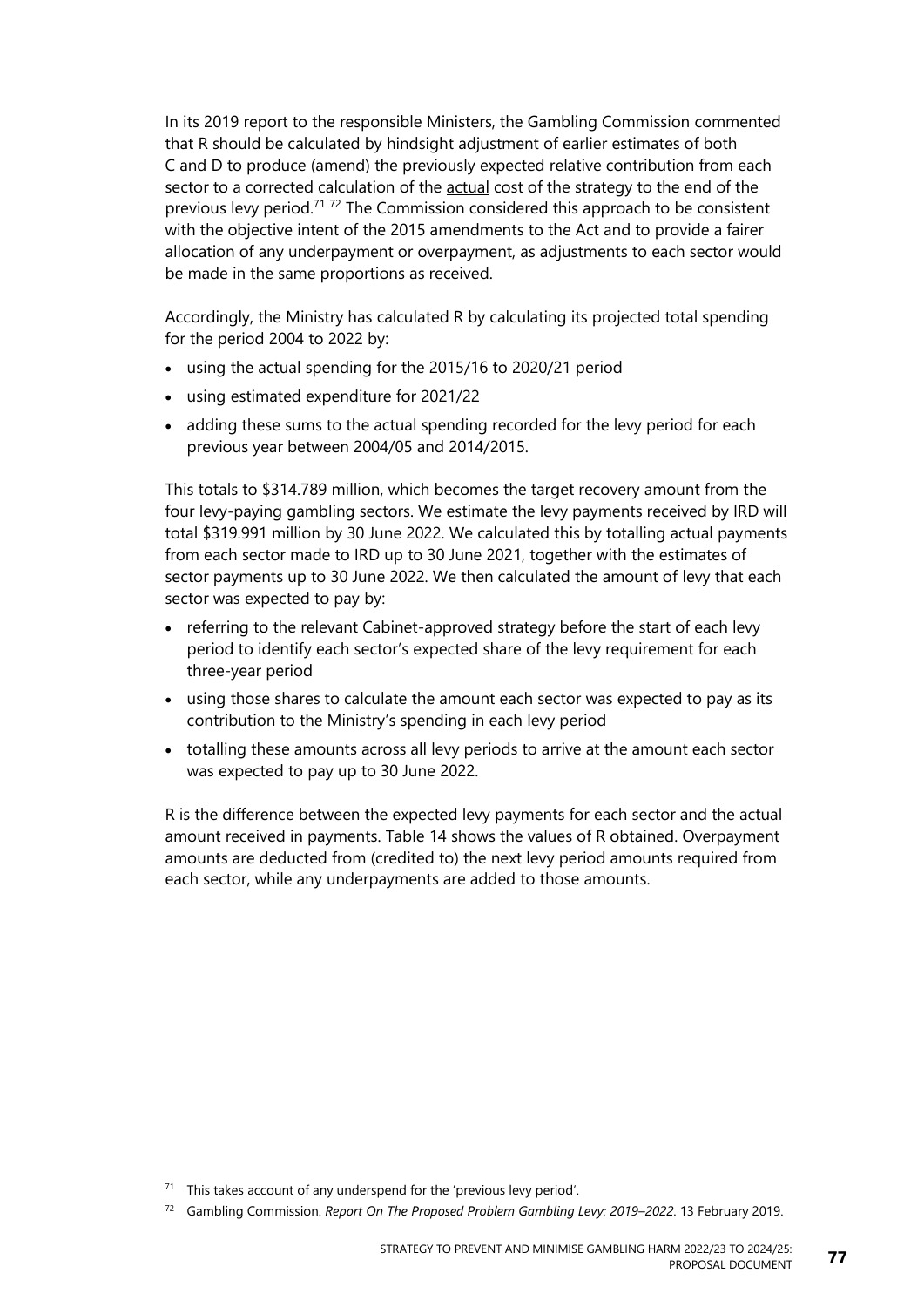| <b>Sector</b>          | \$m (GST exclusive) |
|------------------------|---------------------|
| <b>NCGMs</b>           | $-3.758$            |
| Casinos                | 0.128               |
| TAB N7                 | 0.060               |
| Lotto New Zealand      | $-1.632$            |
| Net difference (total) | $-5.202$            |

### <span id="page-83-0"></span>**Table 14: Estimated underpayment or overpayment of problem gambling levy, 2004/05 to 2021/22, by sector**

Note: A negative figure indicates an expected overpayment for the levy periods to 30 June 2022.

## The weightings (W1 and W2)

The Act requires the Ministry to apply a weighting between current player expenditure (**W1**) and presentations (**W2**) to help determine the cost (**C**) that each sector is required to pay in levy.

The levy is intended to recover the cost of developing and implementing a strategy to prevent and minimise gambling harm. The definition of 'harm' in the Act is very broad. Presentations represent only a small subset of gambling harm, and one that tends to be at the acute end of the continuum. Those who seek help represent only a small proportion of those who experience harm. There can be no assurance that gambling sectors are associated with harm across the continuum of harm in precisely the same proportions as they are associated with presentations to intervention services.

The Act specifies that, in addition to intervention services, the strategy must include measures to promote public health by preventing and minimising the harm from problem gambling. It must also encourage gambling research (not just problem gambling research) and evaluation. The proportion of presentations to intervention services attributable to a particular gambling sector is not necessarily an appropriate indicator for determining the share that sector should bear of public health, research and evaluation costs.

The table below shows the proportion of expenditure (**A**) for the 1 July 2019 to 30 June 2020 financial year (to be updated when 2020/21 data become available) and presentations (**B**) attributed to each levy-paying sector for the 1 July 2020 to 30 June 2021 financial year.

|       | <b>NCGMs</b><br><b>Casinos</b> |       |                                                                                                         | <b>TAB NZ</b> | <b>Lotto New Zealand</b> |       |       |
|-------|--------------------------------|-------|---------------------------------------------------------------------------------------------------------|---------------|--------------------------|-------|-------|
|       |                                |       | Expenditure Presentations Expenditure Presentations Expenditure Presentations Expenditure Presentations |               |                          |       |       |
| 0.356 | 0.567                          | በ 224 | 0.206                                                                                                   | 0.140         | 0.103                    | 0.280 | 0.125 |

#### **Table 15: Share of expenditure and presentations by sector, 2020/21**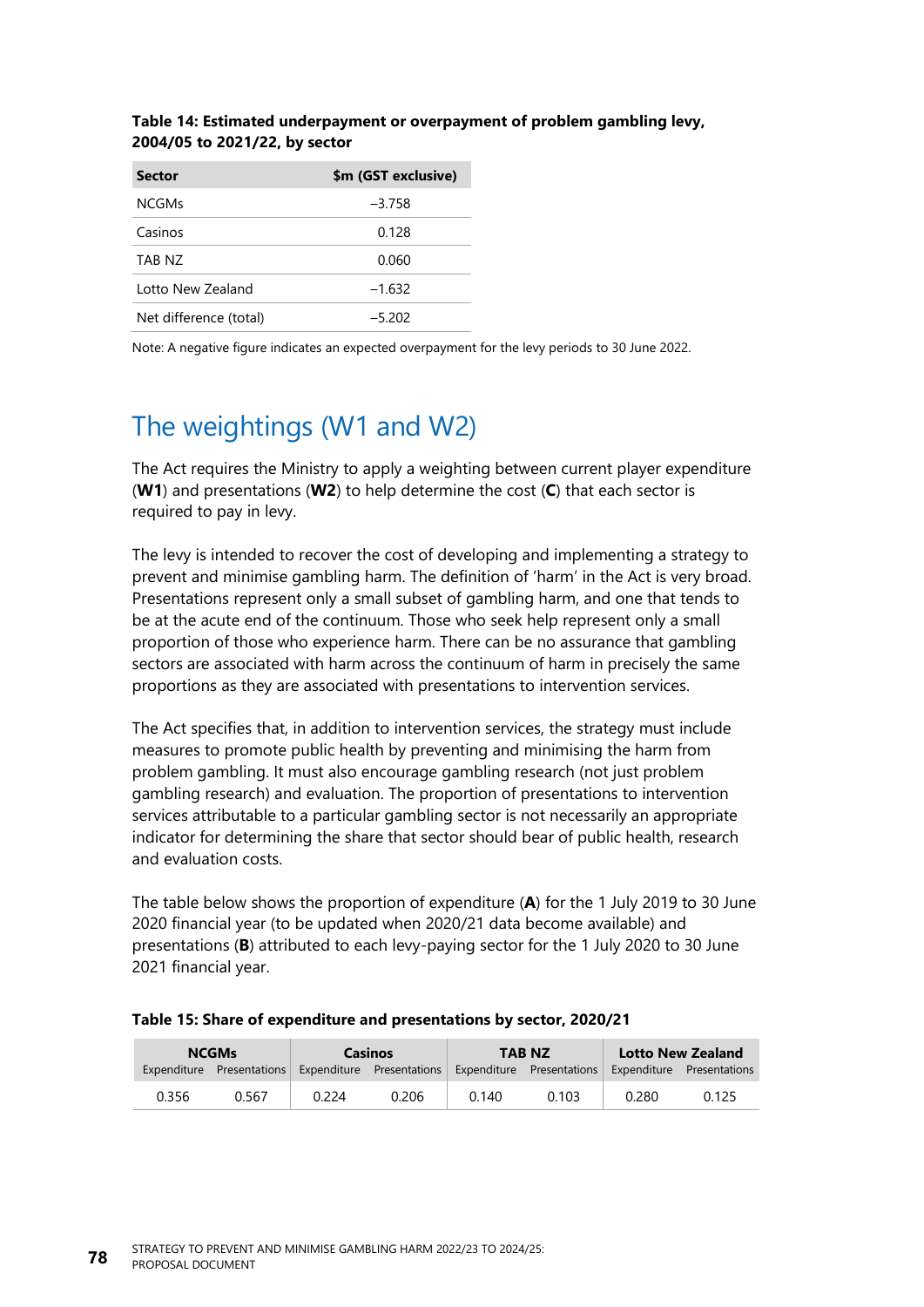The top line of the levy formula determines the amount each sector shall pay. When a sector's proportion of expenditure is substantially different from its proportion of presentations (W1 and W2 respectively), the weighting between expenditure and presentations is critical to determine how much each sector will be required to pay.

The strategy is intended to prevent and minimise gambling *harm*; it is not intended to address the amount spent by people who gamble per se.

In the 2018 proposals document the Ministry indicated it considered any weighting of more than 30 percent on expenditure would be inappropriate, because it would unfairly penalise operators of relatively benign forms of gambling with high expenditure. A weighting of 30 percent or less on expenditure necessarily implies a weighting of 70 percent or more on presentations.

Each 'presentation' represents a person who is seeking help because they have been harmed, either by their own or by someone else's gambling. Each presentation is attributed across the PPGMs for that client. Therefore, the Ministry has considered that presentations, as one indicator of harm, albeit harm at the acute end of the continuum, should be allocated a substantially heavier weighting than expenditure. This also tends to support a weighting of at least 70 percent on presentations and no more than 30 percent on expenditure.

That said, the Ministry also recognises that too high a weighting on presentations alone does not adequately attribute to each sector its fair share of costs for low to moderate harm, or of strategy activities such as public health not covered by presentations to intervention services.

The Gambling Commissions 2019 report<sup>73</sup> recommended a 30/70 weighting for the reasons summarised above. Consequently, a 30/70 weighting was chosen for the 2019/20 to 2021/22 period, which was a change from all previous levy periods that have used the 10/90 weighting.

The Ministry notes that any weighting from 30/70 to 5/95 would comply with the provisions in the Act. We have previously recommended a 30/70 weighting but have not yet concluded whether we will make a similar recommendation this time to inform Ministers' decision-making. We are not aware of any factors that might suggest an alternative weighting should be considered this time but would be interested in the Gambling Commission's views on the appropriate levy weighting that should apply for the next levy period.

<sup>&</sup>lt;sup>73</sup> Gambling Levy Main Report: Hon Tracey Martin and Hon Jenny Salesa  $-13$  February 2019 **[https://www.gamblingcommission.govt.nz/GCwebsite.nsf/wpg\\_URL/Reports-Publications-](https://www.gamblingcommission.govt.nz/GCwebsite.nsf/wpg_URL/Reports-Publications-Problem-Gambling-Levy-2019-2022!OpenDocument)[Problem-Gambling-Levy-2019-2022!OpenDocument](https://www.gamblingcommission.govt.nz/GCwebsite.nsf/wpg_URL/Reports-Publications-Problem-Gambling-Levy-2019-2022!OpenDocument)**.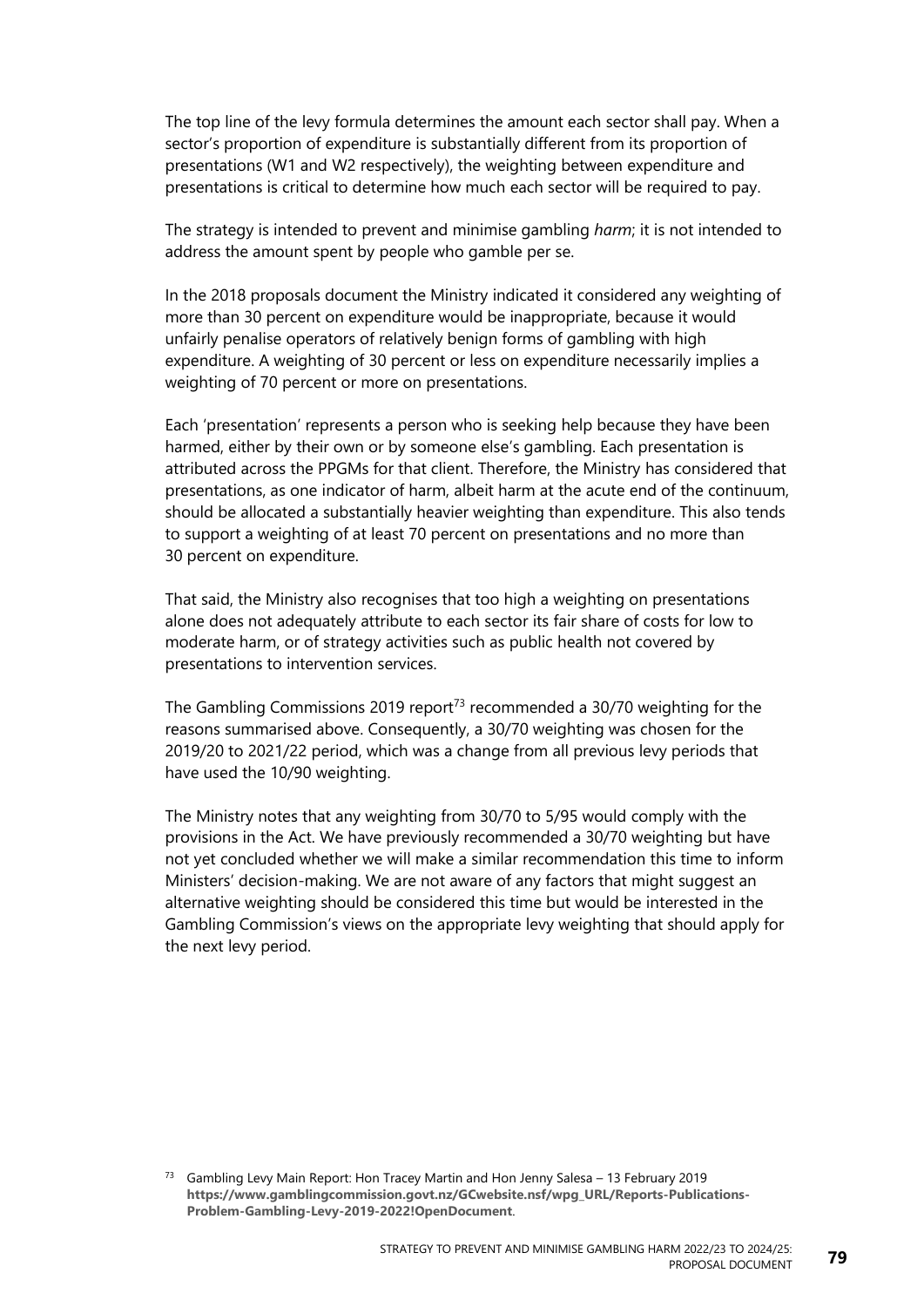## **Options**

## Levy calculations for each option

**[Tables 16](#page-85-0)**–**[19](#page-86-0)** set out the implications for each of the four alternative levy weightings 5/95, 10/90, 20/80 and 30/70 respectively, based on an appropriation of \$76.123 million to the Ministry for problem gambling activities for 2022/23 to 2024/25. Each table shows the levy rate per sector and the expected amount of levy payments over the three-year period and compares these with each sector's levy payments for the current levy period. A positive figure indicates that the sector is expected to pay more in the next levy period, and a negative figure indicates that the sector is expected to pay less.

| <b>Collection period starts 1 July 2022</b><br>(all GST exclusive) | <b>NCGMs</b> | Casinos | <b>TAB NZ</b> | <b>Lotto New Zealand</b> |
|--------------------------------------------------------------------|--------------|---------|---------------|--------------------------|
| Sector levy rates (%)                                              | 1.19         | 0.84    | 0.73          | 0.38                     |
| Expected levy payment (\$m)                                        | 38.483       | 15.884  | 8.005         | 8.402                    |
| (\$m) Comparison with current levy<br>payments (negative $=$ less) | 15.516       | 4.671   | 1.831         | 0.496                    |

#### <span id="page-85-0"></span>**Table 16: Estimated levy rates and payments (\$m) per sector, 5/95 weighting**

#### **Table 17: Estimated levy rates and payments (\$m) per sector, 10/90 weighting**

| <b>Collection period starts 1 July 2022</b><br>(all GST exclusive) | <b>NCGMs</b> | Casinos | <b>TAB NZ</b> | <b>Lotto New Zealand</b> |
|--------------------------------------------------------------------|--------------|---------|---------------|--------------------------|
| Sector levy rates (%)                                              | 1.17         | 0.84    | 0.74          | 0.41                     |
| Expected levy payment $(\$m)$                                      | 37.836       | 15.884  | 8.115         | 9.065                    |
| (\$m) Comparison with current levy<br>payments (negative $=$ less) | 14.869       | 4.671   | 1.941         | 1.159                    |

#### **Table 18: Estimated levy rates and payments (\$m) per sector, 20/80 weighting**

| <b>Collection period starts 1 July 2022</b><br>(all GST exclusive) | <b>NCGMs</b> | Casinos | <b>TAB NZ</b> | <b>Lotto New Zealand</b> |
|--------------------------------------------------------------------|--------------|---------|---------------|--------------------------|
| Sector levy rates (%)                                              | 1.12         | 0.85    | 0.77          | 0.46                     |
| Expected levy payment $(\$m)$                                      | 36.219       | 16.073  | 8.444         | 10.171                   |
| (\$m) Comparison with current levy<br>payments (negative = less)   | 13.252       | 4.860   | 2.270         | 2.265                    |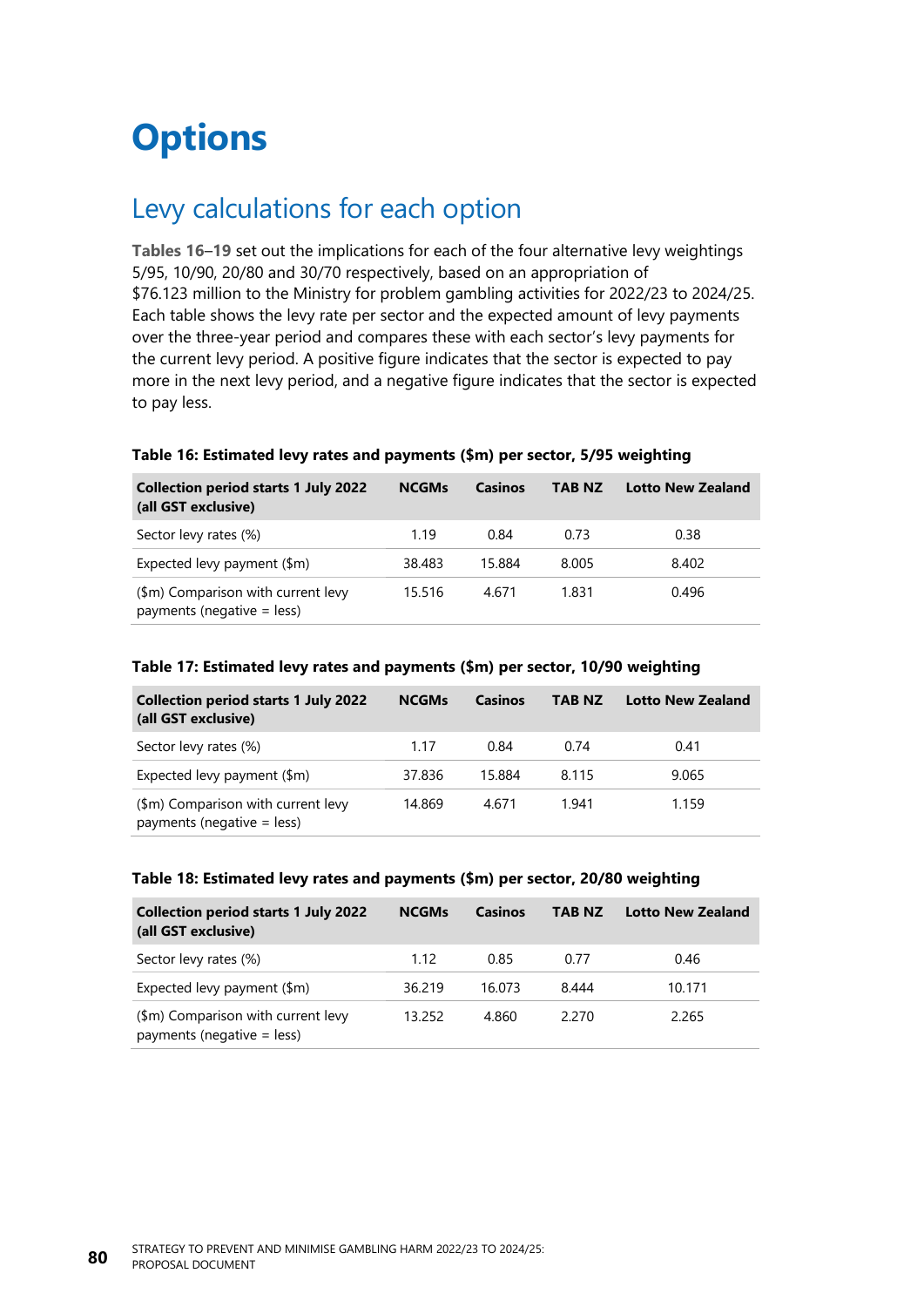| <b>Collection period starts 1 July 2022</b><br>(all GST exclusive) | <b>NCGMs</b> | Casinos | <b>TAB NZ</b> | <b>Lotto New Zealand</b> |
|--------------------------------------------------------------------|--------------|---------|---------------|--------------------------|
| Sector levy rates (%)                                              | 1.07         | 0.86    | 0.80          | 0.52                     |
| Expected levy payment $(\$m)$                                      | 34.602       | 16.262  | 8.773         | 11.497                   |
| (\$m) Comparison with current levy<br>payments (negative = less)   | 11.635       | 5.049   | 2.599         | 3.591                    |

#### <span id="page-86-0"></span>**Table 19: Estimated levy rates and payments (\$m) per sector, 30/70 weighting**

## Comment on weighting options

The above tables show that, under each scenario:

- the higher the weighting on expenditure:
	- the higher the share of the levy to be paid by Lotto New Zealand because that sector's proportion of gambling expenditure is much higher than its proportion of presentations
	- the higher the share to be paid by the TAB NZ
- the higher the weighting on presentations:
	- the higher the share to be paid by the NCGM sector (because a higher percent of presentations are attributed to that sector, but its proportion of expenditure is much lower)
	- the lower the share to be paid by Lotto New Zealand and the TAB NZ
- the share of the levy to be paid by casinos is not very sensitive to any weighting changes because that sector's proportion of expenditure is relatively close to its proportion of presentations.

The proposed levy rates for each gambling sector, would be higher under any weighting option for 2022/23 to 2024/25 than they are for the current levy period; based on levy payments received, forecast expenditure for the remaining three-year period to 30 June 2022 and the proposed budget appropriations. Sector payments would also increase compared with what they pay now.

While overpayments are predicted for the levy periods to 30 June 2022, the overpayment amount is much smaller than it was at 30 June 2019. Because the overpayments are lower and the Ministry's proposed appropriation is higher, the proposed levy rates and expected levy payments are higher. The levy formula adjusts for these factors in generating levy rates for the next levy period.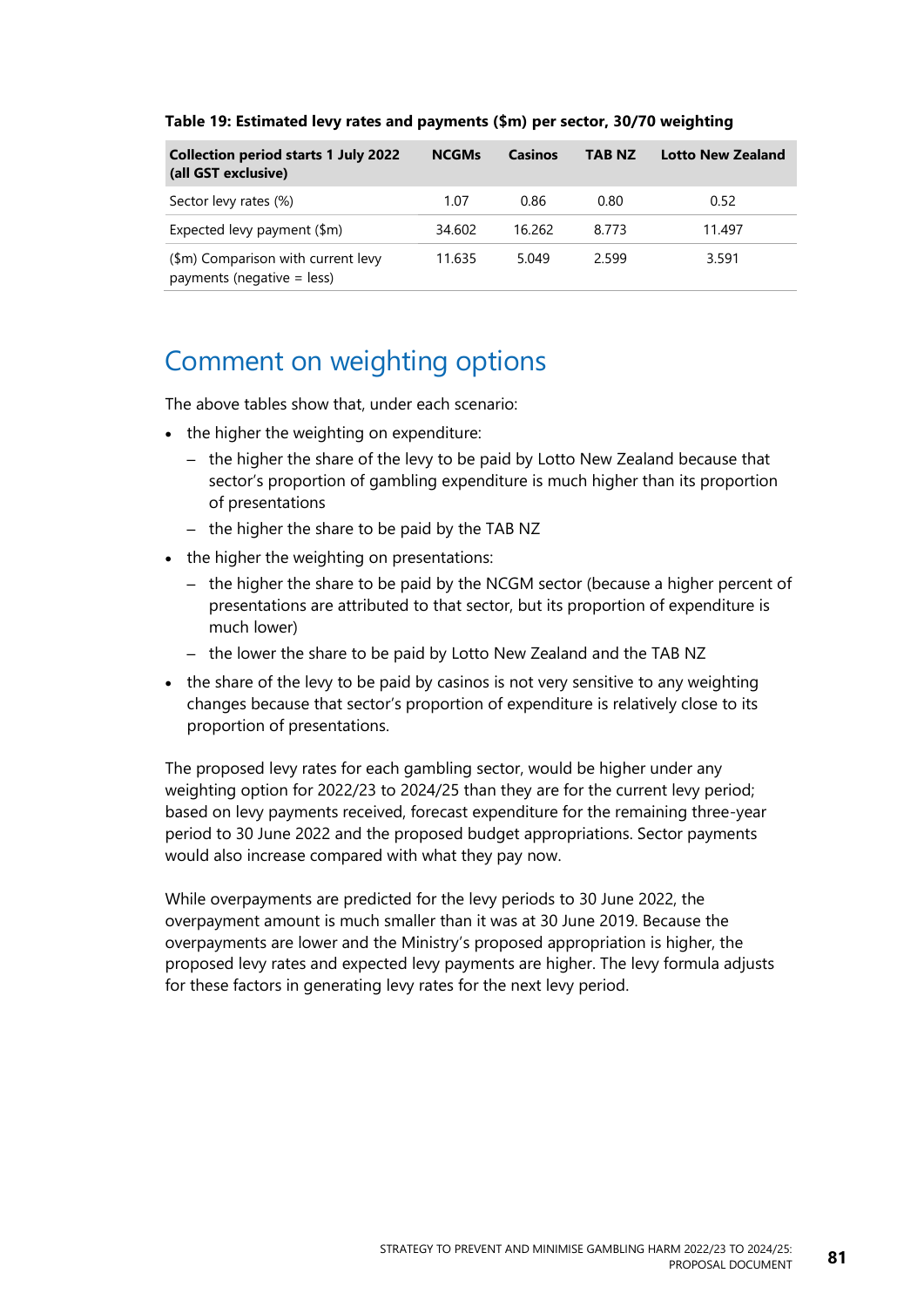# **Appendices**

## **Appendix 1: Aligning with other strategic documents**

This draft strategic plan aligns with and complements a range of other strategic documents, as discussed below.

## Whakamaua: Māori Health Action Plan 2020–2025 (Whakamaua)

*Whakamaua* sets out a pathway for the health and disability system to achieve pae ora – healthy futures for Māori. Its framework includes four objectives to: accelerate the spread of kaupapa Māori and services centred around whānau, shift social and cultural norms; strengthen system leadership; and reduce health inequities and health loss for Māori.

We have adopted the latter three as objectives in the draft strategic framework, expanding the 'reduce health inequities and health loss for Māori' objective to include Pacific peoples, Asian peoples and young people / rangatahi.

We have incorporated the 'accelerate the spread of kaupapa Māori and services centred around whānau' objective as a priority action area under a new objective: 'strengthen the health and health equity of Māori, Pacific peoples, Asian peoples and young people / rangatahi'.

## Ola Manuia: Pacific Health and Wellbeing Action Plan 2020–2025 (Ola Manuia)

*Ola Manuia* is the key overarching document for improving health outcomes for Pacific peoples in Aotearoa. Developed in 2019/20, with input from Pacific communities, *Ola Manuia* is designed as a high-level guide for reflecting the needs and aspirations of the Pacific peoples of Aotearoa across the health and disability system. Focus area 6 of *Ola Manuia* is centred on mental wellbeing, including improving mental wellbeing for Pacific communities. One of the outcomes for this focus area is to 'strengthen initiatives to prevent and minimise harmful gambling in Pacific communities.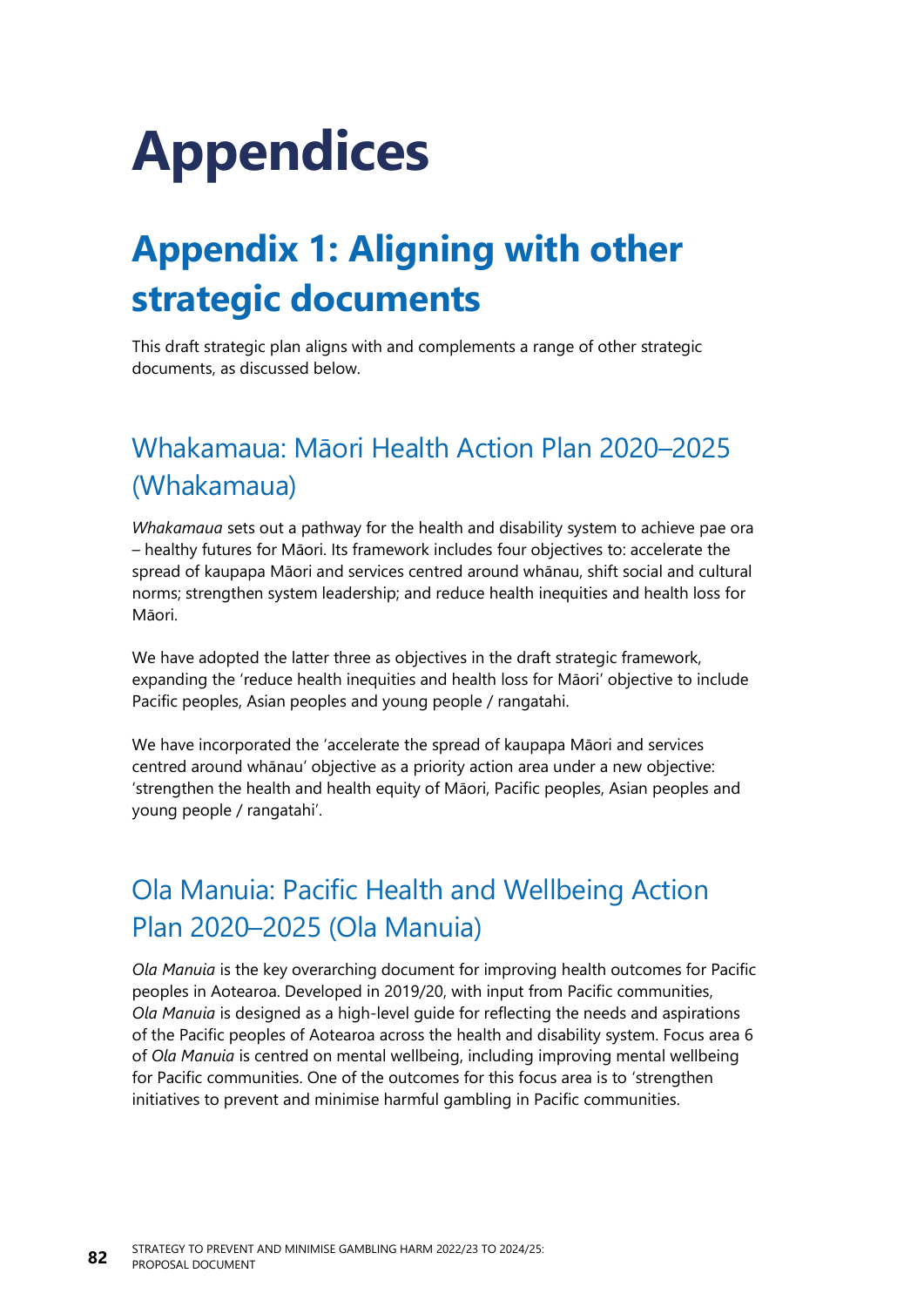Pacific communities believe success will have been achieved for this focus area when Pacific peoples have:

- awareness of key mental health issues for Pacific communities
- knowledge and skills to improve mental wellbeing and resilience in Pacific youth and young adults
- knowledge of mental health and wellbeing support services
- reduced levels of psychological distress
- increased access to, and use of, primary and secondary mental health services
- decreased rates of attempted and achieved suicides in young people.

"Pacific people have equitable health outcomes" is one intended outcome of *Ola Manuia*. We have incorporated this outcome in the draft strategic framework. *Ola Manuia* explicitly recognises that strengthening initiatives to prevent and minimise harmful gambling in Pacific communities is a key part of achieving better wellbeing for Pacific people. It also has a strong focus on workforce development across the health and disability sector. This draft strategy includes service and workforce proposals that will help achieve these goals.

## Pacific Aotearoa Lalanga Fou (Lalanga Fou)

*Lalanga Fou* was developed in 2018 and was based on engagements that the Ministry for Pacific Peoples undertook with over 2,500 Pacific people across Aotearoa New Zealand. *Lalanga Fou* contains the needs and aspirations for Pacific peoples to ensure we can achieve the Pacific Aotearoa vision: 'we are confident in our endeavours; we are a thriving, resilient and prosperous Pacific Aotearoa'. From these engagements, four goals were developed, the third of which is 'Resilient and healthy Pacific peoples'. The sub-goals that sit within this third goal are as follows.

- There is a stronger focus on improving preventative and integrated primary and behavioural health and social services for Pacific families and communities and less reliance on acute care.
- Pacific peoples' values and experiences lead the design and delivery of health and wellness services.
- Mental health and wellness are better supported, from both within and outside Pacific communities, with services specifically developed utilising Pacific cultural frameworks and contexts.
- Pacific children have a healthy start in life.

These sub-goals are reflected in our draft strategy.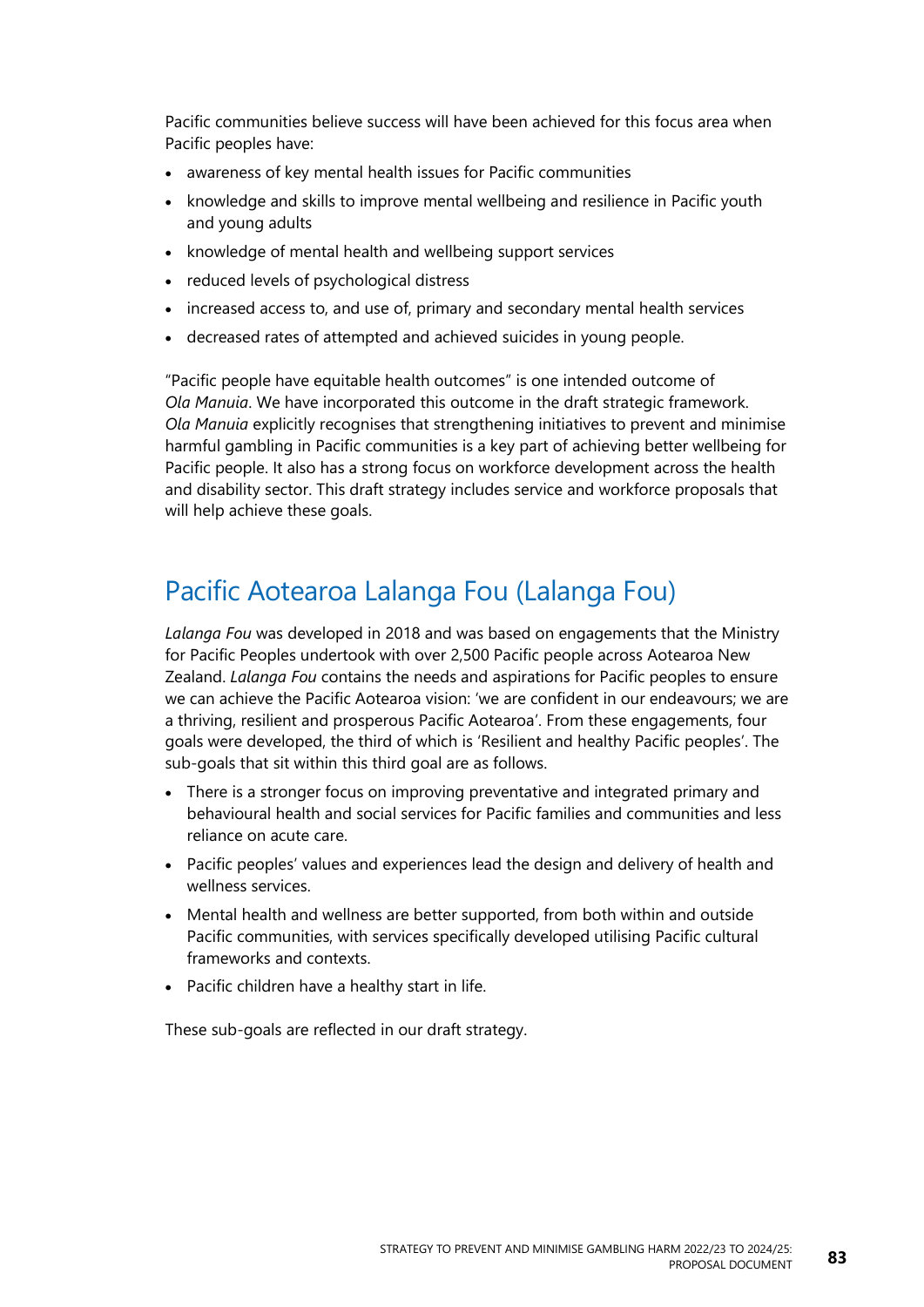## Delivering community wellbeing through reducing gambling-related harms: Gambling Group Strategic Direction 2020–23

DIA's new strategic direction pivots the regulator's focus toward reducing gamblingrelated harms. DIA is also taking a system leadership approach to regulating gambling in Aotearoa New Zealand by understanding the roles of interested parties, driving innovative approaches to addressing gambling harms and preparing for future challenges before they occur.

The strategic direction has committed DIA to five key focus areas: effective Treaty partner, enabled workforce, regulatory excellence, evidence-based and informed, and system leadership. These focus areas will guide DIA's approach to reducing gamblingrelated harms over the following two years.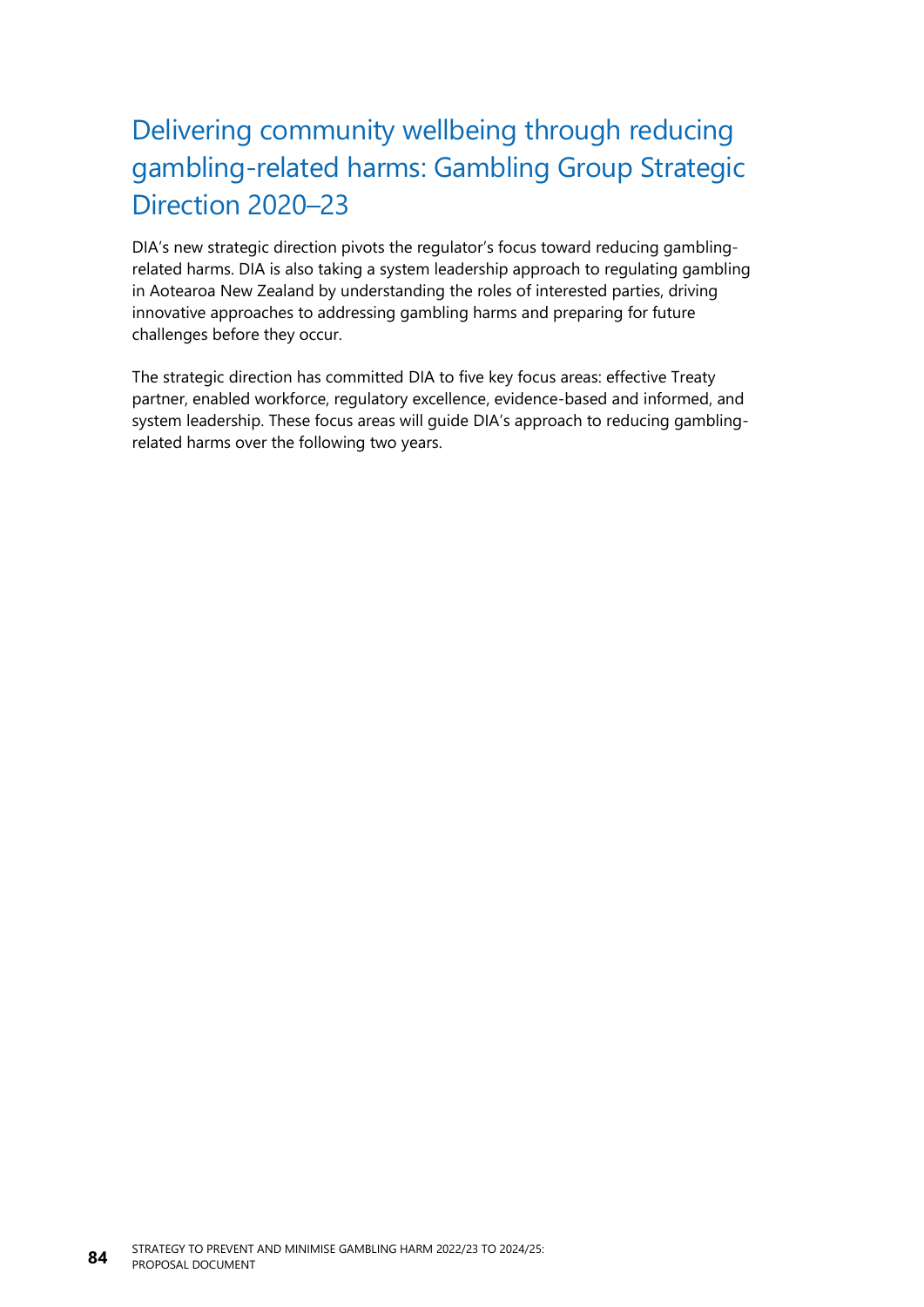## **Appendix 2: Bringing our principles to life**

[Table](#page-90-0) 20 below shows how the proposed principles of this draft strategy have been expressed in the draft strategic framework and service plan.

| <b>Principle</b>                   | As expressed in the draft strategic framework and service plan                                                                                                                                                                                                                                                                                                                                                                                                                                                                                                                                                                                                                                                                                                                          |
|------------------------------------|-----------------------------------------------------------------------------------------------------------------------------------------------------------------------------------------------------------------------------------------------------------------------------------------------------------------------------------------------------------------------------------------------------------------------------------------------------------------------------------------------------------------------------------------------------------------------------------------------------------------------------------------------------------------------------------------------------------------------------------------------------------------------------------------|
| Te Tiriti o Waitangi               | The strategic framework links to the principles of Te Tiriti via Whakamaua.<br>Actions are proposed that can be mapped to each of the principles, and<br>these links are explained in more detail in the body of this draft strategy.                                                                                                                                                                                                                                                                                                                                                                                                                                                                                                                                                   |
| Equity                             | Both the strategic framework and the service plan focus strongly on equity,<br>as recommended by the needs assessment.                                                                                                                                                                                                                                                                                                                                                                                                                                                                                                                                                                                                                                                                  |
| People and whānau<br>at the centre | The strategic framework puts people who gamble, their families and whānau,<br>and the gambling-harm prevention and minimisation workforce at the centre<br>of several proposed objectives and approaches. The service plan proposes<br>increased support for the peer workforce and for approaches to bring the<br>voice of lived experience into everything we do under the strategy.                                                                                                                                                                                                                                                                                                                                                                                                  |
| Community focus                    | Gambling-harm prevention and minimisation is supported not only by the<br>strategy but also by requirements under the Gambling Act for each territorial<br>authority to develop and review its own gambling policy, covering how<br>gambling services in its district will be provided. Councils must make an<br>assessment of the social impacts of gambling within their communities when<br>reviewing their policies every three years. Public health services<br>commissioned under the strategy support communities to engage in this<br>type of proposal. The majority of gambling-harm prevention and<br>minimisation services are delivered by non-governmental organisations<br>(NGOs) with strong community links and supporting these NGOs to be<br>successful is essential. |
| Collaboration                      | In this strategy, we will look for opportunities to collaborate with other<br>services and supports that work with the same communities or in the same<br>location as gambling-harm prevention and harm minimisation services.                                                                                                                                                                                                                                                                                                                                                                                                                                                                                                                                                          |
| Innovation                         | The draft service plan continues the recent focus on innovation and expands<br>it from a focus on technology to a focus on new ways of delivering service<br>(that is, service modes such as online options) and new ways of<br>commissioning services (that is, kōrero Māori commissioning approaches).                                                                                                                                                                                                                                                                                                                                                                                                                                                                                |

<span id="page-90-0"></span>

|  |  | Table 20: Expressing the principles through the strategic framework and service plan |  |
|--|--|--------------------------------------------------------------------------------------|--|
|  |  |                                                                                      |  |
|  |  |                                                                                      |  |

The table below works through the practical implications for the Ministry and its service providers of operating the principles in all work undertaken under the strategy. These behaviours will be incentivised by Ministry support and incorporated into Ministry contracts as opportunities arise.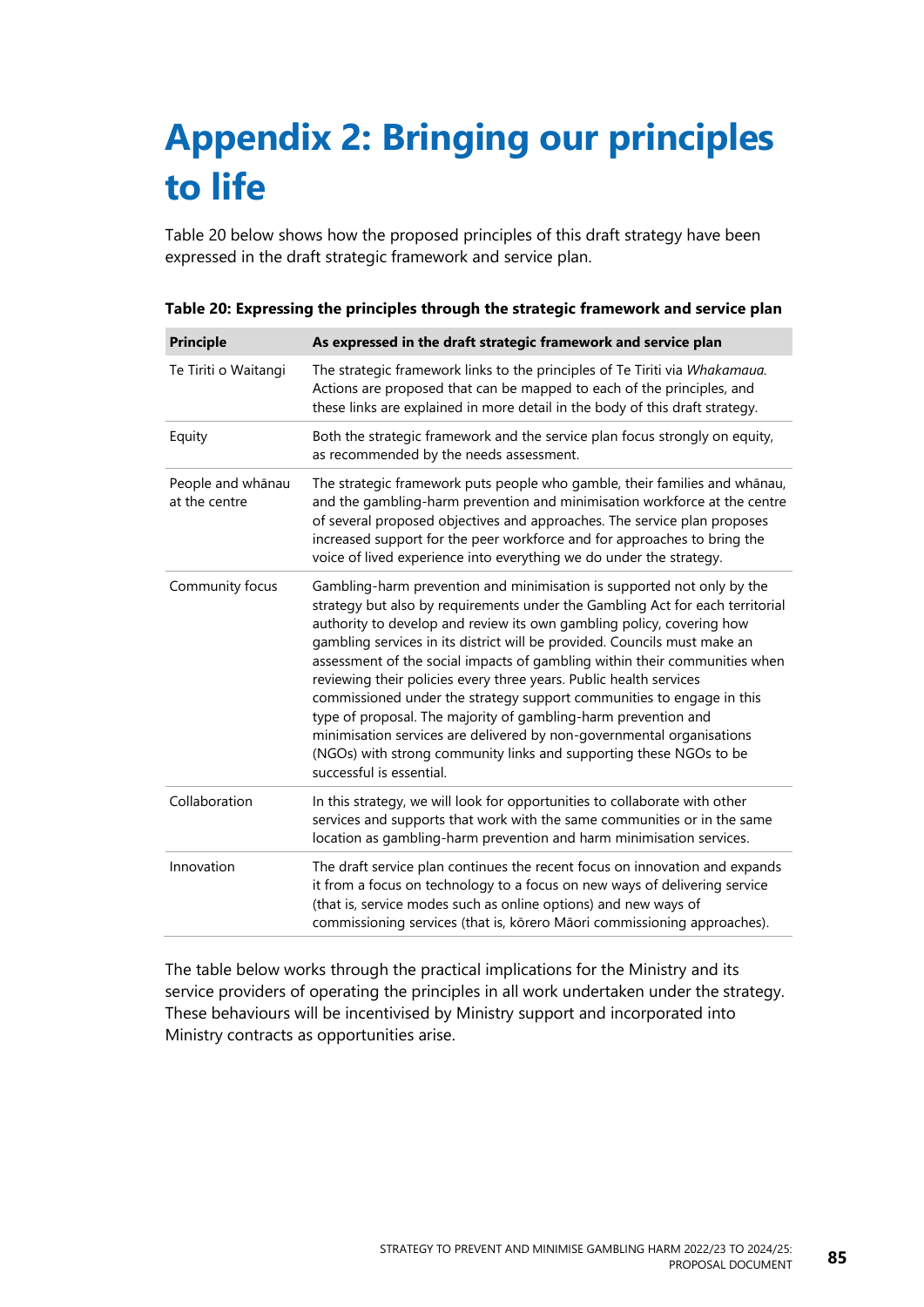| <b>Principle</b>            | <b>Examples of upholding behaviours</b>                                                                                                                                                                      |
|-----------------------------|--------------------------------------------------------------------------------------------------------------------------------------------------------------------------------------------------------------|
| Upholding<br>Te Tiriti o    | Ensuring mainstream services support mana motuhake (Māori<br>self-determination)                                                                                                                             |
| Waitangi                    | Supporting and funding kaupapa Māori services to ensure they succeed<br>$\bullet$                                                                                                                            |
|                             | Ensuring all services and approaches actively protect Māori who are affected<br>٠<br>by gambling                                                                                                             |
|                             | Planning and taking opportunities to build partnerships with iwi and other<br>$\bullet$<br>Māori groups and organisations at every level (including strategic and<br>service)                                |
| Promoting<br>equity         | Equity recognises different people with different levels of advantage require<br>٠<br>different approaches and resources to get equitable health outcomes                                                    |
|                             | Understanding that a health inequity is a difference that we can attribute to<br>$\bullet$<br>social, cultural and economic factors, rather than biomedical ones, and that<br>such inequities are not random |
|                             | Being proactive in identifying and addressing inequities<br>$\bullet$                                                                                                                                        |
|                             | Monitoring service delivery, funding and outcomes by population group<br>٠                                                                                                                                   |
|                             | Taking steps to address unfair differences between groups in every area (that<br>$\bullet$<br>is, access, suitability/quality of service, outcomes)                                                          |
| Putting people              | Valuing, including and supporting the voices of lived experience<br>$\bullet$                                                                                                                                |
| and whānau at<br>the centre | Making sure services are welcoming for people and their families and<br>whānau                                                                                                                               |
|                             | Building a sustainable peer workforce<br>$\bullet$                                                                                                                                                           |
|                             | Enhancing and supporting kaupapa Māori, Pacific and Asian services<br>$\bullet$                                                                                                                              |
|                             | Ensuring processes and requirements are people centred<br>$\bullet$                                                                                                                                          |
| Taking a<br>community       | Maintaining and growing the capability of public health services to work with<br>$\bullet$<br>local communities and territorial authorities                                                                  |
| focus                       | Working to better integrate gambling prevention and harm minimisation<br>services with other social and health services that are serving the same<br>communities                                             |
|                             | Understanding communities' attitudes to gambling<br>$\bullet$                                                                                                                                                |
| Being<br>collaborative      | Building strong relationship across government, the harm minimisation<br>$\bullet$<br>sector and the gambling industry                                                                                       |
|                             | Being willing to learn from others                                                                                                                                                                           |
| Being innovative            | Being willing to try new initiatives and ways of doing things                                                                                                                                                |
|                             | Creating spaces where it is safe to innovate                                                                                                                                                                 |
|                             | Using evidence and research to make change                                                                                                                                                                   |

**Table 21: Operating the principles in practice**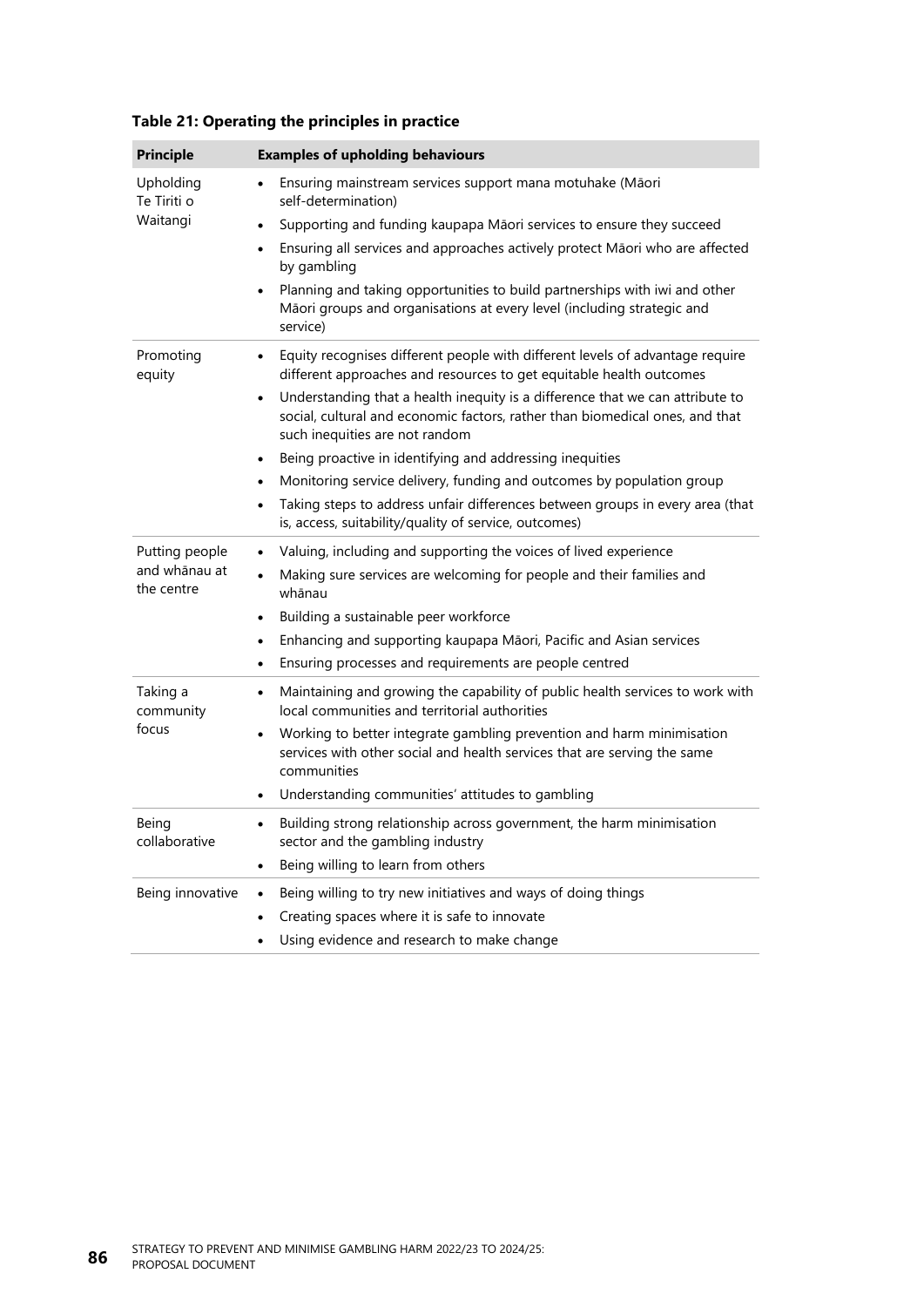## **Appendix 3: Key continuities**

The new draft strategic framework re-frames and re-structures the previous framework, responding to environmental changes and lessons learnt over recent years. It is closely related to the previous strategic framework because the prevention and minimisation of gambling-related harm is a long-term activity. Like many areas of health promotion, prevention and early intervention, the activities in this space need to be continuous as there are always new cohorts of people coming through, as well as people having different needs at different times in their lives. All 11 strategic objectives of the current strategy can be addressed under the four new objectives.

#### **Table 22: Relationship of previous strategic objectives to new objectives**

| <b>New</b><br>objectives                             | Create a full spectrum of services<br>and supports                                                                                                  | <b>Shift cultural and social norms</b>                                                                                                                          | Strengthen system leadership and<br>accountability                                                                                                                                                                   | Strengthen the health and healthy<br>equity of Māori, Pacific peoples, Asian<br>peoples and young people / rangatahi                                  |
|------------------------------------------------------|-----------------------------------------------------------------------------------------------------------------------------------------------------|-----------------------------------------------------------------------------------------------------------------------------------------------------------------|----------------------------------------------------------------------------------------------------------------------------------------------------------------------------------------------------------------------|-------------------------------------------------------------------------------------------------------------------------------------------------------|
| Previous<br>gambling harm<br>strategic<br>objectives | A skilled workforce is developed to<br>deliver effective services to prevent<br>and minimise gambling harm (6)                                      | People participate in decision-making<br>about activities in their communities that<br>prevent and minimise gambling harm (3)                                   | There is a reduction in gambling-<br>harm inequities between population<br>groups (particularly Māori, Pacific<br>peoples and Asian peoples, as the<br>populations that are most vulnerable<br>to gambling harm) (1) | Māori have healthier futures, through the<br>prevention and minimisation of<br>gambling harm (2)                                                      |
|                                                      | Services enhance people's mana and<br>build life skills and resiliency to<br>improve healthy choices that prevent<br>and minimise gambling harm (7) | People understand and acknowledge the<br>range of gambling harms that affect<br>individuals, families, whānau and<br>communities (5)                            |                                                                                                                                                                                                                      | Healthy policy at the national, regional<br>and local level prevents and minimises<br>gambling harm (4)                                               |
|                                                      | People access effective treatment<br>and support services at the right<br>time and place (10)                                                       | Gambling environments are designed to<br>prevent and minimise gambling harm (8)                                                                                 |                                                                                                                                                                                                                      | A programme of research and evaluation<br>establishes an evidence base that<br>underpins all activities to prevent and<br>minimise gambling harm (11) |
|                                                      |                                                                                                                                                     | Services raise awareness about the signs<br>and range of gambling harms that affect<br>individuals, families, whānau and<br>communities, and how to respond (9) |                                                                                                                                                                                                                      |                                                                                                                                                       |

Service and research contracts initiated under the previous strategic framework and its objectives will continue but will be gradually shifted to the new framework as opportunities occur (for example, through contract renewal or tender processes).